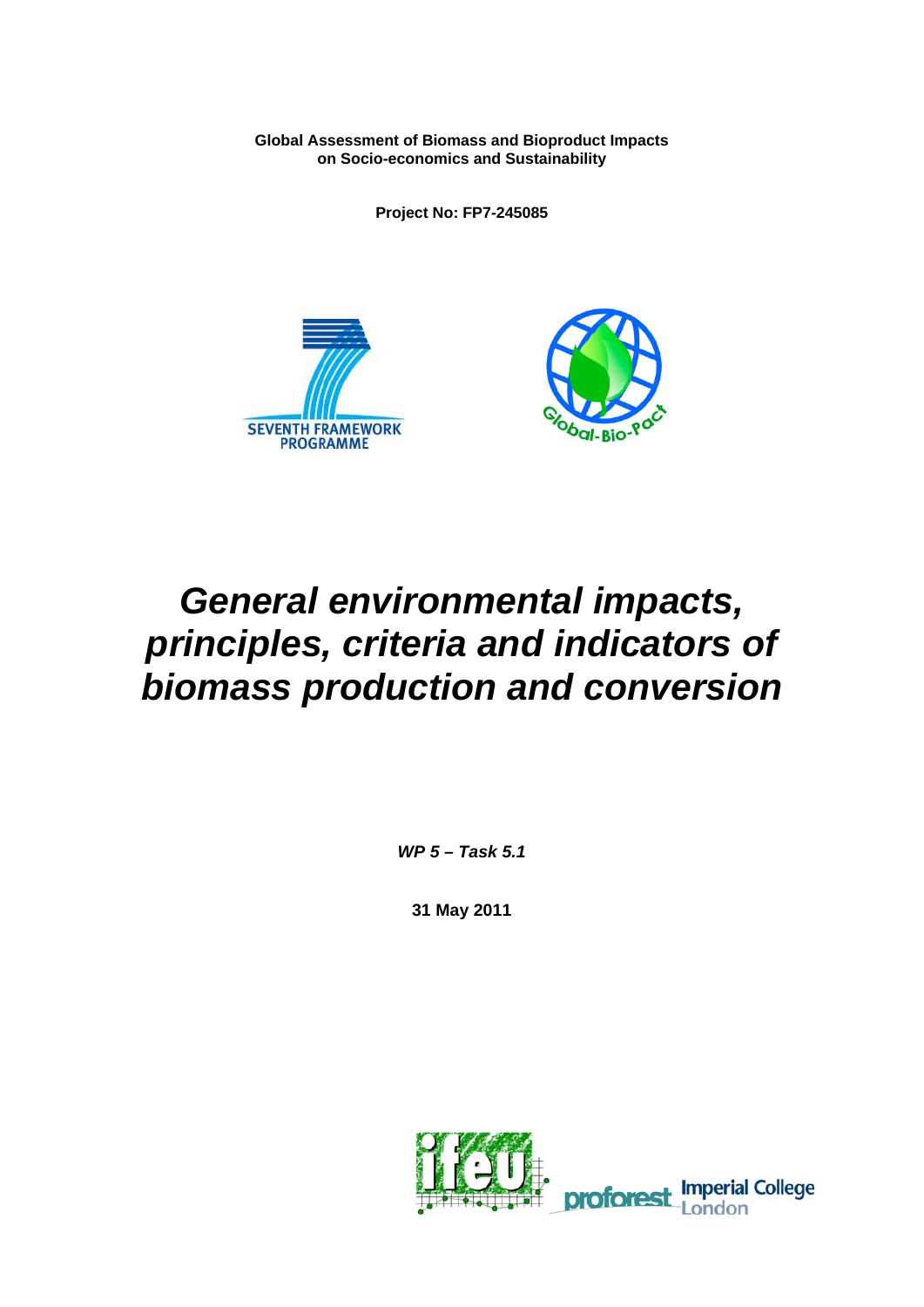- Authors: Nils Rettenmaier, ifeu Institut für Energie- und Umweltforschung Heidelberg GmbH, Germany Julia Münch, ifeu – Institut für Energie- und Umweltforschung Heidelberg GmbH, Germany Kate Bottriell, ProForest, United Kingdom Rocio Diaz-Chavez, Imperial College, United Kingdom
- Editors: Nils Rettenmaier, ifeu Institut für Energie- und Umweltforschung Heidelberg GmbH, Germany

Contact: ifeu – Institut für Energie- und Umweltforschung Heidelberg GmbH Nils Rettenmaier E-mail: nils.rettenmaier@ifeu.de, Tel: +49 6221 4767-24 Wilckensstr. 3 69120 Heidelberg, Germany www.ifeu.de

**The Global-Bio-Pact project (Global Assessment of Biomass and Bioproduct Impacts on Socio-economics and Sustainability) is supported by the European Commission in the 7th Framework Programme for Research and Technological Development (2007-2013). The sole responsibility for the content of this report lies with the authors. It does not represent the opinion of the Community. The European Commission is not responsible for any use that may be made of the information contained therein. The Global-Bio-Pact project duration is February 2010 to January 2013 (Contract Number: 245085).** 



Global-Bio-Pact website: www.globalbiopact.eu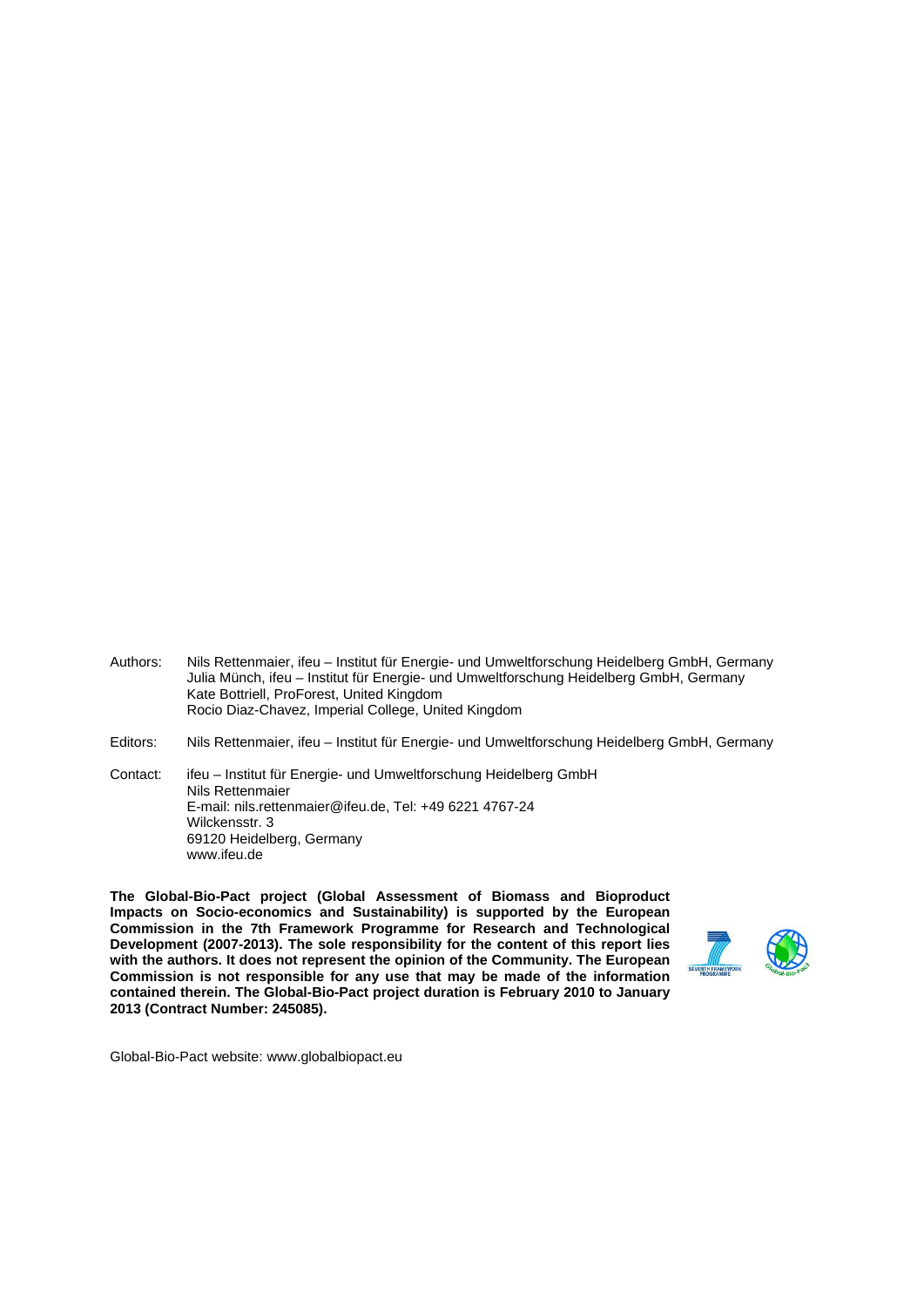# **Contents**

|             | <b>Acknowledgements</b><br>iii |                                                                                                                                                                                                                                  |                                                                |  |  |  |
|-------------|--------------------------------|----------------------------------------------------------------------------------------------------------------------------------------------------------------------------------------------------------------------------------|----------------------------------------------------------------|--|--|--|
|             |                                | <b>Abbreviations</b>                                                                                                                                                                                                             | iii                                                            |  |  |  |
|             | <b>Preface</b>                 |                                                                                                                                                                                                                                  | iii                                                            |  |  |  |
| 1           |                                | <b>Introduction</b>                                                                                                                                                                                                              | 1                                                              |  |  |  |
| $\mathbf 2$ |                                | Review of existing studies on environmental impacts (IFEU)                                                                                                                                                                       | $\mathbf{2}$                                                   |  |  |  |
|             | 2.1                            | Environmental impacts of biofuels and bioproducts                                                                                                                                                                                | 3                                                              |  |  |  |
|             | 2.2                            | Inventory / selection of assessment techniques<br>Life cycle assessment (LCA)<br>2.2.1<br>2.2.2 Environmental impact assessments (EIA)                                                                                           | 4<br>6<br>8                                                    |  |  |  |
|             | 2.3                            | Review and evaluation of LCA studies<br>Impact categories covered<br>2.3.1<br>2.3.2 LCA results for biofuels and bioproducts<br>2.3.3 Evaluation: Scientific challenges and future research needs                                | 10<br>10<br>10<br>15                                           |  |  |  |
|             | 2.4                            | Review and evaluation of EIA studies                                                                                                                                                                                             | 19                                                             |  |  |  |
|             | 2.5                            | Conclusions                                                                                                                                                                                                                      | 21                                                             |  |  |  |
| 3           |                                | Review of existing certification systems for biomass (ProForest & Imperial)                                                                                                                                                      | 23                                                             |  |  |  |
|             | 3.1                            | Inventory / selection of certification systems                                                                                                                                                                                   | 23                                                             |  |  |  |
|             | 3.2                            | Selection of characteristics<br>3.2.1 ISEAL Impacts Code<br>Environmental issues in sustainability schemes<br>3.2.2                                                                                                              | 24<br>24<br>24                                                 |  |  |  |
|             | 3.3                            | Review and evaluation<br>3.3.1 FSC<br>3.3.2 PEFC<br>3.3.3<br><b>BSI/Bonsucro</b><br>3.3.4 RSPO<br><b>RTRS</b><br>3.3.5<br>3.3.6<br>Aapresid<br><b>RSB</b><br>3.3.7<br>3.3.8<br><b>SAN</b><br><b>GBEP</b><br>3.3.9<br>3.3.10 ISCC | 26<br>26<br>26<br>27<br>28<br>28<br>29<br>29<br>30<br>31<br>31 |  |  |  |
|             | 3.4                            | Conclusions                                                                                                                                                                                                                      | 32                                                             |  |  |  |
| 4           | <b>References</b>              |                                                                                                                                                                                                                                  |                                                                |  |  |  |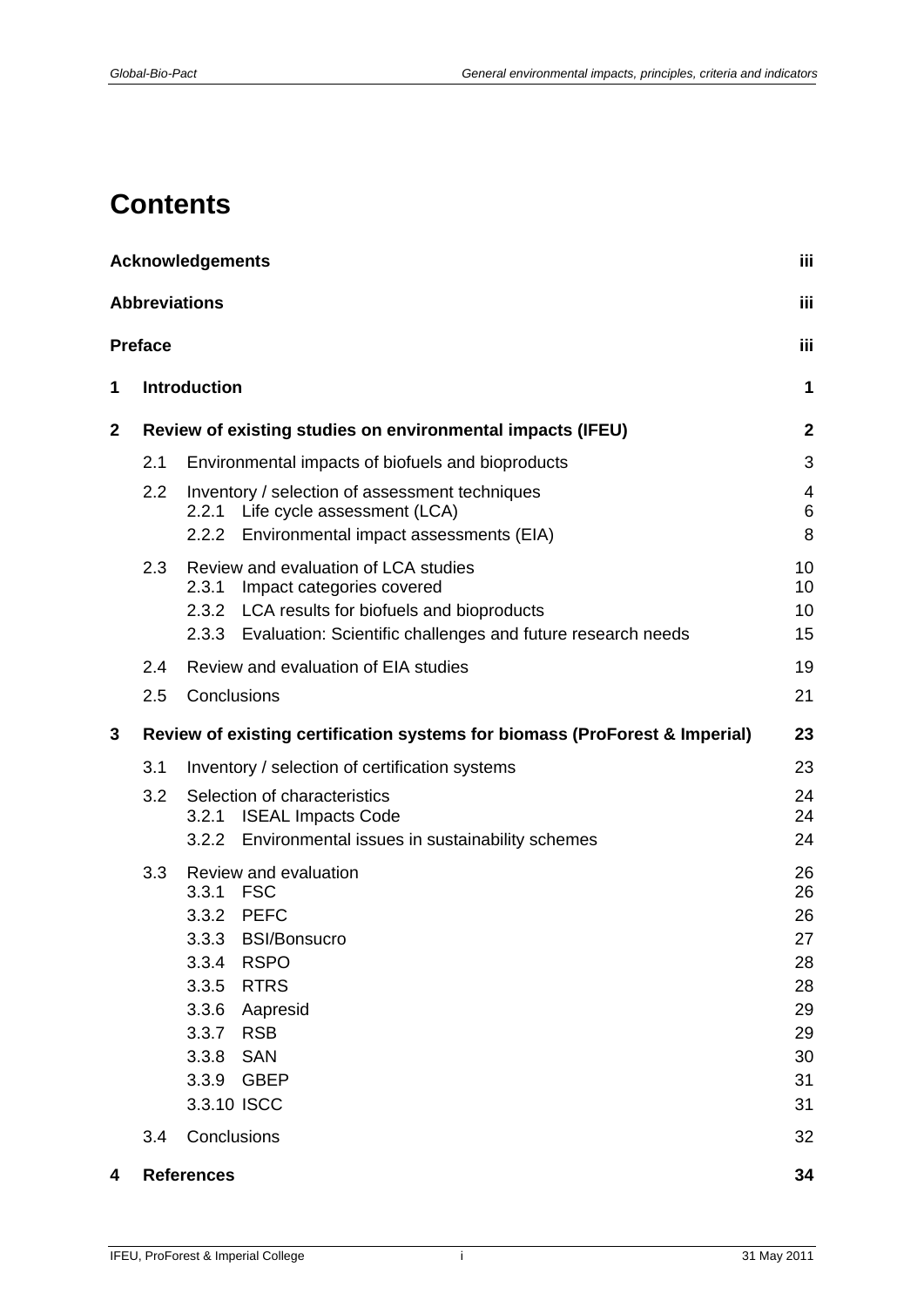| 5 |                  | <b>Appendix</b>               |    |  |
|---|------------------|-------------------------------|----|--|
|   | 5.1              | Appendix 1 FSC                | 40 |  |
|   | 5.2              | Appendix 2 PEFC               | 41 |  |
|   | 5.3              | Appendix 3 BSI/Bonsucro       | 43 |  |
|   | 5.4              | Appendix 4 RSPO               | 44 |  |
|   | 5.5 <sub>1</sub> | Appendix 5 RTRS               | 47 |  |
|   | 5.6              | Appendix 6 Aapresid           | 50 |  |
|   | 5.7              | Appendix 7 RSB                | 51 |  |
|   | 5.8              | Appendix 8 SAN                | 55 |  |
|   | 5.9              | Appendix 9 GBEP $(3rd$ draft) | 59 |  |
|   |                  | 5.10 Appendix 10 ISCC         | 60 |  |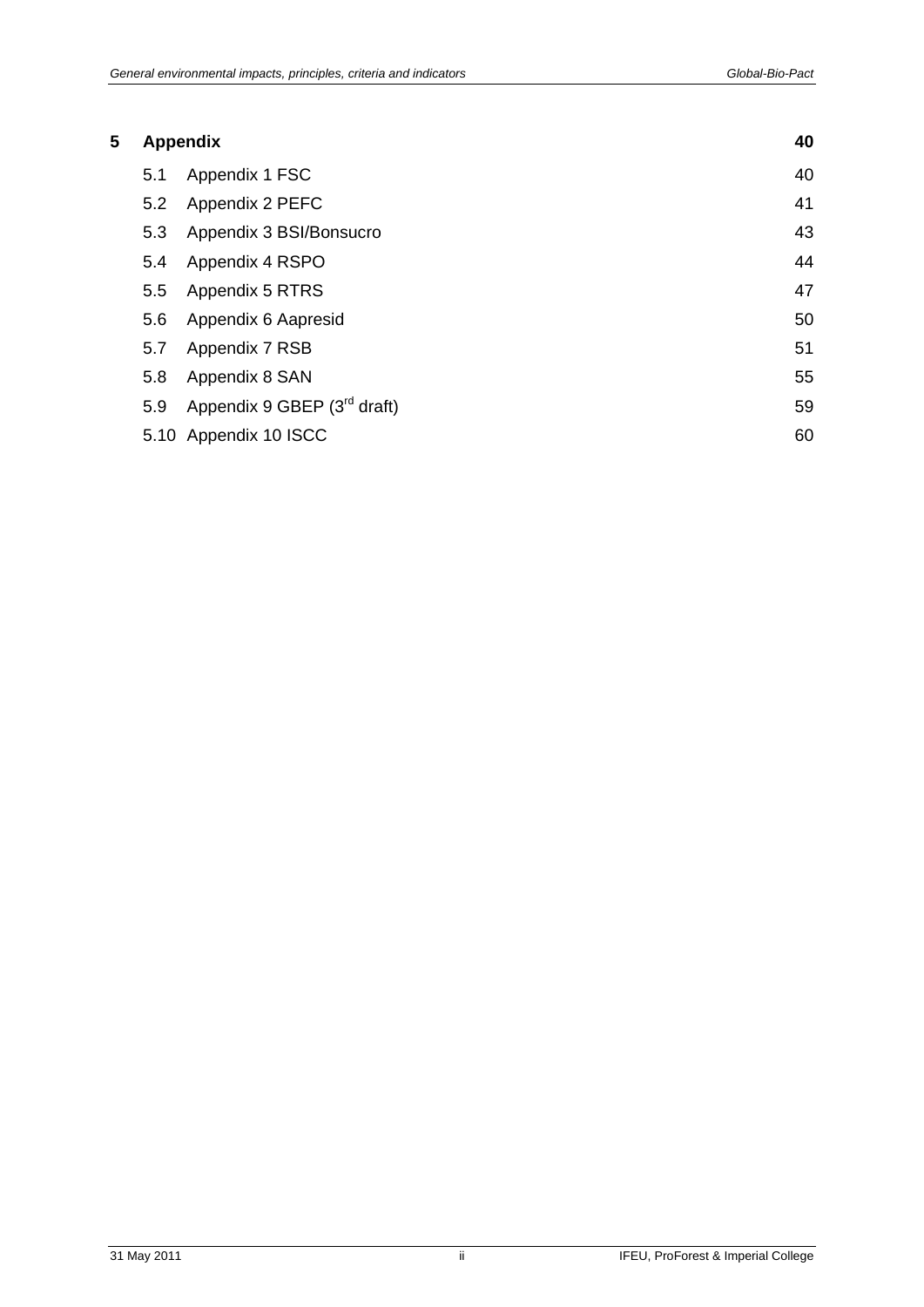# <span id="page-4-0"></span>**Acknowledgements**

The research leading to these results has received funding from the European Union Seventh Framework Programme (FP7/2007-2013) under grant agreement n° 245085.

# <span id="page-4-1"></span>**Abbreviations**

- CO2 Carbon dioxide
- EIA Environmental impact assessment
- EU European Union
- GHG Greenhouse gas
- iLUC Indirect land-use change
- LCA Life cycle assessment
- N2O Nitrogen dioxide (laughing gas)
- US United States (of America)

# <span id="page-4-2"></span>**Preface**

This report was elaborated in the framework of the Global-Bio-Pact project (Global Assessment of Biomass and Bioproduct Impacts on Socio-economics and Sustainability) which is supported by the European Commission's  $7<sup>th</sup>$  Framework Programme for Research (FP7).

The main aim of Global-Bio-Pact is the improvement and harmonisation of global sustainability certification systems for biomass production, conversion systems and trade in order to prevent negative socio-economic impacts. A number of sustainability certification systems are already in place, but their main focus up to now is on environmental impacts such as greenhouse gas emissions or biodiversity.

A core activity of Global-Bio-Pact is the description of socio-economic impacts in different countries to collect practical experience about socio-economic impacts of biofuels and bioproducts under different environmental, legal, social, and economic framework conditions. Despite its focus on socio-economic impacts, the project will investigate the linkages between socio-economic and environmental impacts in order to reveal conflicts and synergies.

This report presents a general overview of the environmental impacts associated with biofuels and bioproducts as well as the principles, criteria and indicators of existing certification systems. The report was jointly elaborated by IFEU, ProForest and Imperial College.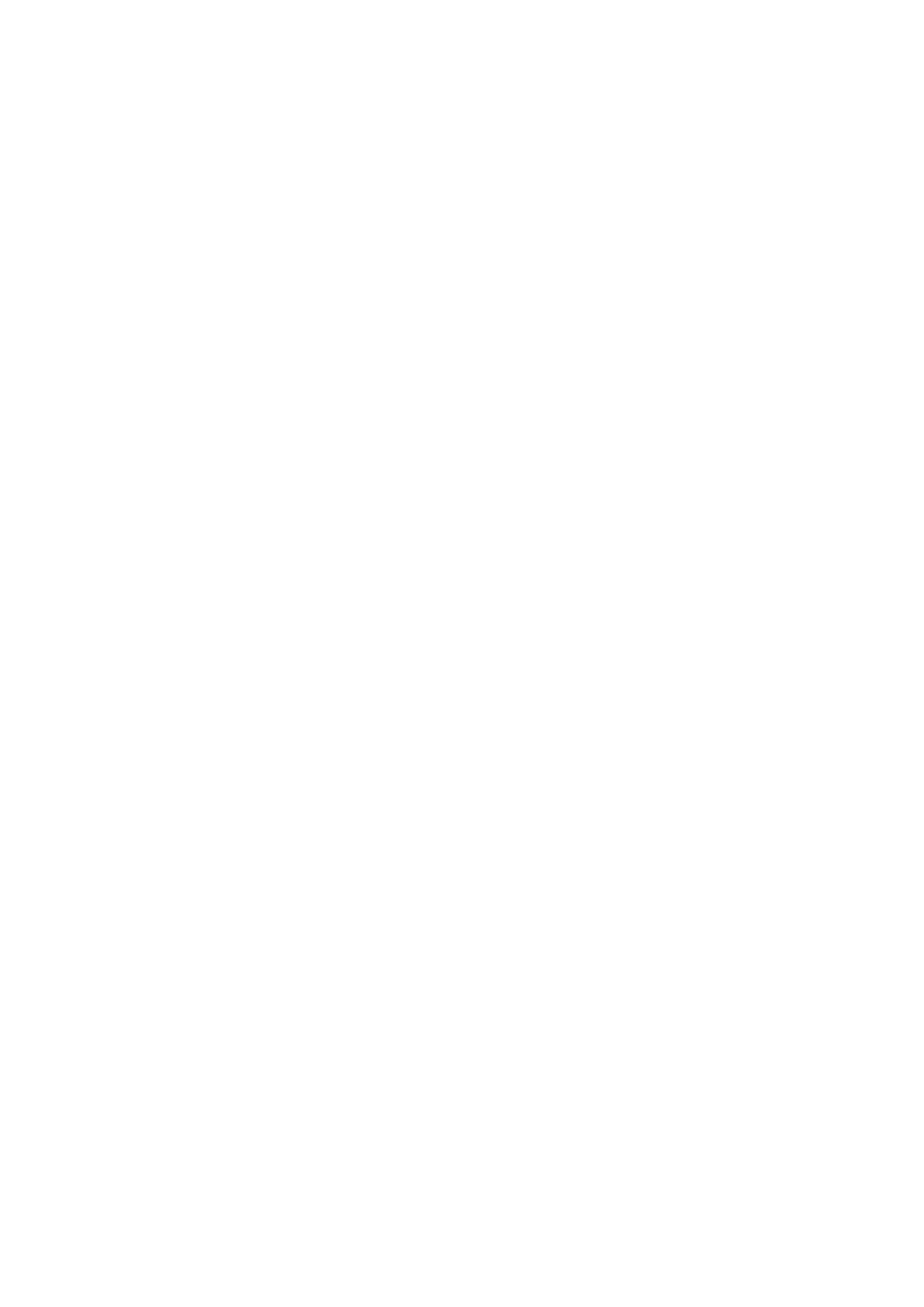# <span id="page-6-0"></span>**1 Introduction**

Within the Global-Bio-Pact project, the objective of work package 5 (WP 5) is to identify hotspots of conflicts and synergies between socio-economic and environmental impacts of biomass production in developing countries. Based upon the assessment of existing studies and the results of WP 2 and 3, WP 5 is investigating the linkages between major environmental and identified socio-economic impacts of biofuel and bioproduct life cycles. This will reveal opportunities to minimise negative and optimise positive impacts on both the environment as well as social and economic situations.

Constituting the result of Task 5.1, the aim of this report is to provide a review of existing studies on environmental impacts as well as of existing certification systems for biomass. According to this two-fold aim, the report is divided into two sections: chapter [2](#page-7-0) (by IFEU) presents a review of existing studies on environmental impacts whereas chapter [3](#page-38-0) (by ProForest and Imperial College) focuses on existing certification systems for biomass. The intention is both to support the development of socio-economic criteria - by giving guidance on what already exists in the field of environment - and to prepare the ground for the assessment of environmental impacts of the case studies under Task 5.2.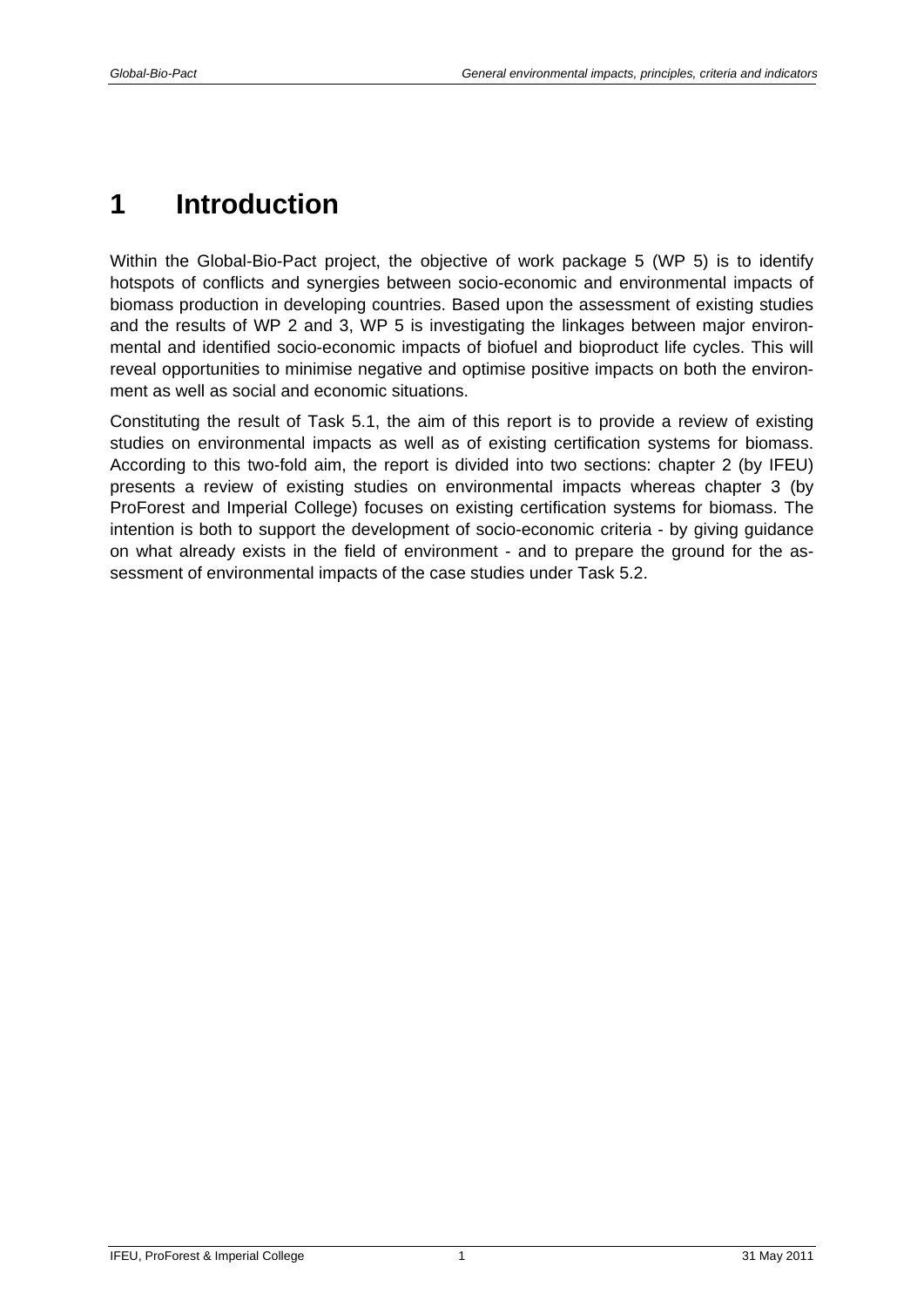# <span id="page-7-0"></span>**2 Review of existing studies on environmental impacts (IFEU)**

In many parts of the world, climate change and concerns of security of supply are the main drivers for the promotion of the use of renewable resources. One of the main pillars of most strategies to mitigate climate change and save non-renewable resources is the use of biomass for energy. Bioenergy can be obtained from wood and silvicultural residues, dedicated energy crops, agricultural co-products and residues as well as from organic waste. Already today, biomass is contributing about 15 % to the global energy consumption; however, most of it is traditional non-commercial firewood and charcoal for heating and cooking.

The focus of Global-Bio-Pact is on modern bioenergy, i.e. a commercial use of deliberately grown biomass for energy purposes. Today, the modern bioenergy carriers most commonly used for heat and power generation and for transport are biodiesel (e.g. from rapeseed), bioethanol (e.g. from maize and sugarcane) and pure plant oils (e.g. from oil palm). Strong incentives have been put in place to increase the use of biomass for energy both in the transport as well as in the energy supply sector (heat and/or power generation), mainly in the form of mandatory targets /US Congress 2007/, /EP & CEC 2009/. Many countries have successfully implemented policies to foster biofuels and bioenergy, including tax exemptions or relief, feed-in tariffs or quotas. Despite considerable potentials to mitigate climate change and save non-renewable resources, much less attention has been paid to the use of biomass for bioproducts. Nevertheless, the demand for industrial crops for biochemicals and biomaterials is slowly but steadily increasing. All in all, these non-food biomass uses are already putting pressure on global agricultural land /Bringezu et al. 2009/.

At the same time, global population growth and changing diets due to economic development lead to an additional demand for agricultural land for food and feed production. The result is an increased competition for land for the production of food and feed as well as bioproducts and bioenergy, which might even aggravate in the decades to come and jeopardise food security /Eickhout 2007/ and give rise to conflicts<sup>1</sup>. Most likely, agricultural land will be expanded at the cost of (semi-)natural ecosystems, which are converted into cropland. Several studies have pointed out the negative impacts of such direct and indirect land-use changes, among others in terms of biodiversity loss and greenhouse gas emissions /Searchinger et al. 2008/, /Fargione et al. 2008/, /Gibbs et al 2008/, /Gallagher et al. 2008/, /Ravidranath et al. 2009/.

In the last couple of years, a controversial discussion on the net benefit of biofuels and bioenergy has been ongoing, showing that the use of biomass for energy is not environmentally friendly per se, simply because biomass is a renewable resource. This discussion gained momentum in the light of increasing competition for agricultural land between the production of food, feed, fibre and fuel. The same arguments of course apply to bioproducts. In order to mitigate this competition and its negative side-effects, efficient multi-functional land-use systems as well as limitations of non-food biomass use need to be identified.

-

<span id="page-7-1"></span> $1$  In 2008, when food prices soared, biofuels were blamed for causing hunger and disturbing markets.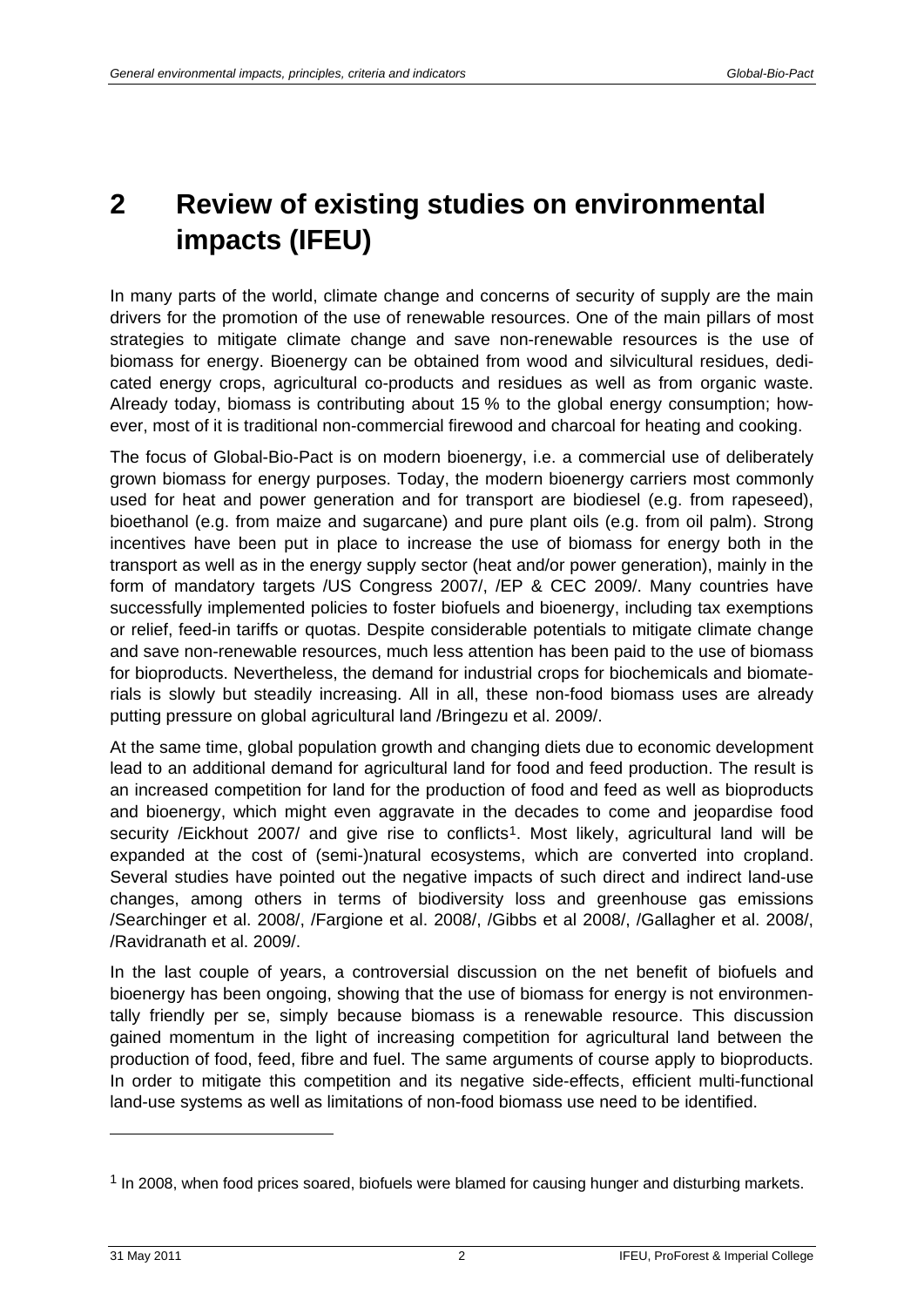## <span id="page-8-0"></span>**2.1 Environmental impacts of biofuels and bioproducts**

Biofuels/bioenergy and bioproducts are generally considered to be environmentally friendly since they save non-renewable energy resources, are biodegradable and – at least at first glance –  $CO<sub>2</sub>$  neutral. The latter is of course only true for the direct combustion of biofuels which releases the same amount of  $CO<sub>2</sub>$  into the atmosphere that earlier has been taken up by the plants. However, when looking at the entire life cycle of biofuels – from biomass cultivation (including the input of fertilizers, pesticides etc.) through conversion into biofuels and their energy use – substantial amounts of (non-renewable) energy resources are required which in turn cause greenhouse gas (GHG) emissions. Thus, biofuels are not  $CO<sub>2</sub>$  neutral or environmentally friendly per se from a life-cycle point of view.

Like with any other product, a number of environmental impacts are usually associated with the production and use of biomass for biofuel / bioenergy or biomaterial purposes. These include impacts on **human health** (release of toxic substances, emission of photo-oxidants and ozone-depleting gases), on the **natural environment** (release of toxic substances, emission of acidifying and eutrophying gases, land-use impacts), on natural **resources** (nonrenewable energy carriers and minerals) and **man-made environment**. These environmental assets are referred to as areas of protection [\(Table 2-1](#page-8-1)) or safeguard objects.

The definition of what constitutes an area of protection is mainly determined by a society's basic moral and ethical values, as well as the ethical values of the individuals who make this determination. Despite deserving protection, the major compartments of the environment, e.g. air, water and soil (also referred to as environmental media), are not classified as areas of protection. The reason behind this it that the protection of environmental media is derived from the protection of the paramount area of protection.

<span id="page-8-1"></span>

| <b>Table 2-1</b> Overview of the relevant areas of protection and main societal values connected |
|--------------------------------------------------------------------------------------------------|
| to them /de Haes et al. 1999a/                                                                   |

| Areas of protection:          | Societal values:                                                                             |
|-------------------------------|----------------------------------------------------------------------------------------------|
| 1. Human health (HH)          | intrinsic value of human life, economic value                                                |
| 2. Natural environment (NE)   | intrinsic value of nature (ecosystems, species), economic value of<br>life support functions |
| 3. Natural resources (NR)     | economic and intrinsic values                                                                |
| 4. Man-made environment (MME) | cultural, economic and intrinsic values                                                      |

The main environmental concerns related to biofuels/bioenergy and bioproducts are land use and related impacts on natural environment and resources:

- **Greenhouse gas emissions**: In recent years, several studies have pointed out that the greenhouse gas balance (carbon footprint) of biofuels/bioenergy is only positive as long as no major changes in land carbon stocks occur, e.g. caused by direct and indirect landuse changes.
- **Biodiversity**: Biodiversity is threatened by two different mechanisms: intensification of production on existing agricultural land (high inputs, monocultures etc.) and expansion of agricultural land (i.e. land use changes) at the cost of (semi-)natural ecosystems. The impacts are strongly depending on location, agricultural practices and previous land use.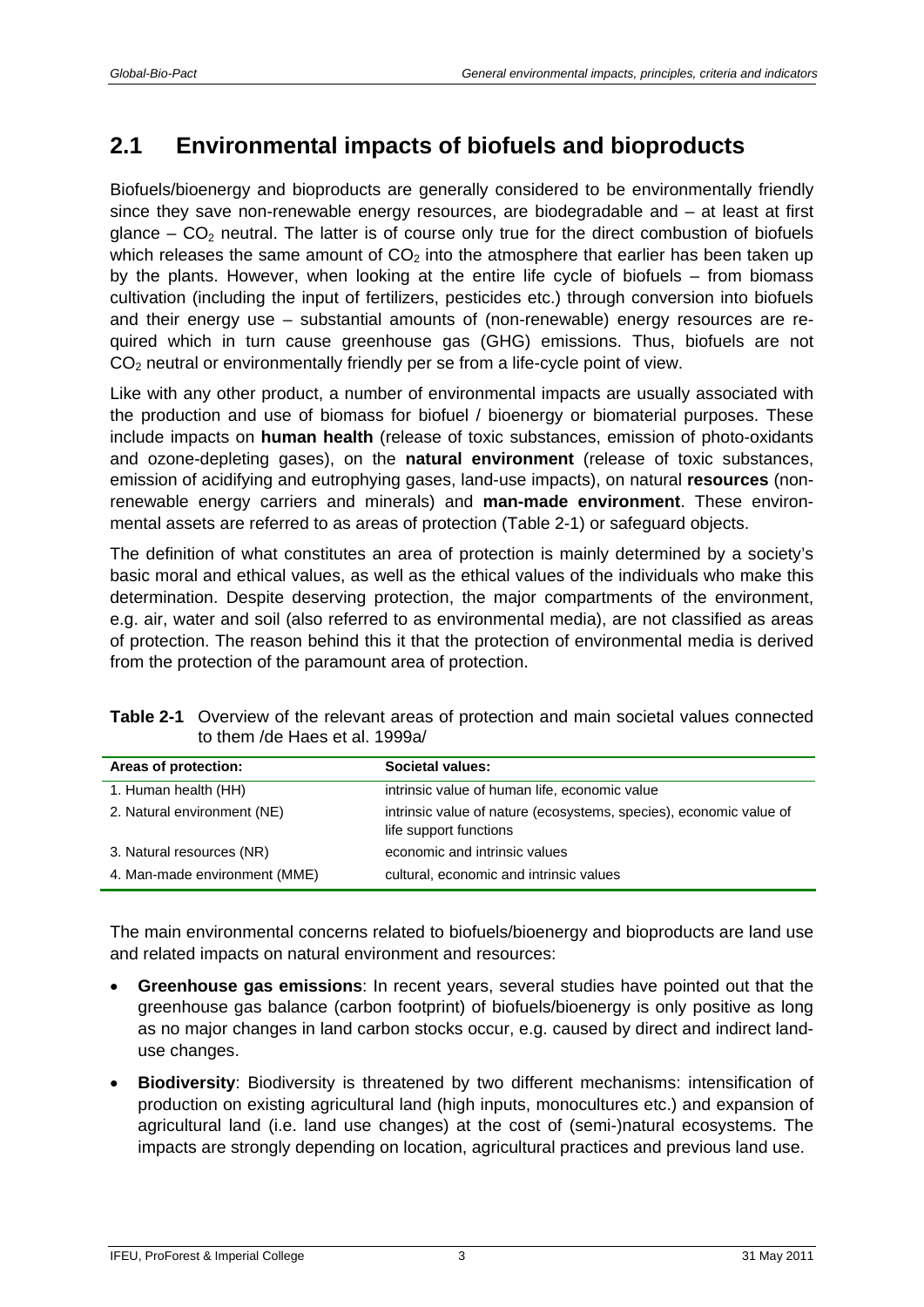- **Water**: Two aspects related to water are discussed in the context of biofuels/bioenergy and bioproducts: water quality and water quantity. Biomass cultivation and conversion may lead to water pollution/contamination and depletion of (scarce) water resources.
- **Soil**: Biomass cultivation like other agricultural activities may have negative impacts on soil physical, chemical and biological properties, including soil erosion (by water and wind), soil organic matter (SOM) decline, soil compaction and salinization.

These main areas of concern were also mentioned by the FAO-funded Bioenergy Environmental Impact Analysis (BIAS) project /Fritsche et al. 2010a/ which provides a framework assisting decision-makers and stakeholders in comparing the environmental impacts of competing bioenergy development options. The framework is based on the modules shown in [Fig. 2-1](#page-9-1): biodiversity, water, soil and greenhouse gases. The BIAS framework has already been evaluated against a real case study, which revealed its strengths and weaknesses /Franke et al. 2010/. The main outcome of this report is that substantial site-specific data (especially on soil carbon) are required to sufficiently evaluate impacts on the four modules.

In addition to those four modules, a fifth one, air, could be mentioned. However, it is quite challenging to assess the overall impact of bioenergy options on air quality due to the multitude of airborne pollutants which cause a range of different impacts (photo-oxidant formation, acidification, eutrophication or stratospheric ozone depletion) at various spatial levels.



<span id="page-9-1"></span>**Fig. 2-1** The four key modules of the BIAS framework. Adapted from /Fritsche et al. 2010a/

### <span id="page-9-0"></span>**2.2 Inventory / selection of assessment techniques**

Since the 1970ies, environmental assessment has been developed as a systematic process to identify, analyze and evaluate the environmental effects of products or activities to ensure that the environmental implications of decisions are taken into account before the decisions are made (ex-ante analysis). Environmental assessment allows for an effective integration of environmental considerations and public concerns into decision-making. [Fig. 2-2](#page-10-0) depicts several environmental management techniques such as product carbon footprint (PCF), life cycle assessment (LCA), eco-audit, environmental impact assessment (EIA) and strategic environmental assessment (SEA).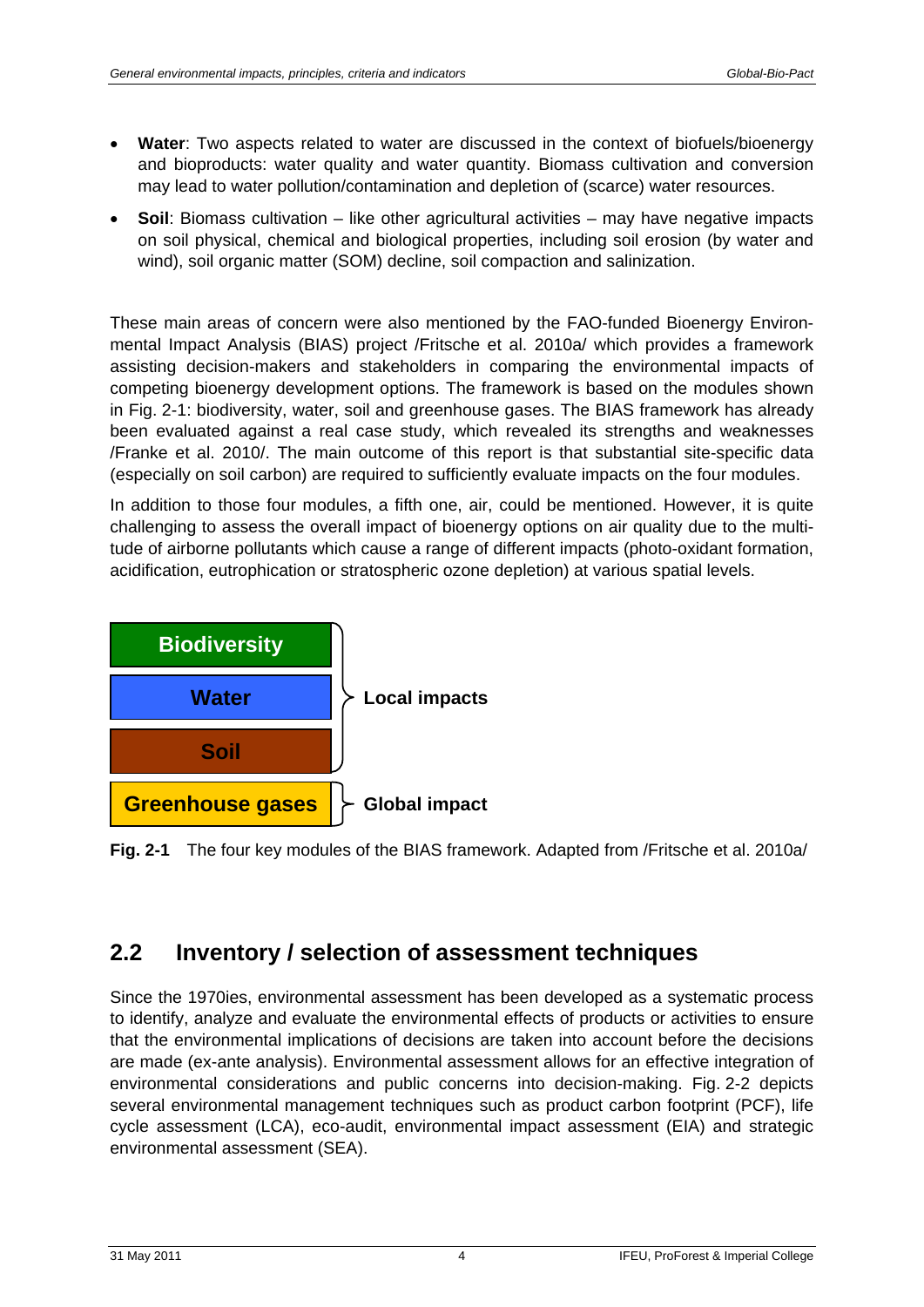

<span id="page-10-0"></span>**Fig. 2-2** Available techniques for environmental assessment (IFEU, own compilation)

Each of these techniques is appropriate for specific situations. Not only do they differ in the subject of study (product, production site, project or law), but also in their ability to address environmental impacts occurring at different spatial levels ([Table 2-2](#page-10-1)). Life cycle assessment (LCA) is usually considered weak regarding local environmental impacts.

<span id="page-10-1"></span>**Table 2-2** Spatial differentiation in different environmental impact categories /UNEP 2003/



For the purpose of Global-Bio-Pact, two assessment techniques are selected: life cycle assessment (LCA) and environmental impact assessment (EIA). Strategic environmental assessment (SEA) /EP & CEC 2001/ will not be taken into account, as the approach chosen within Global-Bio-Pact is based on case studies which are project-specific and not related to policies, plans or programs. For the purpose of Global-Bio-Pact, EIA (and not SEA) is the technique to be chosen. For more information regarding SEA of biofuels, the reader is referred to a recent OECD publication /OECD 2011/.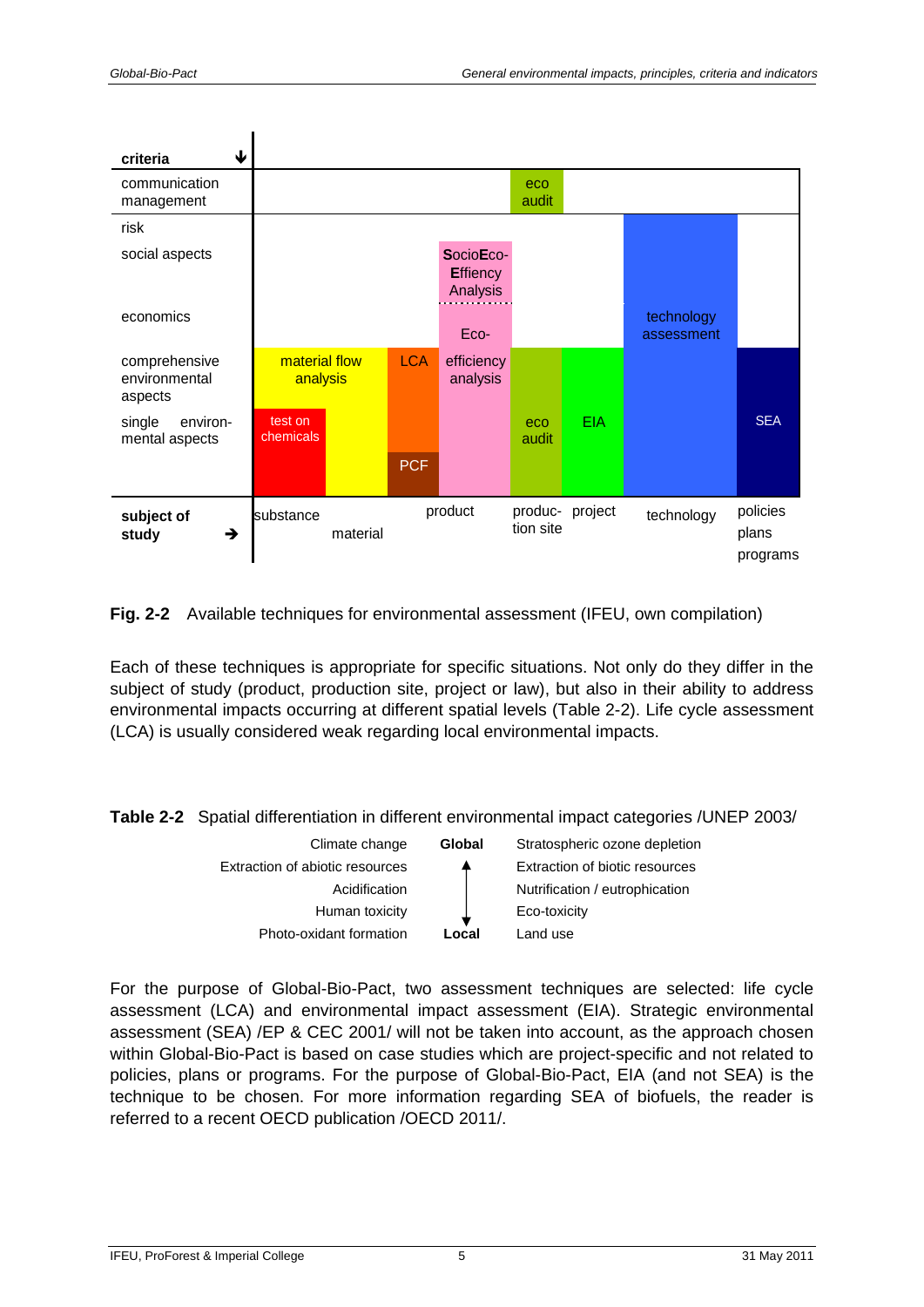#### <span id="page-11-0"></span>**2.2.1 Life cycle assessment (LCA)**

In the 1990s, a method has been developed which addresses the environmental aspects and potential environmental impacts (e.g. use of resources and the environmental consequences of releases) throughout a product's life cycle: Life Cycle Assessment (LCA). Being generic, LCA can be applied to any product or product system, but it also has some limitations, as it was developed mainly to compare products. It is a data-intense method which tends to generalise and therefore only insufficiently addresses site-specific environmental impacts (which cannot be averaged without losing their significance). For more information, the reader is referred to /Guinée 2002/ or /Klöpffer & Grahl 2009/ (in German).

#### **Methodology**

Life cycle assessments (LCA) address the environmental aspects and potential environmental impacts (e.g. use of resources and the environmental consequences of emissions) throughout a product's life cycle from raw material acquisition through production, use, endof-life treatment, recycling and final disposal. The approach is therefore often called cradleto-grave, well-to-wheel (biofuels) or farm-to-fork (food). LCA is internationally standardised through ISO standards 14040 and 14044 /ISO 2006/ and can assist in

- identifying opportunities to improve the environmental performance of products at various points in their life cycle and
- informing decision-makers in industry, government or non-government organizations (e.g. for the purpose of strategic planning, priority setting, product or process design or redesign).

There are four iterative phases in an LCA study (**[Fig. 2-3](#page-11-1)**):

- 1) the goal and scope definition phase,
- 2) the inventory analysis phase,
- 3) the impact assessment phase, and
- <span id="page-11-1"></span>4) the interpretation phase.



**Fig. 2-3** Phases of an LCA /ISO 2006/.

#### **Impact categories**

Life cycle assessments usually address a number of environmental impact categories, such as the extraction of resources, land use, climate change, stratospheric ozone depletion, human toxicity, eco-toxicity, summer smog (photo-oxidant formation), acidification and nitrification / eutrophication ([Table 2-3](#page-12-0)). All impact categories listed in this table are considered baseline impact categories and should be covered in a **full LCA study**.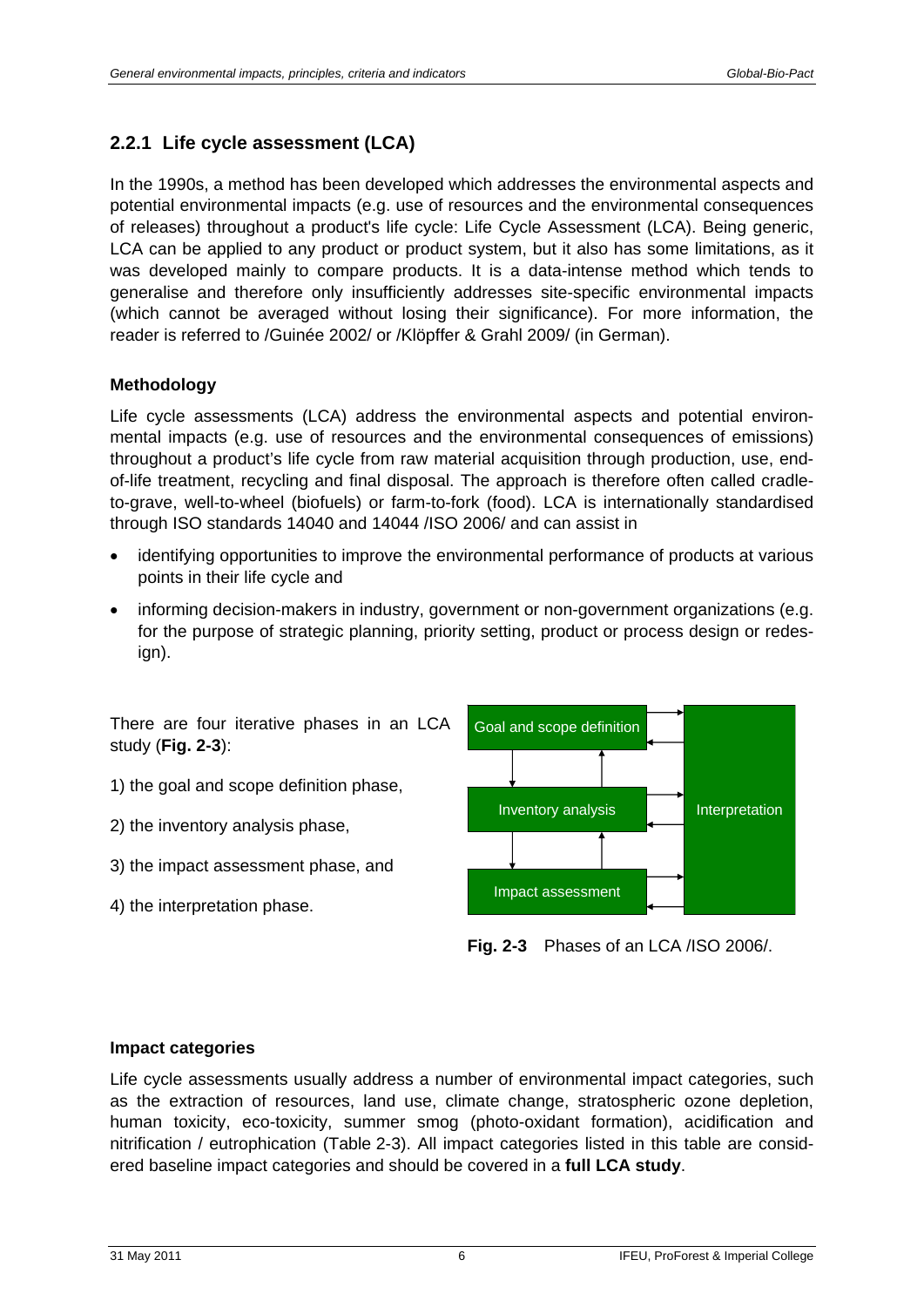<span id="page-12-0"></span>**Table 2-3** List of impact categories – divided into input related and output related categories – incl. their content and area of protection (AoP) involved /de Haes et al. 1999b/. HH = Human health,  $NE =$  Natural environment,  $NR =$  Natural resources, MME = Man-made environment

| Impact category                        | <b>Content</b>                                                                                                                                                                | AoP                |
|----------------------------------------|-------------------------------------------------------------------------------------------------------------------------------------------------------------------------------|--------------------|
| Input related categories               |                                                                                                                                                                               |                    |
| Extraction of abiotic resources        | Extraction of different types of non-living material from<br>the natural environment                                                                                          | <b>NR</b>          |
| a) Non-renewable (depletable)          | Fossil fuels, uranium / mineral ores                                                                                                                                          |                    |
| b) Renewable (recoverable)             | Water (except for fossil ground water)                                                                                                                                        |                    |
| Extraction of biotic resources         | Extraction of species types of biomass from the natural<br>environment                                                                                                        | NR, NE             |
| Land use                               |                                                                                                                                                                               |                    |
| a) Increase of land competition        | Physical interventions leading to exclusive land<br>occupation, or to change in land occupation                                                                               | NR.                |
| b) Degradation of life support systems | Degradation of processes in the natural environment<br>which are due to land use and have broad regulation<br>functions                                                       | <b>NE</b>          |
| c) Biodiversity degradation            | Impacts of physical interventions on biodiversity<br>(ecosystems, species) as values in themselves                                                                            | NE.                |
| <b>Output related categories</b>       |                                                                                                                                                                               |                    |
| Climate change                         | All impacts related to climate change caused by<br>changes in radiative forcing                                                                                               | HH, NE,<br>MME     |
| Stratospheric ozone depletion          | All impacts due to stratospheric ozone depletion (incl.<br>possible impacts on human health)                                                                                  | HH, NE,<br>MME, NR |
| Human toxicity                         | All impacts on human health caused by direct<br>emissions of toxic substances both outdoor and<br>indoor, and impacts caused by fine particles and by<br>radiation            | HH                 |
| Eco-toxicity                           | All impacts on natural species and ecosystems caused<br>by direct emissions of toxic substances, incl. degrada-<br>tion products thereof                                      | NE, NR             |
| Photo-oxidant formation                | All impacts related to tropospheric oxidant formation,<br>incl. impacts from $NOx$ emissions.                                                                                 | HH, MME,<br>NE, NR |
| Acidification                          | All impacts due to acidification, incl. direct impacts on<br>leaves, cation exchange in leaves and soil through<br>ammonium, and mobilisation of AI and other toxic<br>metals | NE, MME,<br>HH, NR |
| Nutrification / eutrophication         | All impacts of macro-nutrients on the vegetation, both<br>natural as well as crops, both terrestrial as well as<br>aquatic, and indirect effects thereof                      | NE, NR             |

Although hardly ever used, there might be additional study-specific impact categories such as odour, noise, ionising radiation or casualties.

In recent years, LCA methodology is increasingly used to obtain so-called **energy and greenhouse gas (GHG) balances** (the latter is sometimes referred to as carbon footprint, too). Such a restriction in scope only leads to an incomplete picture of the environmental impacts that are associated with the investigated product.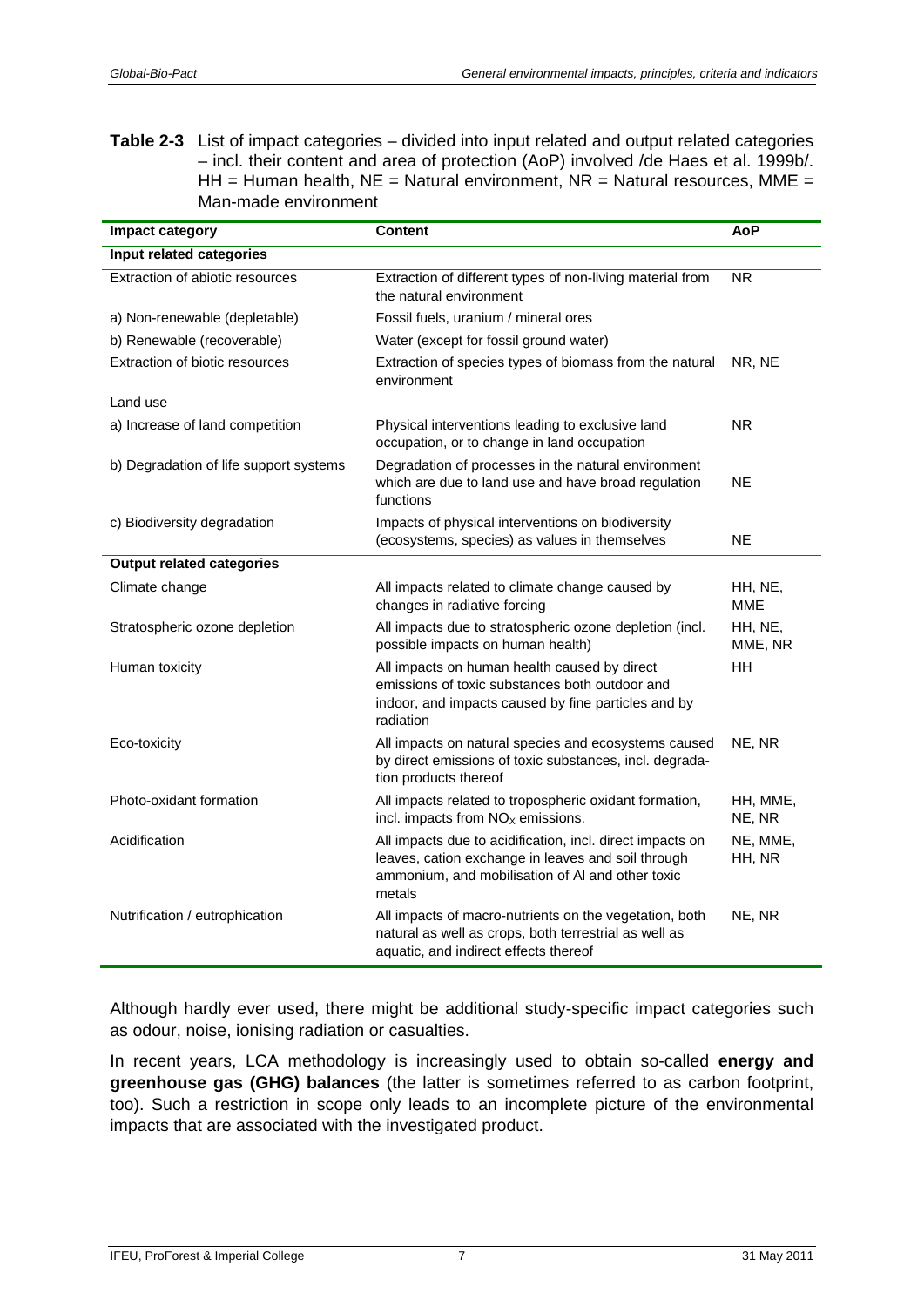#### <span id="page-13-0"></span>**2.2.2 Environmental impact assessments (EIA)**

#### **Methodology**

Environmental Impact Assessment (EIA) is an assessment technique to explore the possible environmental effects of a proposed project, e.g. the execution of construction works or of other installations as well as other interventions in the natural surroundings and landscape. An EIA is usually performed before the decision on a project is made. It examines the anticipated environmental effects and determines the importance of these effects, on both the short and the long term. In doing so, an EIA focuses on local / site-specific environmental effects. Generally, it compares the expected environmental effects of the proposed project with the expected environmental effects of alternative actions or the so-called 'no action alternative' in case the site remains unchanged [\(Fig. 2-4](#page-13-1)).



**Fig. 2-4** Conventional procedure of an EIA

<span id="page-13-1"></span>EIA primarily serves as a decision support tool for project managers and authorities which have to decide upon project approval. Within the European Union, it is mandatory to carry out an EIA for certain public and private projects according to the Council Directive 85/337/EEC of 27 June 1985 /CEC 1985/. The EIA Directive has been amended three times by Council Directive 97/11/EC of 3 March 1997, Directive 2003/35/EC of the European Parliament and of the Council of 26 May 2003 and Directive 2009/31/EC of the European Parliament and of the Council of 23 April 2009.

The environmental impact assessment shall identify, describe and assess in an appropriate manner, […], the direct and indirect effects of a project on the following factors:

- human beings, fauna and flora;
- soil, water, air, climate and the landscape;
- material assets and the cultural heritage;
- the interaction between the factors mentioned in the first, second and third indents.

An EIA in general includes the following steps:

- 1. Screening
- 2. Scoping
- 3. EIA study
- 4. Monitoring and auditing measures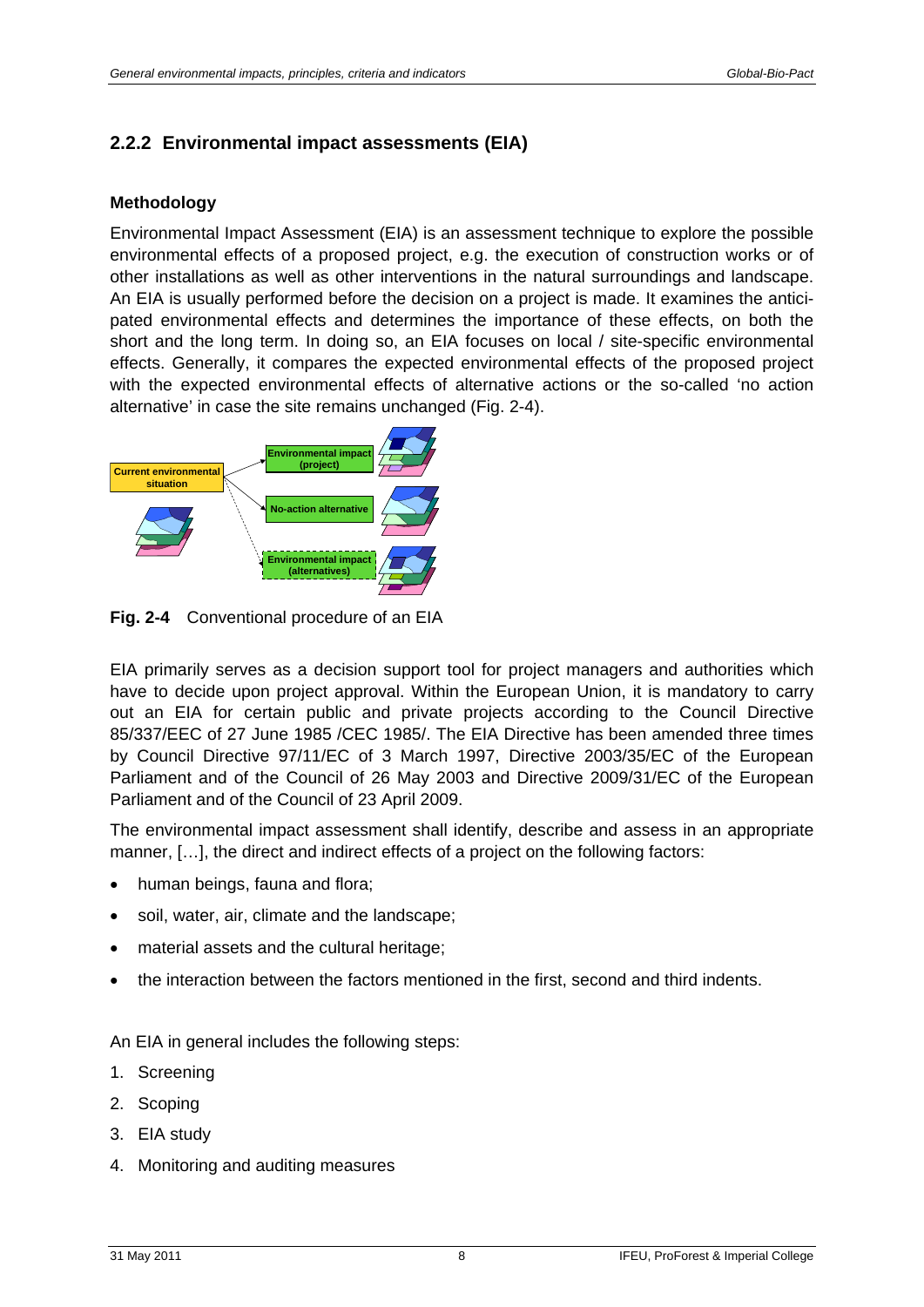#### 1. Screening

Usually an EIA normally starts with a screening process to find out whether a project requires an EIA or not.

#### 2. Scoping

Scoping is to determine what should be the coverage or scope of the EIA study for a project as having potentially significant environmental impacts. It helps in developing and selecting alternatives to the proposed action and in identifying the issues to be considered in an EIA.

#### 3. EIA study, which consists of the following three parts

- A project description, a consideration of alternatives as well as a description of the status and trends of environmental factors against which predicted changes can be compared and evaluated in terms of importance.
- Impact prediction: a description of the likely significant effects of the proposed project on the environment resulting from:
	- the construction / installation of the project (temporary impacts)
	- the existence of the project (continuous impacts)
	- the operation phase of the project (continuous impacts)

 Prediction should be based on the available environmental project data. Such predictions are described in quantitative or qualitative terms considering e.g.

- quality of impact
- magnitude of impact
- extent of impact
- duration of impact.
- Mitigation measures are recommended actions to reduce, avoid or offset the potential adverse environmental consequences of development activities. The objective of mitigation measures is to maximise project benefits and minimise undesirable impacts.

#### 4. Monitoring and auditing measures

Monitoring and auditing measures are post-EIA procedures that can contribute to an improvement of the EIA procedure.

#### **Impact categories**

There is no general list of criteria to assess the environmental impact nor a general description of methods to be used. Fixing the environmental criteria is part of the EIA process. Usually criteria address emissions to soil, ground and surface waters and air, effects on living environment and health of people in the surroundings, effects on surrounding ecosystems, and effects on cultural assets.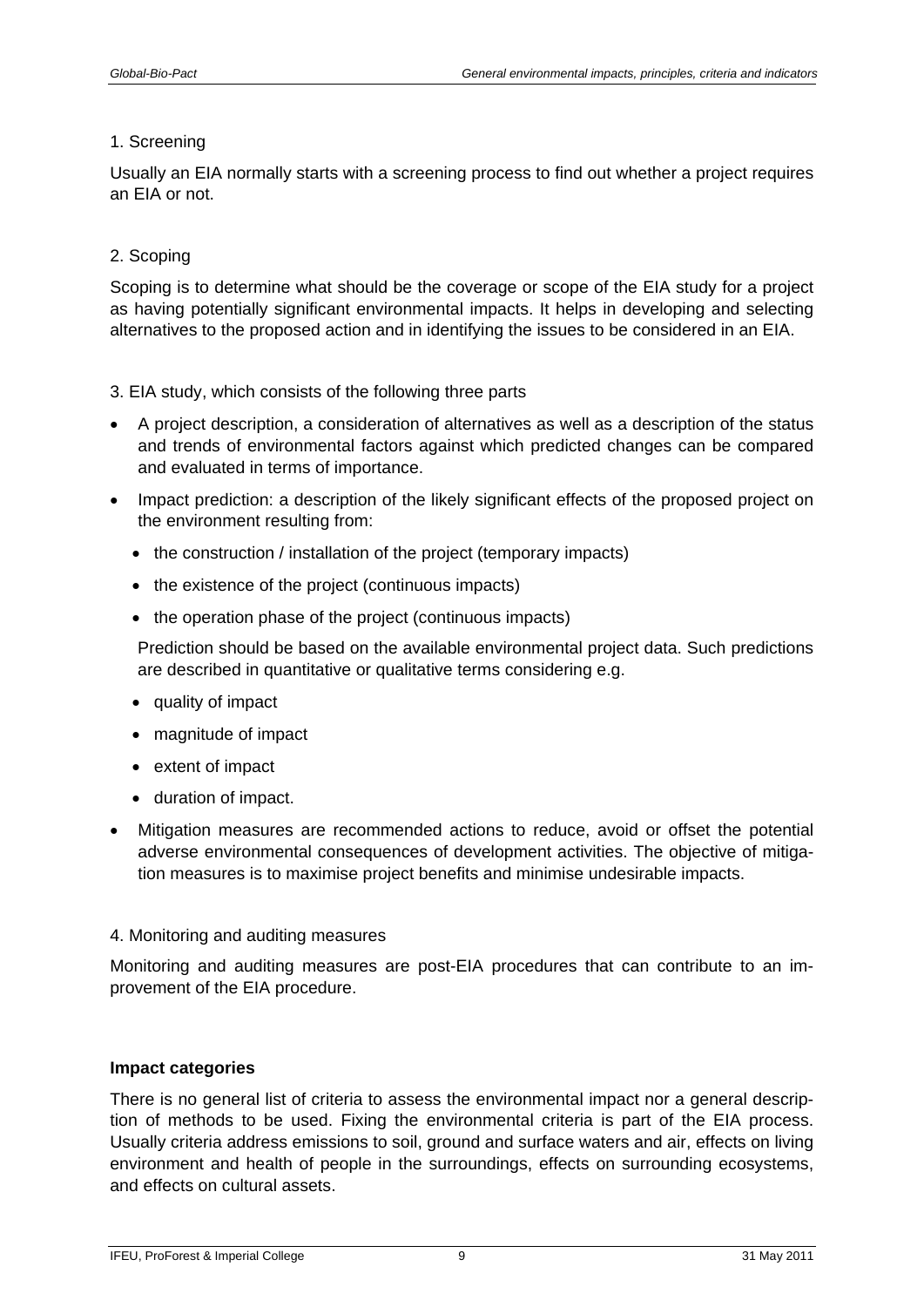### <span id="page-15-0"></span>**2.3 Review and evaluation of LCA studies**

#### <span id="page-15-1"></span>**2.3.1 Impact categories covered**

As already mentioned in chapter [2.2.1,](#page-11-0) life cycle assessments usually address a number of environmental impact categories. But even if a full LCA study is performed, sometimes only a sub-set of the baseline impact categories listed in [Table 2-3](#page-12-0) is covered. According to Klöpffer /2010/ most often, climate change (global warming potential), acidification and summer smog (photo-oxidant formation) are addressed. Less frequent are eutrophication, fossil resource extraction and stratospheric ozone depletion. More uncommon categories include land use, human toxicity and eco-toxicity, which still require methodological development, especially regarding sub-categories b) and c) under "land use" (degradation of life support systems and biodiversity degradation). The same holds for the extraction of water resources.

Comparing these observations with the main areas of concern mentioned in chapter [2.1,](#page-8-0) it can be concluded that most of the areas of concern related to biofuels/bioenergy and bioproducts are insufficiently covered in LCA studies, i.e. LCA is weak regarding area-related and site-specific environmental impacts. Therefore, other assessment techniques such as environmental impact assessment (EIA) are often used in addition.

In recent years, however, the scope of many LCA studies related to biofuels/bioenergy was restricted to two impact categories: the use of non-renewable energy resources and climate change. This is due to the fact that climate change and security of supply are seen as the main drivers for the promotion of the use of renewable resources.

#### <span id="page-15-2"></span>**2.3.2 LCA results for biofuels and bioproducts**

In literature, hundreds of LCA studies on bioenergy and bio-based products can be found, covering a wide range of products. Unfortunately, their results are not always comparable. This is because the ISO standards 14040 and 14044 are only setting the scene for LCA studies while leaving quite some degrees of freedom to the practitioner, e.g. regarding coproduct accounting, system boundaries and basic data.

Furthermore, there are only few LCA studies such as /Rettenmaier et al. 2010/ or /Zah et al. 2007/ that simultaneously screen / analyze a multitude of products from various crops applying common settings and definitions. Most often, LCA studies focus on one product from one biomass feedstock. Sometimes, the number of biomass feedstocks is increased, but only few publications compare different biofuels/bioenergy and bioproduct options.

The extent to which each life cycle stage contributes to the overall result varies between the environmental impact categories: the conversion stage, i.e. the use of fossil energy carriers for process energy generation, has the largest influence on energy and greenhouse gas balances. In contrast, conversion is of only minor importance for other environmental impact categories. The cultivation stage is most important in terms of acidification, eutrophication and ozone depletion, which are dominated by nitrogen fertiliser-related field emissions like  $N<sub>2</sub>O$  (ozone depletion) or  $NH<sub>3</sub>$  (acidification and eutrophication). These emissions depend on the specific agricultural system (e.g. crop rotation) and agronomic practices (e.g. no-tillage). The utilisation stage has a considerable impact on acidification and eutrophication, mainly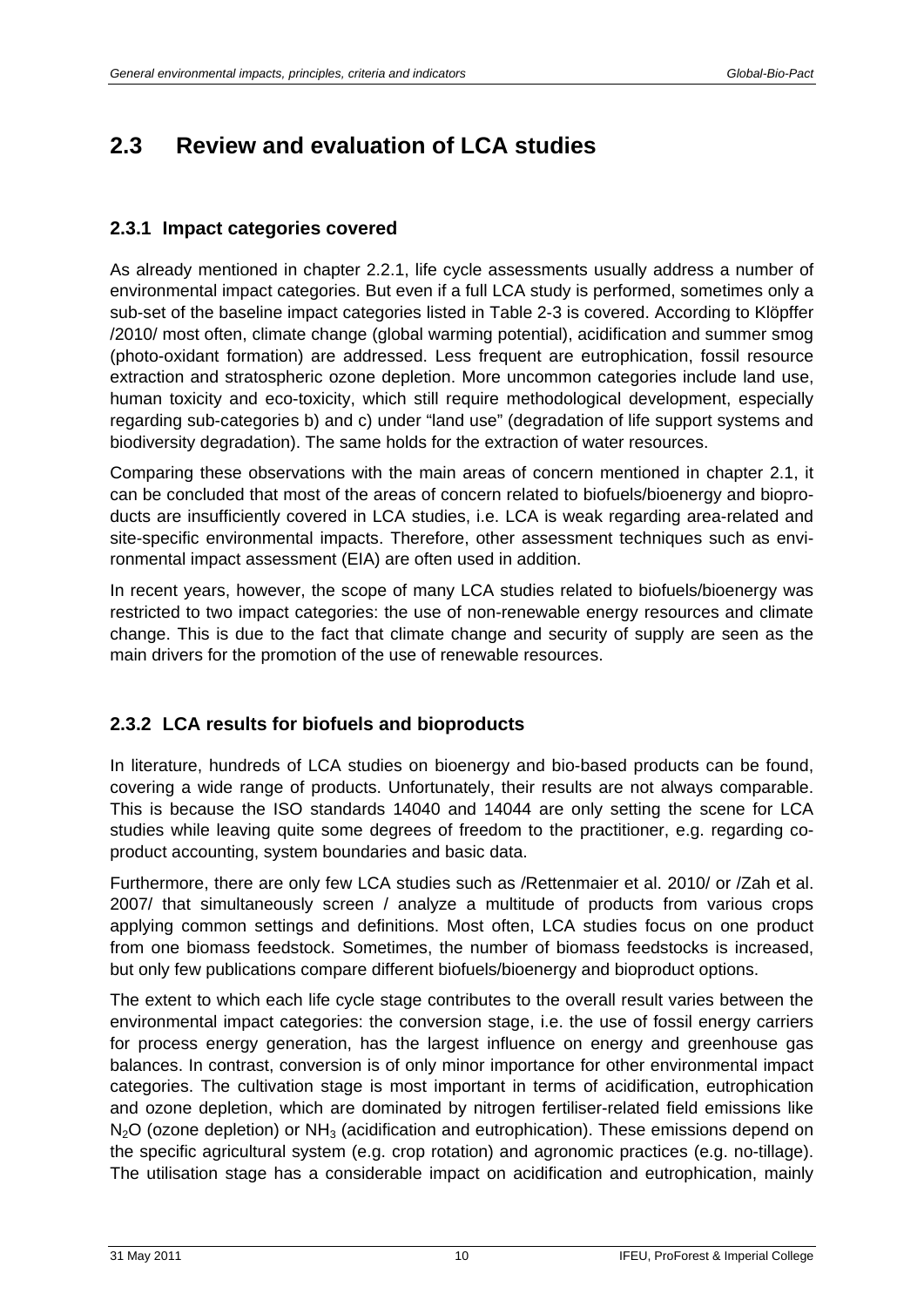through  $NO<sub>x</sub>$  emissions. Transports and the provision of specific ancillary products only have a minor influence.

Regarding the results for different environmental impact categories, a distinct pattern becomes obvious: in [Table 2-4](#page-16-0) the energy crops show environmental advantages in terms of energy and greenhouse gas savings but ambiguous results or even disadvantages regarding acidification, eutrophication, ozone depletion, summer smog, and human toxicity. With that, from a scientific point of view, an objective conclusion regarding the overall environmental performance of biofuels/bioenergy produced from the investigated crops cannot be drawn.

An overall conclusion has to be based on (subjective) value-choices, e.g. by ranking the impact categories in a given hierarchy (e.g. high, medium, and low priority). If, for example, energy saving and mitigation of greenhouse effect are subjectively given the highest priority, all bioenergy carriers in [Table 2-4](#page-16-0) are superior to their fossil equivalent, provided that there is no carbon stock change due to land use changes. However, it has to be noted that different individuals, organizations and societies may have different preferences; therefore different rankings may be derived based on the same objectively obtained results.

<span id="page-16-0"></span>

| Table 2-4 Environmental performance of different energy crops excluding carbon stock |
|--------------------------------------------------------------------------------------|
| changes due to direct and indirect land-use changes / Rettenmaier et al. 2010/.      |
| FAME = Fatty acid methyl ester, $HVO = Hydrogenated vegetation$ il, $CHP =$          |
| Combined heat & power, $FT = Fischer-Tropsch$ , $EtOH = Ethanol$                     |

|                         | Energy<br>savings | Greenh.<br>effect | Acidifi-<br>cation | Eutrophi-<br>cation | <b>Summer</b><br>smog | Ozone<br>deplet. | <b>Human</b><br>toxicity |
|-------------------------|-------------------|-------------------|--------------------|---------------------|-----------------------|------------------|--------------------------|
| Oil crops - FAME        | $\ddot{}$         | $\circ$           | o                  |                     | o                     |                  | o                        |
| Oil crops - HVO         | $\ddot{}$         | $\circ$           | O                  |                     | 0                     |                  |                          |
| Oil crops - CHP         | $\ddot{}$         | $\circ$           |                    |                     | o                     |                  |                          |
| Oil crops - Heat        | $\ddot{}$         | o                 |                    |                     | o                     |                  |                          |
| Oil crops - Power       | $\ddot{}$         | o                 |                    |                     | o                     |                  |                          |
| Woody crops - FT diesel | $\ddot{}$         | o                 | $\circ$            | $\Omega$            | $\circ$               | O                | $\Omega$                 |
| Woody crops - 2G EtOH   | $\ddot{}$         | $\ddot{}$         |                    |                     | o                     |                  |                          |
| Woody crops - CHP       | $+ +$             | $\ddot{}$         | $\circ$            | O                   | $\circ$               | ∩                | $\Omega$                 |
| Woody crops - Heat      | $+$               | $\ddot{}$         | o                  | $\Omega$            | o                     | Ω                | o                        |
| Woody crops - Power     | $+$               | o                 | $\circ$            | $\Omega$            | $\circ$               | $\Omega$         | o                        |
| Herb. crops - FT diesel | $+ +$             | $\ddot{}$         | o                  |                     | $\circ$               |                  | o                        |
| Herb. crops - 2G EtOH   | $+ +$             | $+ +$             |                    |                     | $\ddot{}$             |                  |                          |
| Herb. crops - CHP       | $+ + +$           | $+ +$             | $\Omega$           |                     | o                     |                  | O                        |
| Herb. crops - Heat      | $+ +$             | $+ +$             |                    |                     | o                     |                  |                          |
| Herb. crops – Power     | $+ +$             | $+$               | $\Omega$           |                     | $\circ$               |                  |                          |
| Sugar crops - 1G EtOH   | $+ +$             | $\pm$             |                    |                     | o                     |                  |                          |

In recent years, however, greenhouse gas (GHG) balances have attracted a great deal of attention, especially after it had been shown that carbon stock changes due to direct and indirect land-use changes could reverse the (usually) positive GHG balance /Bringezu et al. 2009/, /Menichetti & Otto 2009/. The first GHG balance studies to account for GHG emissions due to (direct) land-use change from natural forest to oil palm plantation were published by /WWF 2007/ and /Reinhardt et al. /2007/. They showed that GHG balances of palm oil biodiesel could even turn out negative, i.e. that the use of palm-oil biodiesel could cause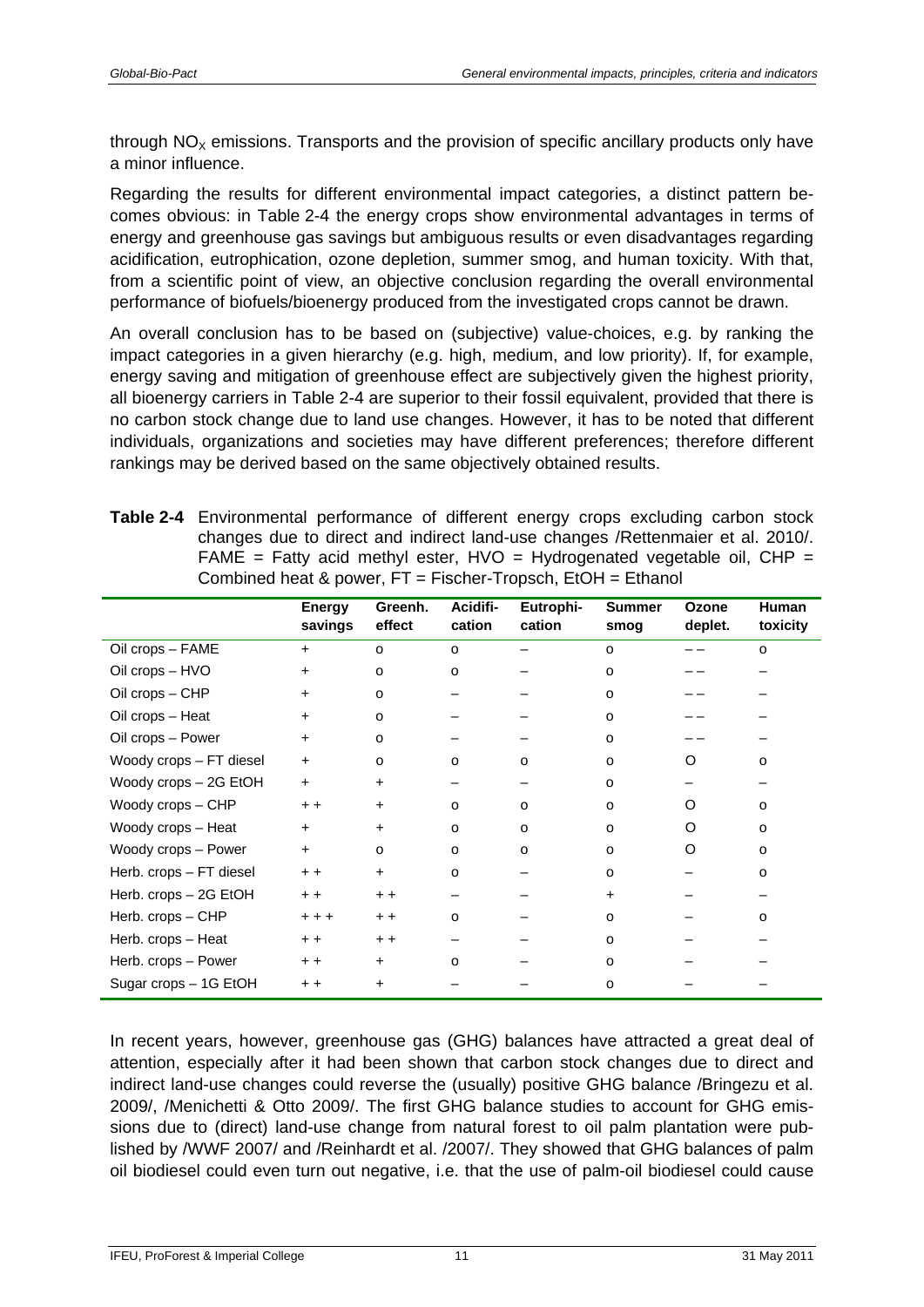higher life cycle GHG emissions than the use of conventional diesel fuel. Carbon stock changes caused by land-use changes are mostly calculated following IPCC's stockdifference method which has originally been developed for national greenhouse gas inventories /IPCC 2006/.

In earlier review-type studies like /Quirin et al. 2004/ or the so-called well-to-wheels study /JEC 2007/, carbon stock changes had been set at zero, because mainly fallow / set-aside land was used for the cultivation of non-food biomass. In this case, the carbon stock does not change significantly since it remains agricultural land (not subject to natural succession).

The discussion around GHG balances highlighted the fact that the ISO standards on product life cycle assessment (14040 and 14044) are providing a good foundation but at the same time, there is a need for more precise calculation rules. Therefore, a new ISO standard for the carbon footprint of products (ISO 14067) is currently being developed (cf. chapter [2.3.3\)](#page-20-0).

#### **2.3.2.1 Reasons for variation in results**

Despite ISO standards, the results of LCA studies may vary quite substantially. This can be due to a) differences in accounting for co-products (substitution versus allocation), b) differences in system boundaries (e.g. exclusion of land use changes) or c) differences in basic data (e.g. N2O emission factors) /Gnansounou et al. 2009/, /Cherubini et al. 2009/.

#### **Accounting for co-products**

The production of biofuels and bioenergy mostly yields a wide range of co-products. For example, in rapeseed biodiesel production, rapeseed meal is obtained as a co-product. The way in which these co-products are accounted for in LCAs can have a strong impact on the results. [Fig. 2-5](#page-17-0) exemplifies the two different accounting methods for co-products.



<span id="page-17-0"></span>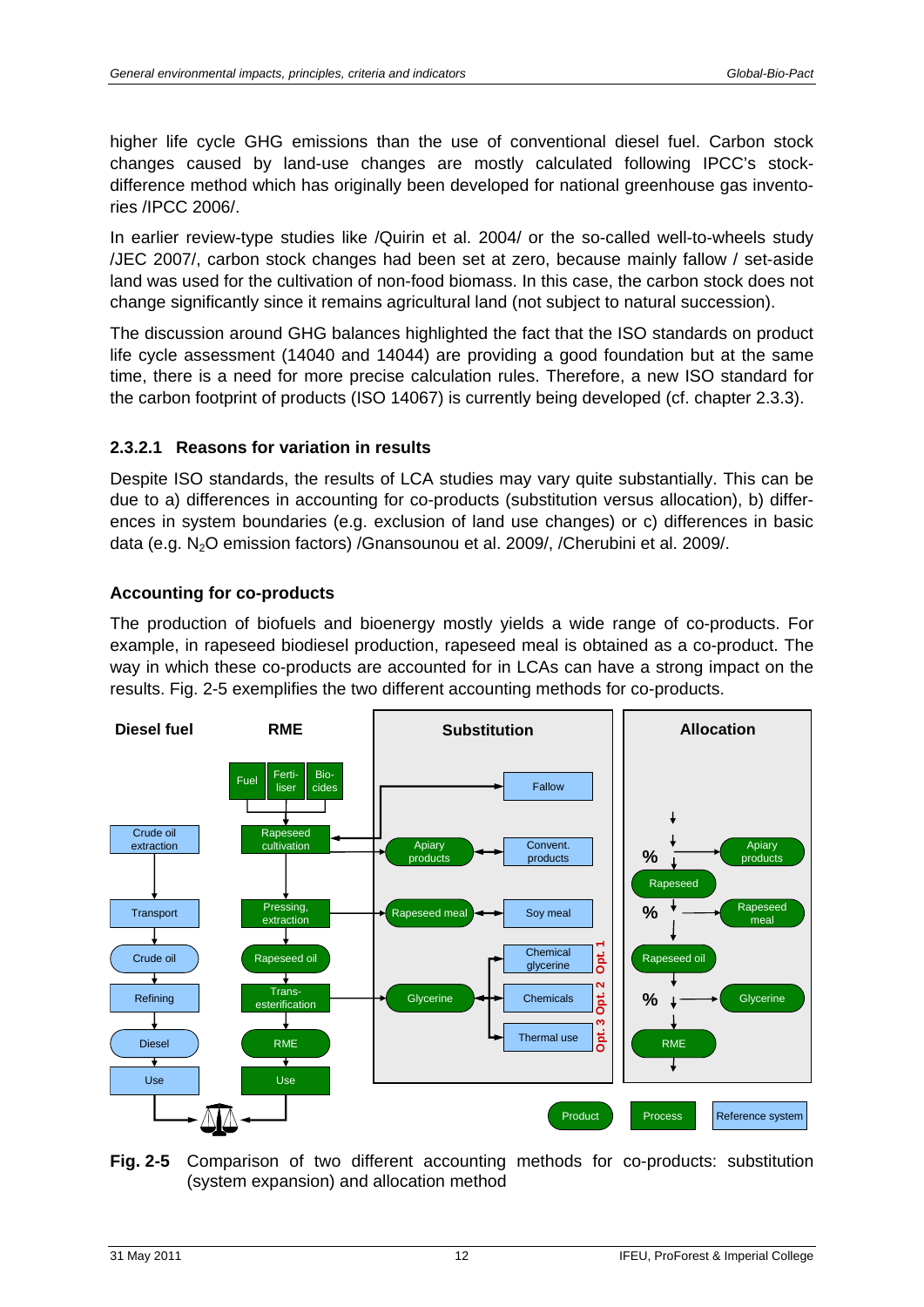The following two fundamentally different approaches /ISO 2006/, /Borken et al. 1999/ exist:

- **Allocation**: all environmental impacts (e.g. emissions) are allocated proportionately to the main product and the co-products, respectively, based on underlying physical relationships (e.g. mass or volume) or other relationships (e.g. energy content or economic value). The European Renewable Energy Directive (RED, 2009/28/EC) for example stipulates the use of allocation by energy content. This choice is adequate for the purpose of regulation, e.g. for the verification of compliance with the sustainability criteria. Other regulations such as the UNFCCC guidelines for CDM projects suggest four options: allocation by market price, substitution, allocation by energy content or attribution of all emissions to the main products.
- **Substitution**: according to the ISO standards for LCAs, allocation should be avoided wherever possible by expanding the system boundaries /ISO 2006/. The main idea is that co-products replace conventional products (fulfilling the equivalent function) and that the environmental impacts caused by the production of conventional products are thus avoided. These avoided environmental impacts are credited to the main product.

#### **Impacts on land use**

Land-use changes involve both direct and indirect effects /Fehrenbach et al. 2008/. Direct land-use changes (dLUC) comprise any change in land use or land cover which is directly induced by the cultivation of the energy crop under investigation. This can either be a change in land use of existing agricultural land (replacing fallow / set-aside land or grassland) or a conversion of (semi-)natural ecosystems such as grassland, forest land or wetland into new cropland. Indirect land-use changes (iLUC) occur if agricultural land so far used for food and feed production is now used for energy crop cultivation. Provided that the global demand for food and feed is constant, food and feed production is crowded out and displaced to another area where again unfavourable land-use changes, i.e. the conversion of (semi-)natural ecosystems, might occur. This phenomenon is also called leakage effect, crowding-out or displacement and is illustrated in [Fig. 2-6](#page-19-0).

Not only the production of energy crops in Europe leads to indirect land-use changes elsewhere in the world. Also the import of biomass or biofuel into Europe has such effects. This mechanism is shown in [Fig. 2-7](#page-19-1). In the producing country good agricultural practice and the absence of direct land-use change may be certified. However, the required area now being used by the new crop is no longer available for the previous food or feed production. As a result, food or feed production is displaced to other areas where in turn land-use changes may occur.

Indirect land-use (iLUC) change effects are difficult to verify empirically: they occur at global level and they are linked to the cultivation of energy crops (e.g. in Europe) via economic market mechanisms. These markets are very complex and the following dampening factors have to be taken into account:

- The use of co-products from the production of  $1<sup>st</sup>$  generation biofuels plays an important role. If these co-products can be used as animal feed (e.g. rapeseed meal), they substitute conventional feed (e.g. soybean meal) and thus reduce the overall pressure on land.
- An increased demand for energy crops may trigger plant breeding and lead to increased yields, i.e. the use of one hectare of land for bioenergy does not necessarily mean that exactly one hectare of new land will be developed for the displaced food/feed/fibre crops.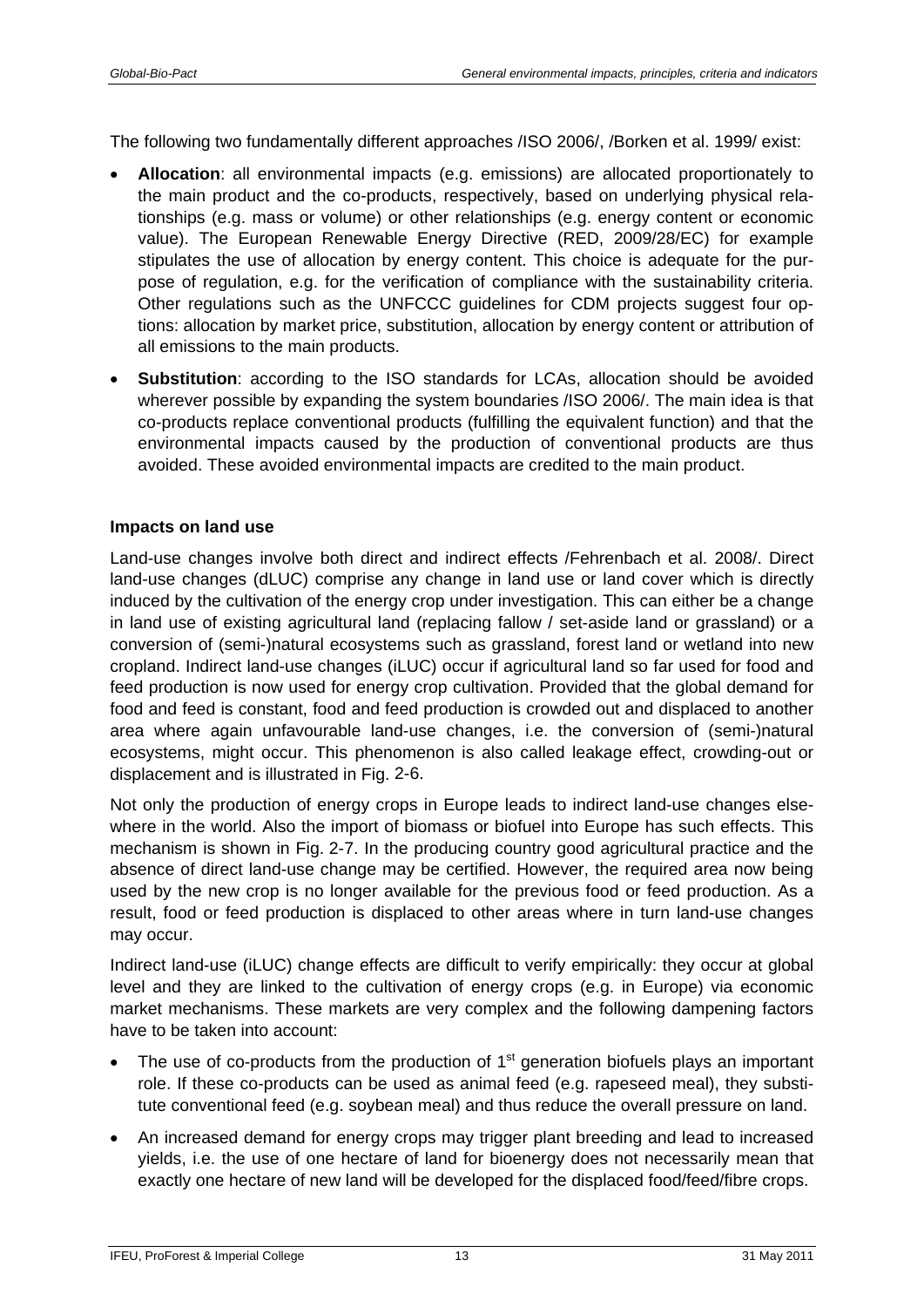

<span id="page-19-0"></span>**Fig. 2-6** Exemplary mechanism of indirect land-use change due to biomass for bioenergy production in Europe (/Fehrenbach et al. 2008/)



<span id="page-19-1"></span>**Fig. 2-7** Exemplary mechanism of indirect land-use change due to biomass for bioenergy import to Europe (/Fehrenbach et al. 2008/)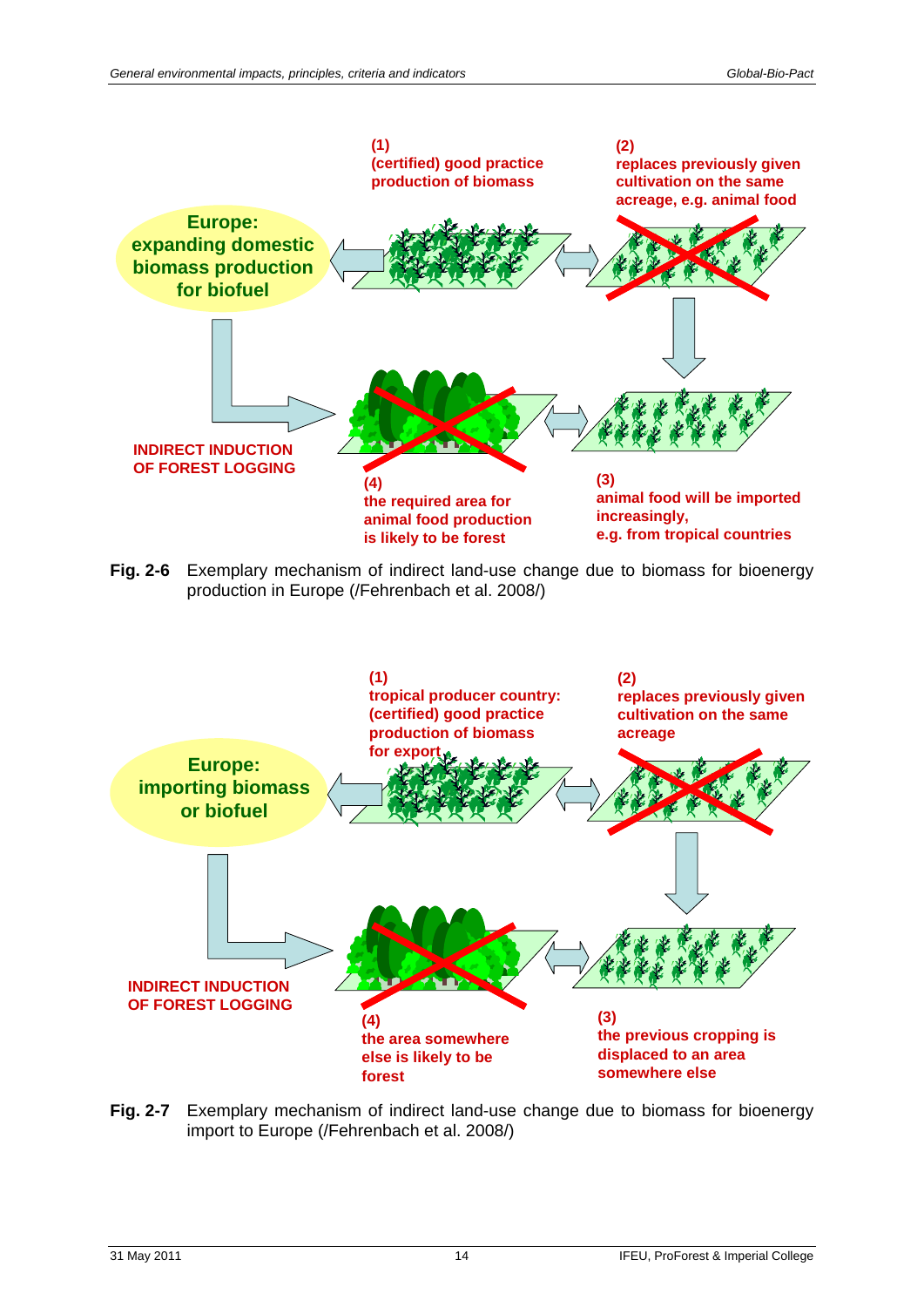In contrast to direct land-use changes, indirect effects cannot be exactly allocated to the cultivation of a specific energy crop. In addition, they are closely linked to the increase of global food and feed production which results from global population growth and changing human diets due to economic development (increasing purchasing power). Therefore, several studies use partial and / or general equilibrium models (sometimes even linked to biophysical models) to quantify the iLUC effect of different non-food biomass expansion scenarios /Melillo et al. 2009/, /Havlík et al. 2010/, /Britz & Hertel 2010/. Despite all efforts, up to date there is no commonly accepted method on how to quantify iLUC effects /Banse et al. 2008/, /Kim et al 2009/, /Fehrenbach et al. 2009/. Kim & Dale /2011/ tested an empirical approach and concluded that either there is no iLUC due to US biofuels production or that the approach was not sensitive enough to detect it. However, O'Hare et al. /2011/ argue that Kim and Dale have used statistical methods inappropriately and drawn incorrect conclusions.

At the same time, there is no consensus how to integrate indirect land-use changes into life cycle assessments /Kløverpris et al. 2008/, /Liska & Perrin 2009/. However, if iLUC is not considered in LCAs, the informative value of a LCA is very low since its results for greenhouse effect may not at all reflect reality.

Both direct and indirect land-use changes ultimately lead to changes in the carbon stock of above- and below-ground biomass, soil organic carbon, litter and dead wood /Brandão et al. 2010/. Depending on the previous vegetation, the crop to be established and the agronomic practices, these changes can be neutral, positive or negative. For example, if fallow / setaside land is transformed the carbon stock does not change significantly since it remains agricultural land (not subject to natural succession). The carbon stock change is therefore often set at zero. However, if (semi-)natural ecosystems such as grassland, forest land or wetland are converted, high carbon emissions can be caused. In contrast, the use of degraded land may even lead to carbon sequestration.

In addition to changes in carbon stocks, land use changes are having an impact on biodiversity as the conversion of (semi-)natural ecosystems into agricultural land most often results in a loss of biodiversity. Although there are proposals on how to address this impact in LCAs (e.g. /Koellner & Scholz 2008/), currently, there is no commonly accepted method.

#### <span id="page-20-0"></span>**2.3.3 Evaluation: Scientific challenges and future research needs**

There are a number of scientific challenges regarding LCA methodology which are still debated in the scientific community. There is consensus that these issues have to be addressed and that there is need for future research. Some hot topics are described below.

#### **Carbon footprint**

Currently, the International Organization for Standardization (ISO) is working on a new standard for "Carbon Footprints of Products" for the quantification and communication of greenhouse gas (GHG) emissions associated with goods and services. The ISO 14067 standard builds largely on the existing ISO standards for life cycle assessments (ISO 14040/44) and environmental labels and declarations (ISO 14025). In comparison to the existing LCA standards it contains further provisions for the uniform quantification and communication of GHG emissions. Land use changes and carbon storage in product will be addressed, though reported separately. The standard currently is in Committee Draft status and is planned for final publication in 2012.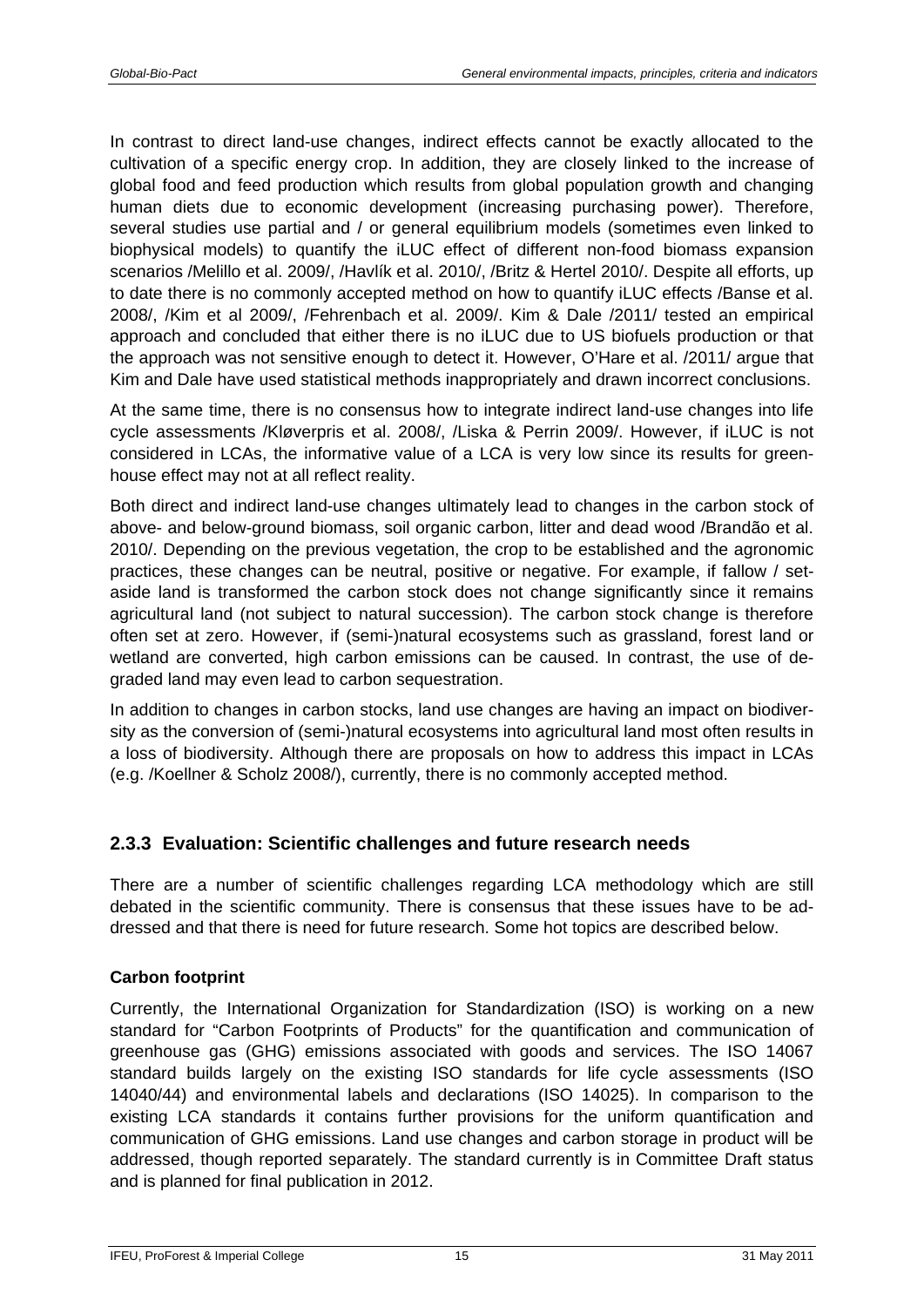#### **Indirect land use change**

Quantification of indirect land-use change (iLUC) is currently debated among scientist. The difficulties of quantifying the emissions from iLUC are:

- ILUC can not be attributed individually to a specific biofuel production process, but depend upon the complex mechanisms of agricultural markets and prices of possible substitutes.
- Using one additional hectare for bioenergy production does not imply that one additional hectare of natural area needs to be converted to cropland.
- In some cases, bioenergy production has positive effects on land availability. For example, if co-products of bioenergy production are used as feed (soybean or rapeseed meal, sugar beet pulp etc.) they are substituting feed that would have to be produced otherwise.

Using historical date to empirically test iLUC approaches, Kim & Dale /2011/ state that crop intensification may have absorbed the effects of expanding US biofuel production. However, O'Hare et al. /2011/ argue that Kim and Dale have used statistical methods inappropriately and drawn incorrect conclusions. It is quite obvious that additional efforts are required to develop methodologies to observe indirect land-use change from historical data. Such efforts might reduce uncertainties in indirect land-use change estimates or perhaps form the basis for better policies or standards for biofuels.

Currently, there are two main approaches to quantify GHG emissions from iLUC: econometric models and deterministic approaches.

- **Econometric models** have originally been developed to simulate the effect of agricultural policies on markets and trades flows. They can be used to estimate market-induced changes in the use of land. In order to calculate GHG emissions, in a second step these models need to be combined with biophysical models that include global data on the carbon stock of different areas and land use options. The results of the studies differ between 18 to 180 g  $CO<sub>2eq</sub>$  per megajoule biofuel (/Searchinger 2008/, /Al-Riffai et al. 2010/) due to differences in scenarios and the model setup.
- **Deterministic approaches** to include iLUC aim at providing an approach that is practicable and applicable for policies. On the basis of historic land use data a hectare based value (13.5 g  $CO<sub>2e0</sub>$  per hectare per year) is proposed to be added on top of the GHG balance of the biofuels /Fritsche et al. 2010b/.

With Sheehan /2009/ it can be concluded that research on the quantification of iLUC still has a long way to go despite the already complex approaches of econometric modelling. He stresses at the same time that the uncertainties in the quantification of iLUC must not be a reason for disregarding them. This conclusion is shared by policy makers in Europe and the US: as iLUC may be significantly influence GHG emissions it can not be ignored when setting up policy support for biofuels that aim at reducing GHG.

Thus, it is clear that there is no scientifically agreed-upon method yet even if an increasing number of researchers addressed the problem in recent years. The future may lie in a combination of the deterministic approach and macro-economic models /Fehrenbach et al. 2009/, /Lywood 2008/. However, need for further research is given.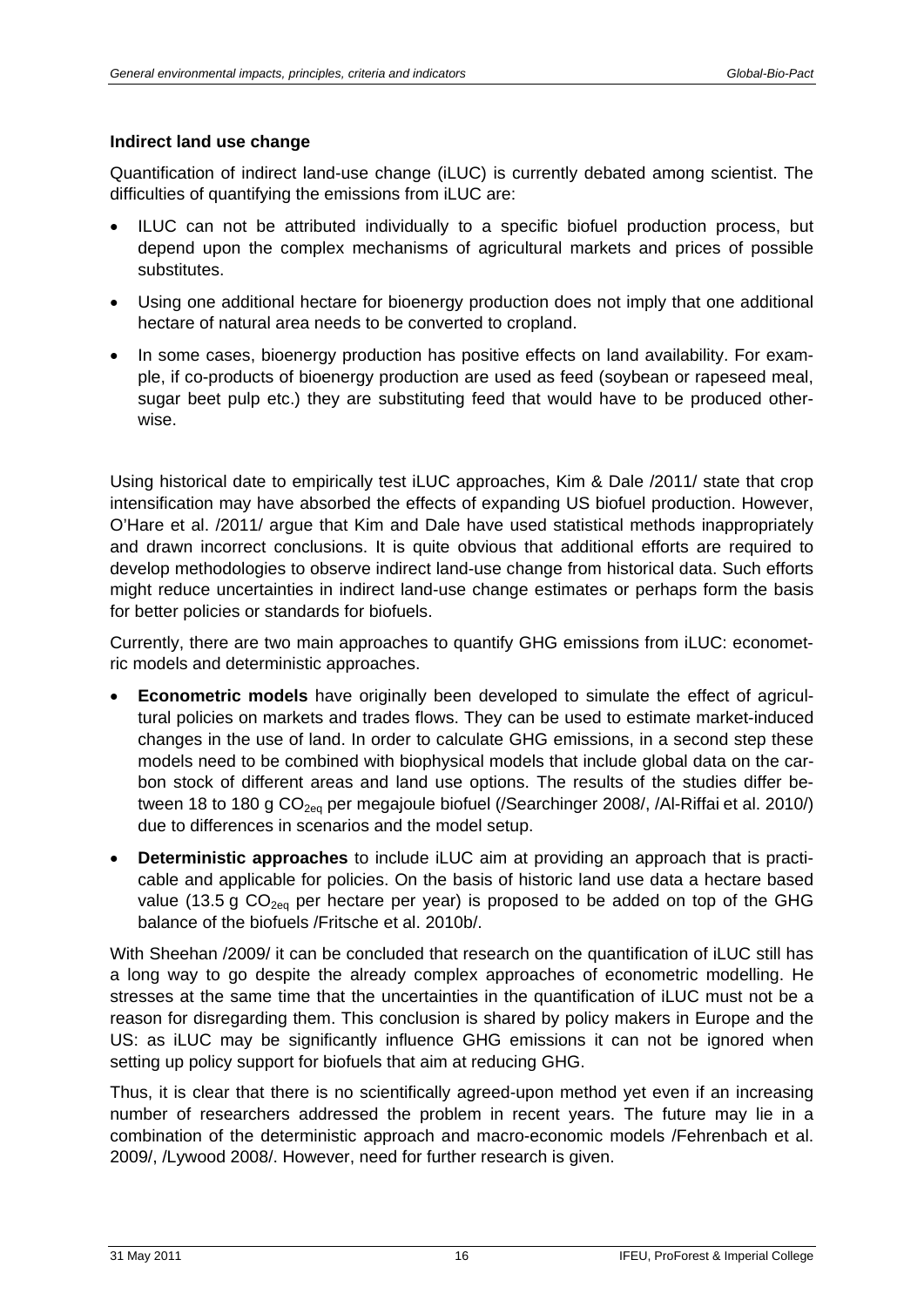It still is an open question how to address iLUC in policy making. The European Commission stated in their report of 22 December 2010 /EC 2010/ that there were still a number of deficiencies and uncertainties associated with the examined modelling approaches and that no action would be taken for the time being – the problem was put off until July 2011. Four options will be assessed until then:

- take no action for the time being, while continuing to monitor,
- increase the minimum GHG saving threshold for biofuels,
- introduce additional sustainability requirements on certain categories of biofuels,
- attribute a quantity of GHG emissions to biofuels reflecting the estimated indirect landuse impact.

In the US the Environmental Protection Agency (EPA) issued a proposal regarding the inclusion of iLUC. After receiving criticism from different national and international actors, the implementation of this proposal was put on hold by a five-year moratorium agreed on in the House of Representatives on 24 June 2009. The proposal will be subject to a scientific review in the meantime.

#### **Land use impacts on biodiversity and soil**

Intensification of production on existing agricultural land (high inputs, monocultures etc.) and expansion of agricultural land (i.e. land use changes) at the cost of (semi-)natural ecosystems may lead to biodiversity loss. As these impacts are strongly depending on location, agricultural practices and previous land use, efforts towards a regionalization of LCA are needed.

Under the UNEP/SETAC life cycle initiative, a task force has been established which aims at establishing recommended practice and guidance for use for natural resources and land use categories. Regarding biodiversity, it was tried to develop a set of characterization factors for land use impacts on biodiversity. A number of publications assess methods to integrate biodiversity loss in LCAs by means of characterization factors for damage potentials. For example, characterization factors for 53 land use types and six intensity classes are calculated which comprise standardized species numbers /Koellner & Scholz 2008/. Another approach identifies the "natural degradation potential" (NDP) as direct indicator of the impacts of land use on habitats. It measures how influenced land is by human beings /Delucchi 2010/.

However, it is still not possible to agree on a method which is easily measurable and takes into account regional-specific features. Especially in LCAs, biodiversity is hard to assess because LCAs are not site-specific but product-specific. Biodiversity however is intrinsically tied to specific habitats (sites). Impacts on biodiversity in turn depend on the specific agricultural system (e.g. crop rotation) and agronomic practices. Moreover, cumulative effects have to be accounted for.

Soil ecological functions are also an important topic currently not included in LCAs. Saad et al. /2011/ suggest to calculate impact indicators (erosion resistance, groundwater recharge, mechanical and physicochemical filtration) in order to assess erosion regulation, freshwater regulation and water purification, i.e. functions that soils should fulfil. However, future research is required in this field. Impacts on soil are generally more related to agriculture as a whole rather than to the cultivation of a specific energy crop.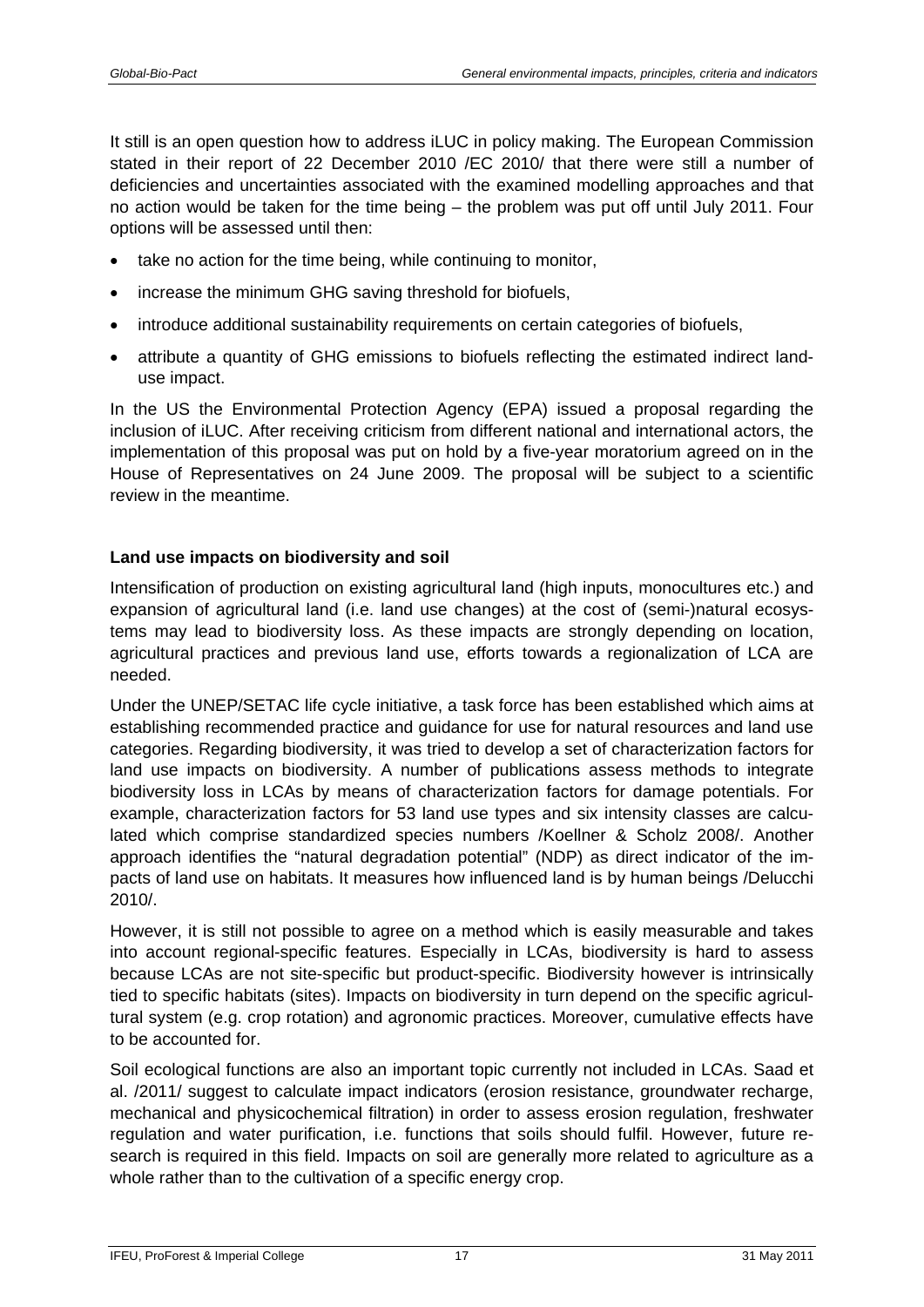#### **Water use**

Both water pollution/contamination and depletion of (scarce) water resources are very relevant in the context of biomass cultivation and conversion to biofuels/bioenergy and bioproducts /Berndes 2002/. Thus, it is vital to address this topic in LCAs. However, different approaches as how to do so are discussed (e.g. /Koehler 2008/, /Pfister et al. 2009/) but not yet integrated in most LCAs. Water consumption might a suitable indicator. However, its meaning would be more significant if it would be set in relation to water availability in a region. Delucchi /2010/ suggests that water requirements for biofuel cultivation should encompass water that is necessary to dilute polluted water. Polluted water hereby is water with high concentrations of fertilizer and pesticides. The amount of clean water needed to dilute this contaminated water until water-quality guideline values are reached is then added to the water needed for the growth of the biofuels.

These discussions have lead to the development of the so-called water footprint. The concept is a "spatially and temporally explicit indicator of direct and indirect water use of consumers and producers" /WFN 2010/. Currently at the stage of a Preliminary Work Item (PWI), ISO 14046 (Water footprint – Requirements and guidelines) will complement existing standards on life cycle assessment (LCA) and ongoing work on carbon footprint metrics.

#### **N2O**

Most LCAs use IPCC guidelines in order to calculate  $N<sub>2</sub>O$  emissions from bioenergy cultivation /IPCC 2006/. According to IPCC, 1 % of the added nitrogen fertilizer is emitted as  $N_2$ O in the atmosphere. However,  $N<sub>2</sub>O$  fluxes are highly variable in space and time, which makes an accurate determination of N<sub>2</sub>O emissions difficult. These emissions depend on a number of factors such as processes of nitrification and denitrification, soil organic carbon, pH, soil drainage, texture and soil compaction. The IPCC emission factor of 1 % is therefore a rough value which does not capture site-, region- or country-specific conditions.

In 2008, an article was published in which the loss of  $N<sub>2</sub>O$  was estimated at about 3-5 % /Crutzen et al. 2008/. Since  $N_2O$  is a powerful greenhouse gas, this would have a huge effect on the GHG balances: If the latter values were used, many GHG balances for biofuels/bioenergy would become disadvantageous. The article was heavily debated and several research groups tried to address this topic /Dallemand et al. 2010/, /Dallemand et al. 2009/. However, in most LCAs, the IPCC emission factor of 1 % is still used in the absence of a clear, exact and not too complex alternative method. It is necessary to conduct more research in this area, e.g. to move from IPCC's Tier I method to Tier 2 & 3 methods. Since IPCC's factors are heavily dependent on a rather coarse classification of soils and climates, strong efforts are needed to implement a regional measuring network in order 1) to approve or contest IPCC's emission factors and 2) to narrow the uncertainty ranges. In this context, the impact of agronomic practices (e.g. no-tillage) on  $N<sub>2</sub>O$  emissions should be verified.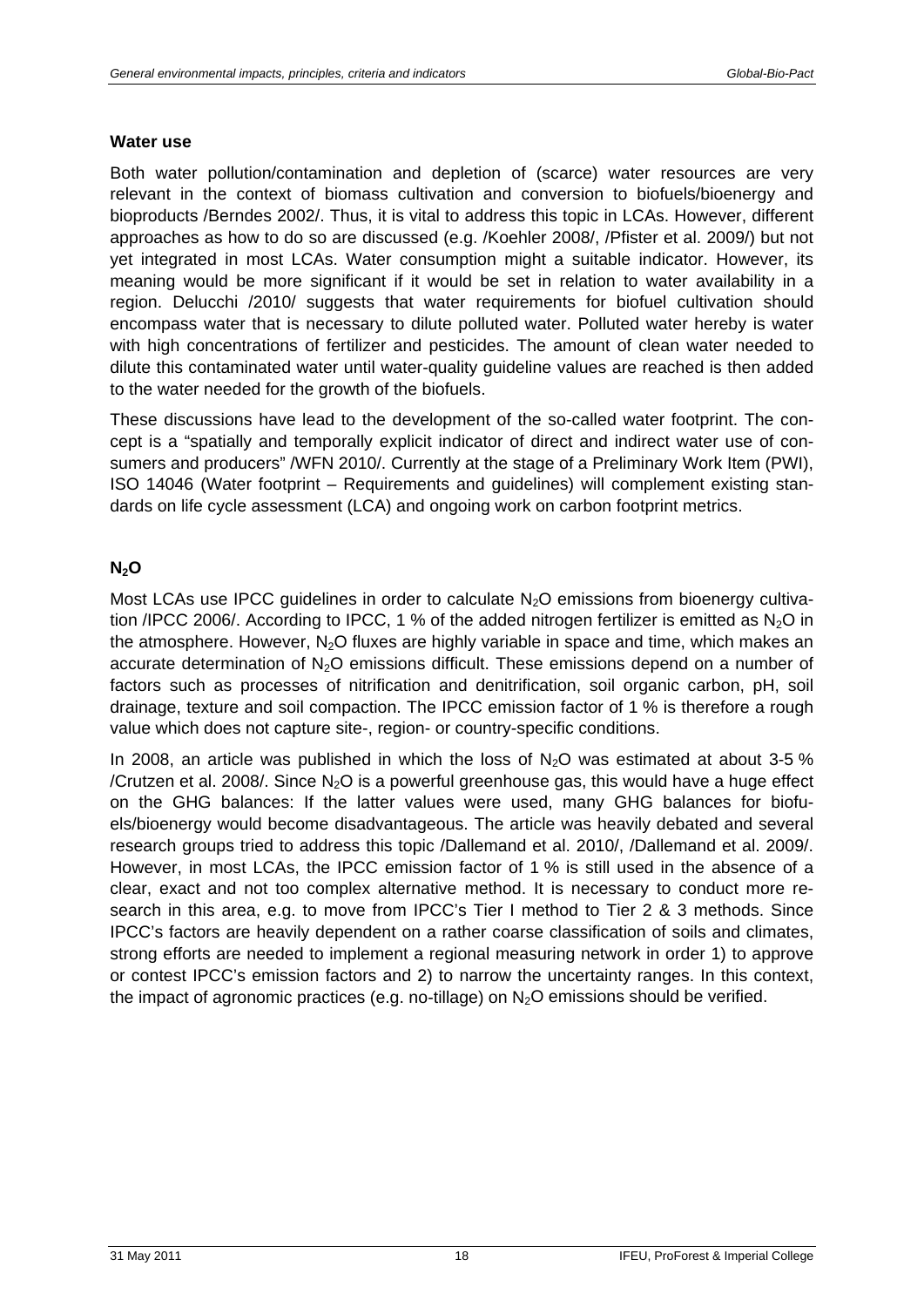## <span id="page-24-0"></span>**2.4 Review and evaluation of EIA studies**

#### **Impact categories covered**

As stated above, there is no general list of criteria to assess the environmental impact nor a general description of methods to be used. Fixing the environmental criteria is part of the EIA process. Typically, EIA studies on biofuels and bioproducts cover the direct and indirect impacts of a project on humans, fauna and flora, soil, water, air, climate and landscape.

In contrast to other renewable energies, the use of biomass (dedicated crops) may have a severe impact on land use [\(Table 2-5\)](#page-24-1). This impact is technology-inherent as the cultivation of dedicated crops requires land. The second technology-inherent impact of biomass is the emission of pollutants into air, soil and water which are to a large extent related to the agricultural production stage /Reinhardt & Scheurlen 2004/.

<span id="page-24-1"></span>**Table 2-5** Environmental impacts associated with different renewable energies.  $\bullet$  = Technology-inherent impacts;  $\bullet$  = Additional site-specific and conversion facilitydependent impacts /Reinhardt & Scheurlen 2004/

| <b>Impact factors</b>      | <b>Biomass</b> | Hydro | Wind | Solar | Geothermal |
|----------------------------|----------------|-------|------|-------|------------|
| Land use change            |                |       |      |       |            |
| Habitat fragmentation      |                |       |      |       |            |
| Habitat degradation        |                |       |      |       |            |
| Change of landscape aspect |                |       |      |       |            |
| Change of water balance    |                |       |      |       |            |
| Emission of pollutants     |                |       |      |       |            |
| Other emissions            |                |       |      |       |            |

#### **EIA results for biofuels and bioproducts**

Since EIA studies primarily serve as a decision support tool for authorities which have to decide upon project approval, their results most often end up in the authorities' files. Moreover, EIA results are usually very site-specific (as they are relating to a specific project in a given location) and cannot be generalised or transferred to a wider context. Therefore, in literature only few EIA studies relating to an environmental zone, an entire region or even a continent can be found, e.g. /Biewinga & van der Bijl 1996/, /Scheurlen et al. 2005/ or /Fernando et al. 2010/. However, it has to be kept in mind that even country-specific studies are problematic as the territory of large countries might cover different environmental zones.

Many experts consider that the agricultural production stage dominates the overall environmental impacts of project related to biofuels or bioproducts. Therefore, EIA studies are often putting an emphasis on this stage. Fernando et al. /2010/ for example evaluated the environmental impacts of different energy crops cultivation in Europe (disregarding the biomass conversion stage) and applied different (subjective) weighting factors to the environmental impacts [\(Fig. 2-8\)](#page-25-0). According to their results for weighting system I (WS I), most of the impacts are related to emissions of pollutants, soil degradation and use of resources. Comparing the different crop categories it can be concluded that perennial crops such as short rotation coppice (poplar, willow or Eucalyptus) usually perform better than annual crops mainly due to less frequent agricultural operations and lower agrochemicals input.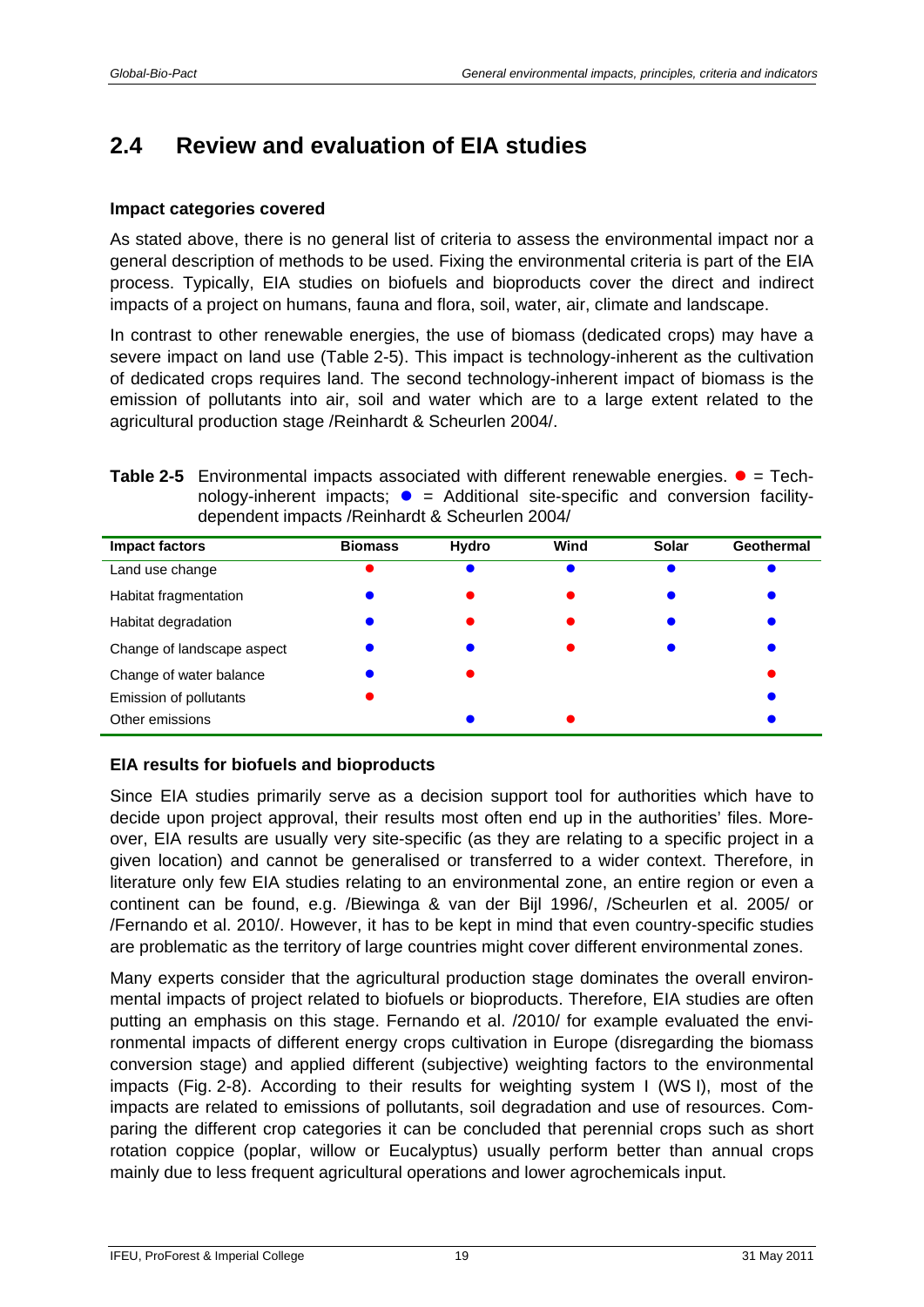

<span id="page-25-0"></span>**Fig. 2-8** EIA of energy crops cultivation in Europe per weighting system (WS). WS I: all indicators have the same weight; WS II: greater emphasis on GHG emission drivers; WS III: greater emphasis on biodiversity. /Fernando et al. 2010/

Peters et al. /in press/ developed a detailed matrix for north-eastern Germany in which different energy crops are compared to a reference crop (winter rye) regarding their impacts on soil, water, fauna, flora and landscape aspect. According to their findings, root crops (e.g. sugar beet or potato), maize and oil crops (e.g. rapeseed) show a more negative environmental impact than winter rye or other cereals. This is mostly related to soil erosion, soil compaction, the use of pesticides and emissions of pollutants into water bodies. In contrast, permanent grassland performs significantly better than all cereals. However, it has to be kept in mind that these results cannot be generalised or transferred to other regions / agroenvironmental zones and that agricultural practices often are more important for the final impact than the type of crop.

#### **Evaluation**

Being project-related and mostly site-specific, EIA has some limitations regarding the assessment of environmental impacts of biofuels and bioproducts as it was developed for exante decision support regarding projects. In the case of biofuels and bioproducts, a project would typically be the installation and operation of a conversion plant. However, the raw material (biomass) production to such a conversion plant is not considered in an EIA by default and depends both on the practitioner and the regulatory authority. If omitted, the lion's share of the environmental impacts would be faded out, as the above review has shown.

Moreover, a conversion plant only represents one stage of the entire life cycle of biofuels and bioproducts. Thus, restricting the quantification of the environmental impacts to the conversion plant would inevitably lead to an incomplete picture if the goal of the assessment was to evaluate the overall environmental impact of biofuels and bioproducts.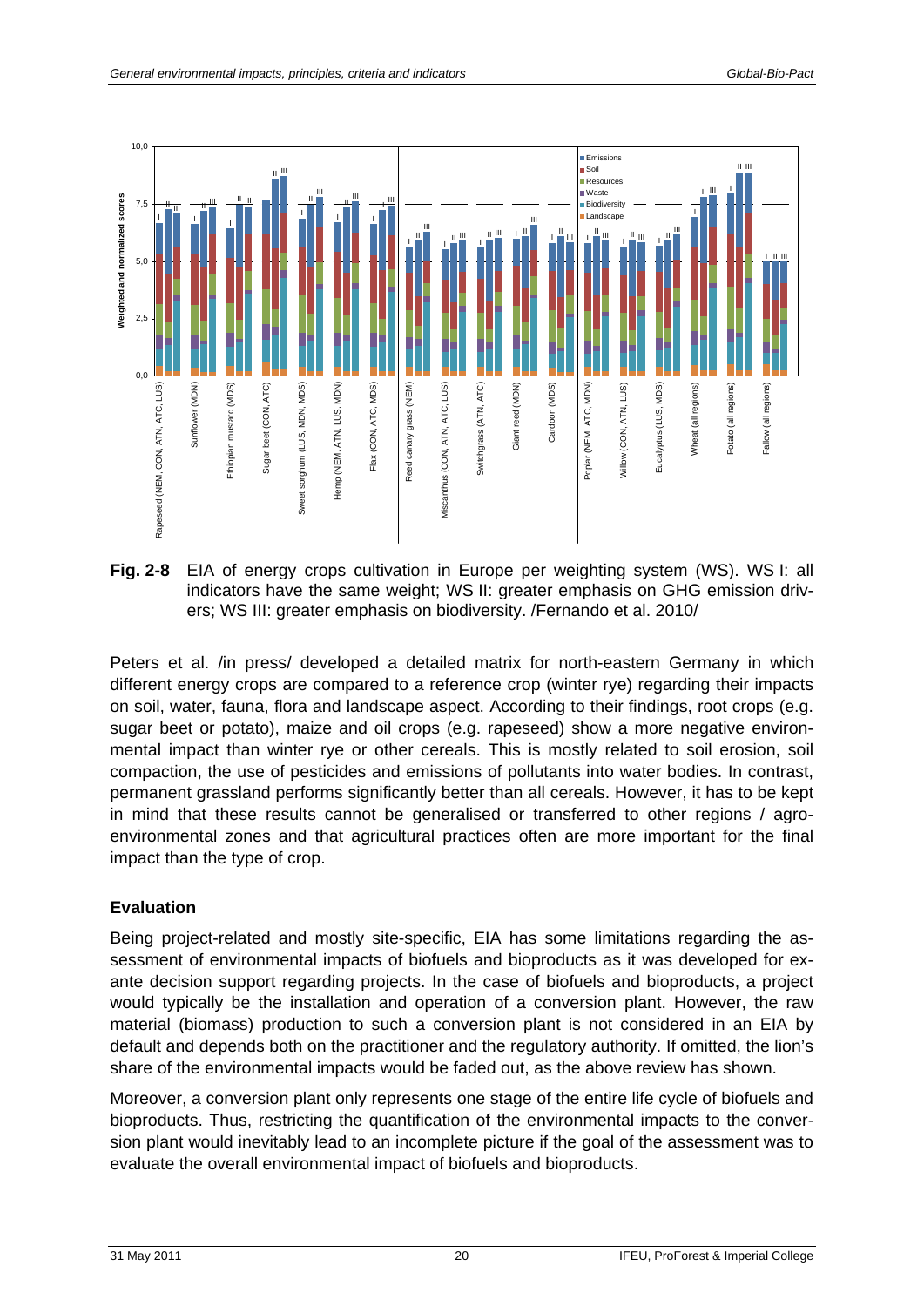## <span id="page-26-0"></span>**2.5 Conclusions**

Like with any other product, a number of environmental impacts are usually associated with the production and use of biomass for biofuel / bioenergy or biomaterial purposes.

Our review of existing studies on environmental impacts revealed that the main environmental concerns related to biofuels/bioenergy and bioproducts are land use and associated impacts on natural environment and resources such as:

- greenhouse gas emissions,
- biodiversity,
- water and
- soil.

Moreover, it could be shown that a number of assessment techniques are available for environmental assessment. The choice and suitability of these techniques depends on the goal of the analysis, among others as environmental impacts occur at different spatial scales. For the purpose of Global-Bio-Pact, two assessment techniques are selected: life cycle assessment (LCA) and environmental impact assessment (EIA). These techniques differ in the subject of study (LCA: product; EIA: project) and show strengths and weaknesses regarding the assessment of the environmental impacts of biofuels and bioproducts:

|            | Advantage                                                                                                                           | <b>Disadvantage</b>                                                                                                  |
|------------|-------------------------------------------------------------------------------------------------------------------------------------|----------------------------------------------------------------------------------------------------------------------|
| <b>LCA</b> | Generic: can be applied to any product or product<br>system                                                                         | Generic: for the time being less suited to address<br>site-specific environmental impacts                            |
|            | Covers the entire life cycle and avoids a shifting                                                                                  | Scientific debate on methodological issues                                                                           |
|            | of burdens from one life cycle stage to another,<br>from one geographic region to another or from<br>one impact category to another | Data-intensive                                                                                                       |
| EIA        | Specific: well suited to address site-specific<br>environmental impacts                                                             | Specific: results cannot be generalised or<br>transferred to other contexts / regions / agro-<br>environmental zones |
|            |                                                                                                                                     | Only covers selected life cycle stages                                                                               |

There are still a number of scientific challenges regarding LCA methodology which have to be addressed and resolved by the scientific community. Methods, system boundaries, assumptions and basic data need to be further harmonised in order to avoid different results for the same product system. As far as EIA is concerned, it has to be stressed that the baseline situation has to be properly studied in order to only evaluate the incremental differences of environmental impacts.

The main conclusions in the context of the Global-Bio-Pact project are:

- Sufficient evidence is provided in literature that biofuels and bioproducts are not CO2 neutral or environmentally friendly per se, just because biomass is renewable
- Despite its focus on socio-economic impacts, the Global-Bio-Pact project should also consider environmental impacts in order to reveal conflicts and synergies.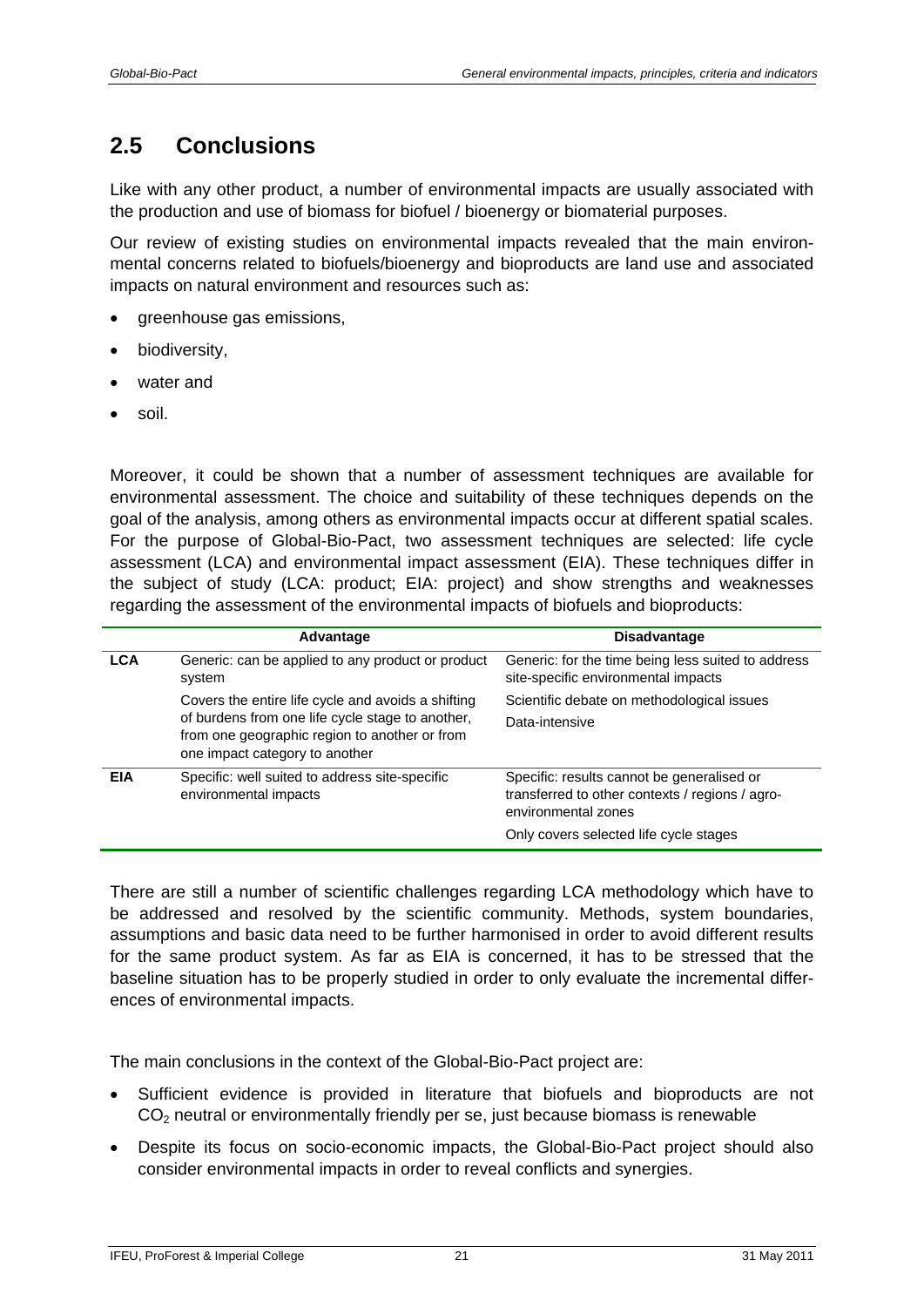- The assessment of environmental impacts for the case studies should at least cover the following four elements: greenhouse gas emissions, biodiversity, water and soil.
- Due to differences regarding the ability to address environmental impacts occurring at different spatial levels, a combination of two techniques is required: life cycle assessment (LCA) for greenhouse gas emissions and environmental impact assessment (EIA) for biodiversity, water and soil.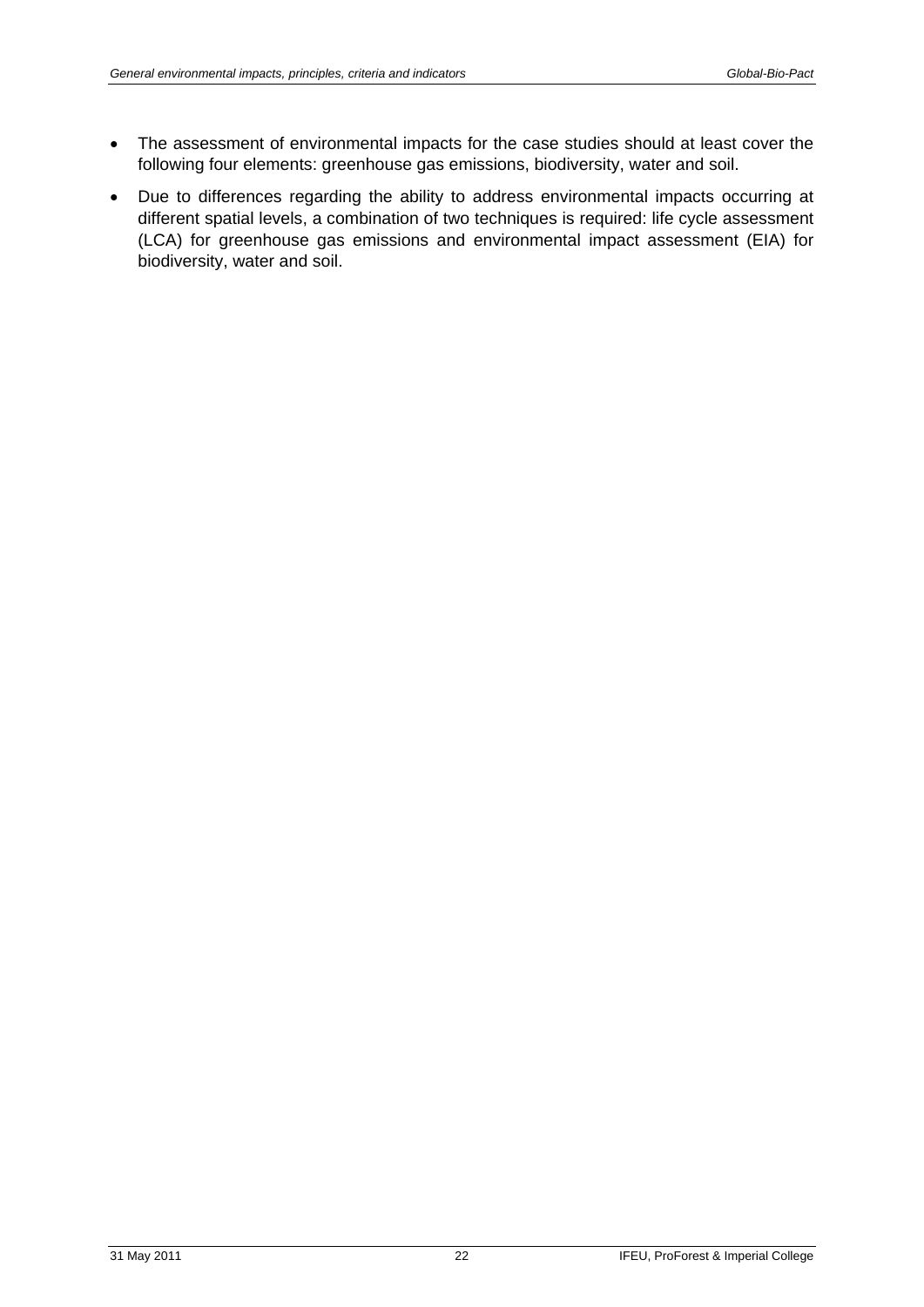# <span id="page-28-0"></span>**3 Review of existing certification systems for biomass (ProForest & Imperial)**

## <span id="page-28-1"></span>**3.1 Inventory / selection of certification systems**

A number of voluntary certification schemes currently exist for agricultural crops and forestry products which could be used for bio energy production.

FSC is the oldest of these schemes, having been established almost 20 years ago, whereas others are still in final stages of development.

Some voluntary certification schemes for agriculture have been designed for specific crops (e.g. BSI/Bonsucro, RSPO, RTRS, Proterra), whereas other have been developed generically and applicable to a range of crops (e.g. ISCC, SAN, RSB).

GBEP has also been included, even though it is not a certification scheme. It is a set of measurement and monitoring criteria being developed for use by Governments and is therefore useful to take into account when developing impact criteria.

|           | <b>Operational</b> | <b>Early implementation</b>  | Under development |
|-----------|--------------------|------------------------------|-------------------|
| Forestry  | FSC. PEFC          |                              | <b>GBEP</b>       |
| Oil Palm  | <b>RSPO</b>        | SAN, ISCC, RSB               | <b>GBEP</b>       |
| Soybean   | Proterra, Aapresid | SAN, ISCC, RTRS RSB          | <b>GBEP</b>       |
| Sugarcane |                    | BSI/Bonsucro, SAN, RSB, ISCC | GBEP              |

|  |  |  |  |  |  |  | <b>Table 3-1</b> Existing certification systems and their respective stage of development |
|--|--|--|--|--|--|--|-------------------------------------------------------------------------------------------|
|--|--|--|--|--|--|--|-------------------------------------------------------------------------------------------|

FSC was the pioneering model for many of the certification schemes which now exist or are under development. The standards, which are the core of the certification scheme, have been in most cases developed with involvement of stakeholders – some have used a multistakeholder process where the text of the standard has been agreed on through a process of facilitated negotiation and consultation, whereas others have used stakeholder consultation for input but not as a decision-making process.

The existing sustainability standards are generally written as performance-based standards, where systems must exist as well as achieve the aims of the standard in practice. However, with the exception of the BSI/Bonsucro, these standards do not set metrics-based performance thresholds. They are not designed to be a framework for monitoring the impact of the operations, though in most cases they do require that the operators monitor their impact.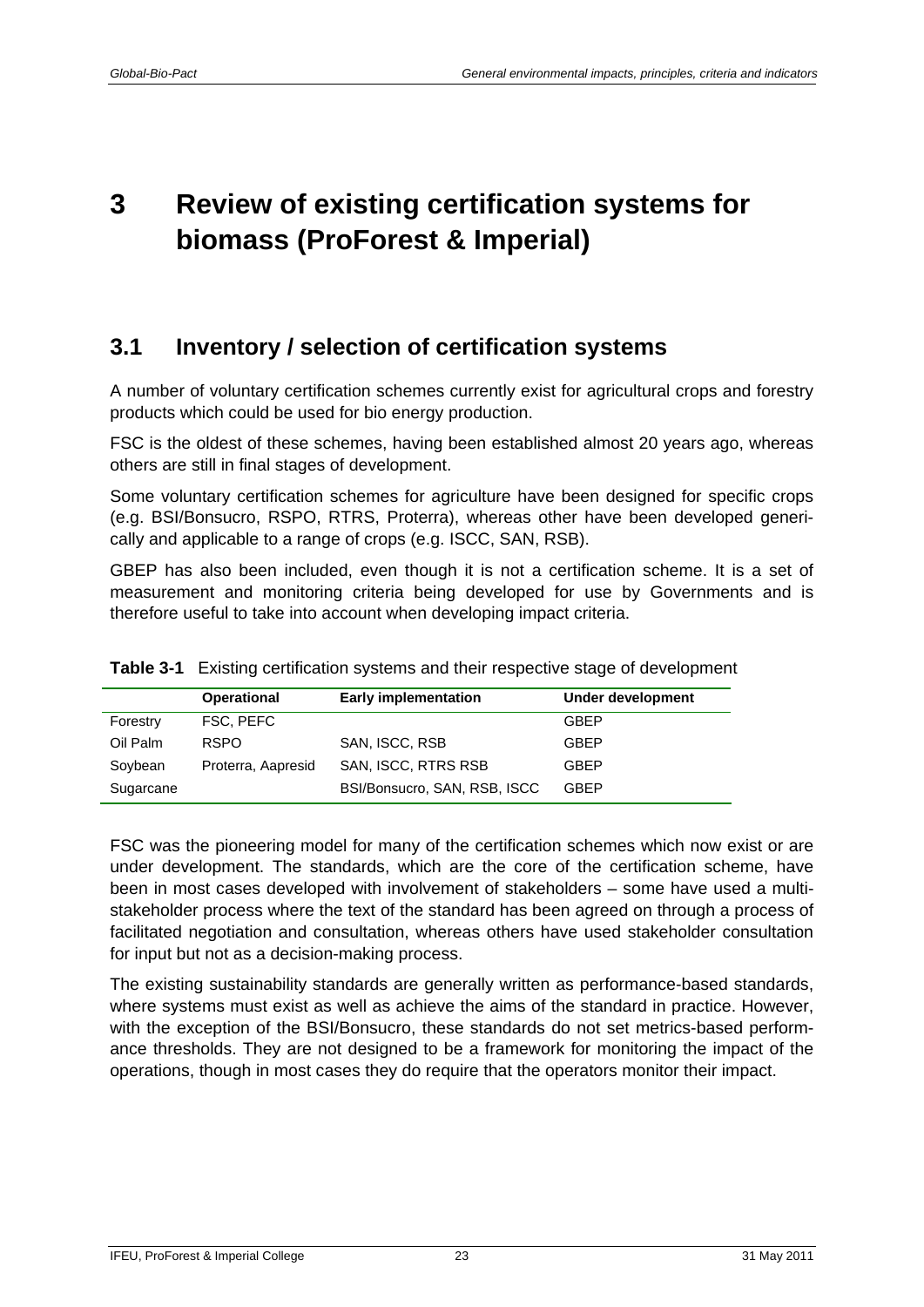### <span id="page-29-0"></span>**3.2 Selection of characteristics**

The following topics have been selected to use as a framework to assess the environmental aspects of certification schemes:

- Soil
- **Water**
- Air
- **Biodiversity**
- Carbon and land use change

These topics have been selected using the ISEAL Impacts Code and an analysis of key environmental issues, outlined below.

#### <span id="page-29-1"></span>**3.2.1 ISEAL Impacts Code**

The ISEAL Impacts Code specifies general requirements for the development and implementation of monitoring and evaluation programmes by social and environmental standards systems. The ISEAL Impacts Code includes a list of social, environmental and economic for standards systems to assess their contributions to impact. The environmental aspects are as following:

**Water**: Marine and fresh water conservation and quality, including protection from pollution

**Soil**: Maintenance of organic matter and biological activity, including prevention of erosion and pollution

**Biodiversity**: Biodiversity conservation at the genetic, species and ecosystems levels

**Energy**: Efficient energy use, including reduction in total use and increased use of renewable energy

**Carbon**: Mitigation and sequestration of greenhouse gas emissions and increased resilience and adaptation capacity of people, their livelihoods and ecosystems to climate change

**Natural Resources**: Efficient management of natural resources from production to post consumption, including integrity of ecosystem services, sustainable levels of harvesting and extraction and reduction and effective management of waste

#### <span id="page-29-2"></span>**3.2.2 Environmental issues in sustainability schemes**

#### **3.2.2.1 Water**

Over the past decades efforts have been made to develop agrochemicals that have lower adverse environmental impacts. There has also been progress regarding application techniques, farm machinery, precision farming etc. Although progress has been made, inappropriate use of agro-chemicals such as herbicides, pesticides and fertilizers can have a significant impact on water quality, both for human consumption as well as streams, rivers and lake ecosystems.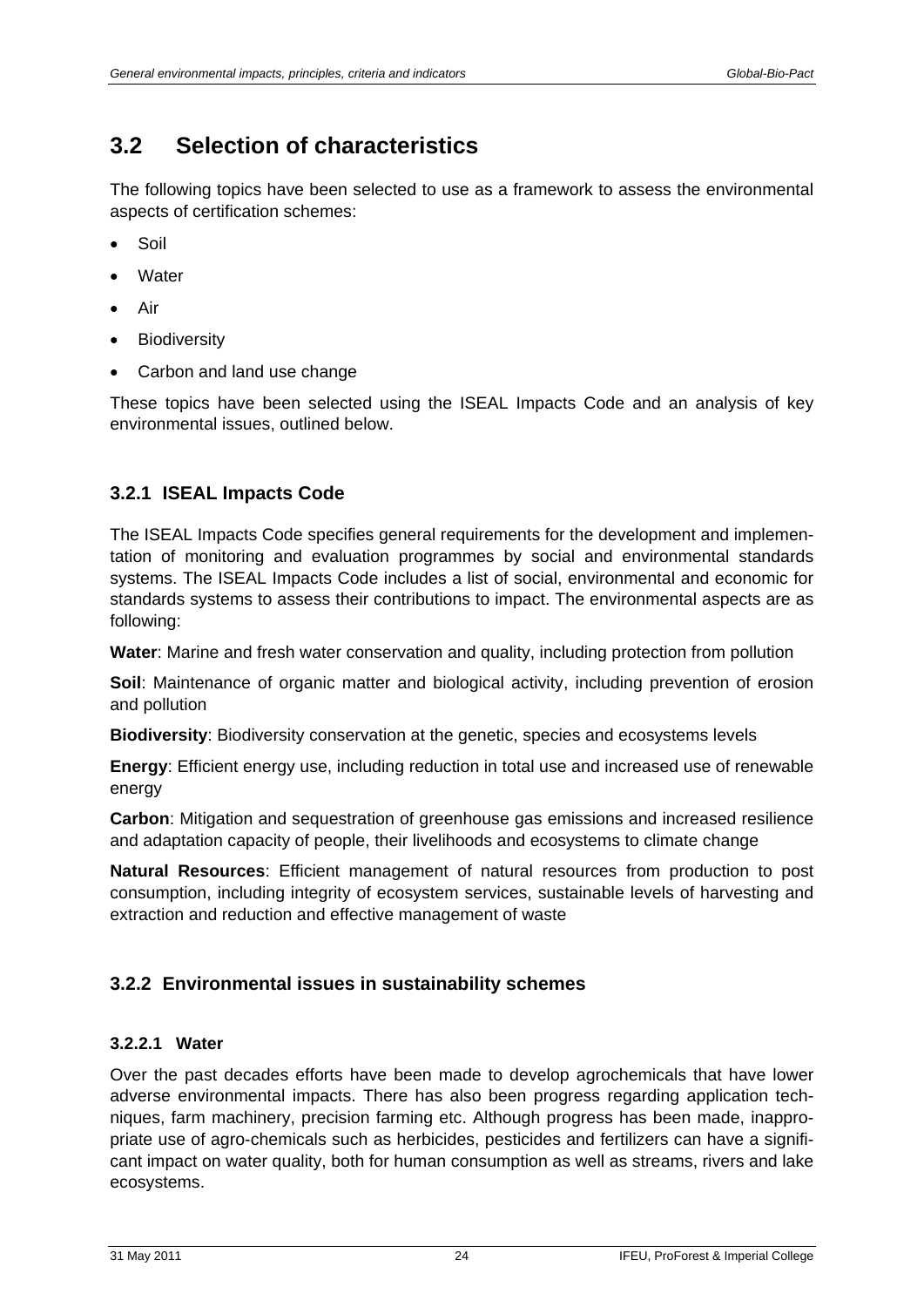Other issues include rates of withdrawal from the aquifer (particularly in water stressed areas), which is linked to water efficiency within the operations.

#### **3.2.2.2 Soil**

Maintaining soil productivity is critical for both environmental sustainability as well as sustaining the soil's capacity to be used for production.

Impacts from agriculture and forestry include for example use of heavy machinery (for ploughing, harvesting) which may result in soil compaction, over-irrigation which can result in soil salinization, poor road construction, planting practices and clearance of vegetation which can lead to wind and water erosion of soil, soil contamination from effluents, fuels or agrichemicals. Increasingly, the soil carbon content is also being considered as an important parameter for measurement, particularly for certification schemes aiming to deliver the requirements of the EU Directive 2009/28/EC.

Typically, there are references to physical, chemical and biological soil parameters. Requirements to monitor and manage these characteristics are normally included in sustainability standards.

#### **3.2.2.3 Air**

When considering the plantation areas (e.g. the 'field') the most significant sources of air pollution are normally burning, either as part of land clearing (a single occurrence) or as a means of disposing of wastes and residues (an ongoing practice). Additionally, aerial application of pesticides may drift into adjacent areas, which is particularly a problem in populated areas.

#### **3.2.2.4 Biodiversity**

Agriculture and forestry operations may impact biodiversity through fragmentation of habitat (e.g. loss of connectivity), damage or destruction of habitat features (e.g. food sources, nesting sites for animals), opening up previously inaccessible areas (e.g. hunting and poaching), destruction of plant communities and replacement with single crops.

Within operations, it is important to identify and incorporate biodiversity into planning from the beginning (normally through some type of environmental impact assessment) as well as to monitor and manage biodiversity within the operations.

In practice, most operations will have some impact on biodiversity and when defining sustainability for certification scheme standards, stakeholders have considered options for protecting particularly important features. For example, identification and maintenance of 'high conservation values' has emerged as an important approach for a number of certification schemes including FSC (where it was originally developed), RSPO, RTRS, BSI/Bonsucro and RSB which all contain some reference to maintaining nationally significant and/or critically important conservation values.

#### **3.2.2.5 Carbon and land use change**

Land use change is particularly linked with impacts on biodiversity and greenhouse gasses. Conversion of large tracts of land, particularly forests, to single-crop plantations continues to be a concern within agriculture and forestry.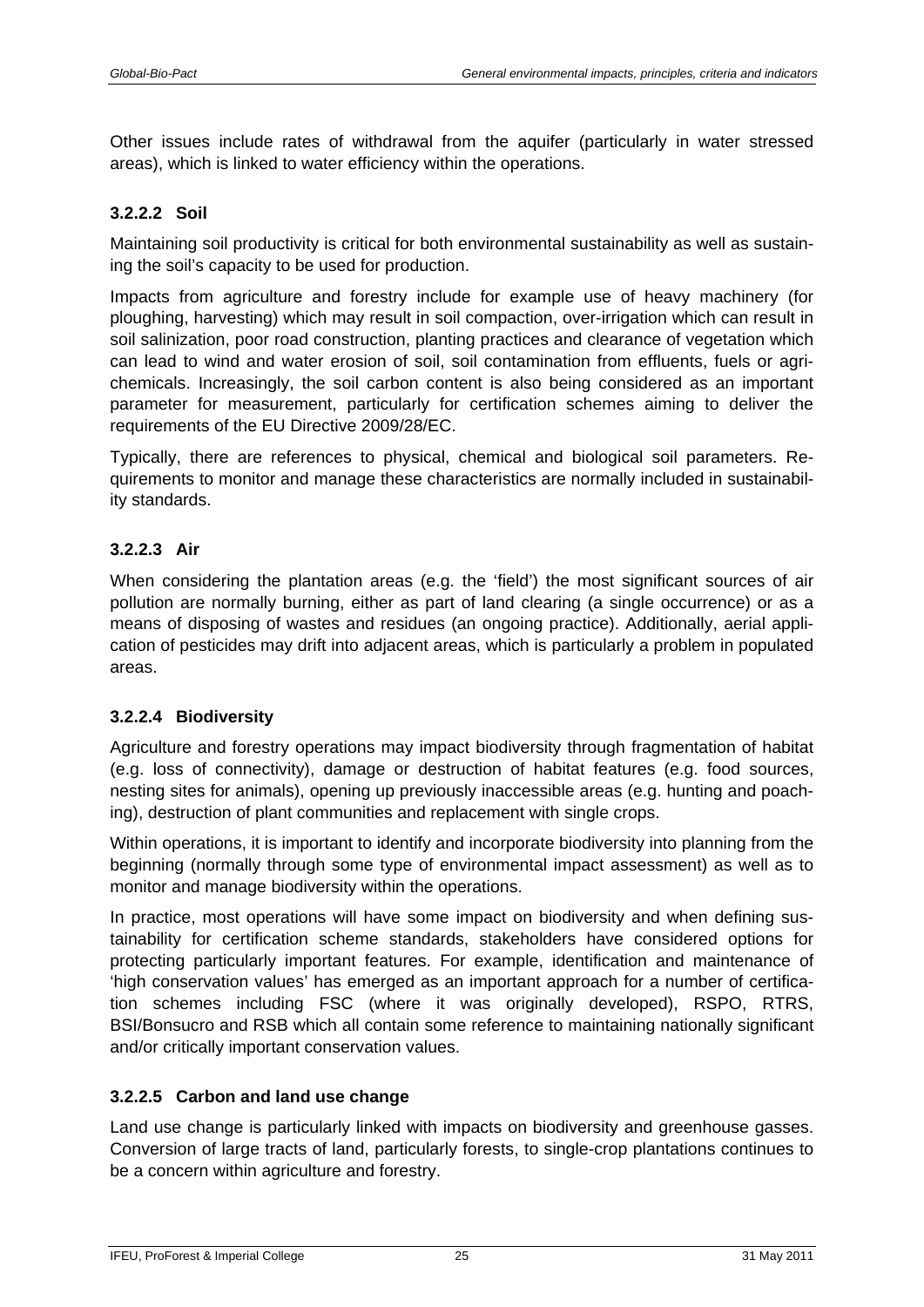To address this concern, a number of certification standards include 'cut-off dates' for conversion. The 'cut-off date' is normally set based on the date where the standard is approved. A cut-off date too far in the future would drive short term land use change, whereas the introduction of a historic cut-off date would potentially exclude operators with otherwise good practices, who would never be able to meet the standard if such a cut-off date was introduced.

In addition to land use change, certification schemes have increasingly been including requirements to minimize carbon-equivalent emissions (GHG emissions) across the operations, particularly for bioenergy crops where the GHG emissions can be compared with the equivalent fossil energy emissions.

### <span id="page-31-0"></span>**3.3 Review and evaluation**

#### <span id="page-31-1"></span>**3.3.1 FSC**

The founding meeting of the Forest Stewardship Council (FSC) was held in 1990, and the certification system developed between 1990 and 1993, with the first certificates issued in 1993.

There are currently more than 100 million hectares certified to FSC's Principles and Criteria, over 79 countries.

Environmental requirements are covered under the following Principles:

- Principle 6: Environmental impact
- Principle 8: Monitoring and assessment
- Principle 9: Maintenance of high conservation value forests
- Principle 10: Plantations

Note that indicators are developed nationally as part of the National Interpretation process.

Measurement: FSC is a performance based standard that does not include specific metrics for each requirement. It does include monitoring requirements, and specifies that composition and changes in flora and fauna must be recorded as well as more generally environmental and social impacts.

Coverage: FSC does not have specific requirements on carbon or air. The land use cut-off date is 1994.

The detailed analysis can be found in Appendix 1.

#### <span id="page-31-2"></span>**3.3.2 PEFC**

The Programme for the Endorsement of Forest Certification (PEFC) is an umbrella certification scheme that endorses national certification schemes for compliance with the PEFC requirements, which are based on the Pan European Criteria and Indicators (PEC&I) for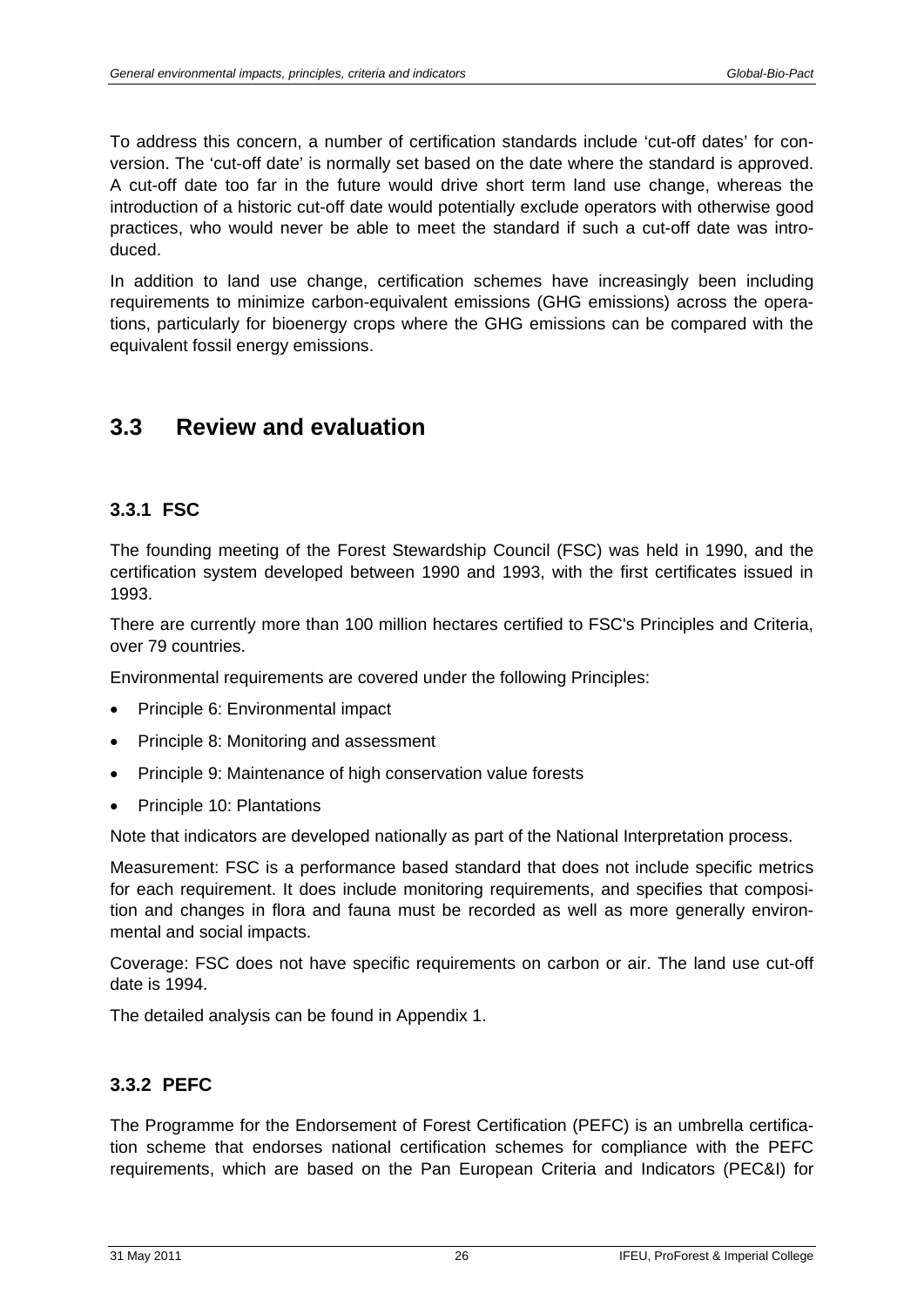Sustainable Forest Management of European Forests and the Pan-European Operational Level Guidelines (PEOLG, Europe), the ATO/ITTO principles, criteria and indicators for the sustainable forest management of African tropical forests and the ITTO guidelines on sustainable forest management (Africa).

There are currently 30 endorsed national certification systems and more than 220 million hectares of certified forests.

Environmental requirements are covered under the following criteria:

- Criterion 1: Maintenance and Appropriate Enhancement of Forest Resources and their Contribution to Global Carbon Cycles
- Criterion 2: Maintenance of Forest Ecosystem Health and Vitality
- Criterion 4: Maintenance, Conservation and Appropriate Enhancement of Biological Diversity in Forest Ecosystems
- Criterion 5: Maintenance and Appropriate Enhancement of Protective Functions in Forest Management (notably Soil and Water)

Measurement: The Pan European Criteria & Indicators has identified metrics-based indicators for each of the Pan European Criteria, designed for implementation at national level. These indicators are not included as part of the PEFC site-based certification, which uses the PEOLG, and performance based requirements (though in general there is more of a focus on systems, for example requiring that management planning takes certain aspects into account, or monitoring, rather than requiring that forest management achieves requirements in practice.

Coverage: The PEC&I includes quantitative (national) indicators for each of the issues identified. The PEOLG also includes requirements for each topic, though carbon and air are not covered in detail. There is no cut-off date for land use change.

The detailed analysis can be found in Appendix 2.

#### <span id="page-32-0"></span>**3.3.3 BSI/Bonsucro**

The founding members of the Better Sugarcane Initiative (BSI) first met in 2005, and by 2007 the general principles of the standard had been agreed, followed by the criteria and indicators in 2008. The standard went out for public consultation in 2009, and version 2 was finalized in late 2009. In July 2010, a revised final version taking into account the requirements of the EU Directive 2009/28/EC was published. Recently, the name of BSI was changed to Bonsucro.

Environmental requirements are covered under the following Principles:

- PRINCIPLE 3. Manage input, production and processing efficiencies to enhance sustainability
- PRINCIPLE 4. Actively manage biodiversity and ecosystem services
- PRINCIPLE 5. Continuously improve key areas of the business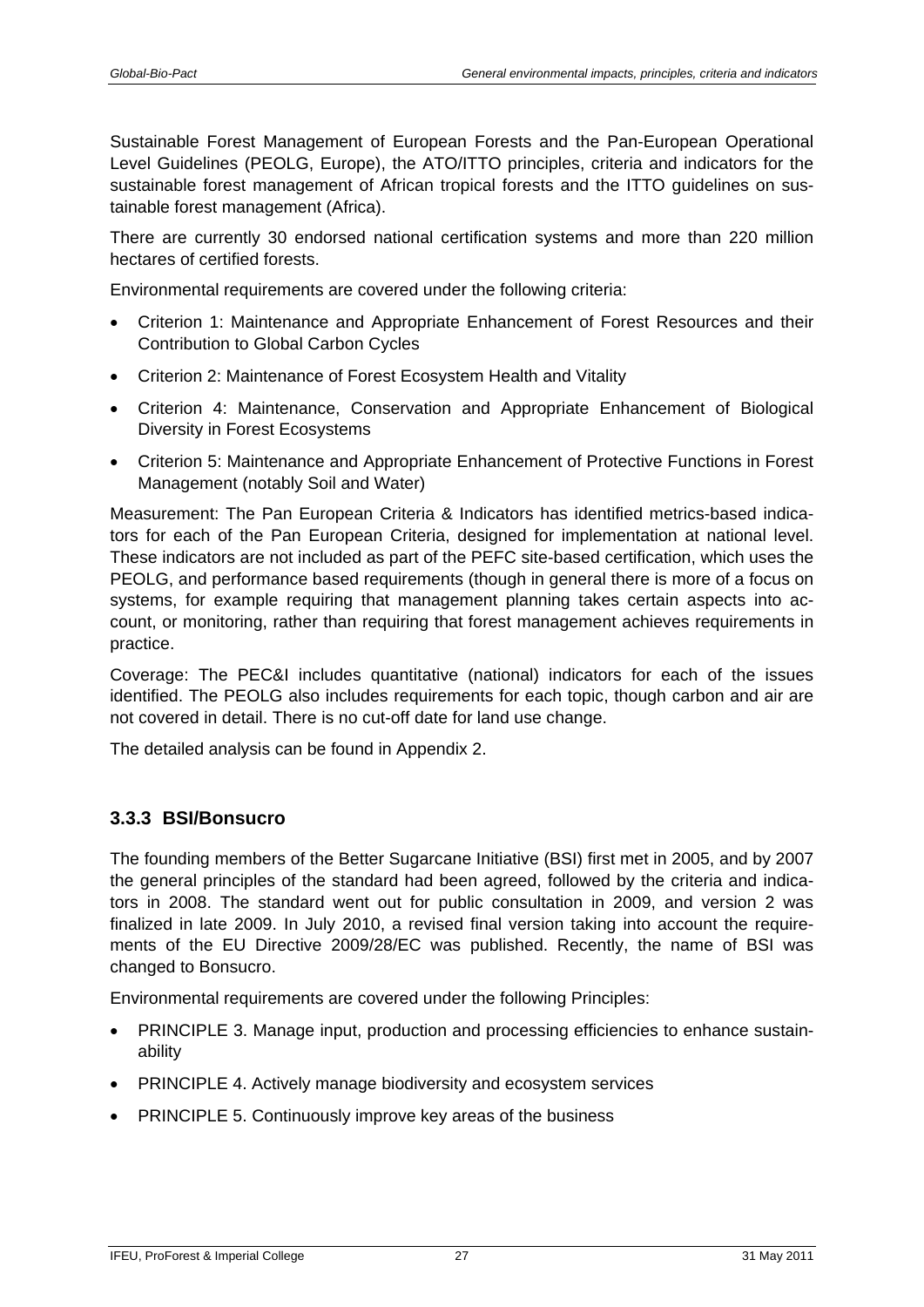Measurement: BSI/Bonsucro includes detailed metrics for each of the requirements, including a performance threshold which must be measured in the field in order to judge compliance.

Coverage: With the exception of air, all of the issues are covered. Protection of air is referred to as a subcomponent of herbicide and pesticide application, and is also addressed as part of the GHG emission reduction requirements (though not explicitly). The cut-off date for land use change is 1 January 2008.

The detailed analysis can be found in Appendix 3.

#### <span id="page-33-0"></span>**3.3.4 RSPO**

Though initial meeting were held as early as 2001, the Roundtable on Sustainable Palm Oil (RSPO) was formed in 2004 with the objective promoting the growth and use of sustainable oil palm products through credible global standards and engagement of stakeholders. The RSPO standard was approved in October 2007.

As of August 2010, there were 58 palm oil mills with RSPO certification and 83 facilities with RSPO supply chain certification.

Environmental requirements are covered under the following Principles:

- Principle 4: Use of appropriate best practices by growers and millers
- Principle 5: Environmental responsibility and conservation of natural resources and biodiversity
- Principle 7: Responsible development of new plantings

Measurement: The RSPO requirements tend to focus on qualitative performance requirements, though specific measurement parameters are identified for water and soil (nutrient status only).

Coverage: Carbon is not addressed (though the RSPO has a GHG working group). The cutoff date for land-use change is November 2005.

The detailed analysis can be found in Appendix 4.

#### <span id="page-33-1"></span>**3.3.5 RTRS**

The Round Table on Responsible Soy (RTRS) was initiated in 2004, with the organization formally established in 2006. The standard-setting development group first met in late 2007, and the process included public consultations and field trials, before being finally approved in June 2010.

In 2010, an 'add-on' to the standard was developed on request of the Executive Board in order to meet the requirements of Directive 2009/28/EC, which was submitted for assessment to DG ENERGY in August 2010.

As of August 2010, the certification systems were being finalized with the first certificates expected in early 2011.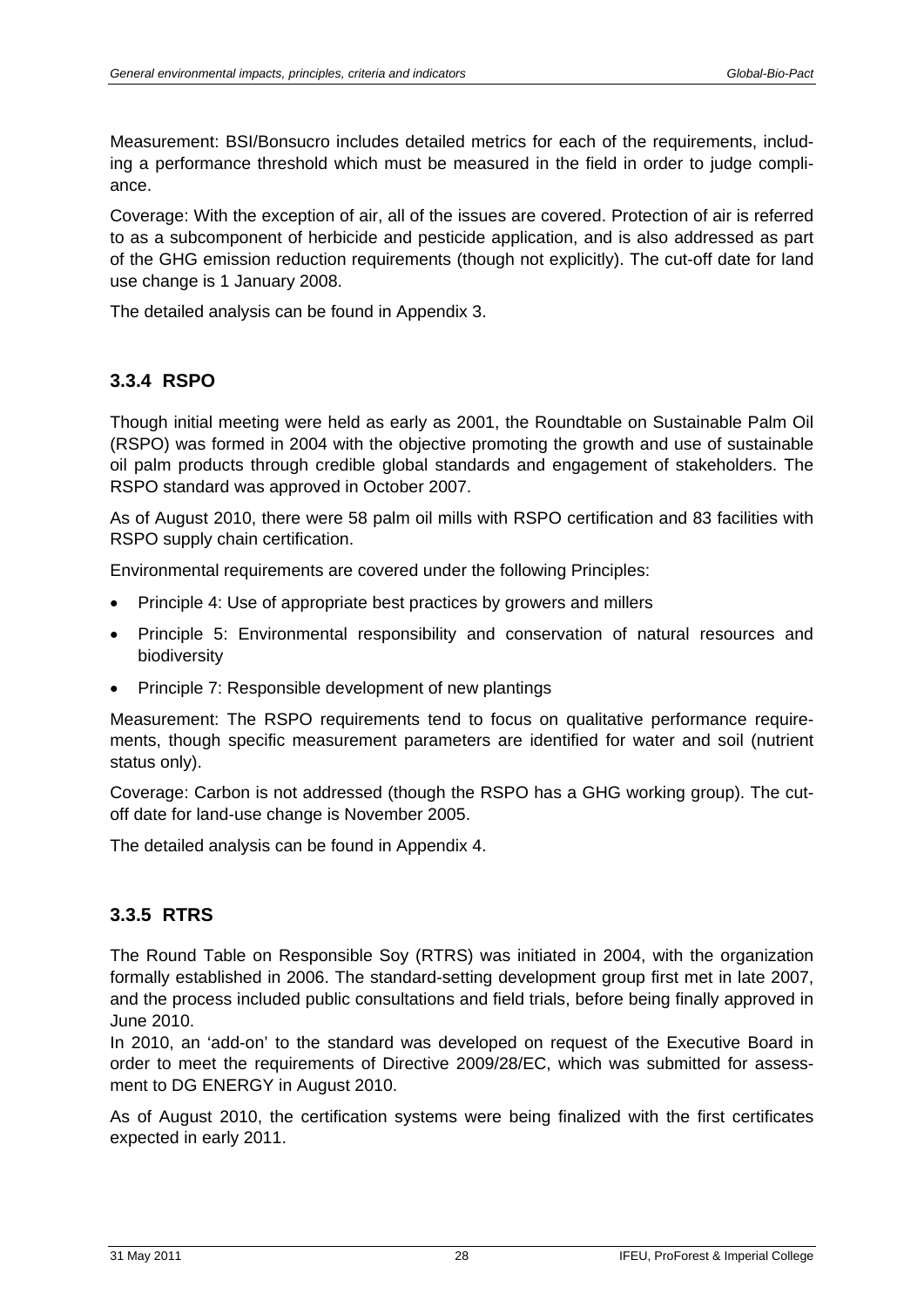Environmental requirements are covered under the following Principles:

- Principle 4: Environmental Responsibility
- Principle 5: Good Agricultural Practice

Measurement: The RTRS uses qualitative performance requirements. Measurement of soil organic matter is specifically required.

Coverage: All of the issues identified are addressed in the RTRS standard. The land-use cutoff date is May 2009, though there are exceptions when land can be converted.

The detailed analysis can be found in Appendix 5.

### <span id="page-34-0"></span>**3.3.6 Aapresid**

Aapresid is the Argentinean Organization for No-Tillage (Asociación Argentina de Productores en Siembra Directa), and they operate an agricultural certification for members based on no-till and good agricultural practices.

The standard includes a list of good agricultural practices as well as agronomic management indicators. Environmental requirements are covered in the following requirements:

- 1. No Soil Disturbance / Presence of Soil Residue Cover
- 2. Crop Rotation
- 3. Efficient and Responsible Agrochemical Management
- 4. Strategic Crop Nutrition
- 5. Agronomic Management Indicators for soil

Measurement: The Aapresid standard includes qualitative performance requirements for good agricultural practices, and for soil indicates that the soil physical and chemical conditions should be monitored (specific and thresholds are not given).

Coverage: The standard explicitly covers soil. Carbon conservation is implicit in the no-tillage approach. Biodiversity, water and air are not addressed.

The detailed analysis can be found in Appendix 6.

### <span id="page-34-1"></span>**3.3.7 RSB**

The Roundtable on Sustainable Biofuels (RSB) is a multi-stakeholder process established in 2006.

The certification scheme is currently undergoing a field testing/trail phase, with certification anticipated for 2011.

The standard covers environmental requirements in the following principles:

- Principle 2: Planning, Monitoring and Continuous Improvement
- Principle 3: Greenhouse Gas Emissions
- Principle 7: Conservation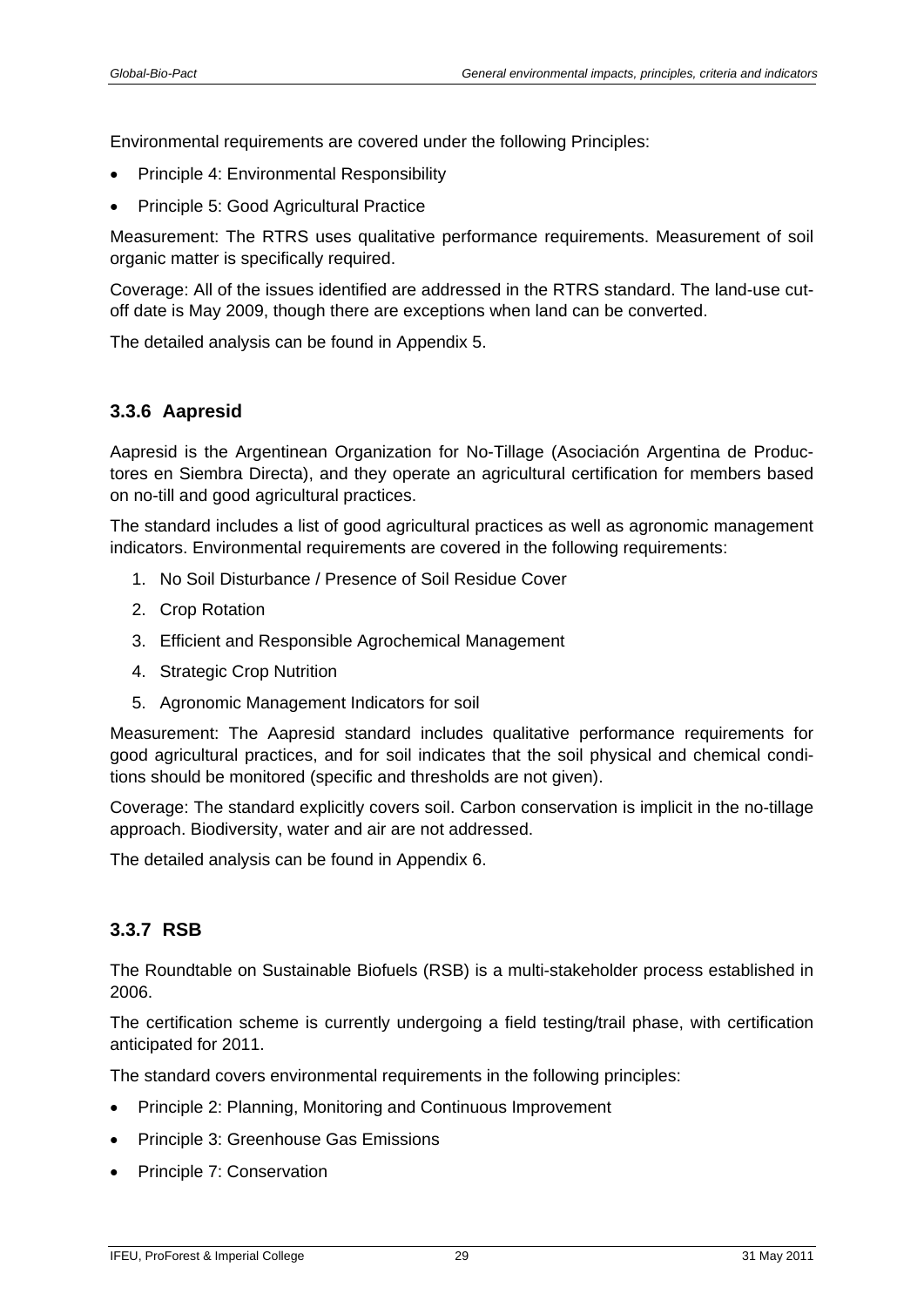- Principle 8: Soil
- Principle 9: Water
- Principle 10: Air

Measurement: The RSB includes qualitative performance requirements, though soil organic matter content is identified as a specific measurement parameter. There is also a Water Assessment that must be undertaken in certain conditions which includes specific measurement parameters.

Coverage: The RSB addresses all of the issues identified. The cut-off date for land-use change is 1 January 2009.

The detailed analysis can be found in Appendix 7.

#### <span id="page-35-0"></span>**3.3.8 SAN**

The Sustainable Agriculture Network (SAN) was originally developed for fruits, vegetables and coffee, and since 2009 was extended to cover oil palm, sugarcane and other grains and oilseeds.

Since 1992, almost 800 certificates for more than 31,000 farms have been issues in 24 countries.

Environmental requirements are covered in the following principles:

- 2. ECOSYSTEM CONSERVATION
- 3. WILDLIFE PROTECTION
- 4. WATER CONSERVATION
- 9. SOIL MANAGEMENT AND CONSERVATION
- 10. INTEGRATED WASTE MANAGEMENT

Measurement: The SAN standard includes specific measurement parameters for water, and qualitative performance requirements for all other requirements. The certification scheme also includes a process for developing local indicators, specific for crops and geographic locations, which may include measurement parameters and thresholds. These are not binding for certification.

Coverage: Carbon conservation and reduction is not specifically covered and there are limited requirements for air. There is no cut-off date for land-use change, however the standard does say that no conversion of natural ecosystems is allowed.

The detailed analysis can be found in Appendix 8.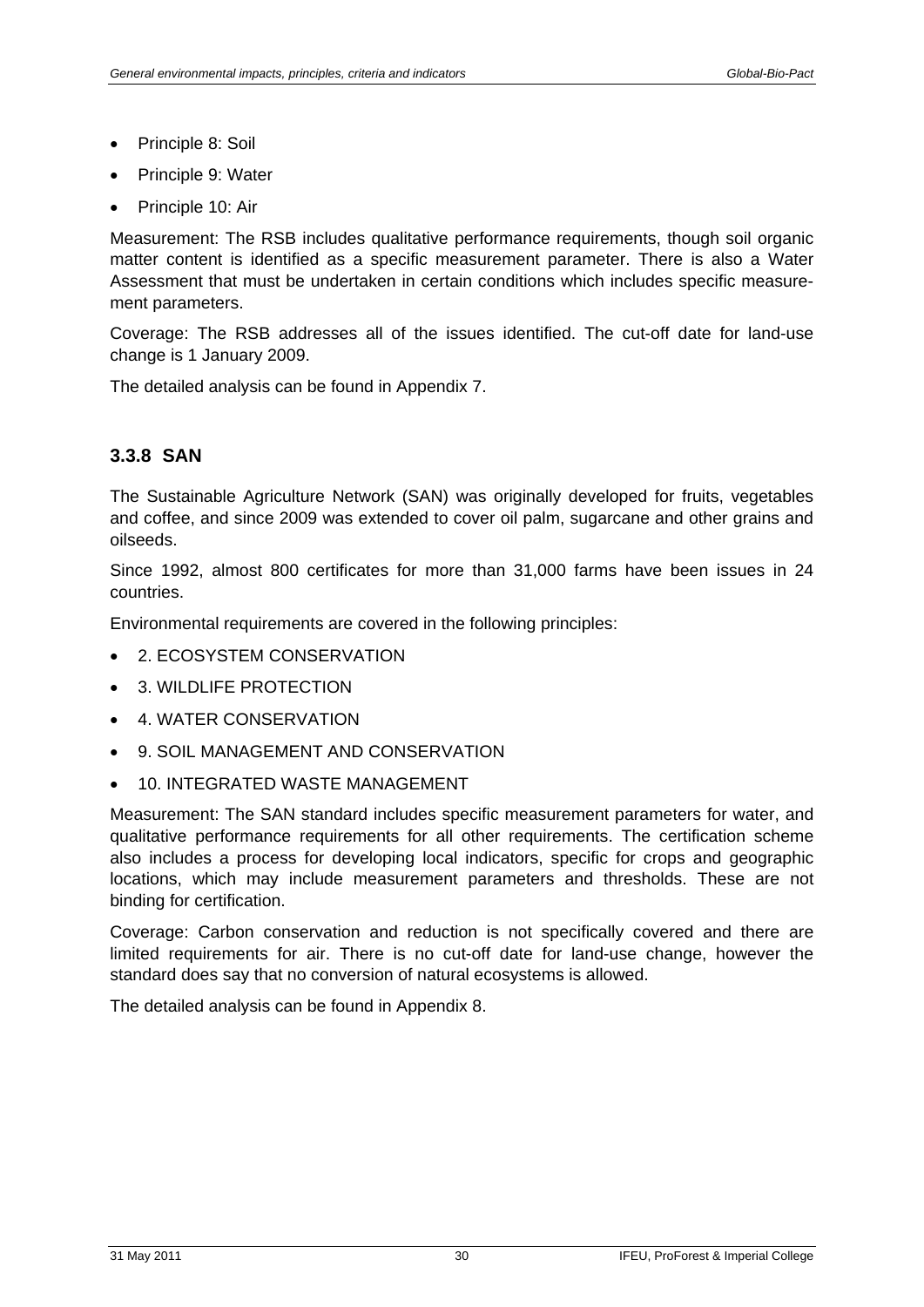#### <span id="page-36-0"></span>**3.3.9 GBEP**

The Global Bioenergy Partnership (GBEP) is an intergovernmental process designed to develop national-level monitoring indicators for bioenergy.

The process has been ongoing throughout 2009 and 2010. The third draft of the GBEP Bioenergy Indicators has been assessed in this report though it is important to note these are not yet finalized.

Environmental requirements are addressed as following:

- Greenhouse Gas Emissions (ENV 1)
- Productive capacity of the land and ecosystems (ENV 2)
- Air Quality (ENV 3)
- Water Availability, use efficiency and quality (ENV 3)
- Biological Diversity (ENV 5)
- Land-use change, including indirect effects (ENV 6)

Measurement: The GBEP bioenergy indicators include specific measurement parameters and no performance requirements. They are not designed to be used for site-level certification.

Coverage: The GBEP bioenergy indicators address all of the environmental issues identified. They do not include a land-use cut-off date.

The detailed analysis can be found in Appendix 9.

#### <span id="page-36-1"></span>**3.3.10 ISCC**

The International Sustainability and Carbon Certification (ISCC) is a certification scheme designed to meet the requirements of the EU Renewable Energy Directive.

The standard was formally launched in early 2010 and a number of ISCC certificates have now been issues, particularly for supply chain operators.

Environmental requirements are covered in the following principles:

- PRINCIPLE 1: Biomass shall not be produced on land with high biodiversity value or high carbon stock and not from peat land (according to Article 17(3) of the Directive 2009/28/EC and § 4 to 6 of the German BioSt-NachV and BioKraft-NachV). HCV areas shall be protected.
- PRINCIPLE 2: Biomass shall be produced in an environmentally responsible way. This includes the protection of soil, water and air and the application of Good Agricultural **Practices**

Measurement: The ISCC includes qualitative performance based requirements.

Coverage: The ISCC addresses all of the issues identified, however maintain biodiversity (rather than only high conservation values) is not addressed, and air is only covered with reference to burning. The land-use cut-off date is January 2008.

The detailed analysis can be found in Appendix 10.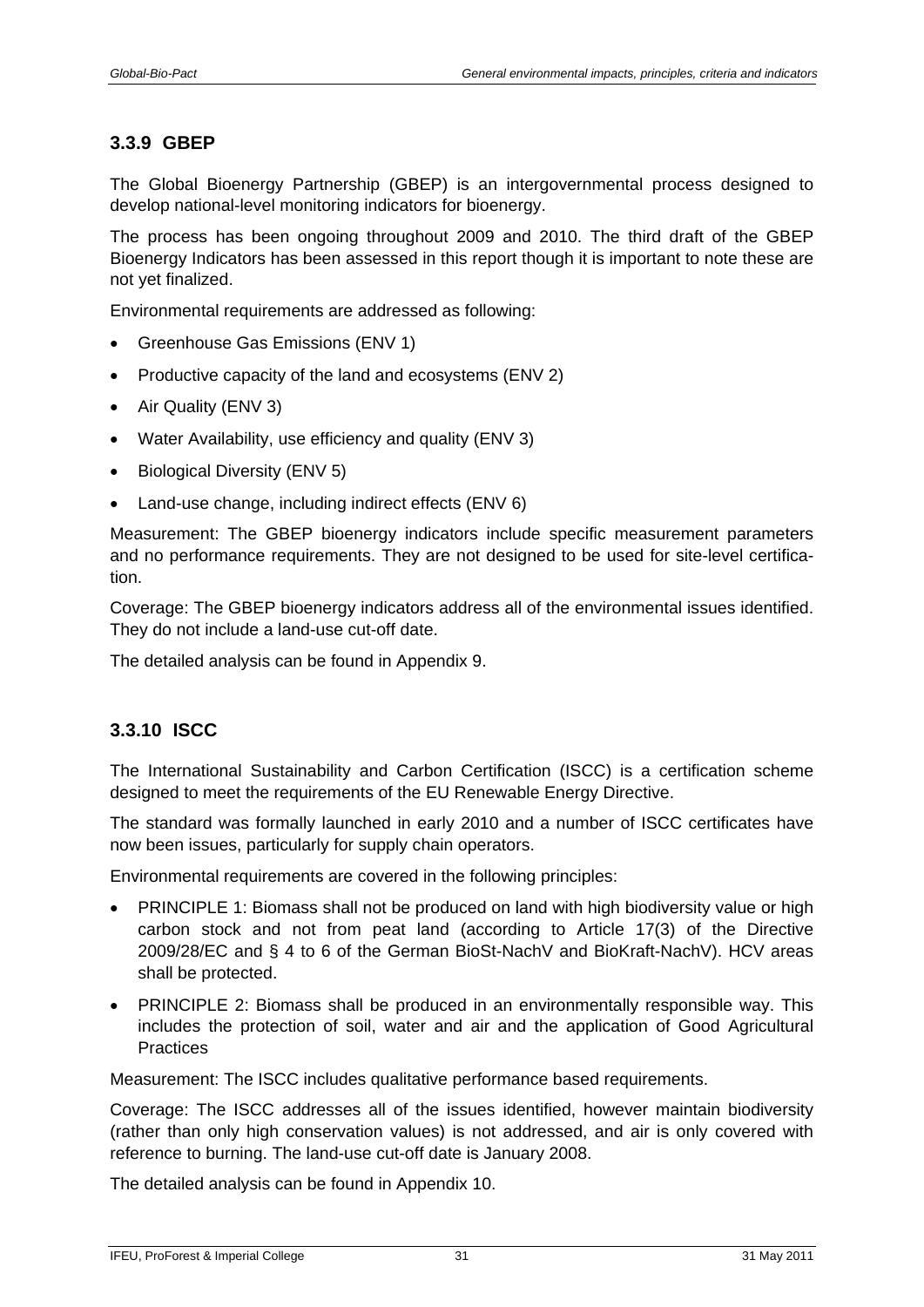### <span id="page-37-0"></span>**3.4 Conclusions**

The range of sustainability standards reviewed has a great deal of similarity in terms of coverage of issues identified for the review.

- Almost all of them include a cut-off date for land-use change
- Carbon reduction/conservation in operations is not well covered
- Carbon emissions related to land use change is explicitly covered in newer standards (BSI/Bonsucro, RTRS, RSB, ISCC, GBEP) but is implicit in all standards that have performance requirements related to land-use change
- Air is not particularly well covered
- Biodiversity is addressed in all of the standards reviewed, but the detail of the requirements varies considerably

There are variations in the way that the standards reviewed approach measurement:

- Most of the certification schemes use qualitative performance requirements
- Most have specific measurement parameters for soil, and several for water
- Several standards have National Interpretation processes which may define additional measurement parameters and performance metrics
- BSI/Bonsucro is the only standard reviewed with metrics-based performance requirements
- GBEP is the only standard reviewed without performance requirements

The standards have been written as normative documents for auditing compliance of plantations and forests, and therefore the Principles, Criteria and Indicators are designed to be to judge compliance. These are not monitoring frameworks for impacts of the operations, though the standards do require that monitoring is undertaken. In order to measure the impact of the operations, and how implementation of the sustainability standard may have specifically impacted environmental parameters, a different type of indicator is needed.

When considering the development of impact indicators as part of the Global-Bio-Pact project, there are two timescales to consider. One is before and after plantation are established (or harvesting, in the case of forestry), to compare the overall impact of the operations. The standards examined generally address the 'before' as a requirement to do an environmental impact assessment. However, it may not always be possible to undertake an EIA or similar baseline assessment for operations that have been long-established. In practice, it may be possible to use adjacent area as a comparator, however this approach has not been addressed by the existing standards.

The second timescale at which impacts should be considered is through ongoing monitoring of the operations and their impacts. Ongoing monitoring is generally a requirement in the standards examined, however with the exception of the BSI/Bonsucro, the parameters which should be measured are not set out in great detail and where parameter are provided, these are not consistent between the standards.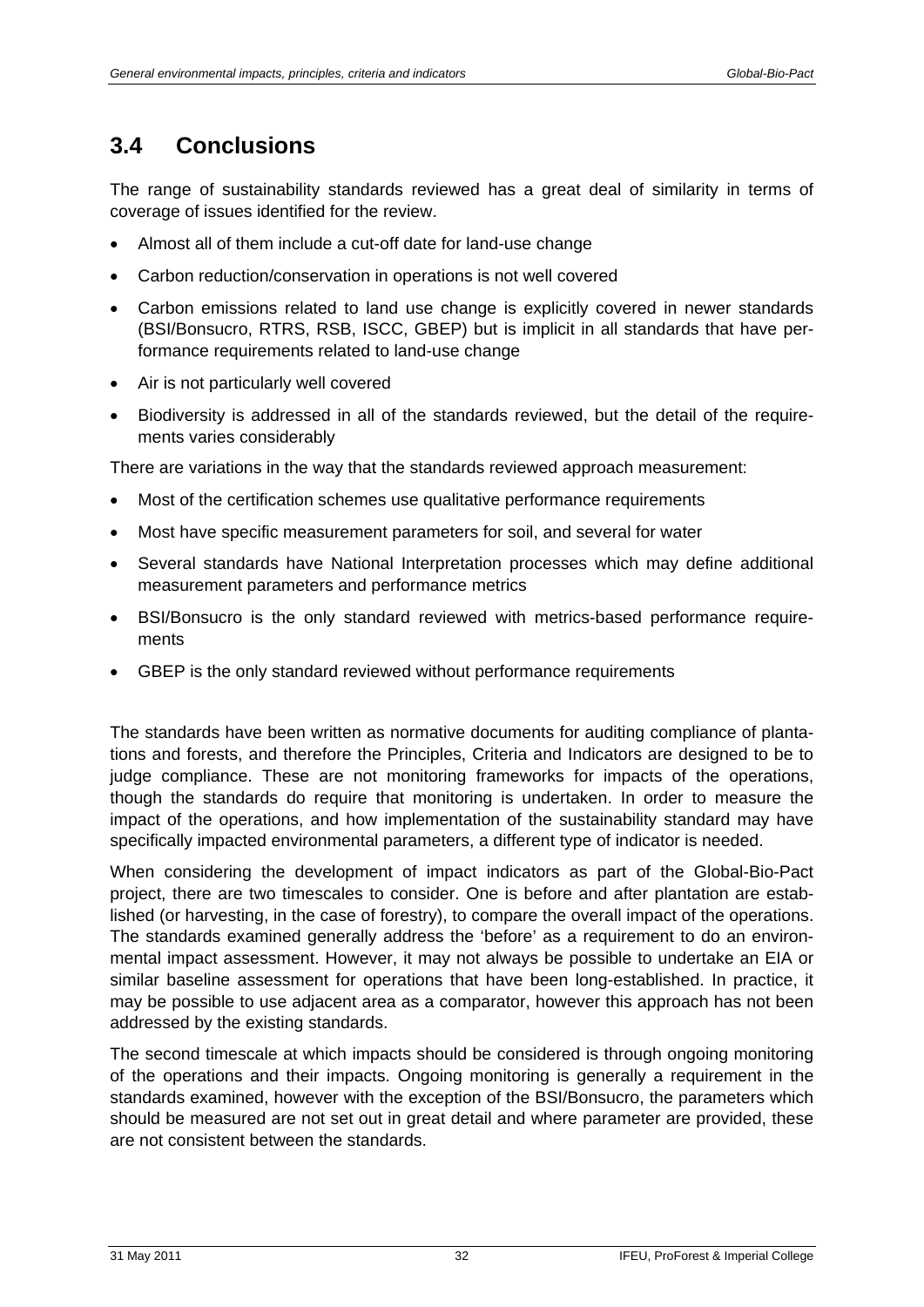<span id="page-38-0"></span>Use of the sustainability standards examined can be a good proxy for measuring impact, particularly as they do require monitoring and mitigation activities. However, this approach would not provide consistent parameters which could be compared between operations, including those not implementing a sustainability standard. Out of the standards assessed, only BSI/Bonsucro and GBEP systematically provide measurement parameters.

These standards are a useful starting point for developing impact indicators as they identify the important criteria and indicators for a variety of agriculture and forestry operations, and can be used as a framework for developing specific impact measurements for each of land use change, biodiversity, soil, water and air.

|                 | Parameters to develop impact indicators for                    |
|-----------------|----------------------------------------------------------------|
| Carbon and land | Assessment of all parameters below before and after conversion |
| use change      |                                                                |
| Biodiversity    | Landscapes                                                     |
|                 | Ecosystems                                                     |
|                 | Plants & animals (including protected species)                 |
|                 | <b>High Conservation Values</b>                                |
| Soil            | Physical, Chemical & biological status                         |
|                 | Soil carbon content                                            |
|                 | Erosion                                                        |
|                 | Fertilizer use                                                 |
|                 | Contamination by fuels, human settlements and agro-chemicals   |
| Water           | Physical, Chemical & biological status                         |
|                 | Riparian zones                                                 |
|                 | Water use/efficiency                                           |
|                 | Agro-chemical use                                              |
|                 | Contamination by fuels, human settlements and agro-chemicals   |
| Air             | Pesticide spraying                                             |
|                 | Burning of wastes and residues                                 |
|                 | Burning for land use clearing                                  |
|                 | Processing emissions                                           |

#### **Table 3-2** Parameters to develop impact indicators for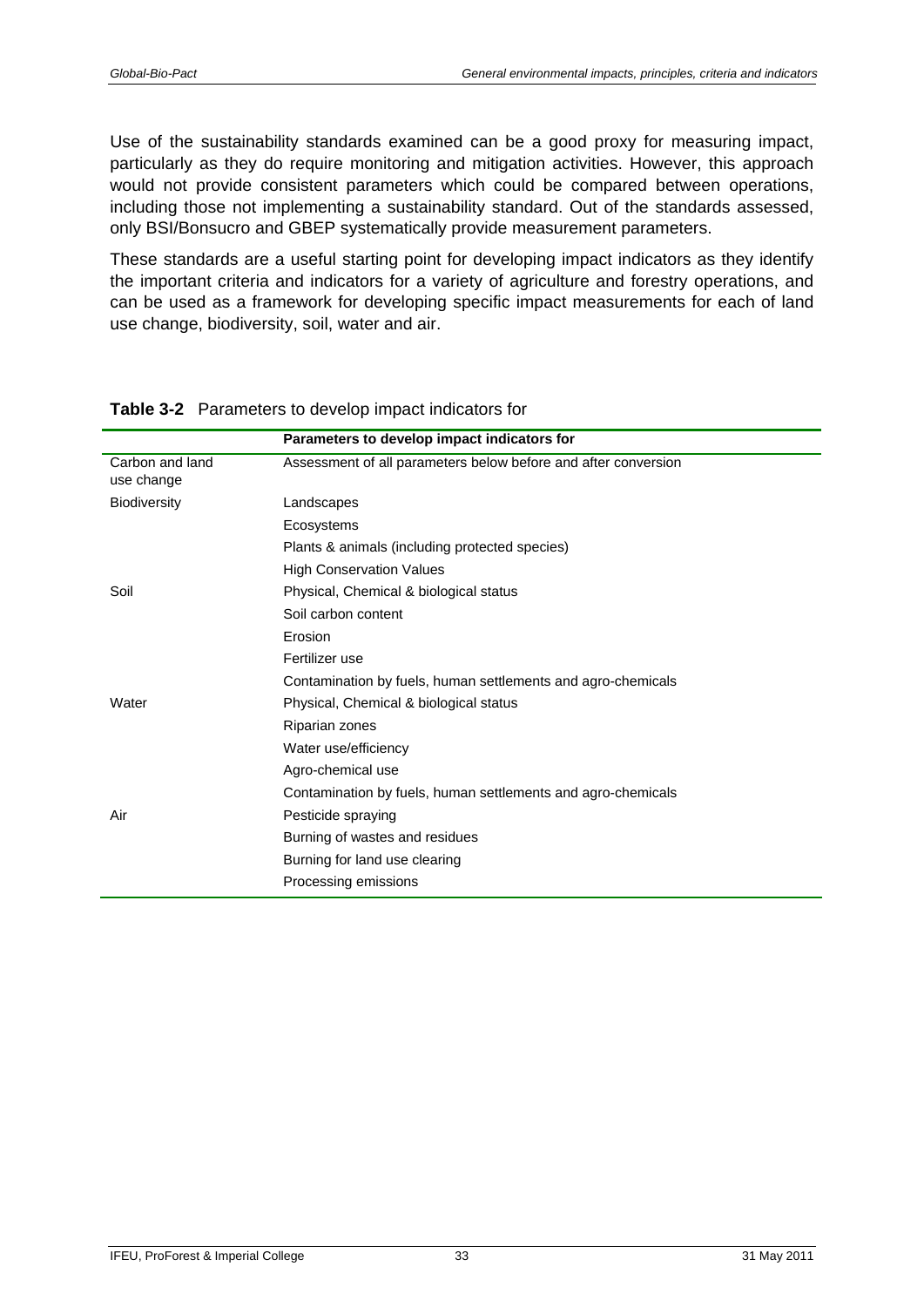## <span id="page-39-0"></span>**4 References**

#### **Part I**

- AL-RIFFAI P., DIMARANAN B., LABORDE D. (2010) Global Trade and Environmental Impact Study of the EU Biofuels Mandate. Final Draft Report. - International Food Policy Research Institute (IFPRI), Washington D.C., USA
- BANSE M., VAN MEIJL H., TABEAU A., WOLTJER G. (2008) Will EU biofuel policies affect global agricultural markets?. - European Review of Agricultural Economics, 35(2), 117-141
- BERNDES G. (2002) Bioenergy and water the implications of large-scale bioenergy production for water use and supply. - Global Environmental Change, 12, 253–271
- BIEWINGA E.E. & VAN DER BIJL G. (1996) Sustainability of energy crops in Europe. A methodology developed and applied. - Centre for Agriculture and Environment, Utrecht, The **Netherlands**
- BORKEN J., PATYK A., REINHARDT G.A. (1999) Basisdaten für ökologische Bilanzierungen (Basic data for ecological balances). - Verlag Vieweg, Braunschweig / Wiesbaden, Germany
- BRANDÃO M., MILÀ I CANALS L., CLIFT R. (2010) Soil organic carbon changes in the cultivation of energy crops: Implications for GHG balances and soil quality for use in LCA. - Biomass and Bioenergy, DOI:10.1016/j.biombioe.2009.10.019
- BRINGEZU S., SCHÜTZ H., O´BRIEN M., KAUPPI L., HOWARTH R.W., MCNEELY J. (2009) Assessing biofuels: Towards sustainable production and use of resources. - United Nations Environment Programme (UNEP), Nairobi, Kenya
- BRITZ W. & HERTEL T.W. (2010) Impacts of EU biofuels directives on global markets and EU environmental quality: An integrated PE, global CGE analysis. - Agriculture, Ecosystems & Environment, DOI:10.1016/j.agee.2009.11.003
- CHERUBINI F., BIRD N.D., COWIE A., JUNGMEIER G., SCHLAMADINGER B., WOESS-GALLASCH S. (2009) Energy- and greenhouse gas-based LCA of biofuel and bioenergy systems: Key issues, ranges and recommendations. - Resources, Conservation and Recycling, 53(8), 434-447
- COUNCIL OF THE EUROPEAN COMMUNITIES (CEC) (1985) Council Directive of 27 June 1985 on the assessment of the effects of certain public and private projects on the environment (85/337/EEC). - Official Journal of the European Union, L 175, 05.07.1985
- CRUTZEN P.J., MOSIER A.R., SMITH K.A., WINIWARTER W. (2007)  $N_2O$  release from agrobiofuel production negates global warming reduction by replacing fossil fuels. - Atmospheric Chemistry and Physics Discussions, 7, 11191-11205
- DALLEMAND J.F., DE SANTI G., LEIP A., BAXTER D., RETTENMAIER N., OSSENBRINK H. (2010) Biomass for transport, heat and electricity: scientific challenges. - Management of Environmental Quality: An International Journal, 21(4), 523-547
- DALLEMAND J.F., LEIP A., RETTENMAIER N. (2009) Biofuels for transport: The challenge of properly assessing their environmental impact. - Pollution Atmosphérique, Numero Spécial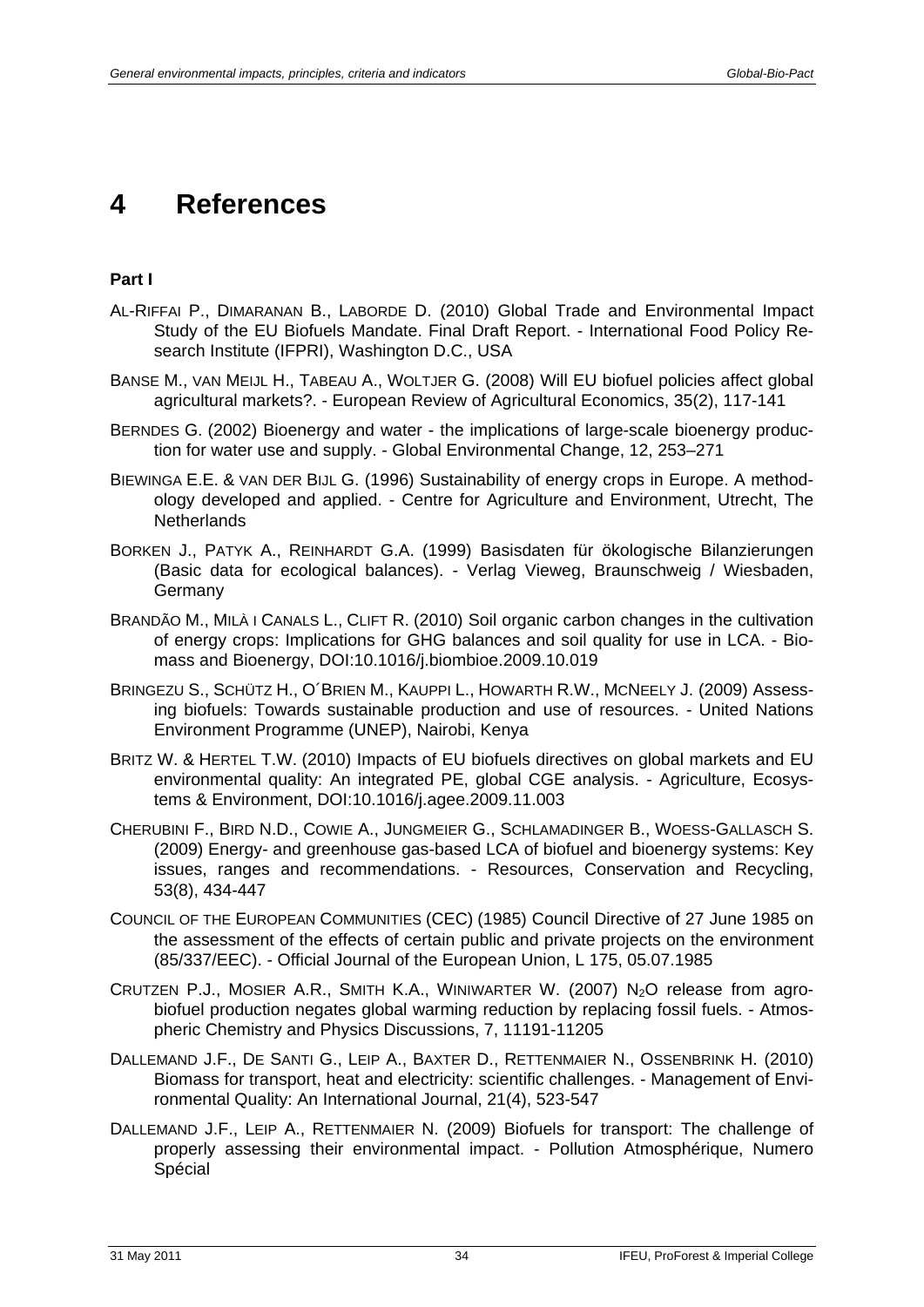- DE HAES H.A.U., JOLLIET O., FINNVEDEN G., HAUSCHILD M., KREWITT W., MÜLLER-WENK R. (1999a) Best Available Practice Regarding Impact Categories and Category Indicators in Life Cycle Impact Assessment, Part 1. - Int. J. LCA, 4(2), 66-74
- DE HAES H.A.U., JOLLIET O., FINNVEDEN G., HAUSCHILD M., KREWITT W., MÜLLER-WENK R. (1999b) Best Available Practice Regarding Impact Categories and Category Indicators in Life Cycle Impact Assessment, Part 2. - Int. J. LCA, 4(3), 167-174
- DELUCCHI M.A. (2010) Impacts of biofuels on climate change, water use, and land use. Ann. N.Y. Acad. Sci., 1195, 28-45
- EICKHOUT B., VAN MEIJL H., TABEAU A., VAN RHEENEN T. (2007) Economic and ecological consequences of four European land use scenarios. - Land Use Policy, 24(3), 562-575
- EUROPEAN COMMISSION (EC) (2010) Report from the Commission on indirect land-use change related to biofuels and bioliquids. - COM(2010) 811 final, Brussels, Belgium
- EUROPEAN PARLIAMENT & COUNCIL OF THE EUROPEAN COMMUNITIES (EP & CEC) (2001) Directive 2001/42/EC of the European Parliament and of the Council of 27 June 2001 on the assessment of the effects of certain plans and programmes on the environment. - Official Journal of the European Union, L 197/30, Brussels, Belgium
- EUROPEAN PARLIAMENT & COUNCIL OF THE EUROPEAN COMMUNITIES (EP & CEC) (2009) Directive 2009/28/EC of the European Parliament and of the Council of 23 April 2009 on the promotion of the use of energy from renewable sources and amending and subsequently repealing Directives 2001/77/EC and 2003/30/EC. - Official Journal of the European Union, L 140/16, Brussels, Belgium
- FARGIONE J., HILL J., TILMAN D., POLASKY S., HAWTHORNE P. (2008) Land clearing and the biofuel carbon debt. - Science, 319, 1235-1238
- FEHRENBACH H., GIEGRICH J., REINHARDT G.A., SCHMITZ J., SAYER U., GRETZ M., SEIZINGER E., LANJE K. (2008) Criteria for a sustainable use of bioenergy on a global scale. - UBA Texte 30/08, Federal Environment Agency, Dessau, Germany
- FEHRENBACH H., GIEGRICH J., REINHARDT G.A., RETTENMAIER N. (2009) Synopsis of current models and methods applicable to indirect land use change (ILUC). - IFEU, Heidelberg, **Germany**
- FERNANDO A.L., DUARTE M.P., ALMEIDA J., BOLEO S., MENDES B. (2010) Environmental impact assessment of energy crops cultivation in Europe. - Biofuels, Bioprod. Bioref., 4(6), 594-604
- FRANKE B., GÄRTNER S.O., KÖPPEN S., REINHARDT G.A., RUBINDAMAYUGI M.S.T., MACLEAN A.G. (2010) Bioenergy Environmental Impact Analysis (BIAS) of Ethanol Production from Sugar Cane in Tanzania - Case Study: SEKAB/Bagamoyo. - In: Environment and Natural Resources Management, Series 47 (Food and Agriculture Organization of the United Nations, FAO), Rome, Italy
- FRITSCHE U.R., HENNENBERG K.J., WIEGMANN K., FRANKE B., KÖPPEN S., REINHARDT G.A., DORNBURG V., FAAIJ A.P.C., SMEETS E.M.W. (2010a) Bioenergy Environmental Impact Analysis (BIAS): Analytical Framework. - In: Environment and Natural Resources Management, Series 46 (Food and Agriculture Organization of the United Nations, FAO), Rome, Italy
- FRITSCHE U.R., HENNENBERG K., HÜNECKE K. (2010b) The "ILUC Factor" as a Means to Hedge Risks of GHG Emissions from Indirect Land Use Change. - Working paper, funded by the Federal Ministry for the Environment, Nature Conservation and Nuclear Safety and the Federal Environment Agency, Darmstadt, Germany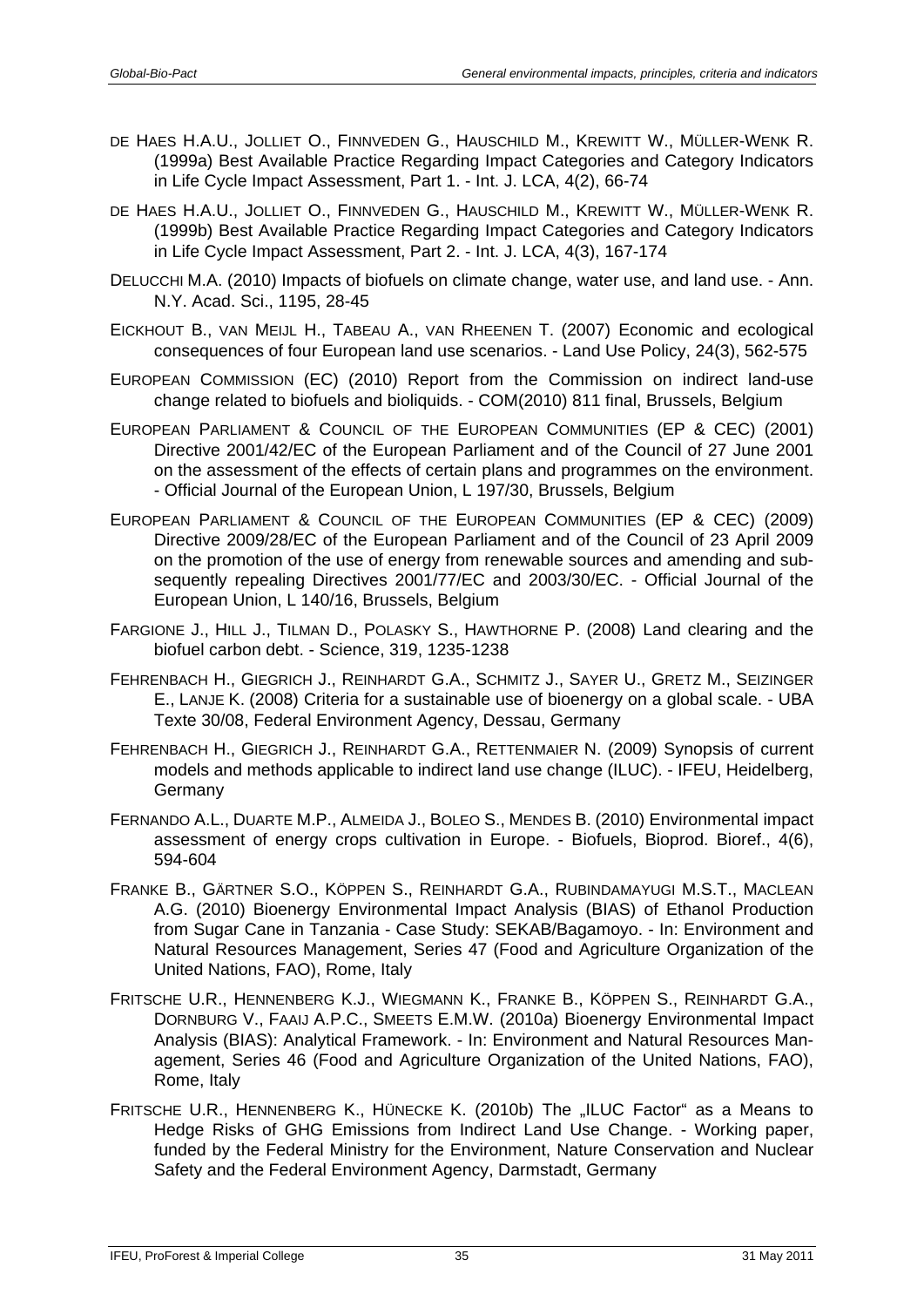- GALLAGHER E. (2008) The Gallagher Review of the Indirect Effects of Biofuel Production. Renewable Fuels Agency, London, United Kingdom
- GIBBS H.K., JOHNSTON M., FOLEY J.A., HOLLOWAY T., MONFREDA C., RAMANKUTTY N., ZAKS D. (2008) Carbon payback times for crop-based biofuel expansion in the tropics: The effects of changing yield and technology. - Environmental Research, Letters 3, 034001
- GNANSOUNOU E., DAURIAT A., VILLEGAS J., PANICHELLI L. (2009) Life cycle assessment of biofuels: Energy and greenhouse gas balances. - Bioresource Technology, 100(21), 4919-4930
- GUINÉE J.B. (2002) Handbook on life cycle assessment: Operational Guide to the ISO Standards. - Kluwer academic Publishers, Dordrecht, The Netherlands
- HAVLÍK P., SCHNEIDER U.A., SCHMID E., BÖTTCHER H., FRITZ S., SKALSKÝ R., AOKI K., DE CARA S., KINDERMANN G., KRAXNER F., LEDUC S., MCCALLUM I., MOSNIER A., SAUER T., OBERSTEINER M. (2010) Global land-use implications of first and second generation biofuel targets. - Energy Policy, DOI:10.1016/j.enpol.2010.03.030
- INTERGOVERNMENTAL PANEL ON CLIMATE CHANGE (IPCC) (2006) 2006 IPCC Guidelines for National Greenhouse Gas Inventories. - Prepared by the National Greenhouse Gas Inventories Programme. EGGLESTON H.S., BUENDIA L., MIWA K., NGARA T., TANABE K. (eds.). Institute for Global Environmental Studies (IGES), Hayama, Japan
- INTERNATIONAL ORGANIZATION FOR STANDARDIZATION (ISO) (2006) ISO 14040:2006 / 14044:2006. Environmental management – Life cycle assessment – Principles and framework / Requirements and guidelines. Beuth Verlag, Berlin, Germany
- EUROPEAN COMMISSION JOINT RESEARCH CENTRE, EUCAR, CONCAWE (JEC) (2007) Well-to-Wheels Analysis of Future Automotive Fuels and Powertrains in the European Context. - Report, ver. 2c
- KIM H., KIM S., DALE B.E. (2009) Biofuels, land use change, and greenhouse gas emissions: Some unexplored variables. - Environ. Sci. Technol., 43, 961-967
- KIM S. & DALE B.E. (2011): Indirect land use change for biofuels: Testing predictions and improving analytical methodologies. - Biomass and Bioenergy, 35(7), 3235-3240
- KLÖPFFER W. & GRAHL B. (2009) Ökobilanz (LCA): Ein Leitfaden für Ausbildung und Beruf. Wiley VCH Verlag, Weinheim, Germany
- KLÖPFFER W. (2010) Impact assessment as component of life cycle assessment vs. risk assessment (Wirkungsabschätzungsmethoden und Querverbindungen im Rahmen der Ökobilanz – Unterschiede zum Risk Assessment). - Umweltwiss Schadst Forsch, 22(2), 123-127
- KLØVERPRIS J., WENZEL H., BANSE M., MILÀ I CANALS L., REENBERG A. (2008) Conference and workshop on modeling global land use implications in the environmental assessment of biofuels. - International Journal of Life Cycle Assessment, 13, 178-183
- KOEHLER A. (2008) Water use in LCA: managing the planet's freshwater resources. Int J Life Cycle Assess, 13, 451-455
- KOELLNER T. & SCHOLZ R.W. (2008): Assessment of land use impacts on the natural environment, Part 2: Generic characterization factors for local species diversity in Central Europe. - International Journal of LCA, 13, 32-48
- LISKA A.J. & PERRIN R.K. (2009) Indirect land use emissions in the life cycle of biofuels: regulations vs science. - Biofuels, Bioprod. Bioref., 3, 318-328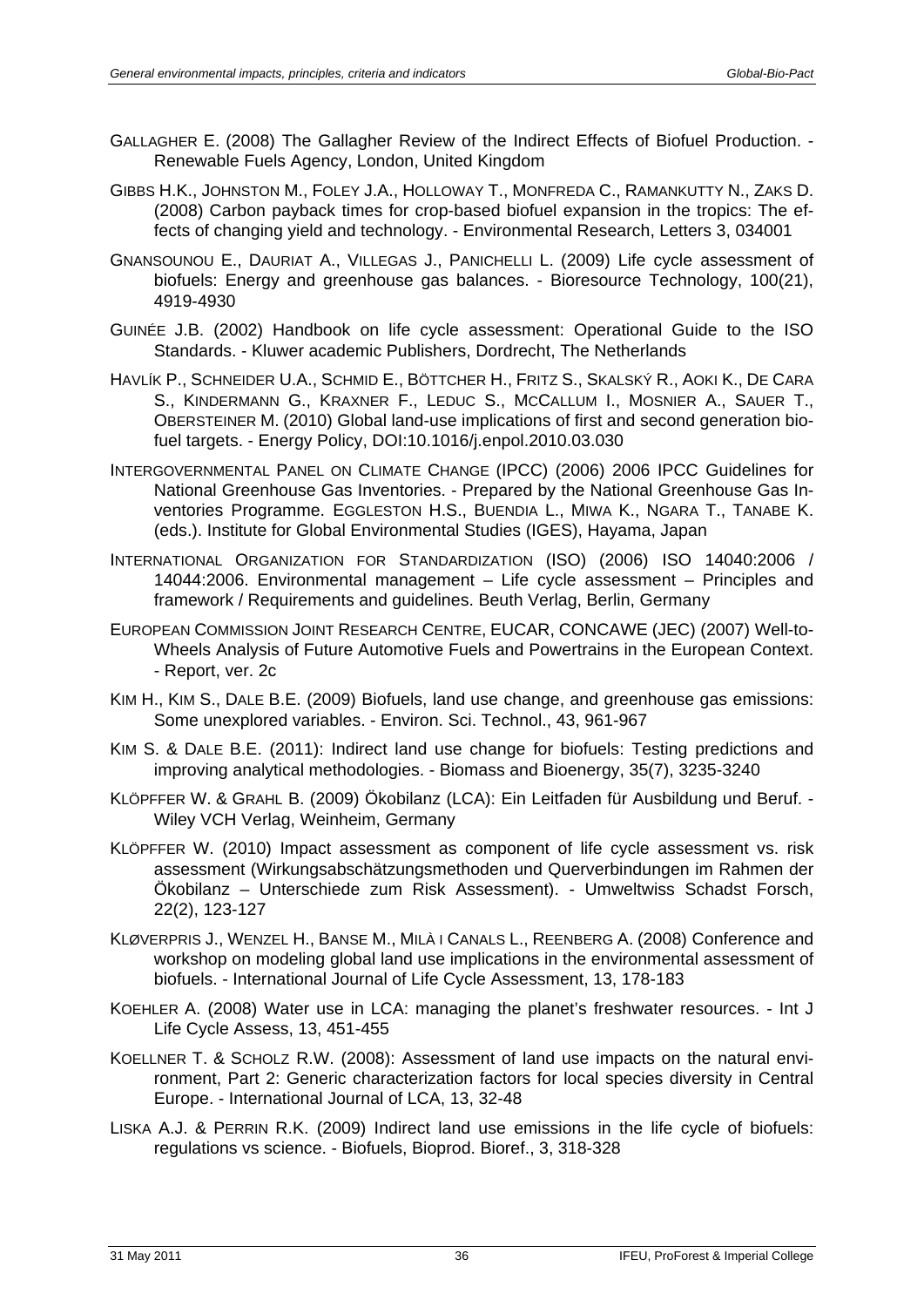- LYWOOD W. (2008) Indirect effects of biofuels. Study by the renewable Fuels Agency, evidence provided by Ensus Limited
- MELILLO J.M., REILLY J.M., KICKLIGHTER D.W., GURGEL A.C., CRONIN T.W., PALTSEV S., FELZER B.S., WANG X., SOKOLOV A.P., SCHLOSSER C.A. (2009) Indirect Emissions from Biofuels: How Important? - Science, 326, 1397-1399
- MENICHETTI E. & OTTO M. (2009) Energy balance and greenhouse gas emissions of biofuels from a life-cycle perspective. - In: Howarth R.W., Bringezu S. (eds) Biofuels: Environmental Consequences and Interactions with Changing Land Use, Proceedings of the Scientific Committee on Problems of the Environment (SCOPE), International Biofuels Project Rapid Assessment, 22-25 September 2008, Gummersbach, Germany, pp. 81- 109. Cornell University, Ithaca NY, USA
- OECD (2011) Strategic Environmental Assessment and Biofuel Development. OECD DAC Guidelines and Reference Series "Good practice Guidance for Development Cooperation: Applying Strategic Environmental Assessment", Paris, France
- O'HARE M. ET AL. (2011) Comment on "Indirect land use change for biofuels: Testing predictions and improving analytical methodologies" by Kim and Dale: statistical reliability and the definition of the indirect land use change (iLUC) issue. - Biomass and Bioenergy, 35(10), 4485-4487
- PETERS W., HAGEN Z., SCHICKETANZ S., VETTER A., BECK J., GÖDEKE K., REINHARDT G., RETTENMAIER N., GÄRTNER S. (in press) Flächeneffektive Bioenergienutzung aus Naturschutzsicht, commissioned by the Federal Agency for Nature Conservation, Berlin/ Jena/ Heidelberg, Germany
- PFISTER S., KOEHLER A., HELLWEG S. (2009) Assessing the Environmental Impacts of Freshwater Consumption in LCA. - Environ. Sci. Technol., 43, 4098–4104
- REINHARDT G., GÄRTNER S.O., RETTENMAIER N., MÜNCH J. (2007) Ökologische Auswirkungen von Palmöl zur Stromerzeugung und als Kraftstoff im Verkehr. - In: Pastowski et al.: Sozial-ökologische Bewertung der stationären energetischen Nutzung von importierten Biokraftstoffen am Beispiel von Palmöl, commissioned by the German Federal Ministry for the Environment, Nature Conservation and Nuclear Safety, Wuppertal Institute for Climate, Environment and Energy, Wuppertal, Germany
- Reinhardt G. & Scheurlen K. (2004) Naturschutzaspekte bei der Nutzung erneuerbarer Energien. Project funded by the Federal Agency for Nature Conservation (BfN), IFEU & Institut für Umweltstudien Weisser & Ness, Heidelberg, Germany
- QUIRIN M., GÄRTNER S.O., PEHNT M., REINHARDT G.A. (2004) CO<sub>2</sub> Mitigation through Biofuels in the Transport Sector – Status and Perspectives. - IFEU, Heidelberg, Germany
- RAVIDRANATH N.H., MANUVIE R., FARGIONE J., CANADELL J.G., BERNDES G., WOODS J., WATSON H., SATHAYE J. (2009) Greenhouse gas implications of land use and land conversion to biofuel crops. - In: Howarth R.W. and Bringezu S. (eds.) Biofuels: Environmental consequences and interactions with changing land use. Proceedings of the Scientific Committee on Problems of the Environment (SCOPE), International Biofuels Project Rapid Assessment, 22-25 September 2008, Gummersbach, Germany, 111- 125. Cornell University, Ithaca NY, USA
- RETTENMAIER N., KÖPPEN S., GÄRTNER S.O., REINHARDT G.A. (2010) Life cycle assessment of selected future energy crops for Europe. - Biofuels, Bioprod. Bioref, 4, 620-636
- SAAD R., MARGNI M., KOELLNER T., WITTSTOCK B., DESCHÊNES L. (2011) Assessment of land use impacts on soil ecological functions: development of spatially differentiated characterization factors within a Canadian context. - Int J Life Cycle Assess, 16, 198-211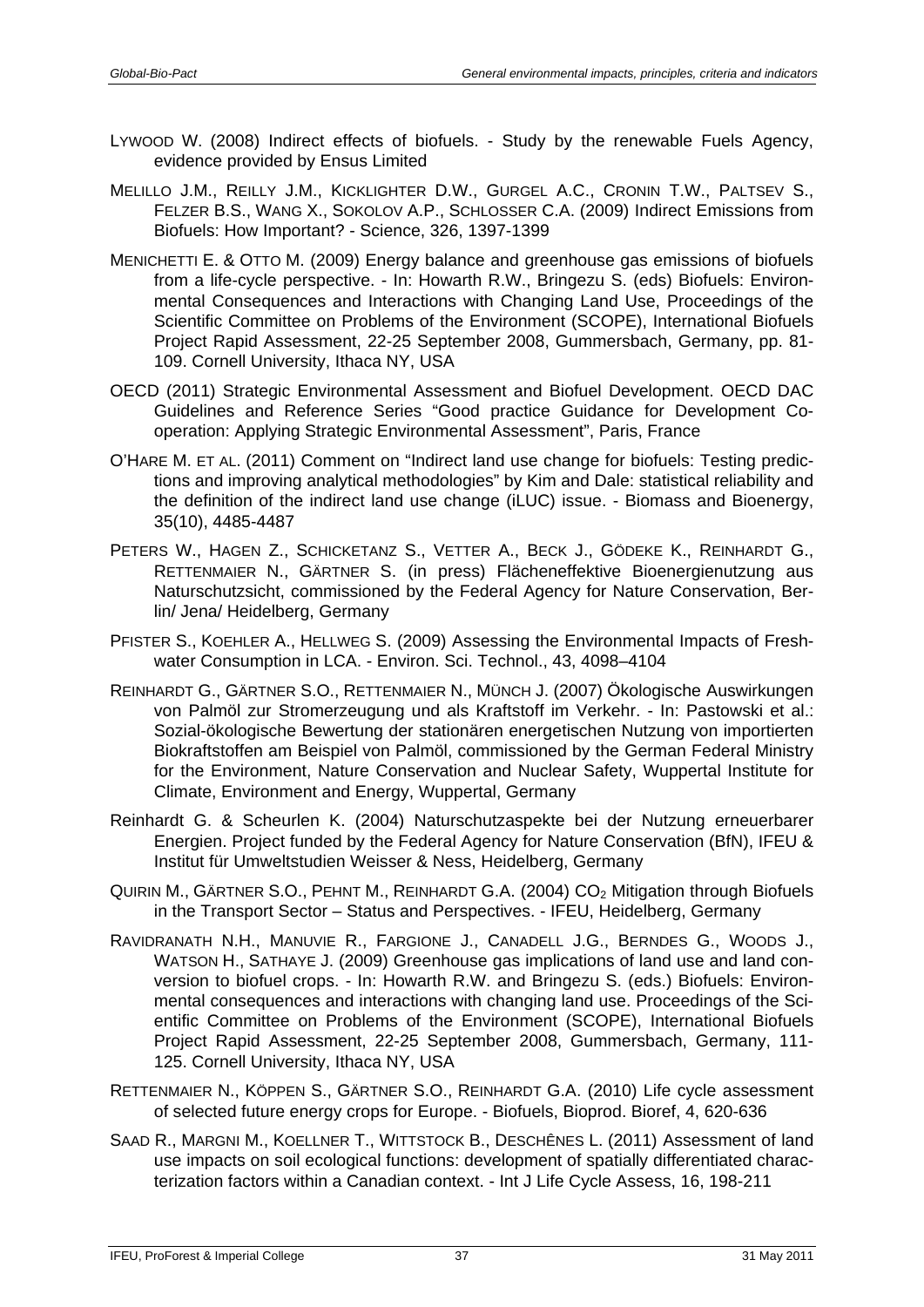- SCHEURLEN K., REINHARDT G. A., GÄRTNER S. O. (2005) Environmental assessment. Prepared for the project "Bioenergy chains from perennial crops in south Europe" (BIO-ENERGY CHAINS), funded by the European Commission's FP 5 programme, Institut für Umweltstudien Weisser & Ness & IFEU, Heidelberg, Germany
- SEARCHINGER T.D., HEIMLICH R., HOUGHTON R.A., DONG F., ELOBEID A., FABIOSA J., TOKGOZ S., HAYES D., YU T.-H. (2008) Use of U.S. Croplands of Biofuels Increases Greenhouse Gases through Emissions from Land-Use-Change. - Science 29, 319, 1238-1240
- SHEEHAN J.J. (2009) Sustainable biofuels: A commonsense perspective on California's approach to biofuels & global land use. - Industrial Biotechnology, 5(2), 93-103
- UNITED NATIONS ENVIRONMENT PROGRAMME (UNEP) (2003) Evaluation of Environmental Impacts in Life Cycle Assessment. - UNEP, Paris, France
- US CONGRESS (2007) Energy Independence and Security Act of 2007, Public Law 110-140, Washington D.C., USA
- WATER FOOTPRINT NETWORK (WFN) (2010). About WFN Available online at: http://www.waterfootprint.org/?page=files/WFN-mission (accessed 23/05/2011)
- WORLD WILDLIFE FUND (WWF) (2007) Rain Forest for Biodiesel? Ecological effects of using palm oil as a source of energy. - WWF Germany, Frankfurt am Main, Germany
- ZAH R., HISCHIER R., GAUCH M, LEHMANN M., BÖNI H., WÄGER, P. (2007) Life Cycle Assessment of Energy Products: Environmental Impact Assessment of Biofuels. - EMPA, Dübendorf, Switzerland.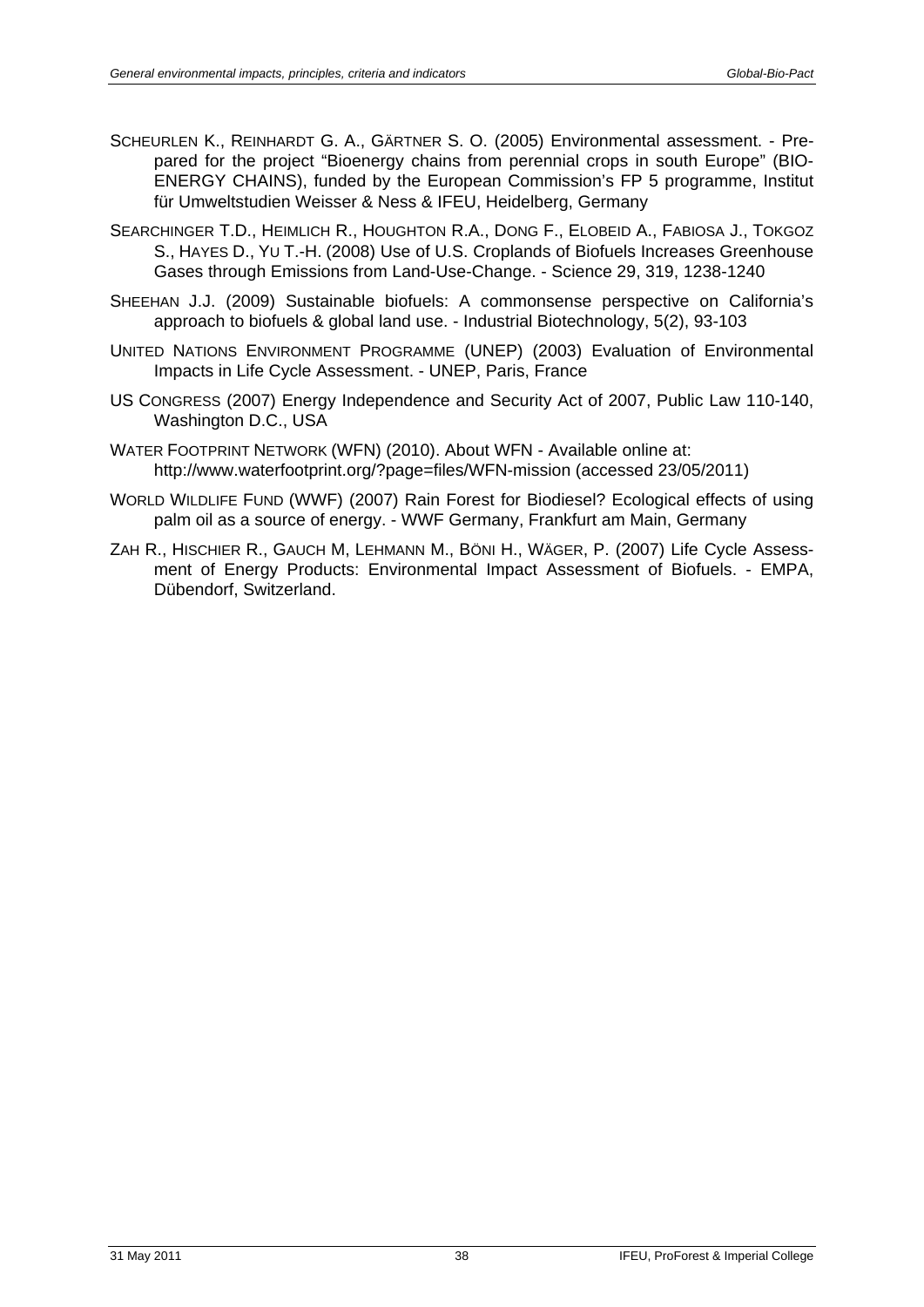#### **Part II**

- AAPRESID (2009) Aapresid Principles and Criteria for Sustainable Production: Aapresid Certified Agriculture Program.
- BETTER SUCARCANE INITIATIVE LTD. (2010). BSI Production Standard. July 2010.
- FOOD AND AGRICULTURAL ORGANIZATION (FAO) / GLOBAL BIOENERGY PARTNERSHIP (GBEP) (2010) The Global Bioenergy Partnership Sustainability Criteria and Indicators for Bioenergy. First Draft. July 2010.
- FOREST STEWARDSHIP COUNCIL (FSC) (1996) FSC International Standard: FSC Principles and Criteria for Forest Stewardship. FSC-STD-01-001 (version 4-0) EN. 1996
- INTERNATIONAL SOCIAL AND ENVIRONMENTAL ACCREDITATION AND LABELLING (ISEAL) ALLIANCE (2010) ISEAL Code of good practice: Assessing the impacts of social and environmental standards systems v1. P041. November 2010.
- INTERNATIONAL SUSTAINABILITY AND CARBON CERTIFICATION (ISCC) (2010) Sustainability Requirements for the Production of Biomass V 1.15. ISCC 202. April 2010.
- PAN-EUROPEAN CRITERIA OPERATIONAL LEVEL GUIDELINES FOR SUSTAINABLE FOREST MANAGEMENT (1998) Third Ministerial Conference on the Protection of Forests in Europe Annex 2 Resolution L2. 2-4 June 1998, Lisbon/Portugal.
- ROUND TABLE ON RESPONSIBLE SOY (RTRS) ASSOCIATION (2010) RTRS Principles and Criteria for Responsible Soy. June 2010.
- ROUNDTABLE ON SUSTAINABLE BIOFUELS (RSB) (2010) RSB Principles & Criteria for Sustainable Biofuel Production v2.0. RSB STD 01 001Novemeber 2010.
- ROUNDTABLE ON SUSTAINABLE PALM OIL (RSPO) (2007) RSPO Principle and Criteria for Sustainable Palm Oil Production. Including Indicators and Guidance. October 2007.
- SUSTAINABLE AGRICULTURE NETWORK (SAN) (2010) Sustainable Agriculture Standard. July 2010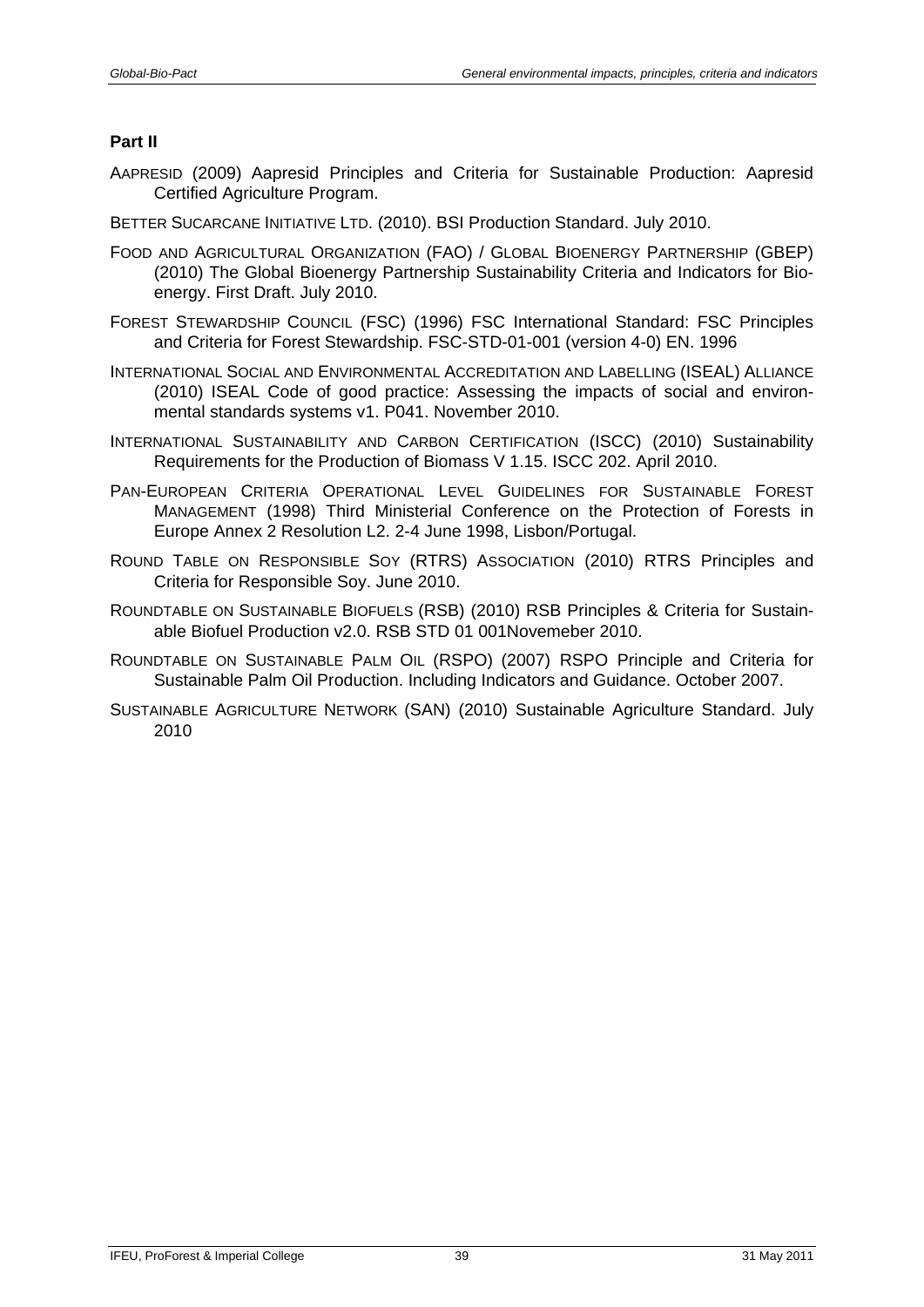# <span id="page-45-0"></span>**5 Appendix**

## <span id="page-45-1"></span>**5.1 Appendix 1 FSC**

|                               | <b>Criteria</b>                                                                                                                                                                                                                                                                                                                                                                                                                                    |
|-------------------------------|----------------------------------------------------------------------------------------------------------------------------------------------------------------------------------------------------------------------------------------------------------------------------------------------------------------------------------------------------------------------------------------------------------------------------------------------------|
| Carbon and land<br>use change | 6.1 Assessment of environmental impacts shall be completed – appropriate to the scale,<br>intensity of forest management and the uniqueness of the affected resources - and<br>adequately integrated into management systems. Assessments shall include landscape<br>level considerations as well as the impacts of on-site processing facilities. Environmental<br>impacts shall be assessed prior to commencement of site-disturbing operations. |
|                               | 6.10 Forest conversion to plantations or non-forest land uses shall not occur, except in<br>circumstances where conversion:                                                                                                                                                                                                                                                                                                                        |
|                               | a) entails a very limited portion of the forest management unit; and                                                                                                                                                                                                                                                                                                                                                                               |
|                               | b) does not occur on high conservation value forest areas; and                                                                                                                                                                                                                                                                                                                                                                                     |
|                               | c) will enable clear, substantial, additional, secure, long term conservation benefits across<br>the forest management unit.                                                                                                                                                                                                                                                                                                                       |
|                               | 10.95 Plantations established in areas converted from natural forests after November 1994<br>normally shall not qualify for certification. Certification may be allowed in circumstances<br>where sufficient evidence is submitted to the certification body that the manager/owner is<br>not responsible directly or indirectly of such conversion.                                                                                               |
| Biodiversity                  | 6.2 Safeguards shall exist which protect rare, threatened and endangered species and<br>their habitats (e.g., nesting and feeding areas). Conservation zones and protection areas<br>shall be established, appropriate to the scale and intensity of forest management and the<br>uniqueness of the affected resources. Inappropriate hunting, fishing, trapping and collect-<br>ing shall be controlled.                                          |
|                               | 6.3 Ecological functions and values shall be maintained intact, enhanced, or restored,<br>including:                                                                                                                                                                                                                                                                                                                                               |
|                               | a) Forest regeneration and succession.                                                                                                                                                                                                                                                                                                                                                                                                             |
|                               | b) Genetic, species, and ecosystem diversity.                                                                                                                                                                                                                                                                                                                                                                                                      |
|                               | c) Natural cycles that affect the productivity of the forest ecosystem.                                                                                                                                                                                                                                                                                                                                                                            |
|                               | 6.4 Representative samples of existing ecosystems within the landscape shall be protected<br>in their natural state and recorded on maps, appropriate to the scale and intensity of<br>operations and the uniqueness of the affected resources.                                                                                                                                                                                                    |
|                               | 8.1 The frequency and intensity of monitoring should be determined by the scale and<br>intensity of forest management operations as well as the relative complexity and fragility of<br>the affected environment. Monitoring procedures should be consistent and replicable over<br>time to allow comparison of results and assessment of change.                                                                                                  |
|                               | 8.2 Forest management should include the research and data collection needed to<br>monitor, at a minimum, the following indicators:                                                                                                                                                                                                                                                                                                                |
|                               | c) Composition and observed changes in the flora and fauna.                                                                                                                                                                                                                                                                                                                                                                                        |
|                               | d) Environmental and social impacts of harvesting and other operations.                                                                                                                                                                                                                                                                                                                                                                            |
|                               | 9.1 Assessment to determine the presence of the attributes consistent with High Conserva-<br>tion Value Forests will be completed, appropriate to scale and intensity of forest manage-<br>ment.                                                                                                                                                                                                                                                   |
|                               | 9.3 The management plan shall include and implement specific measures that ensure the<br>maintenance and/or enhancement of the applicable conservation attributes consistent with<br>the precautionary approach. These measures shall be specifically included in the publicly                                                                                                                                                                     |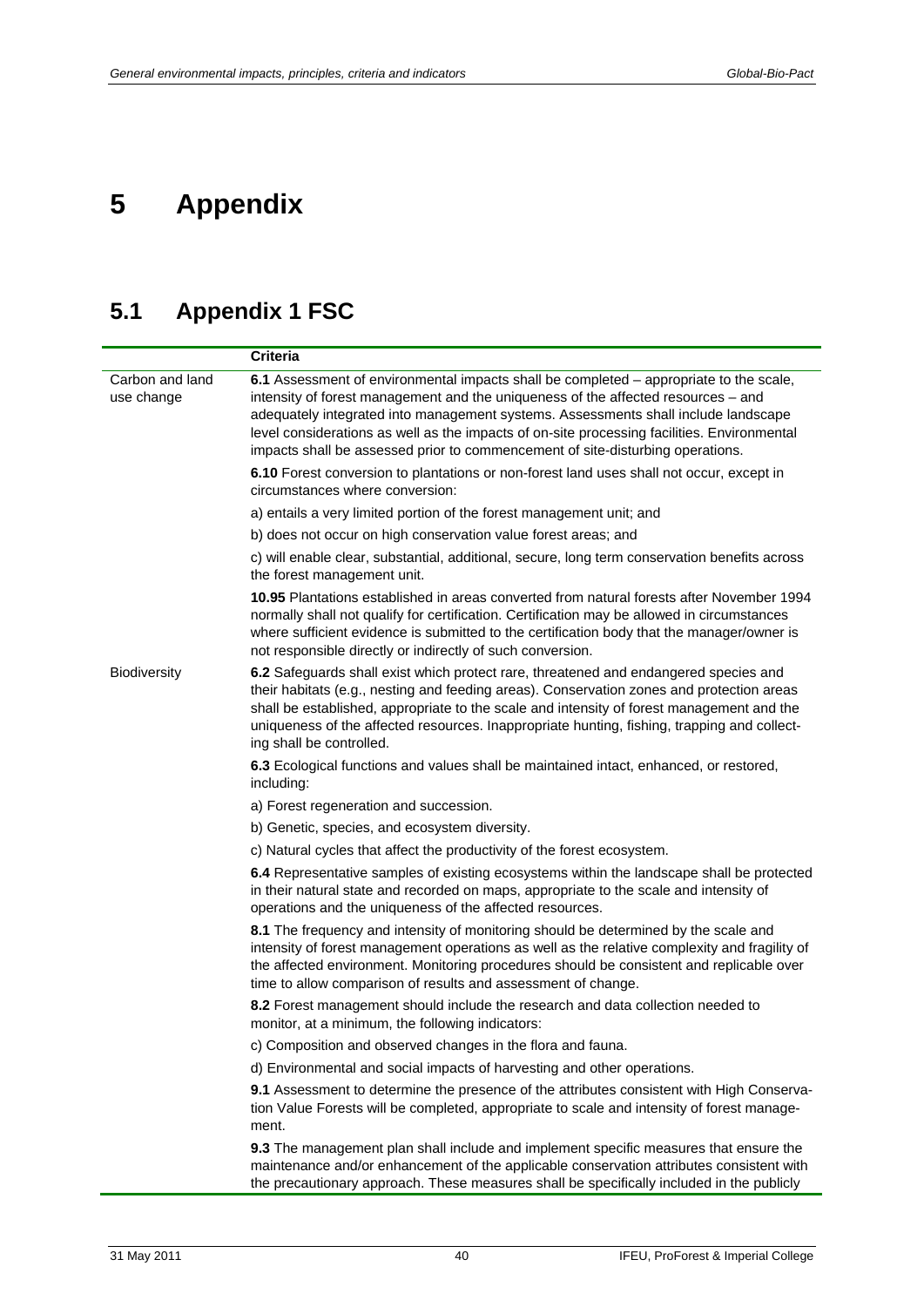|       | available management plan summary.                                                                                                                                                                                                                                                                                                                                                                                                                                                                                                                                                                                                                     |
|-------|--------------------------------------------------------------------------------------------------------------------------------------------------------------------------------------------------------------------------------------------------------------------------------------------------------------------------------------------------------------------------------------------------------------------------------------------------------------------------------------------------------------------------------------------------------------------------------------------------------------------------------------------------------|
|       | 9.4 Annual monitoring shall be conducted to assess the effectiveness of the measures<br>employed to maintain or enhance the applicable conservation attributes.                                                                                                                                                                                                                                                                                                                                                                                                                                                                                        |
| Soil  | 6.5 Written guidelines shall be prepared and implemented to: control erosion; minimize<br>forest damage during harvesting, road construction, and all other mechanical disturbances;<br>and protect water resources.                                                                                                                                                                                                                                                                                                                                                                                                                                   |
|       | 8.1 The frequency and intensity of monitoring should be determined by the scale and<br>intensity of forest management operations as well as the relative complexity and fragility of<br>the affected environment. Monitoring procedures should be consistent and replicable over<br>time to allow comparison of results and assessment of change.                                                                                                                                                                                                                                                                                                      |
| Water | 6.6 Management systems shall promote the development and adoption of environmentally<br>friendly non-chemical methods of pest management and strive to avoid the use of chemical<br>pesticides. World Health Organization Type 1A and 1B and chlorinated hydrocarbon<br>pesticides; pesticides that are persistent, toxic or whose derivatives remain biologically<br>active and accumulate in the food chain beyond their intended use; as well as any<br>pesticides banned by international agreement, shall be prohibited. If chemicals are used,<br>proper equipment and training shall be provided to minimize health and environmental<br>risks. |
|       | 6.7 Chemicals, containers, liquid and solid non-organic wastes including fuel and oil shall<br>be disposed of in an environmentally appropriate manner at off-site locations.                                                                                                                                                                                                                                                                                                                                                                                                                                                                          |
|       | 8.1 The frequency and intensity of monitoring should be determined by the scale and<br>intensity of forest management operations as well as the relative complexity and fragility of<br>the affected environment. Monitoring procedures should be consistent and replicable over<br>time to allow comparison of results and assessment of change.                                                                                                                                                                                                                                                                                                      |
| Air   |                                                                                                                                                                                                                                                                                                                                                                                                                                                                                                                                                                                                                                                        |

<span id="page-46-0"></span>**5.2 Appendix 2 PEFC** 

|                               | Pan European Criteria and Indicators (PEC&I) – National monitoring and reporting                                                        |
|-------------------------------|-----------------------------------------------------------------------------------------------------------------------------------------|
| Carbon and land<br>use change | Criterion 1: Maintenance and appropriate enhancement of forest and their contribution to<br>global carbon cycle                         |
|                               | 1.4 Carbon stock (Quantitative indicator)                                                                                               |
|                               | Carbon stock of woody biomass and of soils on forest and other wooded land                                                              |
| <b>Biodiversity</b>           | Criterion 4: Maintenance, conservation and appropriate enhancement of biological<br>diversity in forest ecosystems                      |
|                               | 4.1 Tree species composition                                                                                                            |
|                               | Area of forest and other wooded land, classified by number of tree species occurring and<br>by forest type                              |
|                               | 4.2 Regeneration                                                                                                                        |
|                               | Area of regeneration within even-aged stands and unevenaged stands, classified by<br>regeneration type                                  |
|                               | 4.3 Naturalness                                                                                                                         |
|                               | Area of forest and other wooded land, classified by "undisturbed by man", by "semi-natural"<br>or by "plantations", each by forest type |
|                               | 4.7 Landscape pattern                                                                                                                   |
|                               | Landscape-level spatial pattern of forest cover                                                                                         |
|                               | 4.8 Threatened forest species                                                                                                           |
|                               | Number of threatened forest species, classified according to IUCN Red List categories in<br>relation to total number of forest species  |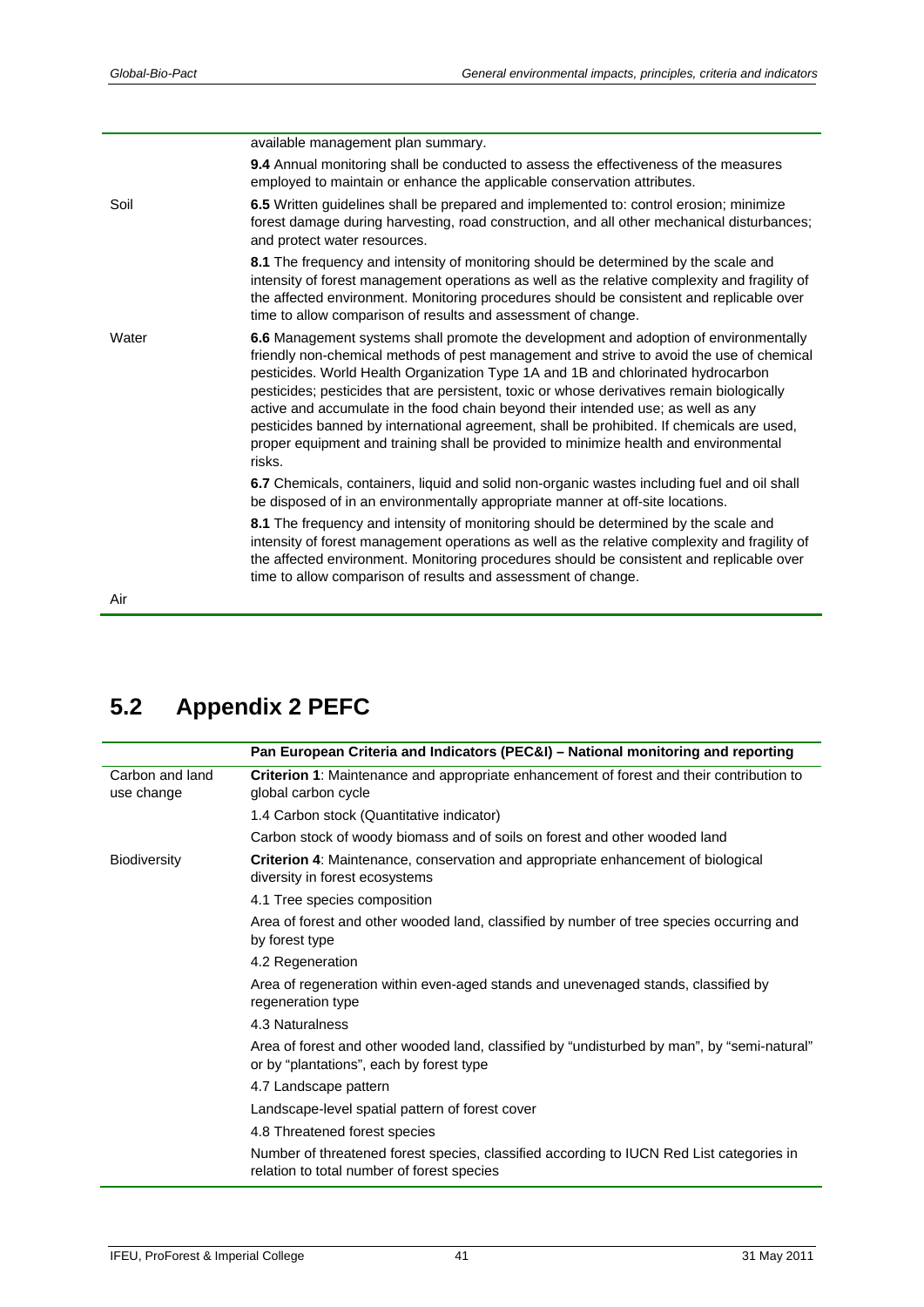|       | 4.9 Protected forests                                                                                                                                                                                                                                                      |
|-------|----------------------------------------------------------------------------------------------------------------------------------------------------------------------------------------------------------------------------------------------------------------------------|
|       | Area of forest and other wooded land protected to conserve biodiversity, landscapes and<br>specific natural elements, according to MCPFE Assessment Guidelines                                                                                                             |
| Soil  | <b>Criterion 2:</b> Maintenance of forest ecosystem health and vitality                                                                                                                                                                                                    |
|       | 2.2 Soil condition                                                                                                                                                                                                                                                         |
|       | Chemical soil properties (pH, CEC, C/N, organic C, base saturation) on forest and other<br>wooded land related to soil acidity and eutrophication, classified by main soil types                                                                                           |
|       | <b>Criterion 5:</b> Maintenance and appropriate enhancement of protective functions in forest<br>management (notably soil and water)                                                                                                                                       |
|       | 5.1 Protective forests – soil, water and other ecosystem functions Area of forest and other<br>wooded land designated to prevent soil erosion, to preserve water resources, or to<br>maintain other forest ecosystem functions, part of MCPFE Class "Protective Functions" |
| Water | Criterion 1: Maintenance and appropriate enhancement of forest and their contribution to<br>global carbon cycle                                                                                                                                                            |
|       | <b>Criterion 2:</b> Maintenance of forest ecosystem health and vitality                                                                                                                                                                                                    |
|       | <b>Criterion 4:</b> Maintenance, conservation and appropriate enhancement of biological<br>diversity in forest ecosystems                                                                                                                                                  |
|       | <b>Criterion 5:</b> Maintenance and appropriate enhancement of protective functions in forest<br>management (notably soil and water)                                                                                                                                       |
|       | 5.1 Protective forests - soil, water and other ecosystem functions Area of forest and other<br>wooded land designated to prevent soil erosion, to preserve water resources, or to<br>maintain other forest ecosystem functions, part of MCPFE Class "Protective Functions" |
| Air   | <b>Criterion 2:</b> Maintenance of forest ecosystem health and vitality                                                                                                                                                                                                    |
|       | 2.1 Deposition of air pollutants                                                                                                                                                                                                                                           |
|       | Deposition of air pollutants on forest and other wooded land, classified by N, S and base<br>cations                                                                                                                                                                       |

|                               | <b>PEOLG</b>                                                                                                                                                                                                                                                                                                                                                                                                                                 |
|-------------------------------|----------------------------------------------------------------------------------------------------------------------------------------------------------------------------------------------------------------------------------------------------------------------------------------------------------------------------------------------------------------------------------------------------------------------------------------------|
| Carbon and land<br>use change | 1.2.a. Forest management practices should safeguard the quantity and quality of the forest<br>resources in the medium and long term by balancing harvesting and growth rates, and by<br>preferring techniques that minimise direct or indirect damage to forest, soil or water<br>resources.                                                                                                                                                 |
| Biodiversity                  | 4.1.a. Forest management planning should aim to maintain, conserve and enhance<br>biodiversity on ecosystem, species and genetic level and, where appropriate, diversity at<br>landscape level.                                                                                                                                                                                                                                              |
|                               | 4.2.g. With due regard to management objectives, measures should be taken to balance<br>the pressure of animal populations and grazing on forest regeneration and growth as well<br>as on biodiversity.                                                                                                                                                                                                                                      |
| Soil                          | 2.2 b. Appropriate forest management practices such as reforestation and afforestation with<br>tree species and provenances that are suited to the site conditions or the use of tending,<br>harvesting and transport techniques that minimise tree and/or soil damages should be<br>applied. The spillage of oil through forest management operations or the indiscriminate<br>disposal of waste on forest land should be strictly avoided. |
|                               | 3.2.b. Regeneration, tending and harvesting operations should be carried out in time, and in<br>a way that do not reduce the productive capacity of the site, for example by avoiding<br>damage to retained stands and trees as well as to the forest soil, and by using appropriate<br>systems.                                                                                                                                             |
|                               | 5.1.a. Forest management planning should aim to maintain and enhance protective<br>functions of forests for society, such as protection of infrastructure, protection from soil<br>erosion, protection of water resources and from adverse impacts of water such as floods or<br>avalanches.                                                                                                                                                 |
|                               | 5.2.a. Special care should be given to silvicultural operations on sensitive soils and erosion<br>prone areas as well as on areas where operations might lead to excessive erosion of soil                                                                                                                                                                                                                                                   |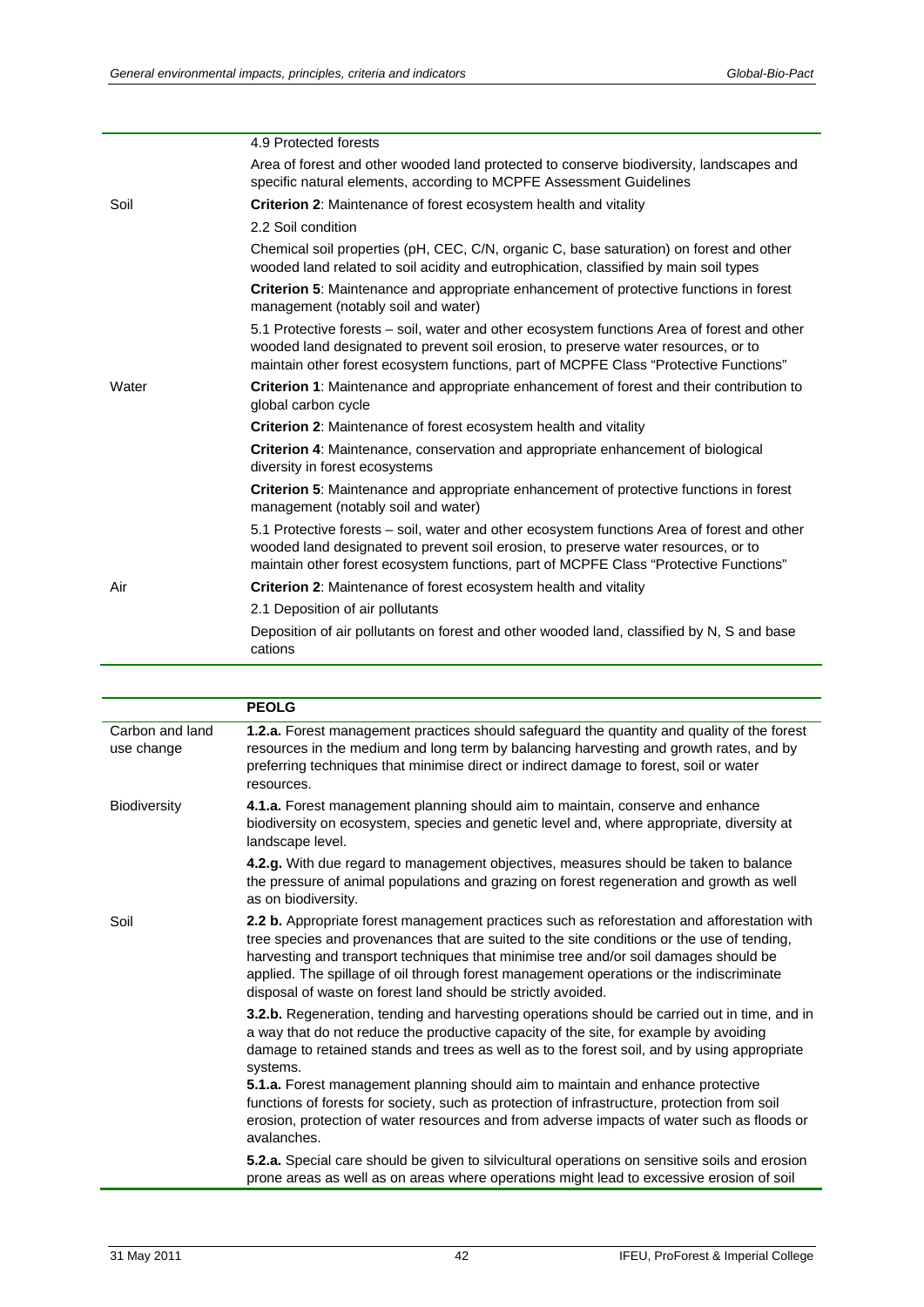|       | into watercourses. Inappropriate techniques such as deep soil tillage and use of unsuitable<br>machinery should be avoided on such areas. Special measures to minimise the pressure of<br>animal population on forests should be taken.                                                                                                                               |
|-------|-----------------------------------------------------------------------------------------------------------------------------------------------------------------------------------------------------------------------------------------------------------------------------------------------------------------------------------------------------------------------|
| Water | <b>1.1.a.</b> Forest management planning should aim to maintain or increase forest and other<br>wooded area, and enhance the quality of the economic, ecological, cultural and social<br>values of forest resources, including soil and water. This should be done by making full use<br>of related services such as land-use planning and nature conservation.       |
|       | 1.2.a. Forest management practices should safeguard the quantity and quality of the forest<br>resources in the medium and long term by balancing harvesting and growth rates, and by<br>preferring techniques that minimise direct or indirect damage to forest, soil or water<br>resources.                                                                          |
|       | 4.2.i. Special key biotopes in the forest such as water sources, wetlands, rocky outcrops<br>and ravines should be protected or, where appropriate, restored when damaged by forest<br>practices.                                                                                                                                                                     |
|       | 5.1.a. Forest management planning should aim to maintain and enhance protective<br>functions of forests for society, such as protection of infrastructure, protection from soil<br>erosion, protection of water resources and from adverse impacts of water such as floods or<br>avalanches.                                                                          |
|       | 5.2.b. Special care should be given to forest management practices on forest areas with<br>water protection function to avoid adverse effects on the quality and quantity of water<br>resources. Inappropriate use of chemicals or other harmful substances or inappropriate<br>silvicultural practices influencing water quality in a harmful way should be avoided. |
|       | <b>5.2.c.</b> Construction of roads, bridges and other infrastructure should be carried out in a<br>manner that minimises bare soil exposure, avoids the introduction of soil into watercourses<br>and that preserve the natural level and function of water courses and river beds. Proper<br>road drainage facilities should be installed and maintained.           |
| Air   | 2.1.b. Health and vitality of forests should be periodically monitored, especially key biotic<br>and abiotic factors that potentially affect health and vitality of forest ecosystems, such as<br>pests, diseases, overgrazing and overstocking, fire, and damage caused by climatic factors,<br>air pollutants or by forest management operations.                   |

## <span id="page-48-0"></span>**5.3 Appendix 3 BSI/Bonsucro**

|                     | <b>Criteria</b>                                                                                         |
|---------------------|---------------------------------------------------------------------------------------------------------|
| Carbon and land     | 3.2 To monitor global warming emissions with a view to minimizing climate change impacts.               |
| use change          | EU RED: 6.2 To protect land with high biodiversity value, land with high carbon stock and<br>peatlands. |
| <b>Biodiversity</b> | 4.1 To assess impacts of sugarcane enterprises on biodiversity and ecosystems services.                 |
|                     | 4.2 To implement measures to mitigate adverse impacts where identified.                                 |
| Soil                | <b>5.2</b> To continuously improve the status of soil and water resources.                              |
|                     | 4.2 To implement measures to mitigate adverse impacts where identified.                                 |
| Water               | 5.2 To continuously improve the status of soil and water resources.                                     |
|                     | 4.2 To implement measures to mitigate adverse impacts where identified.                                 |
| Air                 |                                                                                                         |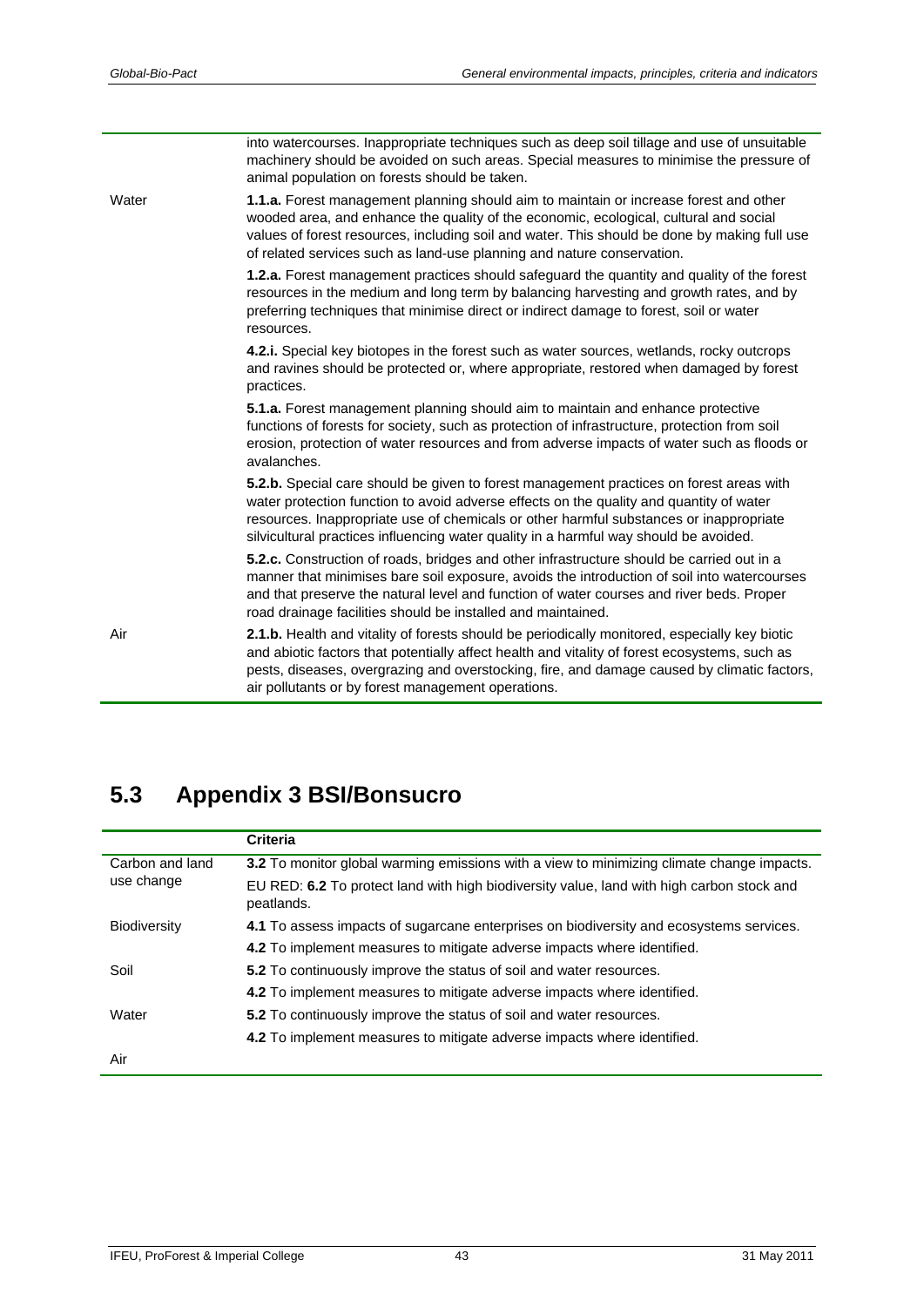|                 | <b>Indicators</b>                                                                                                                                                                                                                                                  |
|-----------------|--------------------------------------------------------------------------------------------------------------------------------------------------------------------------------------------------------------------------------------------------------------------|
| Carbon and land | Global warming burden per unit mass product                                                                                                                                                                                                                        |
| use change      | % Ground cover of tops or leaves after harvest                                                                                                                                                                                                                     |
|                 | Percent of areas defined internationally or nationally as legally protected or classified as<br>High Conservation Value areas (interpreted nationally and officially as described in<br>Appendix 1) planted to sugarcane after the cut off date of 1 January 2008. |
|                 | EU RED: Percentage of land with high biodiversity value, high carbon stock or peatlands<br>planted to sugarcane after the cut off date of 1 January 2008.                                                                                                          |
| Biodiversity    | Existence and implementation of an environmental management plan (EMP) taking into<br>account endangered species, habitats and ecosystems as well as reference to ecosystem<br>services and alien invader plant and animal control.                                |
| Soil            | % Ground cover of tops or leaves after harvest                                                                                                                                                                                                                     |
|                 | Soil surface mechanically tilled per year (% of area under cane)                                                                                                                                                                                                   |
|                 | Percent fields with samples showing analyses acceptable limits                                                                                                                                                                                                     |
|                 | Use of co-products does not affect traditional uses (e.g. fodder, natural fertilizer, local fuel)<br>or affect the soil nutrient balance or soil organic matter                                                                                                    |
|                 | Fertilizer applied according to soil or leaf analysis                                                                                                                                                                                                              |
|                 | Nitrogen and phosphorus fertilizer (calculated as phosphate equivalent) applied per hectare<br>per year                                                                                                                                                            |
| Water           | Net water consumed per unit mass of product                                                                                                                                                                                                                        |
|                 | Herbicides and pesticides applied per hectare per year                                                                                                                                                                                                             |
| Air             | Herbicides and pesticides applied per hectare per year                                                                                                                                                                                                             |

## **5.4 Appendix 4 RSPO**

<span id="page-49-0"></span>

|                     | <b>Criteria</b>                                                                                                                                                                                                                                                                                                               |
|---------------------|-------------------------------------------------------------------------------------------------------------------------------------------------------------------------------------------------------------------------------------------------------------------------------------------------------------------------------|
| Land use change     | <b>Criterion 7.3</b> New plantings since November 2005, have not replaced primary forest or any<br>area required to maintain or enhance one or more High Conservation Values.                                                                                                                                                 |
| <b>Biodiversity</b> | <b>Criterion 5.1</b> Aspects of plantation and mill management, including replanting, that have<br>environmental impacts are identified, and plans to mitigate the negative impacts and<br>promote the positive ones are made, implemented and monitored, to demonstrate continu-<br>ous improvement.                         |
|                     | <b>Criterion 5.2</b> The status of rare, threatened or endangered species and high conservation<br>value habitats, if any, that exist in the plantation or that could be affected by plantation or<br>mill management, shall be identified and their conservation taken into account in manage-<br>ment plans and operations. |
| Soil                | <b>Criterion 4.2</b> Practices maintain soil fertility at, or where possible improve soil fertility to, a<br>level that ensures optimal and sustained yield.                                                                                                                                                                  |
|                     | <b>Criterion 4.3</b> Practices minimise and control erosion and degradation of soils.                                                                                                                                                                                                                                         |
|                     | <b>Criterion 5.3</b> Waste is reduced, recycled, re-used and disposed of in an environmentally<br>and socially responsible manner.                                                                                                                                                                                            |
|                     | Criterion 7.2 Soil surveys and topographic information are used for site planning in the<br>establishment of new plantings, and the results are incorporated into plans and operations.                                                                                                                                       |
|                     | <b>Criterion 7.4</b> Extensive planting on steep terrain, and/or marginal & fragile soils, is avoided.                                                                                                                                                                                                                        |
| Water               | Criterion 4.4 Practices maintain the quality and availability of surface and ground water.                                                                                                                                                                                                                                    |
|                     | Criterion 5.3 Waste is reduced, recycled, re-used and disposed of in an environmentally<br>and socially responsible manner.                                                                                                                                                                                                   |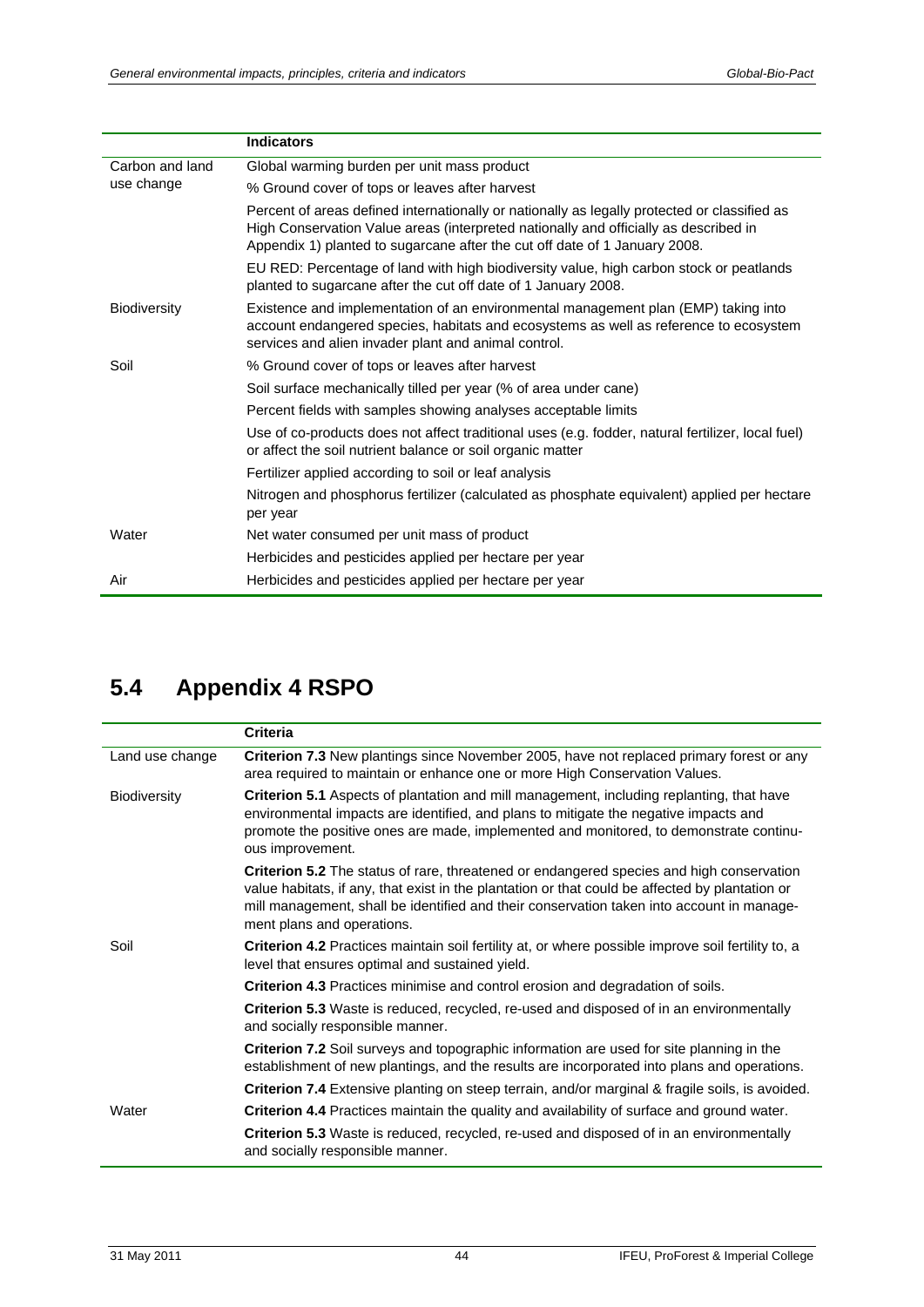Air **Criterion 5.5** Use of fire for waste disposal and for preparing land for replanting is avoided except in specific situations, as identified in the ASEAN guidelines or other regional best practice. **Criterion 5.6** Plans to reduce pollution and emissions, including greenhouse gases, are developed, implemented and monitored. **Criterion 7.7** Use of fire in the preparation of new plantings is avoided other than in specific situations, as identified in the ASEAN guidelines or other regional best practice.

|                 | <b>Indicators</b>                                                                                                                                                                                                    |
|-----------------|----------------------------------------------------------------------------------------------------------------------------------------------------------------------------------------------------------------------|
| Land use change | An HCV assessment, including stakeholder consultation, is conducted prior to any conver-<br>sion.                                                                                                                    |
|                 | Dates of land preparation and commencement are recorded                                                                                                                                                              |
| Biodiversity    | (5.1)                                                                                                                                                                                                                |
|                 | Documented impact assessment.                                                                                                                                                                                        |
|                 | Where the identification of impacts requires changes in current practices, in order to mitigate<br>negative effects, a timetable for change should be developed.                                                     |
|                 | (5.2)                                                                                                                                                                                                                |
|                 | Information should be collated that includes both the planted area itself and relevant wider<br>landscape-level considerations (such as wildlife corridors). This information should cover:                          |
|                 | Presence of protected areas that could be significantly affected by the grower or miller.                                                                                                                            |
|                 | Conservation status (e.g. IUCN status), legal protection, population status and habitat<br>requirements of rare, threatened, or endangered species, that could be significantly affected<br>by the grower or miller. |
|                 | Identification of high conservation value habitats, such as rare and threatened ecosystems,<br>that could be significantly affected by the grower or miller.                                                         |
|                 | If rare, threatened or endangered species, or high conservation value habitats, are present,<br>appropriate measures for management planning and operations will include:                                            |
|                 | Ensuring that any legal requirements relating to the protection of the species or habitat are<br>met.                                                                                                                |
|                 | Avoiding damage to and deterioration of applicable habitats.                                                                                                                                                         |
|                 | Controlling any illegal or inappropriate hunting, fishing or collecting activities; and developing<br>responsible measures to resolve human-wildlife conflicts (e.g., incursions by elephants).                      |
| Soil            | (4.2)                                                                                                                                                                                                                |
|                 | Records of fertilizer inputs are maintained.                                                                                                                                                                         |
|                 | Evidence of periodic tissue and soil sampling to monitor changes in nutrient status.                                                                                                                                 |
|                 | A nutrient recycling strategy should be in place.                                                                                                                                                                    |
|                 | (4.3)                                                                                                                                                                                                                |
|                 | Maps of fragile soils must be available.                                                                                                                                                                             |
|                 | A management strategy should exist for plantings on slopes above a certain limit (needs to<br>be soil and climate specific).                                                                                         |
|                 | Presence of road maintenance programme.                                                                                                                                                                              |
|                 | Subsidence of peat soils should be minimised under an effective and documented water<br>management programme.<br>A management strategy should be in place for other fragile and problem soils (e.g. sandy,           |
|                 | low organic matter, acid sulphate soils)                                                                                                                                                                             |
|                 | (5.3)                                                                                                                                                                                                                |
|                 | Documented identification of all waste products and sources of pollution                                                                                                                                             |
|                 | Safe disposal of pesticide containers.                                                                                                                                                                               |
|                 | Having identified wastes, a waste management and disposal plan must be developed and<br>implemented, to avoid or reduce pollution.                                                                                   |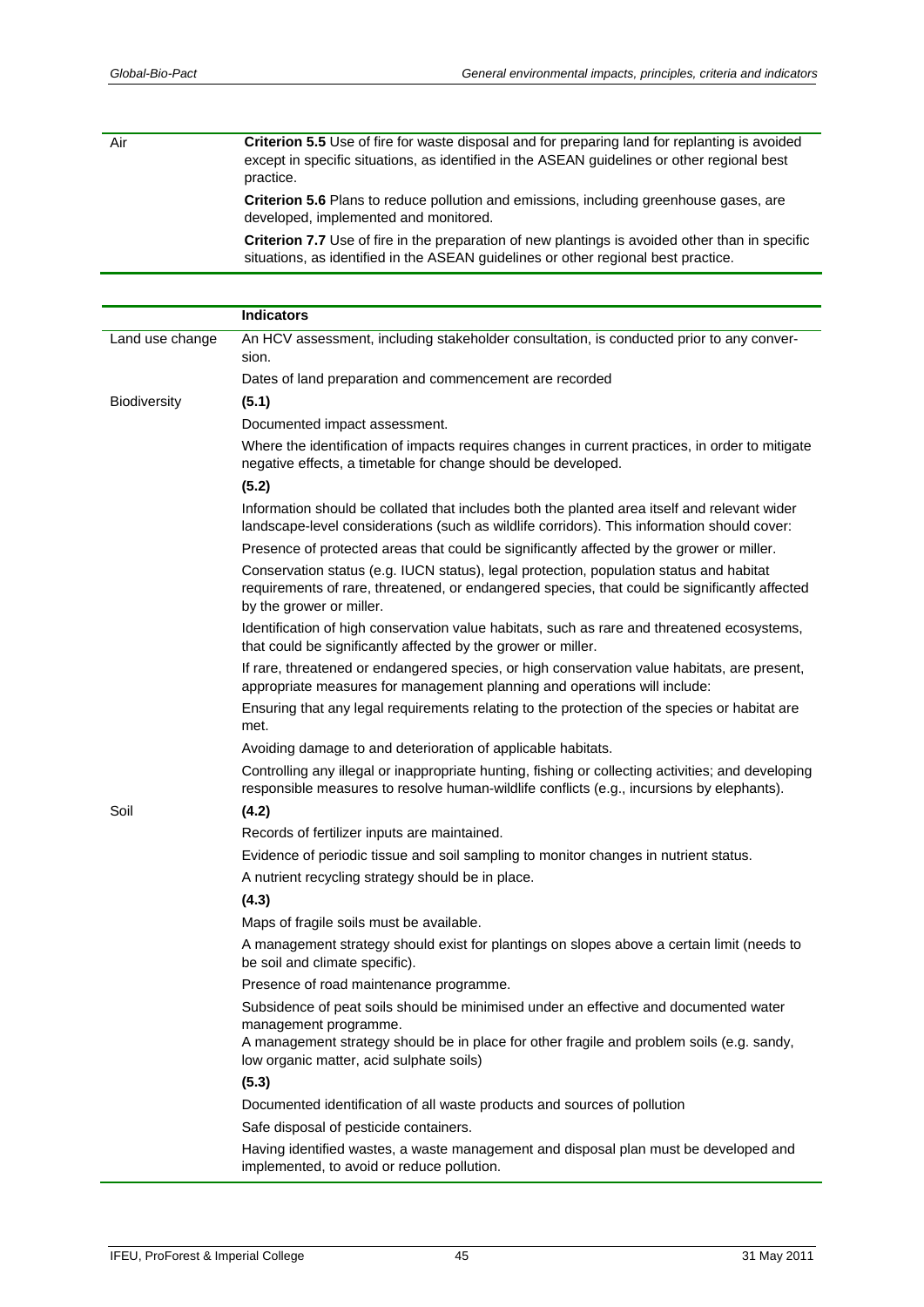|       | (7.2)                                                                                                                                                            |
|-------|------------------------------------------------------------------------------------------------------------------------------------------------------------------|
|       | Soil suitability maps or soil surveys adequate to establish the long-term suitability of land for<br>oil palm cultivation should be available.                   |
|       | Topographic information adequate to guide the planning of drainage and irrigation systems,<br>roads and other infrastructure should be available.                |
|       | (7.4)                                                                                                                                                            |
|       | Maps identifying marginal and fragile soils, including excessive gradients and peat soils,<br>should be available.                                               |
|       | Where limited planting on fragile and marginal soils is proposed, plans shall be developed<br>and implemented to protect them without incurring adverse impacts. |
| Water | (4.4)                                                                                                                                                            |
|       | An implemented water management plan.                                                                                                                            |
|       | Protection of water courses and wetlands, including maintaining and restoring appropriate<br>riparian buffer zones.                                              |
|       | Monitoring of effluent BOD.                                                                                                                                      |
|       | Monitoring of mill water use per tonne of FFB                                                                                                                    |
|       | (5.3)                                                                                                                                                            |
|       | Documented identification of all waste products and sources of pollution                                                                                         |
|       | Safe disposal of pesticide containers.                                                                                                                           |
|       | Having identified wastes, a waste management and disposal plan must be developed and<br>implemented, to avoid or reduce pollution.                               |
| Air   | (5.5)                                                                                                                                                            |
|       | Documented assessment where fire has been used for preparing land for replanting.                                                                                |
|       | (5.6)                                                                                                                                                            |
|       | An assessment of all polluting activities must be conducted, including gaseous emissions,<br>particulate/soot emissions and effluent (see also criterion 4.4).   |
|       | Significant pollutants and emissions must be identified and plans to reduce them imple-<br>mented.                                                               |
|       | A monitoring system must be in place for these significant pollutants which goes beyond<br>national compliance.                                                  |
|       | The treatment methodology for POME is recorded.                                                                                                                  |
|       | (7.7)                                                                                                                                                            |
|       | No evidence of land preparation by burning.                                                                                                                      |
|       | Documented assessment where fire has been used for preparing land for planting.                                                                                  |
|       | Evidence of approval of controlled burning as specified in ASEAN guidelines or other<br>regional best practice.                                                  |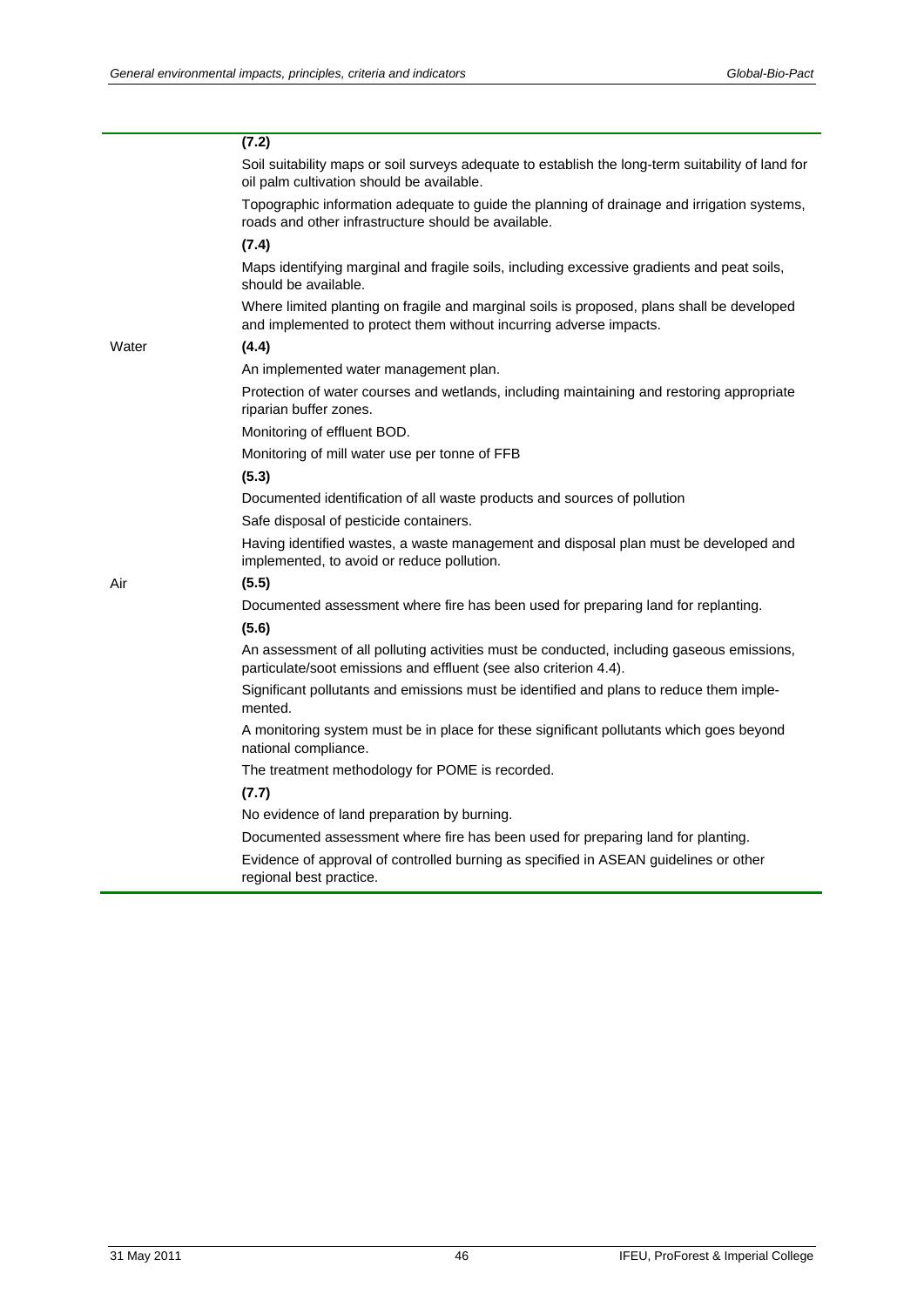## **5.5 Appendix 5 RTRS**

<span id="page-52-0"></span>

|                               | <b>Criteria</b>                                                                                                                                                                                                                                                                                                                                                                                     |
|-------------------------------|-----------------------------------------------------------------------------------------------------------------------------------------------------------------------------------------------------------------------------------------------------------------------------------------------------------------------------------------------------------------------------------------------------|
| Carbon and land<br>use change | 4.1 On and off site social and environmental impacts of large or high risk new infrastructure<br>have been assessed and appropriate measures taken to minimize and mitigate any<br>negative impacts.                                                                                                                                                                                                |
|                               | 4.4.1 After May 2009 expansion for soy cultivation has not taken place on land cleared of<br>native habitat except under the following conditions:                                                                                                                                                                                                                                                  |
|                               | 4.4.1.1 It is in line with an RTRS-approved map and system (see Annex 4.) or                                                                                                                                                                                                                                                                                                                        |
|                               | 4.4.1.2 Where no RTRS-approved map and system is available:                                                                                                                                                                                                                                                                                                                                         |
|                               | a) Any area already cleared for agriculture or pasture before May 2009 and used for<br>agriculture or pasture within the past 12 years can be used for soy expansion, unless<br>regenerated vegetation has reached the definition of native forest (see glossary).                                                                                                                                  |
|                               | b) There is no expansion in native forests (see glossary)                                                                                                                                                                                                                                                                                                                                           |
|                               | c) In areas that are not native forest (see glossary), expansion into native                                                                                                                                                                                                                                                                                                                        |
|                               | habitat only occurs according to one of the following two options:                                                                                                                                                                                                                                                                                                                                  |
|                               | Option 1. Official land-use maps such as ecological-economic zoning are used and<br>expansion only occurs in areas designated for expansion by the zoning. If there are no<br>official land use maps then maps produced by the government under the Convention on<br>Biological Diversity (CBD) are used, and expansion only occurs outside priority areas for<br>conservation shown on these maps. |
|                               | Option 2. An High Conservation Value Area (HCVA) assessment is undertaken prior to<br>clearing and there is no conversion of High Conservation Value Areas.                                                                                                                                                                                                                                         |
|                               | 4.3 Efforts are made to reduce emissions and increase sequestration of Greenhouse Gases<br>(GHGs) on the farm.                                                                                                                                                                                                                                                                                      |
| Biodiversity                  | 4.5 On-farm biodiversity is maintained and safeguarded through the preservation of native<br>vegetation.                                                                                                                                                                                                                                                                                            |
| Soil                          | 4.2 Pollution is minimized and production waste is managed responsibly.                                                                                                                                                                                                                                                                                                                             |
|                               | 4.3 Efforts are made to reduce emissions and increase sequestration of Greenhouse Gases<br>(GHGs) on the farm.                                                                                                                                                                                                                                                                                      |
|                               | 5.3 Soil quality is maintained or improved and erosion is avoided by good management<br>practices.                                                                                                                                                                                                                                                                                                  |
| Water                         | 4.2 Pollution is minimized and production waste is managed responsibly.                                                                                                                                                                                                                                                                                                                             |
|                               | 5.1 The quality and supply of surface and ground water is maintained or improved.                                                                                                                                                                                                                                                                                                                   |
|                               | 5.2 Natural vegetation areas around springs and along natural watercourses are maintained<br>or re-established.                                                                                                                                                                                                                                                                                     |
|                               | 5.5 All application of agrochemicals is documented and all handling, storage, collection and<br>disposal of chemical waste and empty containers, is monitored to ensure compliance with<br>good practice.                                                                                                                                                                                           |
|                               | 5.6 Agrochemicals listed in the Stockholm and Rotterdam Conventions are not used.                                                                                                                                                                                                                                                                                                                   |
| Air                           | 4.2 Pollution is minimized and production waste is managed responsibly.                                                                                                                                                                                                                                                                                                                             |
|                               | 5.9 Appropriate measures are implemented to prevent the drift of agrochemicals to<br>neighbouring areas.                                                                                                                                                                                                                                                                                            |
|                               |                                                                                                                                                                                                                                                                                                                                                                                                     |
|                               |                                                                                                                                                                                                                                                                                                                                                                                                     |

|                               | <b>Indicators</b>                                                                                                                  |
|-------------------------------|------------------------------------------------------------------------------------------------------------------------------------|
| Carbon and land<br>use change | 4.1.1 A social and environmental assessment is carried out prior to the establishment of<br>large or high risk new infrastructure. |
|                               | 4.1.2 The assessment is carried out by someone who is adequately trained and experi-<br>enced for this task.                       |
|                               | 4.1.3 The assessment is carried out in a comprehensive and transparent manner.                                                     |
|                               | 4.1.4 Measures to minimize or mitigate the impacts identified by the assessment are                                                |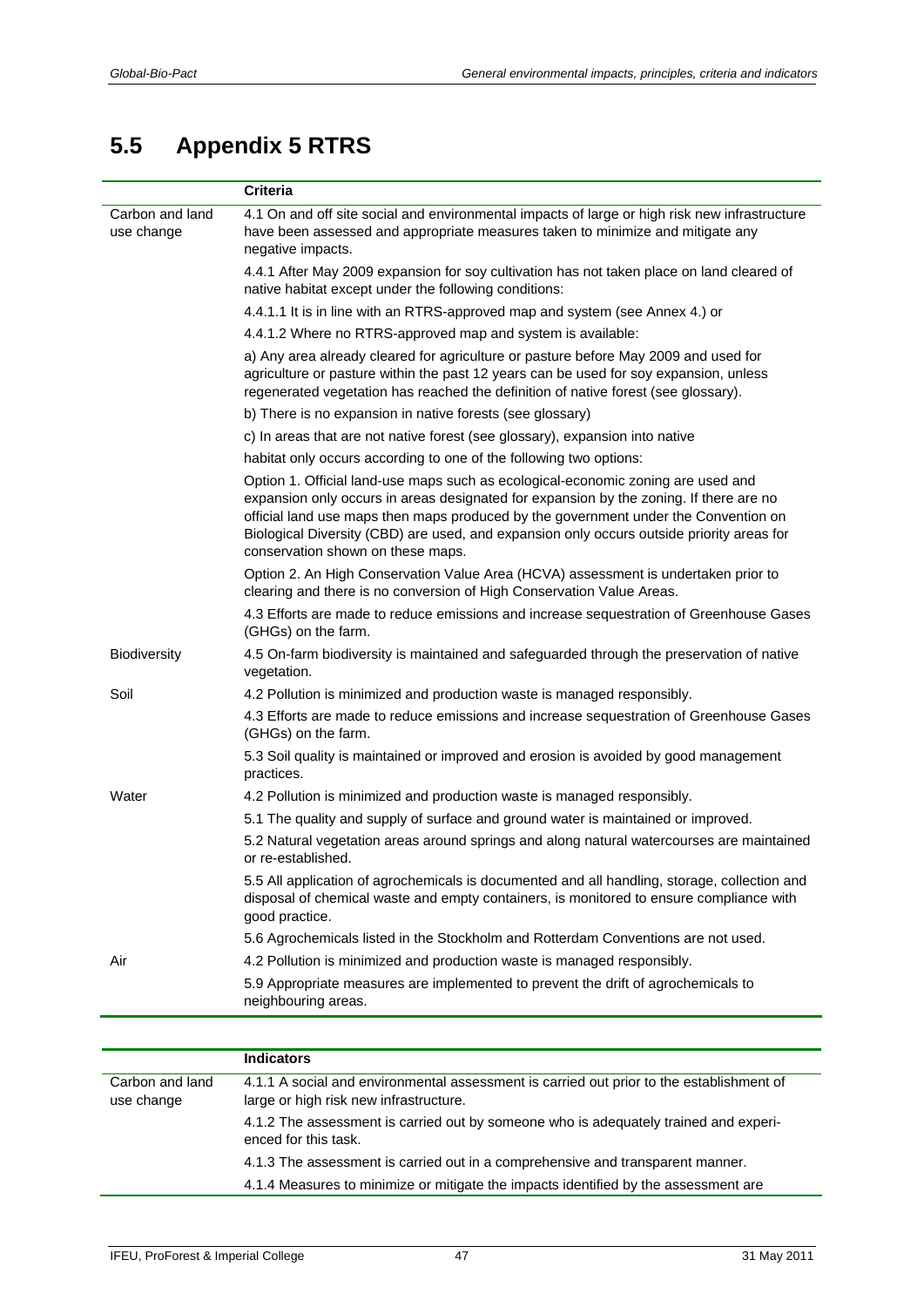|              | documented and are being implemented.                                                                                                                                                                                                    |
|--------------|------------------------------------------------------------------------------------------------------------------------------------------------------------------------------------------------------------------------------------------|
|              | 4.3.1 Total direct fossil fuel use over time is recorded, and its volume per hectare and per                                                                                                                                             |
|              | unit of product for all activities related to soy production is monitored.                                                                                                                                                               |
|              | 4.3.2 If there is an increase in the intensity of fossil fuel used, there is a justification for this.<br>If no justification is available there is an action plan to reduce use.                                                        |
|              | 4.3.3 Soil organic matter is monitored to quantify change in soil carbon and steps are taken<br>to mitigate negative trends.                                                                                                             |
| Biodiversity | 4.5.1 There is a map of the farm which shows the native vegetation.                                                                                                                                                                      |
|              | 4.5.2 There is a plan, which is being implemented, to ensure that the native vegetation is<br>being maintained (except areas covered under Criterion 4.4)                                                                                |
|              | 4.5.3 No hunting of rare, threatened or endangered species takes place on the property                                                                                                                                                   |
| Soil         | 4.2.2 There is adequate storage and disposal of fuel, batteries, tires, lubricants, sewage and<br>other waste.                                                                                                                           |
|              | 4.2.3 There are facilities to prevent spills of oil1 and other pollutants.                                                                                                                                                               |
|              | 4.3.3 Soil organic matter is monitored to quantify change in soil carbon and steps are taken<br>to mitigate negative trends.                                                                                                             |
|              | 5.3.1 Knowledge of techniques to maintain soil quality (physical, chemical and biological) is<br>demonstrated and these techniques are implemented.                                                                                      |
|              | 5.3.2 Knowledge of techniques to control soil erosion is demonstrated and these techniques<br>are implemented.                                                                                                                           |
|              | 5.3.3 Appropriate monitoring, including soil organic matter content, is in place.                                                                                                                                                        |
| Water        | 4.2.2 There is adequate storage and disposal of fuel, batteries, tires, lubricants, sewage and<br>other waste.                                                                                                                           |
|              | 4.2.3 There are facilities to prevent spills of oil1 and other pollutants.                                                                                                                                                               |
|              | 5.1.1 Good agricultural practices are implemented to minimize diffuse and localized impacts<br>on surface and ground water quality from chemical residues, fertilizers, erosion or other<br>sources and to promote aquifer recharge.     |
|              | 5.1.2 There is monitoring, appropriate to scale, to demonstrate that the practices are<br>effective.                                                                                                                                     |
|              | 5.1.3 Any direct evidence of localized contamination of ground or surface water is reported<br>to, and monitored in collaboration with local authorities.                                                                                |
|              | 5.1.4 Where irrigation is used, there is a documented procedure in place for applying best<br>practices and acting according to legislation and best practice guidance (where this exists),<br>and for measurement of water utilization. |
|              | 5.2.1 The location of all watercourses has been identified and mapped, including the status<br>of the riparian vegetation.                                                                                                               |
|              | 5.2.2 Where natural vegetation in riparian areas has been removed there is a plan with a<br>timetable for restoration which is being implemented.                                                                                        |
|              | 5.2.3 Natural wetlands are not drained and native vegetation is maintained.                                                                                                                                                              |
|              | 5.5.1 There are records of the use of agrochemicals, including:                                                                                                                                                                          |
|              | a) products purchased and applied, quantity and dates;                                                                                                                                                                                   |
|              | b) identification of the area where the application was made;                                                                                                                                                                            |
|              | c) names of the persons that carried out the preparation of the products and                                                                                                                                                             |
|              | field application;                                                                                                                                                                                                                       |
|              | d) identification of the application equipment used;                                                                                                                                                                                     |
|              | e) weather conditions during application.                                                                                                                                                                                                |
|              | 5.5.2 Containers are properly stored, washed and disposed of; waste and residual agro-<br>chemicals are disposed in an environmentally appropriate way.                                                                                  |
|              | 5.5.3 Transportation and storage of agrochemicals is safe and all applicable health,<br>environmental and safety precautions are implemented.                                                                                            |
|              | 5.5.4 The necessary precautions are taken to avoid people entering into recently sprayed                                                                                                                                                 |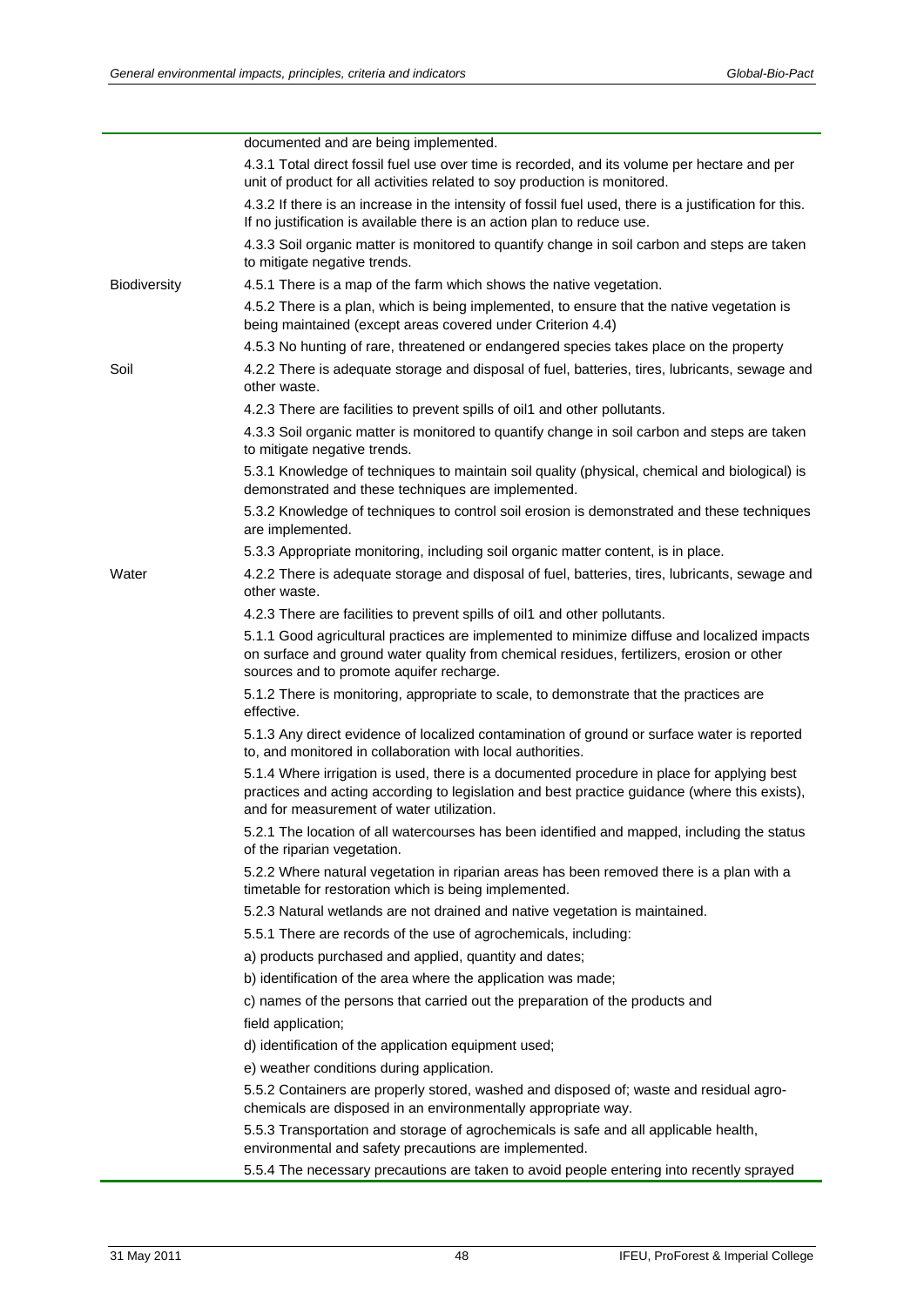|     | areas.                                                                                                                                                                                                                                        |
|-----|-----------------------------------------------------------------------------------------------------------------------------------------------------------------------------------------------------------------------------------------------|
|     | 5.5.5 Fertilizers are used in accordance with professional recommendations (provided by<br>manufacturers where other professional recommendations are not available)                                                                          |
|     | 5.6 1 There is no use of agrochemicals listed in the Stockholm and Rotterdam                                                                                                                                                                  |
|     | Conventions.                                                                                                                                                                                                                                  |
| Air | 4.2.1 There is no burning on any part of the property of crop residues, waste, or as part of<br>vegetation clearance, except under one of the following conditions:                                                                           |
|     | a) Where there is a legal obligation to burn as a sanitary measure;                                                                                                                                                                           |
|     | b) Where it is used for generation of energy including charcoal production and for drying<br>crops;                                                                                                                                           |
|     | c) Where only small-caliber residual vegetation from land clearing remains after all useable<br>material has been removed for other uses.                                                                                                     |
|     | 5.9.1 There are documented procedures in place that specify good agricultural practices,<br>including minimization of drift, in applying agrochemicals and these procedures are being<br>implemented.                                         |
|     | 5.9.2 Records of weather conditions (wind speed and direction, temperature and relative<br>humidity) during spraying operations are maintained.                                                                                               |
|     | 5.9.3 Aerial application of pesticides is carried out in such a way that it does not have an<br>impact on populated areas. All aerial application is preceded by advance notification to<br>residents within 500m of the planned application. |
|     | 5.9.4 There is no aerial application of pesticides in WHO Class Ia, Ib and II within 500m of<br>populated areas or water bodies.                                                                                                              |
|     | 5.9.5 There is no application of pesticides within 30m of any populated areas or water<br>bodies.                                                                                                                                             |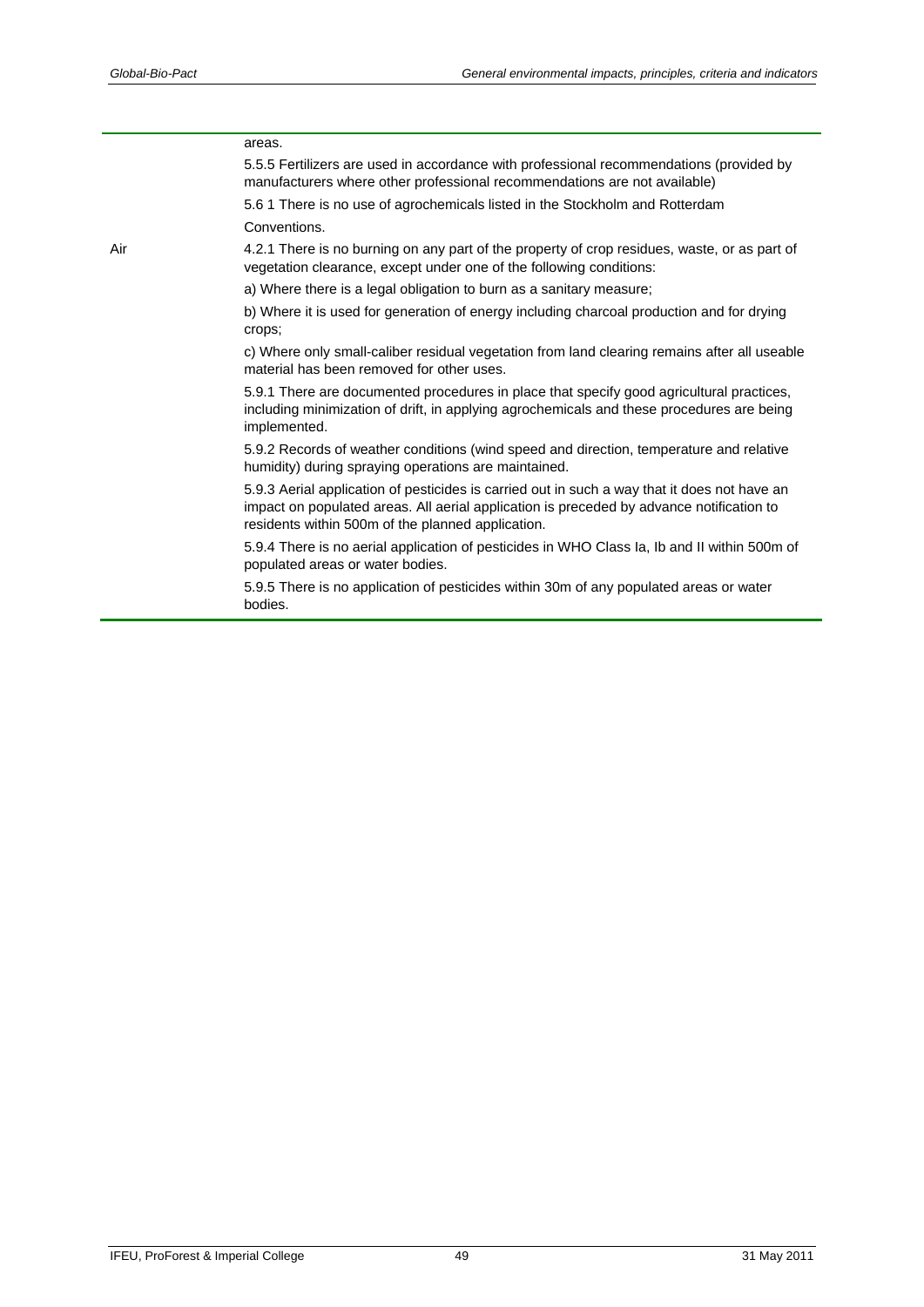## <span id="page-55-0"></span>**5.6 Appendix 6 Aapresid**

l, l.

|                               | Criteria                                                                                                                                                                                                                                                                                                                          |  |  |
|-------------------------------|-----------------------------------------------------------------------------------------------------------------------------------------------------------------------------------------------------------------------------------------------------------------------------------------------------------------------------------|--|--|
| Carbon and land<br>use change | N/A                                                                                                                                                                                                                                                                                                                               |  |  |
| Biodiversity                  | N/A                                                                                                                                                                                                                                                                                                                               |  |  |
| Soil                          | 1. No Soil Disturbance / Presence of Soil Residue Cover                                                                                                                                                                                                                                                                           |  |  |
|                               | A practice that consists in the absence of continuous soil tillage, and the presence of a<br>permanent soil cover (crops or residues). It contributes to:                                                                                                                                                                         |  |  |
|                               | Minimize soil erosion;                                                                                                                                                                                                                                                                                                            |  |  |
|                               | Reduce the use of fuel:                                                                                                                                                                                                                                                                                                           |  |  |
|                               | Lower carbon emissions;                                                                                                                                                                                                                                                                                                           |  |  |
|                               | Improve water quality;                                                                                                                                                                                                                                                                                                            |  |  |
|                               | Increase soil biological activity;                                                                                                                                                                                                                                                                                                |  |  |
|                               | Increase soil fertility;                                                                                                                                                                                                                                                                                                          |  |  |
|                               | Improve productivity and yield stability; and                                                                                                                                                                                                                                                                                     |  |  |
|                               | Lower production costs.                                                                                                                                                                                                                                                                                                           |  |  |
|                               | 2. Crop Rotation                                                                                                                                                                                                                                                                                                                  |  |  |
|                               | It means the alternation of different crops in time and space. This practice has advantages<br>from the agronomic standpoint.                                                                                                                                                                                                     |  |  |
|                               | It has an inhibitory effect on pathogens;                                                                                                                                                                                                                                                                                         |  |  |
|                               | It uses nutrients in a balanced way; and                                                                                                                                                                                                                                                                                          |  |  |
|                               | It improves the soil physical, chemical and biological conditions.                                                                                                                                                                                                                                                                |  |  |
|                               | It has an inhibitory effect on pathogens; It uses nutrients in a balanced way; and It improves<br>the soil physical, chemical and biological conditions.                                                                                                                                                                          |  |  |
|                               | 5. Strategic Crop Nutrition                                                                                                                                                                                                                                                                                                       |  |  |
|                               | Adopting a rational fertilization strategy in every production unit, which not only considers<br>the amount of nutrients to apply, but also their efficient use by crops, constitutes a challenge<br>that will have to be fulfilled to achieve an environmentally sustainable production.                                         |  |  |
|                               | The soil chemical health should be maintained or recovered. The soil nutrient balance is a<br>good method to evaluate it, considering production strategy in a comprehensive way. As a<br>consequence, it is key essential to conduct soil testing.                                                                               |  |  |
| Water                         | 3. Integrated Pest Management (IPM)<br>It aims to optimize the control of weeds, diseases, insects and other pests, reducing the<br>sanitary problems through different methods considering economic, social and environ-<br>mental factors. It requires a deep knowledge of the pest biology as well as of the environ-<br>ment. |  |  |
|                               | The concept of "eliminating" a pest has been changed for that of "maintaining it below the<br>economic damaging threshold".                                                                                                                                                                                                       |  |  |
|                               | The IPM implies a lower environmental impact and a more efficient business management.                                                                                                                                                                                                                                            |  |  |
|                               | 4. Efficient and Responsible Agrochemical Management                                                                                                                                                                                                                                                                              |  |  |
|                               | It is necessary to achieve a highly efficient application of phyto-sanitary products in all the<br>treatments applied according to responsible agronomic decisions. This means:                                                                                                                                                   |  |  |
|                               | To choose the product with less toxicity and/or higher selectivity, which only controls the<br>"target pest" without affecting the others;                                                                                                                                                                                        |  |  |
|                               | To consider the minimum time needed between the product application and harvest;                                                                                                                                                                                                                                                  |  |  |
|                               | To store and transport the products in a safe way;                                                                                                                                                                                                                                                                                |  |  |
|                               | To care for workers' health; and                                                                                                                                                                                                                                                                                                  |  |  |
|                               | To manage sewage waters and containers in the right way.                                                                                                                                                                                                                                                                          |  |  |
| Air                           |                                                                                                                                                                                                                                                                                                                                   |  |  |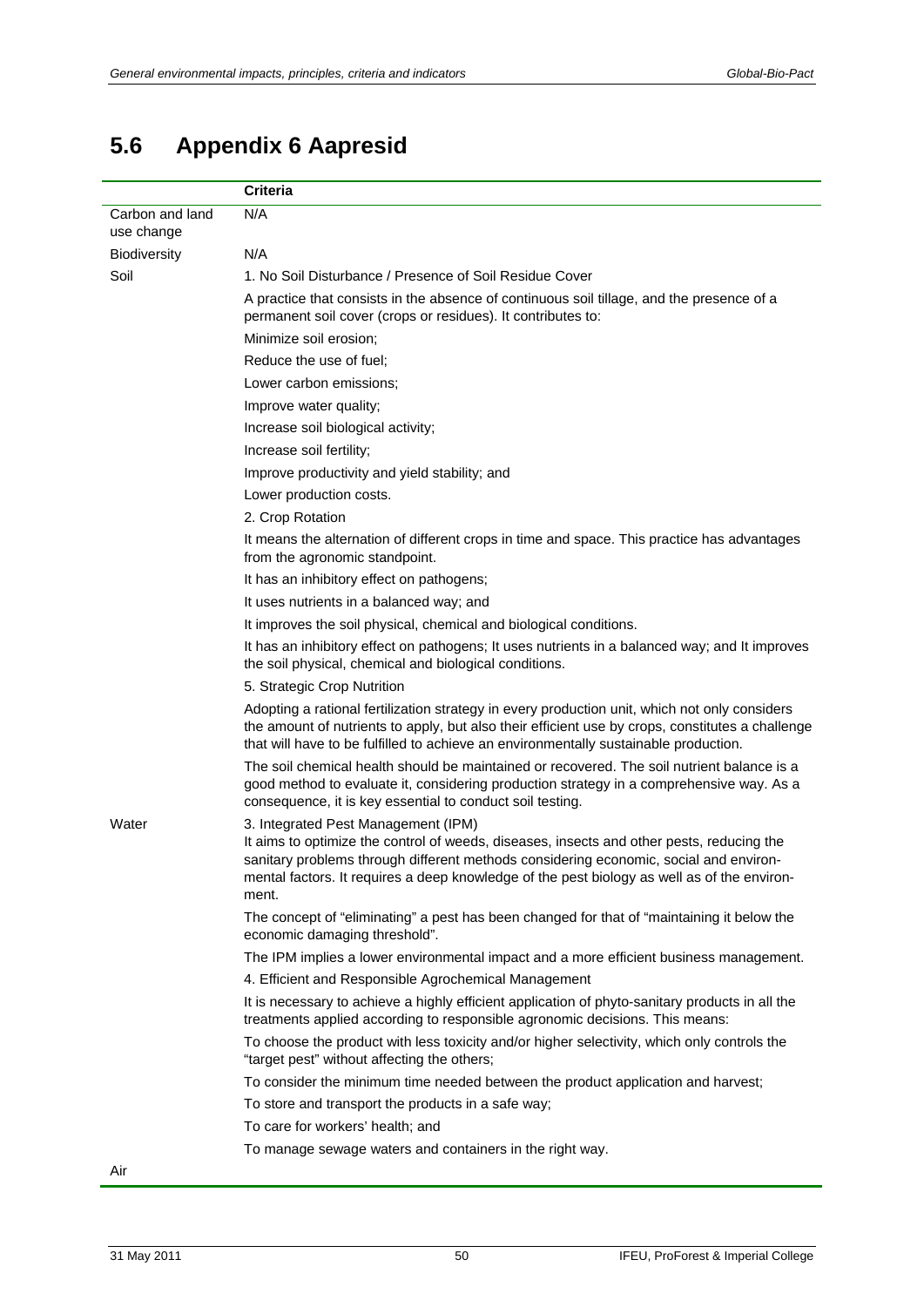## <span id="page-56-0"></span>**5.7 Appendix 7 RSB**

|                               | <b>Criteria</b>                                                                                                                                                                                                                                                                                                                                                                                                                                                                                                                                                                                                                                    |
|-------------------------------|----------------------------------------------------------------------------------------------------------------------------------------------------------------------------------------------------------------------------------------------------------------------------------------------------------------------------------------------------------------------------------------------------------------------------------------------------------------------------------------------------------------------------------------------------------------------------------------------------------------------------------------------------|
| Carbon and land<br>use change | Criterion 3a. In geographic areas with legislative biofuel policy or regulations in force, in<br>which biofuel must meet GHG reduction requirements across its lifecycle to comply with<br>such policy or regulations and/or to qualify for certain incentives, biofuel operations subject<br>to such policy or regulations shall comply with such policy and regulations and/or qualify for<br>the applicable incentives.                                                                                                                                                                                                                         |
|                               | Criterion 3b. Lifecycle GHG emissions of biofuel shall be calculated using the RSB lifecycle<br>GHG emission calculation methodology, which incorporates methodological elements and<br>input data from authoritative sources; is based on sound and accepted science; is updated<br>periodically as new data become available; has system boundaries from Well to Wheel;<br>includes GHG emissions from land use change, including, but not limited to above- and<br>below-ground carbon stock changes; and incentivizes the use of co-products, residues and<br>waste in such a way that the lifecycle GHG emissions of the biofuel are reduced. |
|                               | Criterion 3c. Biofuel blends shall have on average 50% lower lifecycle greenhouse gas<br>emissions relative to the fossil fuel baseline. Each biofuel in the blend shall have lower<br>lifecycle GHG emissions than the fossil fuel baseline.                                                                                                                                                                                                                                                                                                                                                                                                      |
| Biodiversity                  | Criterion 7.a Conservation values of local, regional or global importance within the potential<br>or existing area of operation shall be maintained or enhanced.                                                                                                                                                                                                                                                                                                                                                                                                                                                                                   |
|                               | Criterion 7.b Ecosystem functions and services that are directly affected by biofuel opera-<br>tions shall be maintained or enhanced.                                                                                                                                                                                                                                                                                                                                                                                                                                                                                                              |
|                               | Criterion 7.c Biofuel operations shall protect, restore or create buffer zones.                                                                                                                                                                                                                                                                                                                                                                                                                                                                                                                                                                    |
|                               | Criterion 7.d Ecological corridors shall be protected, restored or created to minimize<br>fragmentation of habitats.                                                                                                                                                                                                                                                                                                                                                                                                                                                                                                                               |
|                               | Criterion 7.e Biofuel operations shall prevent invasive species from invading areas outside<br>the operation site.                                                                                                                                                                                                                                                                                                                                                                                                                                                                                                                                 |
| Soil                          | Criterion 8.a Operators shall implement practices to maintain or enhance soil physical,<br>chemical, and biological conditions.                                                                                                                                                                                                                                                                                                                                                                                                                                                                                                                    |
| Water                         | Criterion 9.a Biofuel operations shall respect the existing water rights of local and indige-<br>nous communities.                                                                                                                                                                                                                                                                                                                                                                                                                                                                                                                                 |
|                               | Criterion 9.b Biofuel operations shall include a water management plan which aims to use<br>water efficiently and to maintain or enhance the quality of the water resources that are used<br>for biofuel operations.                                                                                                                                                                                                                                                                                                                                                                                                                               |
|                               | Criterion 9.c Biofuel operations shall not contribute to the depletion of surface or groundwa-<br>ter resources beyond replenishment capacities.                                                                                                                                                                                                                                                                                                                                                                                                                                                                                                   |
| Air                           | Criterion 10.a Air pollution emission sources from biofuel operations shall be identified, and<br>air pollutant emissions minimized through an air management plan.                                                                                                                                                                                                                                                                                                                                                                                                                                                                                |
|                               | Criterion 10.b Biofuel operations shall avoid and, where possible, eliminate open-air burning<br>of residues, wastes or by-products, or open air burning to clear the land.                                                                                                                                                                                                                                                                                                                                                                                                                                                                        |

|                               | <b>Indicators</b>                                                                                                                                                                                                                                                                                                                     |
|-------------------------------|---------------------------------------------------------------------------------------------------------------------------------------------------------------------------------------------------------------------------------------------------------------------------------------------------------------------------------------|
| Carbon and land<br>use change | Criterion 3 b                                                                                                                                                                                                                                                                                                                         |
|                               | The Participating Operator shall report the lifecycle GHG emissions of the feedstock or<br>biofuel using the RSB GHG Calculation Methodology (RSB-STD-01-003-01).                                                                                                                                                                     |
|                               | In certain instances where the RSB GHG Calculation Methodology is not available for a fuel<br>pathway, the Participating Operator shall report the lifecycle GHG emissions of the feed-<br>stock or biofuel using an alternative, RSB-listed methodology, as indicated in the RSB GHG<br>Calculation Methodology (RSB-STD-01-003-01). |
|                               | Criterion 3 c                                                                                                                                                                                                                                                                                                                         |
|                               | Lifecycle greenhouse gas emissions of a biofuel blend, calculated following the methodol-<br>ogy in Criterion 3b, shall be on average 50% lower than the applicable fossil fuel baseline.                                                                                                                                             |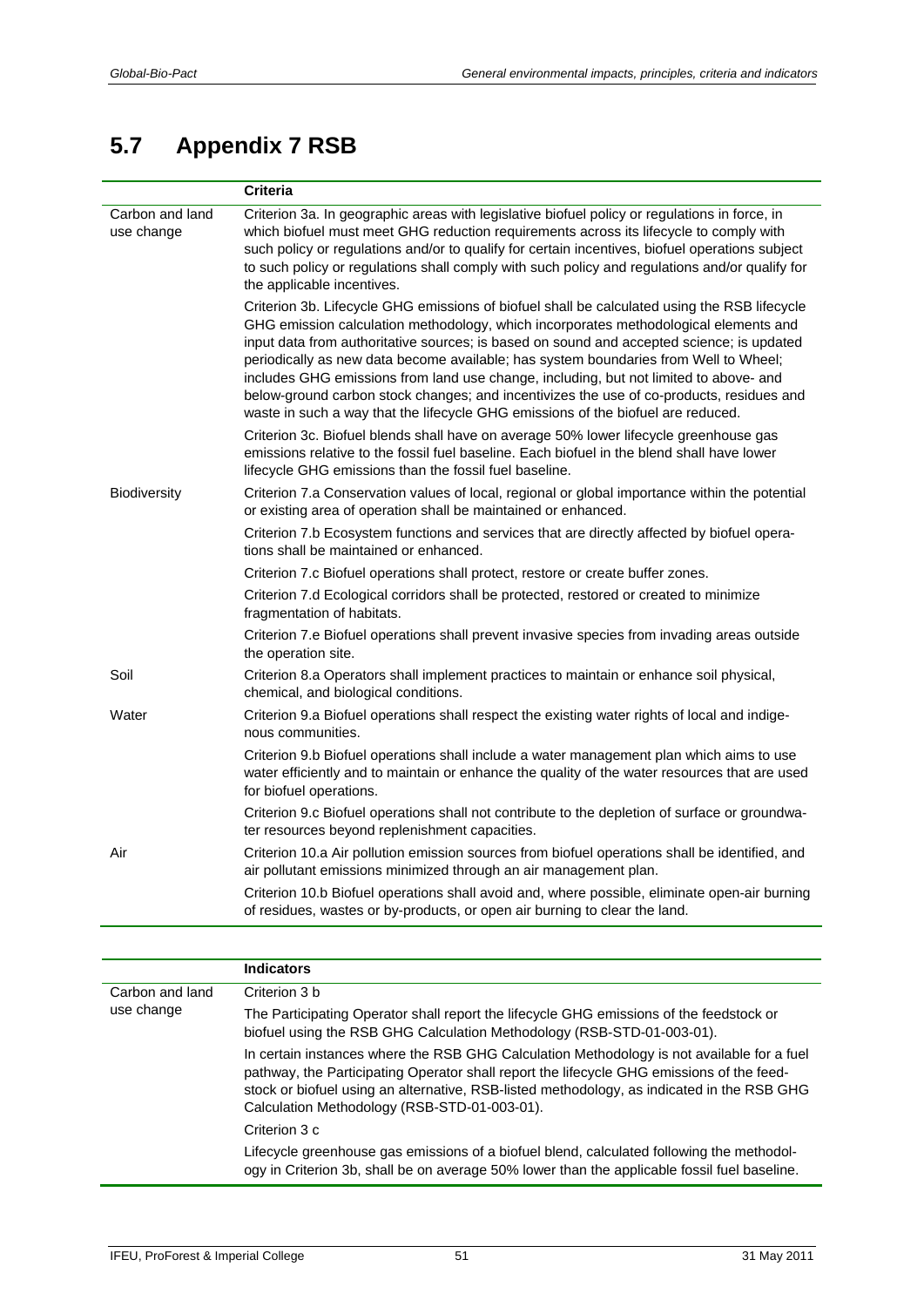Each biofuel in the blend shall have lower lifecycle GHG emissions, calculated following the methodology in Criterion 3b, than the applicable fossil fuel baseline. The minimum lifecycle GHG reduction of the biofuel blend, starting at 50%, shall increase over time. (progress requirements) Criterion 7a Areas identified as "no-go areas" shall not be used for biofuel operations after the 1st of January 2009, unless feedstock production or processing operations are legally authorised as part of the conservation management for the area concerned. Biodiversity Criterion 7a. Areas identified as "no-go areas" shall not be used for biofuel operations after the 1st of January 2009, unless feedstock production or processing operations are legally authorised as part of the conservation management for the area concerned. Participating Operators shall identify the conservation value(s) within the area of a potential or existing operation during the screening exercise of the RSB impact assessment process (Principle 2). Conversion or use of new areas for biofuel operations shall not occur prior to the screening exercise. Where conservation values of local, regional or global importance have been identified, Participating Operators shall carry out a specialized impact assessment in accordance with the Conservation Impact Assessment Guidelines (RSB-GUI-01-007-01). Biofuel operations shall prioritize areas with the lowest possible risk of impacts to the identified conservation values. Areas identified as "no-go areas" shall not be used for biofuel operations after the 1st of January 2009, unless feedstock production or processing operations are legally authorised as part of the conservation management for the area concerned. Areas that contain identified conservation values of global, regional or local importance or that serve to maintain or enhance such conservation values shall not be converted after the 1st of January 2009, or earlier as prescribed by other relevant international standards. Areas that contain conservation values of global, regional or local importance or serve to maintain or enhance such conservation values shall only be used if adequate management practices maintain or enhance the identified conversation values (e.g. sustainable biomass harvesting). Hunting, fishing, ensnaring, poisoning and exploitation of rare, threatened, endangered and legally protected species shall not occur on the operation site. Criterion 7b In accordance with the results of the impact assessment process, Participating Operators shall implement practices through the Environmental and Social Management Plan (ESMP) that maintain ecosystem functions and services both inside and outside the operational site, which are directly affected by biofuel operations. Criterion 7c In accordance with the results of the impact assessment process, buffer zones shall be protected, restored or created to avoid negative impacts from biofuel operations on areas that are contiguous to the operation site. In accordance with the results of the impact assessment process, within the operational site, buffer zones shall be protected, restored or created to avoid negative impacts from the biofuel operations on areas that contain conservation value(s) of local, regional or global importance. Criterion 7d Existing ecological corridors within the operational site shall be set-aside and protected with appropriate surrounding buffer zones. Whenever the operational site impairs the connectivity between surrounding ecosystems, ecological corridors shall be created by the operator. New ecological corridors shall be created within the operation site if it is surrounded by areas containing wildlife and there is evidence that such corridors would improve connec-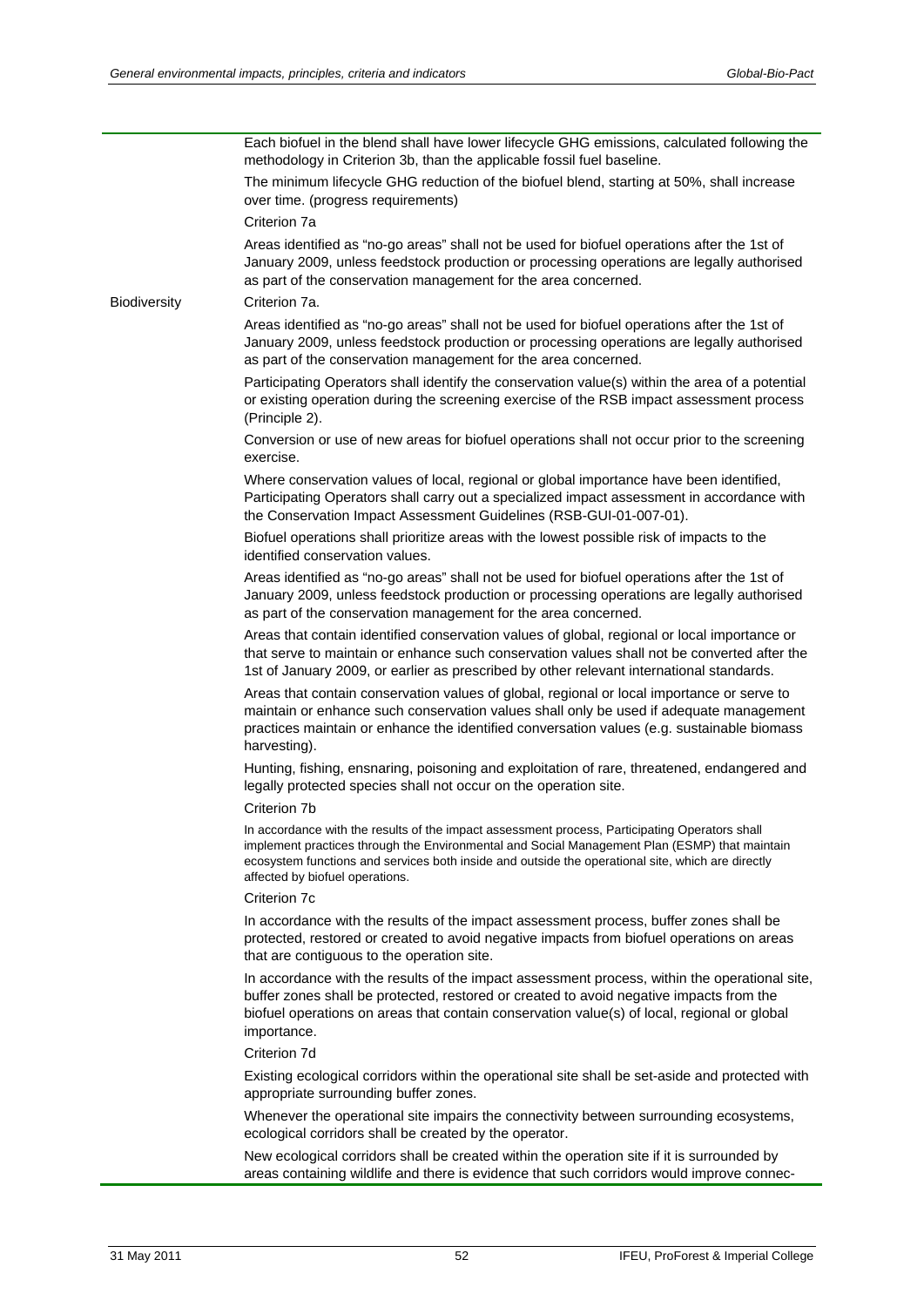|       | tivity. (Progress requirement)                                                                                                                                                                                                                                                                                                                                                                                                                                                                         |
|-------|--------------------------------------------------------------------------------------------------------------------------------------------------------------------------------------------------------------------------------------------------------------------------------------------------------------------------------------------------------------------------------------------------------------------------------------------------------------------------------------------------------|
|       | Any ecological corridor destroyed between the 1st of January 2004 and the 31st December<br>2008 on or near the operation site and for which the Participating Operator is directly<br>accountable shall be restored. (Progress requirement)                                                                                                                                                                                                                                                            |
|       | Criterion 7e                                                                                                                                                                                                                                                                                                                                                                                                                                                                                           |
|       | Participating Operators shall not use any species officially prohibited in the country of<br>operation.                                                                                                                                                                                                                                                                                                                                                                                                |
|       | If the species of interest is not prohibited in the country of operation, Participating Operators<br>shall seek adequate information about the invasiveness of the species to be used for<br>feedstock production, e.g. in the Global Invasive Species Database (GISD).                                                                                                                                                                                                                                |
|       | If the species is recorded as highly invasive under similar conditions (similar climate, and<br>similar local ecosystems, and similar soil types), this species shall not be used.                                                                                                                                                                                                                                                                                                                     |
|       | If the species has not been recorded as representing a high risk of invasiveness under<br>similar conditions (climate, local ecosystems, soil type), Participating Operators shall follow<br>the specific steps:                                                                                                                                                                                                                                                                                       |
|       | 1) During the feedstock selection and development, Participating Operators shall conduct a<br>Weed Risk Assessment (WRA) to identify the potential threat of invasion. If the species is<br>deemed highly invasive after the Weed Risk Assessment, this species shall not be used.                                                                                                                                                                                                                     |
|       | 2) During feedstock production, Participating Operators shall set up a management plan,<br>which includes cultivation practices that minimise the risks of invasion, immediate mitigation<br>actions (eradication, containment or management) in case of escape of a plant species<br>outside the operation site (possibly through the provision of a specific fund), as well as a<br>monitoring system that checks for escapes and the presence of pests and pathogens<br>outside the operation site. |
|       | 3) During harvesting, processing, transport and trade, Participating Operators shall contain<br>propagules in an appropriate manner on site and during transport.                                                                                                                                                                                                                                                                                                                                      |
| Soil  | Criterion 8a<br>Soil erosion shall be minimized through the design of the feedstock production site and use<br>of sustainable practices in order to enhance soil physical health on a watershed scale.                                                                                                                                                                                                                                                                                                 |
|       | Participating Operators shall implement practices to maintain or enhance soil organic matter<br>on the feedstock production site.                                                                                                                                                                                                                                                                                                                                                                      |
|       | The use of agrarian and forestry residual products for feedstock production, including<br>lignocellulosic material, shall not be at the expense of long-term soil stability and organic<br>matter content.                                                                                                                                                                                                                                                                                             |
|       | Where the screening exercise has triggered the need for a Soil Impact Assessment (RSB-<br>GUI-01-008-01), Participating Operators shall:                                                                                                                                                                                                                                                                                                                                                               |
|       | Develop a soil management plan as part of the Environmental and Social Management Plan<br>(ESMP).                                                                                                                                                                                                                                                                                                                                                                                                      |
|       | Perform periodic sampling of soil on the feedstock production site to evaluate the effect of<br>the soil management plan on the organic matter content. Where the practices included in<br>the soil management plan are not seen during monitoring to maintain soil organic matter at<br>the optimal level, alternative practices shall be investigated.                                                                                                                                               |
|       | Participating Operators shall implement measures to improve soil health, such as Conserva-<br>tion Agriculture practices as defined by the FAO including (progress requirement)                                                                                                                                                                                                                                                                                                                        |
|       | a. Organic direct planting,                                                                                                                                                                                                                                                                                                                                                                                                                                                                            |
|       | b. Permanent soil cover,                                                                                                                                                                                                                                                                                                                                                                                                                                                                               |
|       | c. Crop rotation, or                                                                                                                                                                                                                                                                                                                                                                                                                                                                                   |
|       | d. Fallow areas with natural or planted vegetation in order to recover natural fertility and<br>interrupt pest life cycles.                                                                                                                                                                                                                                                                                                                                                                            |
| Water | Criterion 9 a                                                                                                                                                                                                                                                                                                                                                                                                                                                                                          |
|       | The use of water for biofuel operations shall not be at the expense of the water needed by<br>the communities that rely on the same water source(s) for subsistence.                                                                                                                                                                                                                                                                                                                                   |
|       | The Participating Operator shall assess the potential impacts of biofuel operations on water                                                                                                                                                                                                                                                                                                                                                                                                           |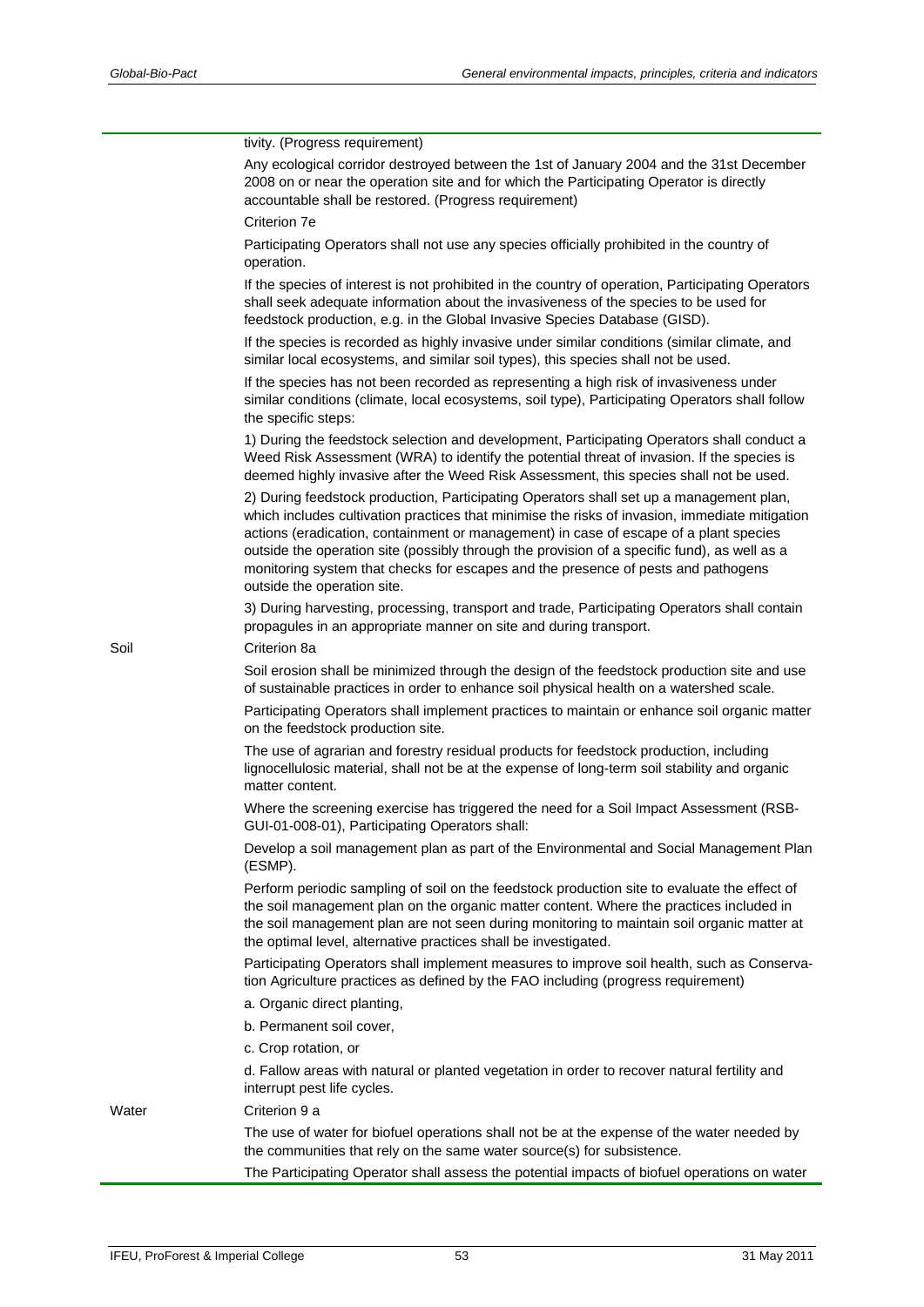availability within the local community and ecosystems during the screening exercise of the impact assessment process and mitigate any negative impacts.

Water resources under legitimate dispute shall not be used for biofuel operations until any legitimate disputes have been settled through negotiated agreements with affected stakeholders following a free, prior and informed consent (as described in 2a and its guidance) enabling process.

Where the screening exercise has triggered the need for a Water Assessment (RSB-GUI-01-009-01), Participating Operators shall:

identify downstream or groundwater users and determine the formal or customary water rights that exist;

evaluate and document the potential impacts of biofuel operations on formal or customary water rights that exist;

respect and protect all formal or customary water rights that exist through the Environmental and Social Management Plan (ESMP) to prevent infringement of such rights. No modification of the existing rights can happen without the Free Prior and Informed Consent (as described in 2a and its guidance) of the parties affected.

Criterion 9 b

Participating Operators shall develop and implement a water management plan and integrate it into the Environmental and Social Management Plan (ESMP).

The water management plan shall be made available to the public, unless limited by national law or international agreements on intellectual property.

The water management plan shall be consistent with local rainfall conditions, not contradict any local or regional water management plans, and include the neighboring areas, which receive direct runoff from the operational site. Any negative impact on these neighboring areas shall be mitigated.

The Participating Operator shall undertake annual monitoring of the effectiveness of the water management plan.

The water management plan shall include steps for reusing or recycling waste water, appropriate to the scale and intensity of operation. (progress requirements)

Criterion 9 c

Water used for biofuel operations shall not be withdrawn beyond replenishment capacity of the water table, watercourse, or reservoir from which the water comes.

Irrigated biofuel crops and freshwater-intensive biofuel operations systems shall not be established in long-term freshwater-stressed areas, unless the implementation of:

a. good practices or

b. an adequate mitigation process that does not contradict other requirements in this standard ensures that the water level remains stable.

Participating Operators shall not withdraw water from natural watercourses to the extent that it modifies its natural course or the physical, chemical and biological equilibrium it had before the beginning of operations.

Where the screening exercise has triggered the need for a Water Assessment (RSB-GUI-01-009-01), Participating Operators shall:

Identify critical aquifer recharge areas, replenishment capacities of local water tables, watercourses, and ecosystem needs. The potential impacts of biofuel operations on any of these aspects shall be evaluated, and any negative impacts mitigated.

Define the use and share of water resources for biofuel operations in agreement with local experts and the community; any water user committees shall be consulted.

The Participating Operator shall demonstrate commitment to the improvement of water efficiency over time through the implementation of water-saving practices (progress requirements)

Criterion 9 d

Biofuel operations shall not occur on a critical aquifer recharge area without a specific authorization from legal authorities.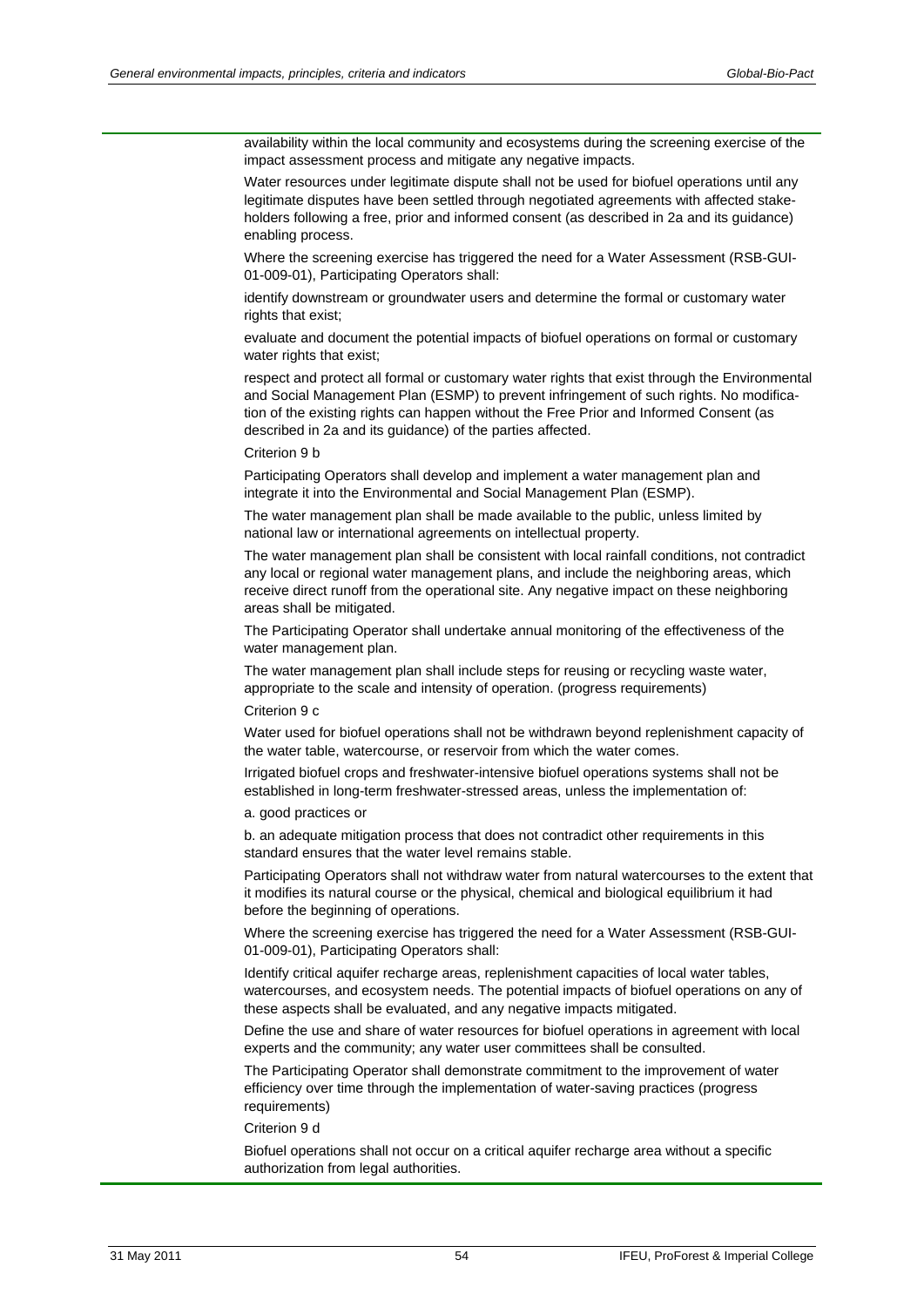Participating Operators shall implement the best available practices which aim to maintain or enhance the quality of surface and ground water resources that are used for biofuel operations to the level deemed optimal for the local system for sustained water supply, ecosystem functioning and ecological services. Adequate precautions shall be taken to contain effluents and avoid runoffs and contamination of surface and ground water resources, in particular from chemicals & biological agents. Buffer zones shall be set between the operation site and surface or ground water resources. Where the screening exercise has triggered the need for a Water Assessment (RSB-GUI-01-009-01), Participating Operators shall: determine the optimal water quality level required to sustain the system, taking into account local economic, climatic, hydrologic and ecologic conditions. For existing operations, degradation of water resources that occurred prior to certification and for which the Participating Operator is directly accountable shall be reversed. Wherever applicable, operators (except small-scale operators) shall participate in projects that aim to improve water quality at a watershed scale. (progress requirement) Waste water or runoff that contains potential organic and mineral contaminants shall be treated or recycled to prevent any negative impact on humans, wildlife, and natural compartments (water, soil). (progress requirement) Air Criterion 10 a An emission control plan appropriate to the scale and intensity of operations shall be included as part of the Environmental and Social Management Plan (ESMP) that identifies regard major air pollutants including carbon monoxide, nitrogen oxides, volatile organic compounds, particulate matter, sulphur compounds, dioxins and other substances recognised as potentially harmful for the environment or human health. The plan shall identify all potential air pollution sources and describe their nature. The plan shall describe any air pollution mitigation strategies that are employed, or else the rationale for not utilizing such strategies. The Participating Operator shall investigate and, whenever possible in the local context, implement Best Available Technology (BAT) to reduce air pollution, appropriate to the scale and intensity of operation. (progress requirement) Criterion 10 b A plan shall be put in place to phase out any open-air burning of leaves, straw and other agricultural residues within three years following certification. If workers' health and safety is at stake or when no viable alternative is available or affordable in the local context, if

burning may prevent natural fires, or if the cultivation of the crop periodically requires burning for viability in the long term without any equivalent alternatives, limited open-air burning practices may occur.

Open air burning of agricultural residues and by-products shall not occur following the phase-out plan (10.b.1). (progress requirement)

## <span id="page-60-0"></span>**5.8 Appendix 8 SAN**

|                               | Criteria                                                                                                                                                                                                                                                                                                                       |
|-------------------------------|--------------------------------------------------------------------------------------------------------------------------------------------------------------------------------------------------------------------------------------------------------------------------------------------------------------------------------|
| Carbon and land<br>use change | 2. ECOSYSTEM CONSERVATION                                                                                                                                                                                                                                                                                                      |
|                               | Summary of the Principle (not binding for audit purposes): Natural ecosystems are integral<br>components of the agricultural and rural countryside. Carbon capture, crops pollination, pest<br>control, biodiversity and soil and water conservation are just some of the services provided<br>by natural ecosystems on farms. |
|                               | 2.1 Critical Criterion. All existing natural ecosystems, both aquatic and terrestrial, must be<br>identified, protected and restored through a conservation program. The program must<br>include the restoration of natural ecosystems or the reforestation of areas within the farm<br>that are unsuitable for agriculture.   |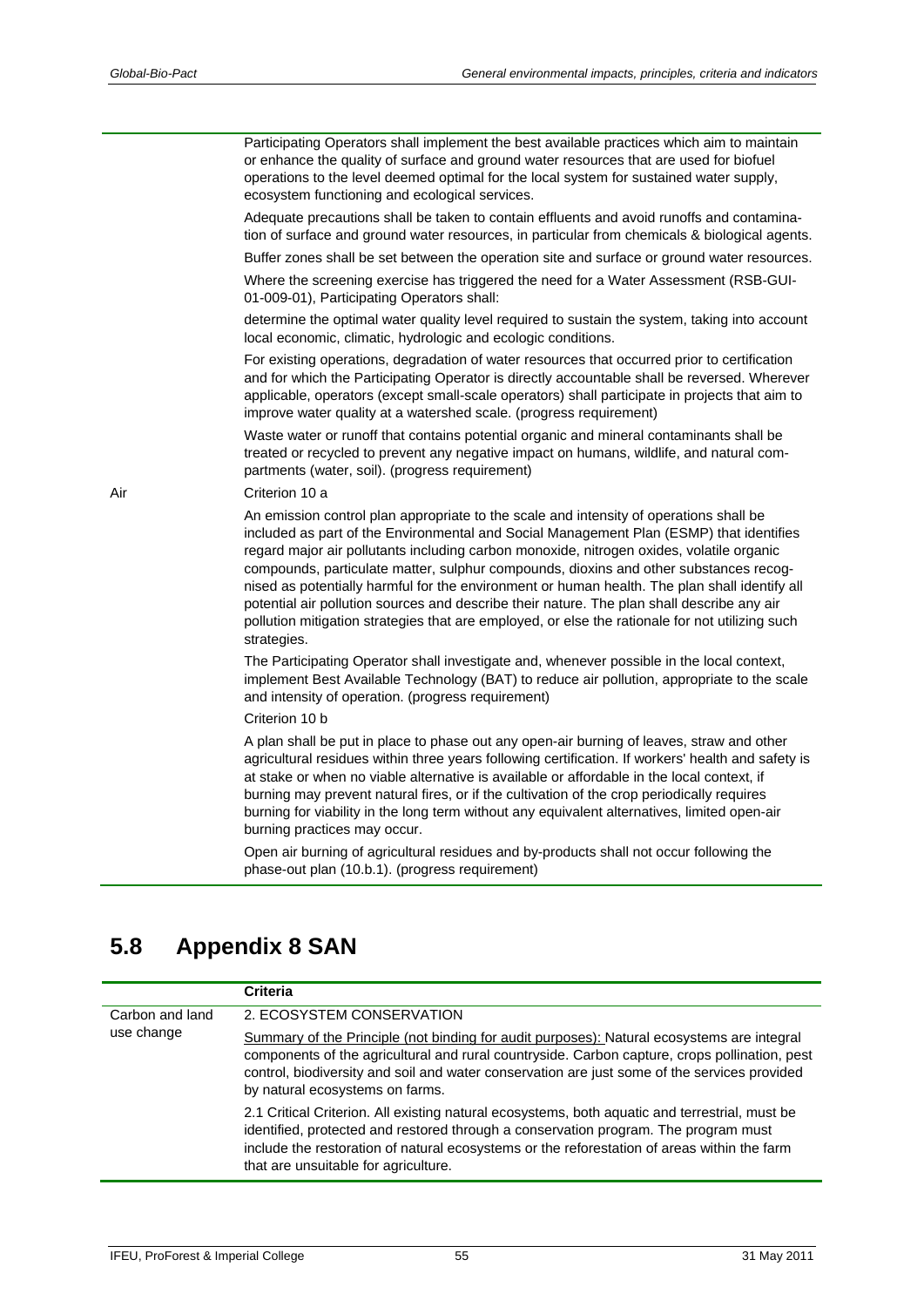|              | 2.2 Critical Criterion. The farm must maintain the integrity of aquatic or terrestrial ecosys-<br>tems inside and outside of the farm, and must not permit their destruction or alteration as a<br>result of management or production activities on the farm.                                                                                                                                                                                                                                                                                                                                                                                                                                                                                 |
|--------------|-----------------------------------------------------------------------------------------------------------------------------------------------------------------------------------------------------------------------------------------------------------------------------------------------------------------------------------------------------------------------------------------------------------------------------------------------------------------------------------------------------------------------------------------------------------------------------------------------------------------------------------------------------------------------------------------------------------------------------------------------|
| Biodiversity | 2.3 Production areas must not be located in places that could provoke negative effects on<br>national parks, wildlife refuges, biological corridors, forestry reserves, buffer zones or other<br>public or private biological conservation areas.                                                                                                                                                                                                                                                                                                                                                                                                                                                                                             |
|              | 2.4 The harvesting of threatened or endangered plants or species is not permitted. The<br>certification of farms that have areas that have deforested within the two years prior to the<br>first moment of contact regarding certification is not permitted. Cutting, extracting or<br>harvesting trees, plants and other non-timber forest products is only allowed in instances<br>when the farm implements a sustainable management plan that has been approved by the<br>competent authorities, and has all the permits required by law. If no applicable laws exist,<br>the plan must have been developed by a competent professional.                                                                                                   |
|              | 2.5 There must be a minimum separation of production areas from natural terrestrial<br>ecosystems where chemical products are not used. A vegetated protection zone must be<br>established by planting or by natural regeneration between different permanent or semi-<br>permanent crop production areas or systems. The separation between production areas<br>and ecosystems as defined in Annex 1 must be respected.                                                                                                                                                                                                                                                                                                                      |
|              | 2.6 Aquatic ecosystems must be protected from erosion and agrochemical drift and runoff<br>by establishing protected zones on the banks of rivers, permanent or temporary streams,<br>creeks, springs, lakes, wetlands and around the edges of other natural water bodies.<br>Distances between crop plants and aquatic ecosystems as indicated in Annex 1 must be<br>respected. Farms must not alter natural water channels to create new drainage or irrigation<br>canals. Previously converted water channels must maintain their natural vegetative cover<br>or, in its absence, this cover must be restored. The farm must use and expand vegetative<br>ground covers on the banks and bottoms of drainage canals.                       |
|              | 2.7 The farm must establish and maintain vegetation barriers between the crop and areas of<br>human activity, as well as between production areas and on the edges of public or fre-<br>quently traveled roads passing through or around the farm. These barriers must consist of<br>permanent native vegetation with trees, bushes or other types of plants, in order to promote<br>biodiversity, minimize any negative visual impacts and reduce the drift of agrochemicals,<br>dust and other substances coming from agricultural or processing activities. The distance<br>between the crop plants and areas of human activity as defined in Annex 1 must be<br>respected.                                                                |
|              | 2.8 Farms with agroforestry crops located in areas where the original natural vegetative<br>cover is forest must establish and maintain a permanent agroforestry system distributed<br>homogenously throughout the plantations. The agroforestry system's structure must meet<br>the following requirements:                                                                                                                                                                                                                                                                                                                                                                                                                                  |
|              | a. The tree community on the cultivated land consists of minimum 12 native species per<br>hectare on average.                                                                                                                                                                                                                                                                                                                                                                                                                                                                                                                                                                                                                                 |
|              | b. The tree canopy comprises at least two strata or stories.                                                                                                                                                                                                                                                                                                                                                                                                                                                                                                                                                                                                                                                                                  |
|              | c. The overall canopy density on the cultivated land is at least 40%.                                                                                                                                                                                                                                                                                                                                                                                                                                                                                                                                                                                                                                                                         |
|              | Farms in areas where the original natural vegetation is not forest - such as grasslands,<br>savannas, scrublands or shrublands - must dedicate at least 30% of the farm area for<br>conservation or recovery of the area's typical ecosystems. These farms must implement a<br>plan to establish or recover natural vegetation within ten years.                                                                                                                                                                                                                                                                                                                                                                                              |
| Soil         | 9.1 The farm must execute a soil erosion prevention and control program that minimizes the<br>risk of erosion and reduces existing erosion. The program activities must be based on the<br>identification of soils affected by or susceptible to erosion, as well as soil properties and<br>characteristics, climatic conditions, topography and agricultural practices for the crop.<br>Special emphasis must be placed on controlling runoff and wind erosion from newly tilled or<br>planted areas, as well as preventing sedimentation of water bodies. The farm must use and<br>expand vegetative ground covers on the banks and bottoms of drainage canals to reduce<br>erosion and agrochemical drift and runoff towards water bodies. |
|              | 9.2 The farm must have a soil or crop fertilization program based on soil characteristics and<br>properties, periodic soil or foliage sampling and analysis, and advice from a competent and                                                                                                                                                                                                                                                                                                                                                                                                                                                                                                                                                  |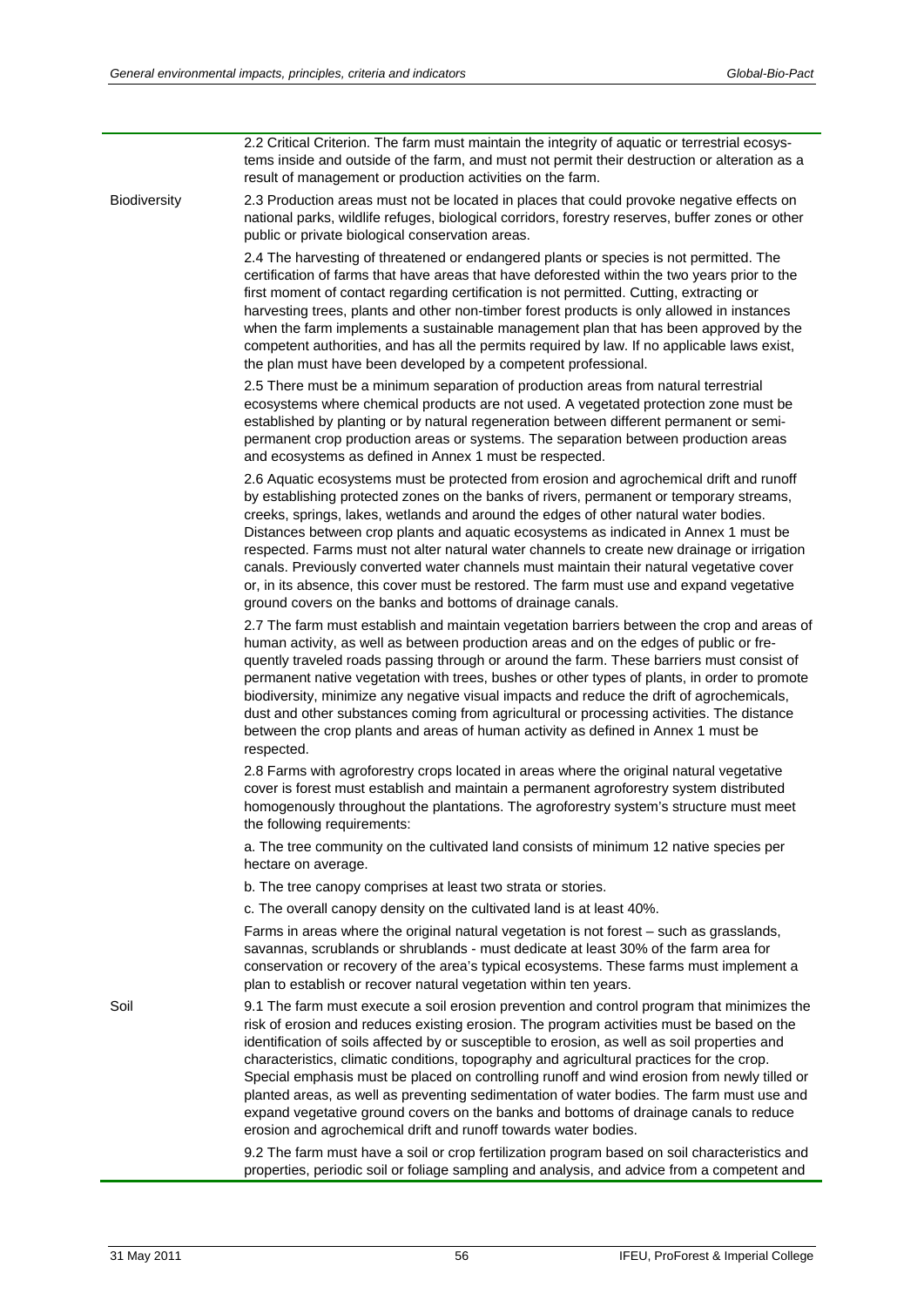impartial professional or authority. The number of soil or foliage samples must correspond with the size of the production area, types of soil, and variations in its properties, as well as results of previous analyses. The producer must keep the results of these analyses on the farm for a two-year period. Organic and non-organic fertilizers must be applied so as to avoid any potential negative impacts on the environment. The farm must give priority to organic fertilization using residues generated by the farm. 9.3 The farm must use and expand its use of vegetative ground cover to reduce erosion and improve soil fertility; structure and organic material content, as well as minimize the use of herbicides. There must be a vegetative ground cover establishment and expansion plan that indicates the areas with existing cover, as well as areas where cover will be established in the future. The farm must include a timeframe for these activities. 9.4 The farm must promote the use of fallow areas with natural or planted vegetation in order to recover natural fertility and interrupt pest life cycles. The farm must have a plan that indicates the fallow techniques or practices (planting, natural regeneration, etc.) and their timing. These areas must be identified in the fields and on the farm map. Burning is not allowed to prepare land. 9.5 *Critical Criterion.* New production areas must only be located on land with the climatic, soil and topographic conditions suitable for intensity level of the agricultural production planned. The establishment of new production areas must be based on land use capacity studies that demonstrate long-term production capacity. The cutting of natural forest cover or burning to prepare new production areas is not permitted. Water 2.6 Aquatic ecosystems must be protected from erosion and agrochemical drift and runoff by establishing protected zones on the banks of rivers, permanent or temporary streams, creeks, springs, lakes, wetlands and around the edges of other natural water bodies. Distances between crop plants and aquatic ecosystems as indicated in Annex 1 must be respected. Farms must not alter natural water channels to create new drainage or irrigation canals. Previously converted water channels must maintain their natural vegetative cover or, in its absence, this cover must be restored. The farm must use and expand vegetative ground covers on the banks and bottoms of drainage canals. 4.1 The farm must have a water conservation program that ensures the rational use of water resources. The program activities must make use of the best available technology and resources. It must consider water re-circulation and reuse, maintenance of the water distribution network and the minimizing of water use. The farm must keep an inventory and indicate on a map the surface and underground water sources found on the property. The farm must record the annual water volume provided by these sources and the amount of water consumed by the farm. 4.2 All surface or underground water exploited by the farm for agricultural, domestic or processing purposes must have the respective concessions and permits from the corresponding legal or environmental authorities. 4.3 Farms that use irrigation must employ mechanisms to precisely determine and demonstrate that the volume of water applied and the duration of the application are not excessive or wasteful. The farm must demonstrate that the water quantity and the duration of the application are based on climatic information, available soil moisture, and soil properties and characteristics. The irrigation system must be well designed and maintained so that leakage is avoided. 4.4 The farm must have appropriate treatment systems for all wastewaters it generates. The treatment systems must comply with applicable national and local laws and have the respective operating permits. There must be operating procedures for industrial wastewater treatment systems. All packing plants must have waste traps that prevent the discharge of solids from washing and packing into canals and water bodies. 4.5 *Critical Criterion.* The farm must not discharge or deposit industrial or domestic wastewater into natural water bodies without demonstrating that the discharged water complies with the respective legal requirements, and that the wastewater's physical and biochemical characteristics do not degrade the receiving water body. If legal requirements do not exist, the discharged wastewater must comply with the following minimum parameters: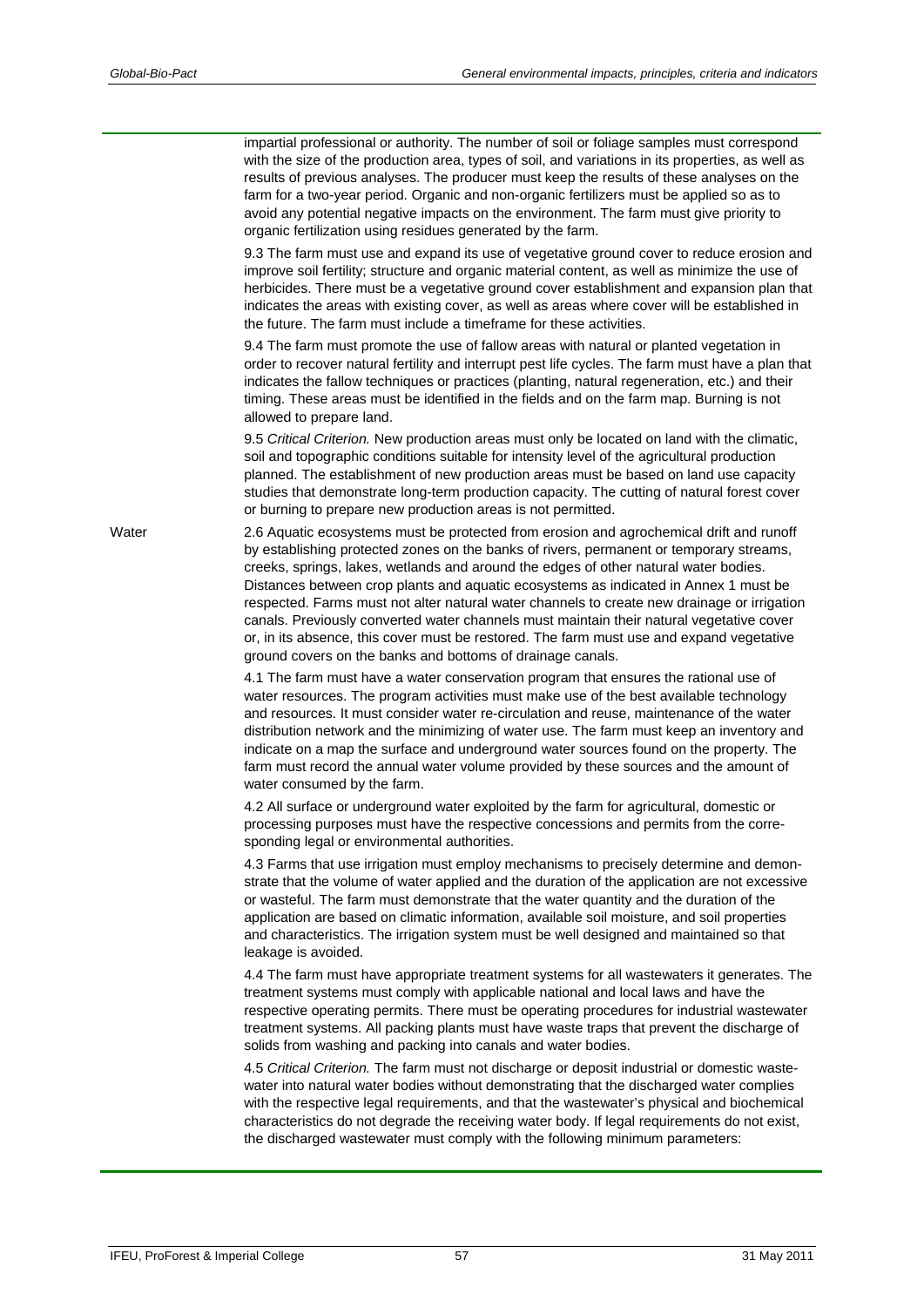| <b>Water Quality Parameter</b>              | Value               |
|---------------------------------------------|---------------------|
| Biochemical Oxygen Demand (DBO $_{5, 20}$ ) | Less than 50 mg/L   |
| Total suspended solids                      |                     |
| рH                                          | Between $6.0 - 9.0$ |
| Grease and oils                             | Less than 30 mg/L   |
| Fecal coliforms                             | Absent              |

The mixing of wastewater with uncontaminated water for discharge into the environment is prohibited.

4.6 Farms that discharge wastewater continuously or periodically into the environment must establish a water-quality monitoring and analysis program that takes into account potential contaminants and applicable laws. The program must indicate the wastewater sampling points and frequency and the analyses to be carried out. A legally accredited laboratory must conduct all analyses. Laboratory results must be kept on the farm for at least three years. The program must comply with the following minimum requirements for analysis and sampling:

| <b>Water Quality Parameter</b>               | Wastewater<br>discharge rate<br>(cubic me-<br>ters/day) | Wastewater<br>discharge<br>rate (cubic<br>meters/day) | Wastewater<br>discharge<br>rate (cubic<br>meters/day) |
|----------------------------------------------|---------------------------------------------------------|-------------------------------------------------------|-------------------------------------------------------|
|                                              | Less than 50                                            | 50 to 100                                             | More than<br>100                                      |
| Biochemical Oxygen<br>Demand $(DBO_{5, 20})$ | Annual                                                  | Half-yearly                                           | Every 3<br>months                                     |
| Total suspended solids                       | Monthly                                                 | Weekly                                                | Daily                                                 |
| рH                                           | Monthly                                                 | Weekly                                                | Daily                                                 |
| Grease and oils                              | Annual                                                  | Half-yearly                                           | Every 3<br>months                                     |
| <b>Fecal Coliforms</b>                       | Annual                                                  | Half-yearly                                           | Every 3<br>months                                     |

4.7 *Critical Criterion.* The farm must not deposit into natural water bodies any organic or inorganic solids, such as domestic or industrial waste, rejected products, construction debris or rubble, soil and stones from excavations, rubbish from cleaning land, or other materials.

4.8 The farm must restrict the use of septic tanks to the treatment of domestic wastewater (grey water and sewage) and non-industrial wastewater to prevent negative impacts on underground or surface water. The tanks and their drainage systems must be located in soils suitable for this purpose. Their design must coincide with the volume of wastewater received and treatment capacity, and must permit periodic inspections. Wastewater from the washing of machinery used for agrochemical applications must be collected and must not be mixed with domestic wastewater or discharged to the environment without previous treatment.

4.9 If total or partial compliance with the requirements of this standard that relate directly or indirectly to the contamination of natural water bodies cannot be proven, the farm must conduct a surface-water quality monitoring and analysis program. The program must indicate the sampling points and frequency, and must be continued until it can be proven that farm activities are not contributing to the degradation of the quality of the receiving water bodies. This does not exclude monitoring and water-analysis obligations stipulated by law or as indicated by local authorities. At a minimum, the following analyses must be conducted: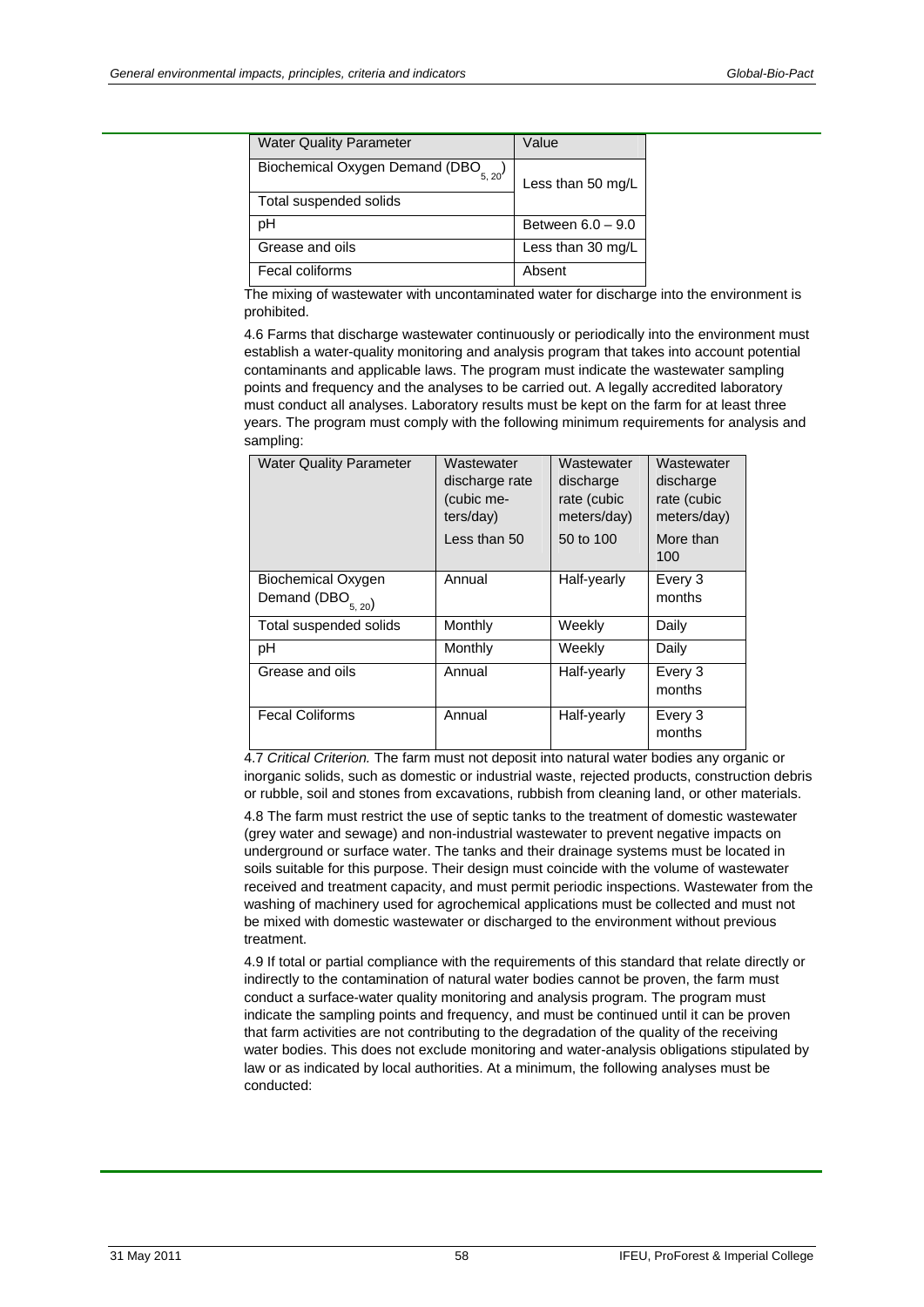| Parameter                 | <b>Sampling Time</b>                   |
|---------------------------|----------------------------------------|
| Suspended solids          |                                        |
| Total nitrogen            | During the rainiest month of the year. |
| Phosphorus com-<br>pounds |                                        |

Air 10.2 The use of open waste dumps and open-air burning of waste is not permitted. The burning of waste products is only allowed in an incinerator designed for that purpose, based on technical studies that determined the size, optimum location and control measures for minimizing the environmental and human health impacts related to its construction and operation. The farm must have the relevant legal permits for the construction and operation of this incinerator, as well as the appropriate operating procedures.

## <span id="page-64-0"></span>**5.9 Appendix 9 GBEP (3rd draft)**

|                               | <b>Criteria</b>                                                                                                                                                                                                                                                                                                                                                                                                                   |
|-------------------------------|-----------------------------------------------------------------------------------------------------------------------------------------------------------------------------------------------------------------------------------------------------------------------------------------------------------------------------------------------------------------------------------------------------------------------------------|
| Carbon and land<br>use change | ENV 1A Life-cycle greenhouse gas emissions from bioenergy production and use, as per<br>the methodology chosen nationally or at Community level, and reported using the GBEP<br>Common Methodological Framework for GHG Lifecycle Analysis of Bioenergy 'Version Zero'                                                                                                                                                            |
|                               | ENV 6A Land use for bioenergy feedstock production - Total area of land for bioenergy<br>feedstock production, and as compared to total, arable and cultivated land areas; and share<br>of bioenergy land area subject to nationally defined suitability regulatory scheme for<br>bioenergy crop expansion (e.g. agroecological zoning)                                                                                           |
|                               | ENV 6B Land-use change due to bioenergy feedstock production                                                                                                                                                                                                                                                                                                                                                                      |
|                               | 6B1: Share of bioenergy from non-LUC feedstocks                                                                                                                                                                                                                                                                                                                                                                                   |
|                               | 6B1.1: Share of bioenergy from yield increases                                                                                                                                                                                                                                                                                                                                                                                    |
|                               | 6B1.2: Share of bioenergy from residues and wastes                                                                                                                                                                                                                                                                                                                                                                                |
|                               | 6B1.3: Share of bioenergy from abandoned, unused degraded or contaminated land (i.e.<br>land not suitable for food/feed production)                                                                                                                                                                                                                                                                                               |
|                               | 6B2: Net annual rate of conversion of arable land caused directly by bioenergy feedstock<br>production                                                                                                                                                                                                                                                                                                                            |
|                               | 6B3: Net annual rate of conversion of pasture land caused directly by bioenergy feedstock<br>production                                                                                                                                                                                                                                                                                                                           |
|                               | 6B4: Net annual rate of deforestation and forest degradation caused directly by modern<br>bioenergy feedstock production (i.e. excluding "traditional" bioenergy)                                                                                                                                                                                                                                                                 |
|                               | 6B5: Net annual rate of conversion of wetlands caused directly by modern bioenergy<br>feedstock production                                                                                                                                                                                                                                                                                                                        |
|                               | 6B6: Reduction in use of agricultural land below business as usual due to measures linked<br>to bioenergy production (e.g. increase in livestock productivity as a result of agreements<br>between livestock producers and bioenergy producers or cross-sectoral policy explicitly<br>linked to bioenergy or additional increases in non-bioenergy crop yields that can be<br>attributed to investment in bioenergy technologies) |
| Biodiversity                  | ENV 5A Conversion of areas of high biodiversity importance and ecosystems of national<br>importance                                                                                                                                                                                                                                                                                                                               |
|                               | Area of land recognized nationally as being of high biodiversity importance and percentage<br>of these areas converted per year                                                                                                                                                                                                                                                                                                   |
|                               | Area of land recognized as ecosystems of national importance and percentage of these                                                                                                                                                                                                                                                                                                                                              |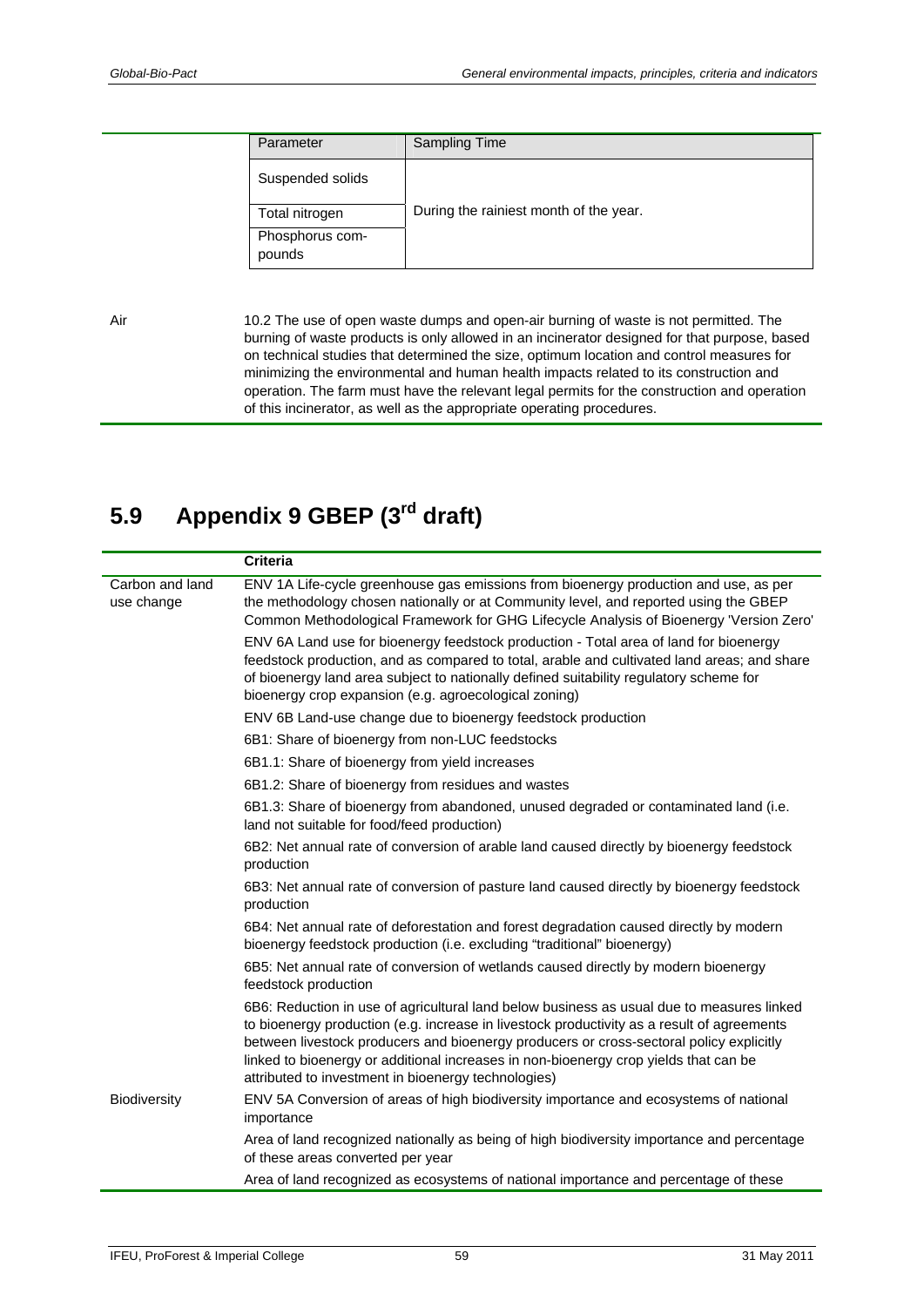|       | areas converted per year                                                                                                                                                                                                                                                                                                                                                                                                        |
|-------|---------------------------------------------------------------------------------------------------------------------------------------------------------------------------------------------------------------------------------------------------------------------------------------------------------------------------------------------------------------------------------------------------------------------------------|
|       | ENV 5B Potential impacts on biodiversity in the managed landscape - Proportion of<br>bioenergy production areawhere negative impacts on biodiversity are reduced and/or<br>positive impacts promoted by 1) employing cultivation and harvest systems with low impacts<br>on biodiversity, 2) ensuring maintenance or enhancement of ecological corridors and/or<br>buffer zones, or 3) restoring or conserving areas within and |
|       | around production areas for biodiversity and ecosystems                                                                                                                                                                                                                                                                                                                                                                         |
|       | ENV 5C Potential impacts on biodiversity from the use of invasive (alien) species - Number<br>of invasive (alien) species used for bioenergy production, and area of coverage, by risk<br>category                                                                                                                                                                                                                              |
| Soil  | ENV 2A Soil quality - Percentage area of land on which bioenergy feedstock is produced or<br>harvested for which soil chemical, biological and physical quality is maintained or improved                                                                                                                                                                                                                                       |
| Water | ENV 4A Proportion of water resources used – Water withdrawn for irrigation and process<br>water for bioenergy production, expressed as a total volume and as percentages of total<br>actual renewable water resources (TARWR) and of total human water withdrawals                                                                                                                                                              |
|       | ENV 4B Water use efficiency - Volume of irrigation and process water used per unit of<br>useful bioenergy output, disaggregated into renewable and non-renewable water                                                                                                                                                                                                                                                          |
|       | ENV 4C Water quality - Influence on water quality of fertilizer and pesticide application for<br>bioenergy feedstock cultivation and of the discharge of water effluents from processing<br>plants                                                                                                                                                                                                                              |
|       | Annual fertilizer (N and P) and pesticide application for bioenergy feedstock production:                                                                                                                                                                                                                                                                                                                                       |
|       | amount per hectare                                                                                                                                                                                                                                                                                                                                                                                                              |
|       | total volumes in watershed                                                                                                                                                                                                                                                                                                                                                                                                      |
|       | percentages of amounts applied for whole agriculture in watershed                                                                                                                                                                                                                                                                                                                                                               |
|       | Total biological oxygen demand (BOD) of effluent per unit of bioenergy produced                                                                                                                                                                                                                                                                                                                                                 |
| Air   | ENV 3A Emissions of non-GHG pollutants, including air toxics – Emissions of non-GHG<br>pollutants, including air toxics, from bioenergy cultivation (land clearing and crop burning),<br>conversion, transportation and use                                                                                                                                                                                                     |

## <span id="page-65-0"></span>**5.10 Appendix 10 ISCC**

|                               | <b>Criteria</b>                                                                                                                                          |
|-------------------------------|----------------------------------------------------------------------------------------------------------------------------------------------------------|
| Carbon and land<br>use change | 1.3 Biomass is not produced on land with high carbon stock                                                                                               |
| <b>Biodiversity</b>           | 1.1 Biomass is not produced on land with high biodiversity value                                                                                         |
|                               | 1.2 Biomass is not produced on grassland with high biodiversity                                                                                          |
| Soil                          | Applicable outside of Europe:                                                                                                                            |
|                               | 2.3.1 Field cultivation techniques used to reduce the possibility of soil erosion                                                                        |
|                               | 2.4.1 Soil organic matter is preserved                                                                                                                   |
|                               | 2.4.2 Organic fertilizer is used according to nutritional requirements                                                                                   |
|                               | 2.4.3 There is a restriction on burning as part of the cultivation process                                                                               |
|                               | 2.4.4 Techniques have been used that improve or maintain soil structure                                                                                  |
| Water                         | Applicable outside of Europe:                                                                                                                            |
|                               | Minor Must: 2.2.1 Natural vegetation areas around springs and natural watercourses are<br>maintained or re-established.                                  |
|                               | 2.5.1 Mineral oil products and plant protection products are stored in an appropriate<br>manner, which reduces the risk of contaminating the environment |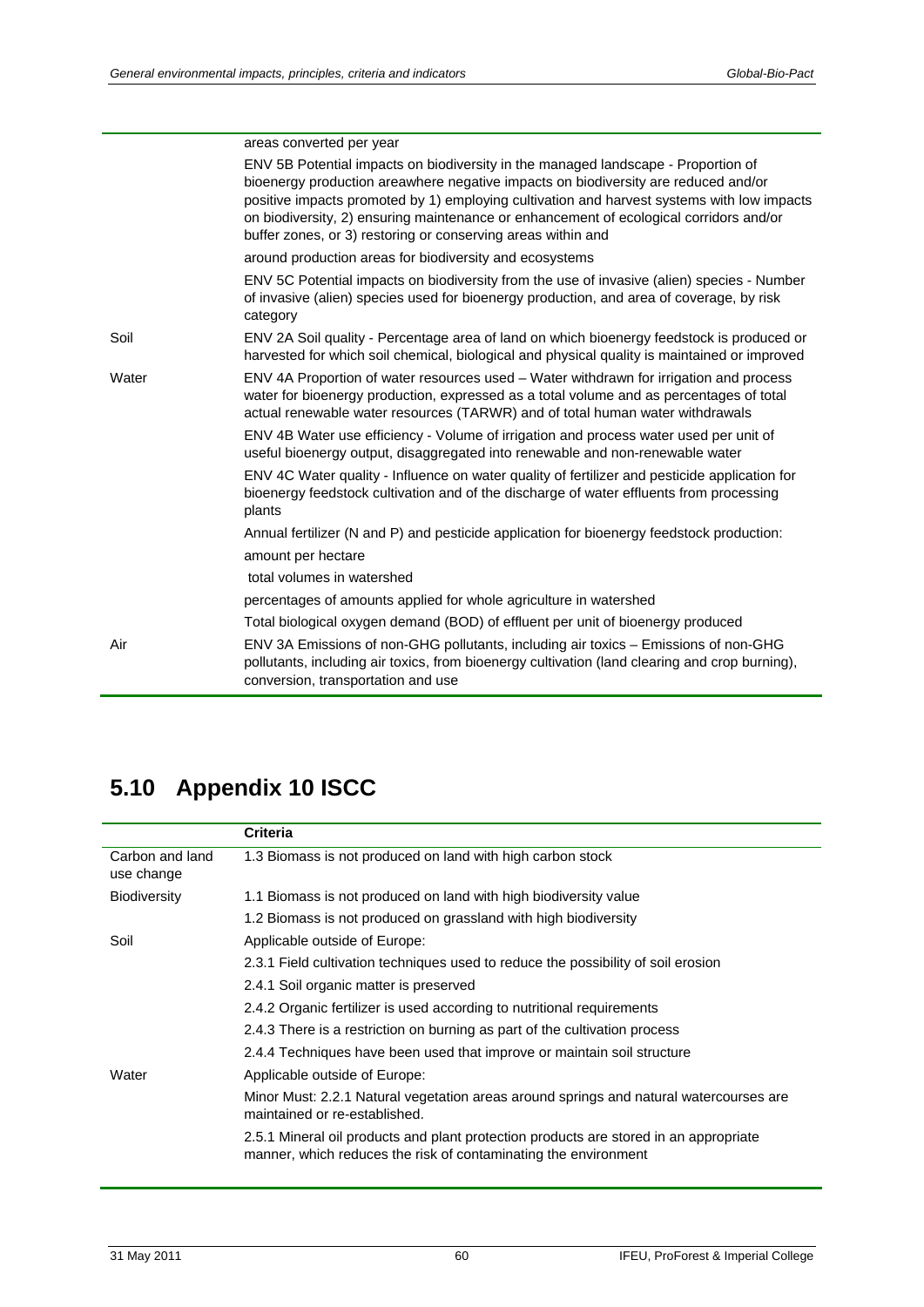|     | 2.5.2 The producer respects existing water rights, both formal and customary, and can<br>justify the irrigation. Local legislation is followed                                                         |
|-----|--------------------------------------------------------------------------------------------------------------------------------------------------------------------------------------------------------|
|     | Minor must: 2.5.3 The producer can justify the method of irrigation used in light of water<br>conservation                                                                                             |
|     | Minor must 2.5.4: To protect the environment, water is abstracted from a sustainable source                                                                                                            |
|     | 2.6.1 During the application of fertilizers with a considerable nitrogen content care is taken<br>not to contaminate the surface and ground water                                                      |
|     | 2.6.2 Fertilizers with a considerable nitrogen contents are only applied onto absorptive soils                                                                                                         |
|     | 2.6.3 Records of fertilizer application                                                                                                                                                                |
|     | 2.6.6 Fertilizers are stored in an appropriate manner, which reduces the risk of contamina-<br>tion of water courses                                                                                   |
|     | 2.6.7 Fertiliser is used according to an input/output balance                                                                                                                                          |
|     | 2.6.8 The use of raw sewage sludge is not allowed                                                                                                                                                      |
|     | 2.8.8 Surplus application mix or tank washings is disposed of in a way not to contaminate<br>the ground water There are facilities to deal with spillage to avoid contamination of the<br>ground water |
|     | 2.9.1 Plant protection products are stored in accordance with local regulations in a secure,<br>appropriate storage. Potential contamination of the ground water must be avoided                       |
|     | 2.9.3 There are facilities to deal with spillage to avoid contamination of the ground water                                                                                                            |
| Air |                                                                                                                                                                                                        |
|     | 2.4.3 Burning as part of the cultivation process is not allowed without permission                                                                                                                     |
|     | 2.10.6 There is a farm waste management plan. Waste recycling avoids or reduces wastage<br>and avoids the use of landfill or burning                                                                   |
|     |                                                                                                                                                                                                        |
|     | Indicatore                                                                                                                                                                                             |

| <b>Indicators</b>                                                                                                                                                                                                                                                                                                                                                                                                                                                                                  |
|----------------------------------------------------------------------------------------------------------------------------------------------------------------------------------------------------------------------------------------------------------------------------------------------------------------------------------------------------------------------------------------------------------------------------------------------------------------------------------------------------|
| 1.3 Biomass is not produced on land with high carbon stock                                                                                                                                                                                                                                                                                                                                                                                                                                         |
| This means land that used to have one of the following statuses in January 2008 or<br>thereafter and no longer had this status at the time of growing and harvesting biomass:                                                                                                                                                                                                                                                                                                                      |
| (1) Wetlands                                                                                                                                                                                                                                                                                                                                                                                                                                                                                       |
| wetlands are areas that are covered with or saturated by water permanently or for a<br>significant part of the year. In particular all wetlands that have been included in the list of<br>internationally important wetlands according to article 2, section 1 of the Convention of<br>February 2nd 1971 on Wetlands of International Importance, especially as habitat for<br>waterfowl and waders of international importance (BGBI. 1976 II S. 1266) fall into this<br>category.                |
| Wetlands are in particular areas of marsh, fen, peatland or water, whether natural or<br>artificial, permanent or temporary, with water that is static or flowing, fresh, brackish or salt,<br>including areas of marine water the depth of which at low tide does not exceed six meters.                                                                                                                                                                                                          |
| • Covered with water means that water is visible on the surface as water surface.                                                                                                                                                                                                                                                                                                                                                                                                                  |
| . Saturated by water is a soil that shows also water at the surface, but not as a closed water<br>surface.                                                                                                                                                                                                                                                                                                                                                                                         |
| Areas that are permanently covered by or saturated with water show this state throughout<br>the year.                                                                                                                                                                                                                                                                                                                                                                                              |
| • Areas that are covered by or saturated with water during a considerable part of the year do<br>not show this state throughout the year. A considerable part of the year means that<br>coverage or saturation with water lasts long enough so organisms adapted to wet or<br>reduced conditions dominate. This holds especially for shallow water, shores, peatland, low-<br>moor bog, fen and moor.<br>The conservation of the status of a wetland also implies that this condition is not to be |
| changed or compromised,                                                                                                                                                                                                                                                                                                                                                                                                                                                                            |
|                                                                                                                                                                                                                                                                                                                                                                                                                                                                                                    |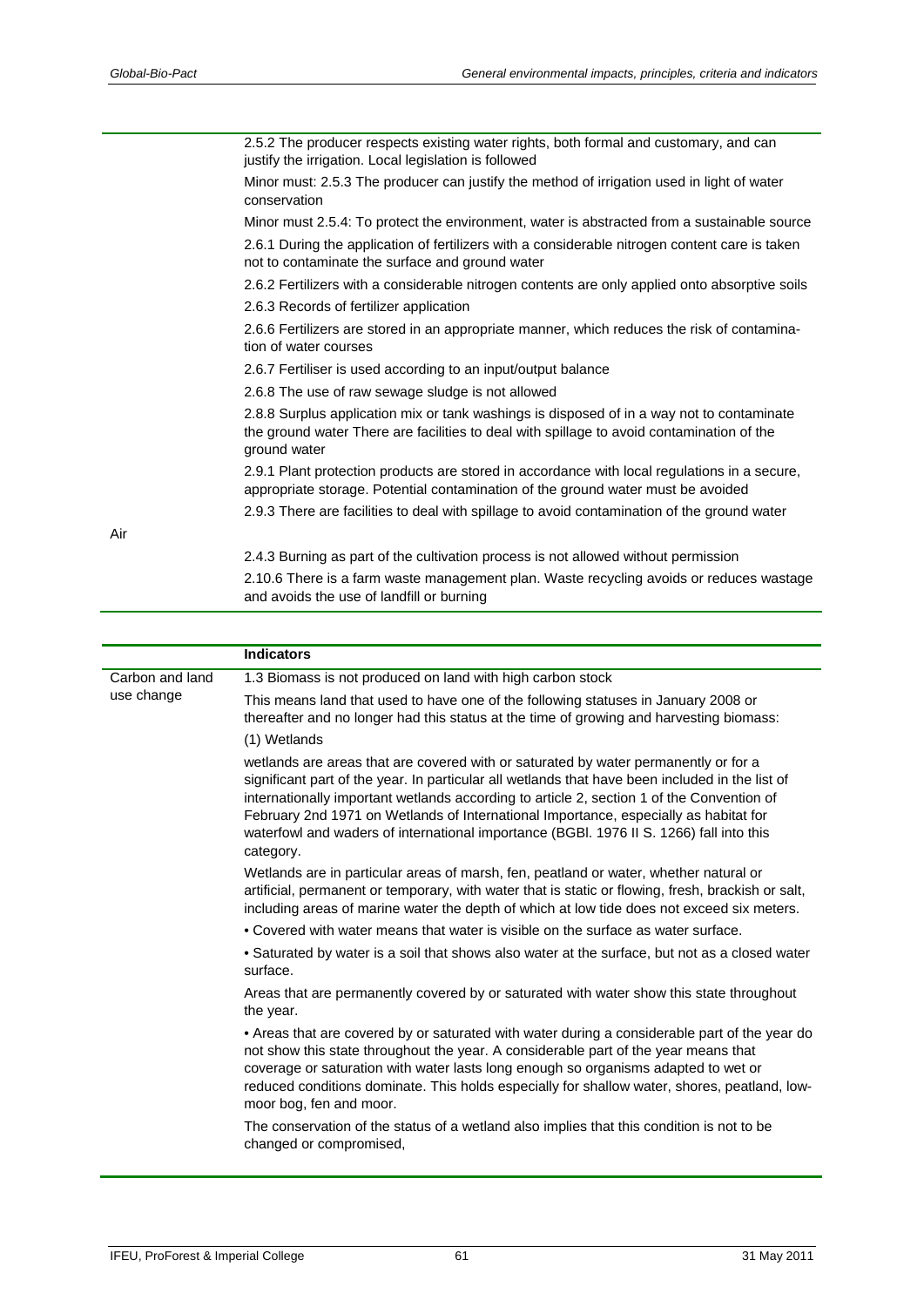|              | (2) continuously forested areas                                                                                                                                                                                                                                                                                                                                                                                                                                                                                                                                                                                                                                                                         |
|--------------|---------------------------------------------------------------------------------------------------------------------------------------------------------------------------------------------------------------------------------------------------------------------------------------------------------------------------------------------------------------------------------------------------------------------------------------------------------------------------------------------------------------------------------------------------------------------------------------------------------------------------------------------------------------------------------------------------------|
|              | Continuously forested areas are areas that                                                                                                                                                                                                                                                                                                                                                                                                                                                                                                                                                                                                                                                              |
|              | • stretch over more than 1 hectare with trees higher than 5 metres and a canopy cover of<br>more than 30%, or trees able to reach these thresholds on the respective site;                                                                                                                                                                                                                                                                                                                                                                                                                                                                                                                              |
|              | • stretch over more than 1 hectare with trees higher than 5 metres and a canopy cover of<br>between 10% and 30%, or trees able to reach these thresholds in situ, unless reliable<br>evidence is provided that the carbon stock of the area before and after conversion is such<br>that the requirements regarding the greenhouse gas saving, required by ISCC, would be<br>fulfilled.                                                                                                                                                                                                                                                                                                                  |
|              | • are forest according to the respective national legal definition.                                                                                                                                                                                                                                                                                                                                                                                                                                                                                                                                                                                                                                     |
|              | The canopy cover is the degree of the coverage of an area by tree crowns of a storey. The<br>coverage of a tree equals the size of its crown. The crown size can be estimated or<br>measured. For the determination of the canopy cover of a forest in percent the vertical<br>projection of all tree crowns must be used.                                                                                                                                                                                                                                                                                                                                                                              |
|              | The status of forest areas includes all stages of development and age. Thus, it is quite<br>possible that the canopy cover temporarily falls below 10 or 30 %, e.g. after tree harvest or<br>a natural hazard (e.g. windfall). Such incidents do, however, not change the status of the<br>area as forested area as long reforestation or natural succession is ensured within a<br>justifiable time.                                                                                                                                                                                                                                                                                                   |
|              | The canopy cover percentage marks the mean canopy cover of a forest area; it refers to an<br>area of homogeneous coverage. If an area shows measurably varying coverage, it must be<br>divided into subareas of homogeneous canopy cover to determine the mean canopy cover.<br>The mean canopy cover is calculated from the canopy covers of the subareas.                                                                                                                                                                                                                                                                                                                                             |
|              | Continuously forested areas are to be judged as entity, no matter how much of this continu-<br>ously forested area lies within the farm land or the production area. Accordingly, the whole<br>area is the basis for the calculation of the threshold values of 10 or 30%. If the total area of<br>the forested area exceeds 1 ha and is stocked with trees higher than 5 metres, the area and<br>each part of it that lies within the farm land or the production area is termed continuously<br>forested area. Even if only 0.5 ha of the continuously forested area lie within the farm land,<br>these 0.5 ha must be classified as continuously forested area just like the total forested<br>area. |
|              | Only exceptionally can biomass be used, that has been produced on areas which had or<br>just grew into a canopy cover of 10 to 30 % and which have been converted after January<br>2008. The determination and objective evidence of the carbon stock of the area before the<br>conversion on the basis of exact measurements is necessary to prove that the greenhouse<br>gas emission saving is fulfilled before and after the conversion.                                                                                                                                                                                                                                                            |
|              | These regulations do not apply to short rotation plantations, because they count among<br>permanent crops and belong to farm land.                                                                                                                                                                                                                                                                                                                                                                                                                                                                                                                                                                      |
|              | In Germany, the status of an area as forest is determined by the Federal Forest Act and the<br>forest acts of the states. A conversion (clearance) of forest to other land-use is only allowed<br>after authority approval. Wood is generally suitable as biomass grown according to the<br>Sustainability Ordinance if harvested from a soundly and sustainably managed forest in<br>Germany.                                                                                                                                                                                                                                                                                                          |
|              | The provisions in this control point shall not apply if at the time the raw material was<br>obtained, the land had the same status as it had in January 2008.                                                                                                                                                                                                                                                                                                                                                                                                                                                                                                                                           |
| Biodiversity | 4.1.1 Biomass is not produced on land with high biodiversity value                                                                                                                                                                                                                                                                                                                                                                                                                                                                                                                                                                                                                                      |
|              | This means land that had one of the following statuses in or after January 2008, no matter<br>whether or not the land still has this status:                                                                                                                                                                                                                                                                                                                                                                                                                                                                                                                                                            |
|              | (1) Forest land                                                                                                                                                                                                                                                                                                                                                                                                                                                                                                                                                                                                                                                                                         |
|              | Forest land comprises primary forests and other natural areas that are covered with native<br>tree species and do not show clearly visible indications of human activity and the ecological<br>processes are not significantly disturbed.                                                                                                                                                                                                                                                                                                                                                                                                                                                               |
|              | Tree species are defined as native, if they grow within their natural geographical range on<br>sites and under climatic conditions to which they have adapted naturally and without human<br>interference.                                                                                                                                                                                                                                                                                                                                                                                                                                                                                              |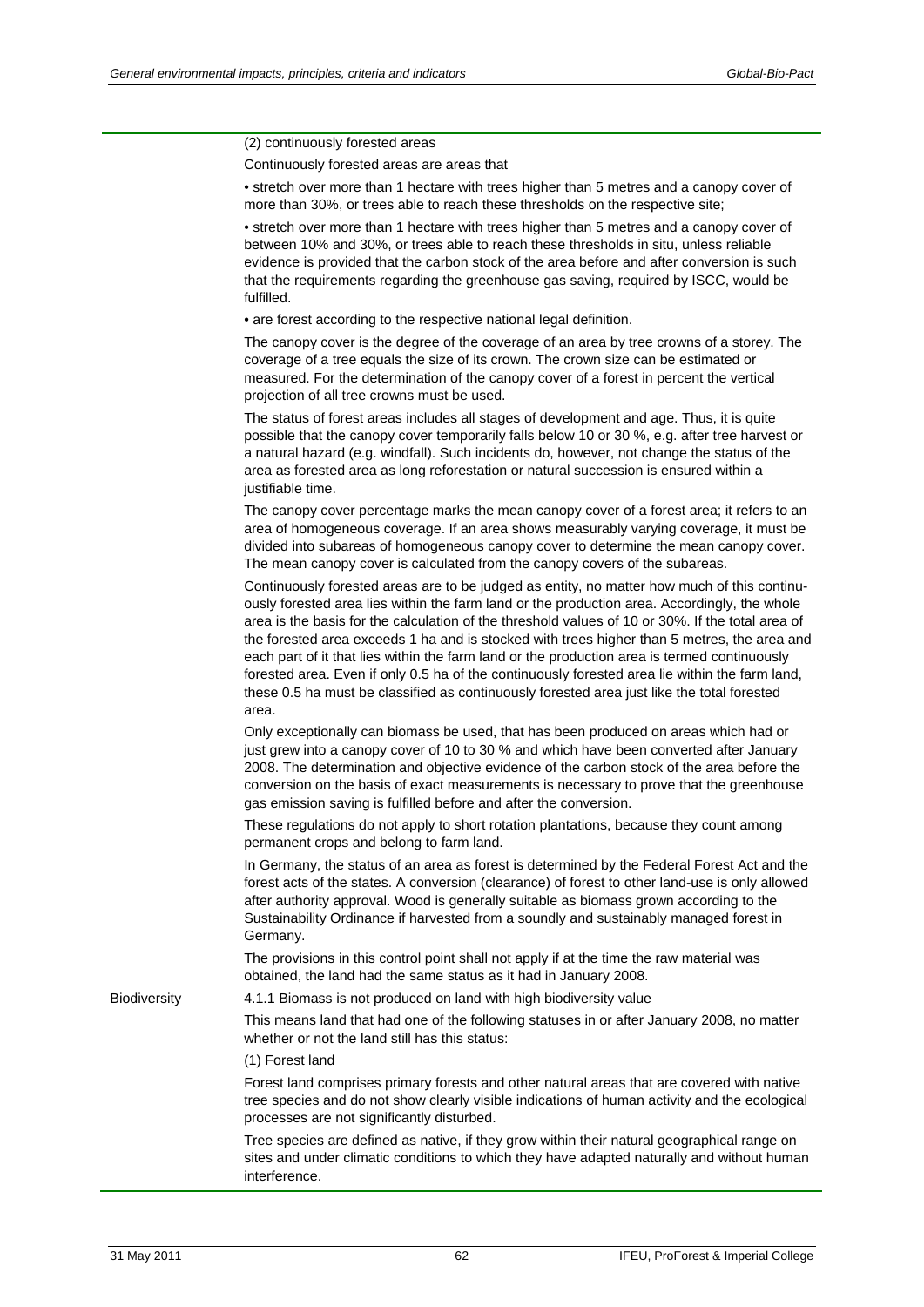The following tree species do not count as native:

- Tree species that have been introduced by humans and that would not occur in that area otherwise; and
- tree species and breeds that would not occur on these sites or under these climatic conditions, even if these sites or climatic conditions generally fall within the larger geographical range of the species.

Clearly visible indications of human activity are:

- Land management (i.e. wood harvest, forest clearance, land use change),
- heavy fragmentation through infrastructural constructions such as roads, power lines,

• Disturbances of the natural biodiversity (e.g. significant occurrence of non-native plant or animal species).

Activities of indigenous people or other humans managing the land in a traditional way do not count as clearly visible indications of human activity, if they manage the forest on a subsistence level and their influence on the forested area is minimal (e.g. the collection of wood and non-timber products, the felling of a few trees as well as small-scale forest clearance according to traditional management systems).

(2) Areas designated by law or by the relevant competent authority to serve the purpose of nature protection

Areas for nature protection purposes comprise areas that are designated by law or by the relevant competent authority to serve the purpose of nature protection as well as ISCC 202 Sustainability Requirements 7 of 31 areas that have been acknowledged by the European Commission as areas for the protection of rare, threatened or vulnerable ecosystems or species.

In Germany, all areas designated to serve the purpose of nature protection are protected parts of nature and landscape on the basis of the nature conservation acts of the states. They include the biotopes protected by federal or state law as well as Natura 2000 areas, nature conservation areas, national parks, national natural monuments, biosphere reserves, landscape protection areas, natural parks, natural monuments and protected landscape elements according to the Federal Act for the Protection of Nature of July 29th 2009 (BGBl. I, S. 2542) entering into force on March 1st 2010. Comparable legal regulations must be regarded in other countries.

It is allowed to grow biomass on areas that serve the purpose of nature protection as long as the cultivation and the harvest of the biomass do not compromise the defined protection purpose. The protection purpose and the respective imperatives and interdictions must be followed according to the relevant protected area declaration. As long as a Natura 2000 area has not been placed under protection order, the relevant preservation objectives are authoritative.

(3) areas for the protection of rare, threatened or endangered ecosystems or species recognised by international agreements or included in lists drawn up by intergovernmental organisations or the International Union for the Conservation of Nature.

4.1.2 Biomass is not produced on grassland with high biodiversity

Grassland of high biodiversity is defined as grassland which in the absence of human intervention would:

(1) remain grassland of intact natural species composition, ecological characteristics and processes (natural grassland); or

(2) not remain grassland and which is rich in species and not degraded (artificial grassland),

unless there is evidence that the harvesting of the biomass is necessary to preserve its grassland status.

Natural grassland develops under certain climatic and other factors (e.g. natural grazing, natural fires) preventing succession to dense forest. Its special characteristic is to remain grassland without any effort of humans.

Natural grassland with high biological diversity is characterized by intact ecological characteristics and processes as well as a natural species composition. A significant occurrence of invasive species, for instance, could indicate that a natural grassland does not feature a